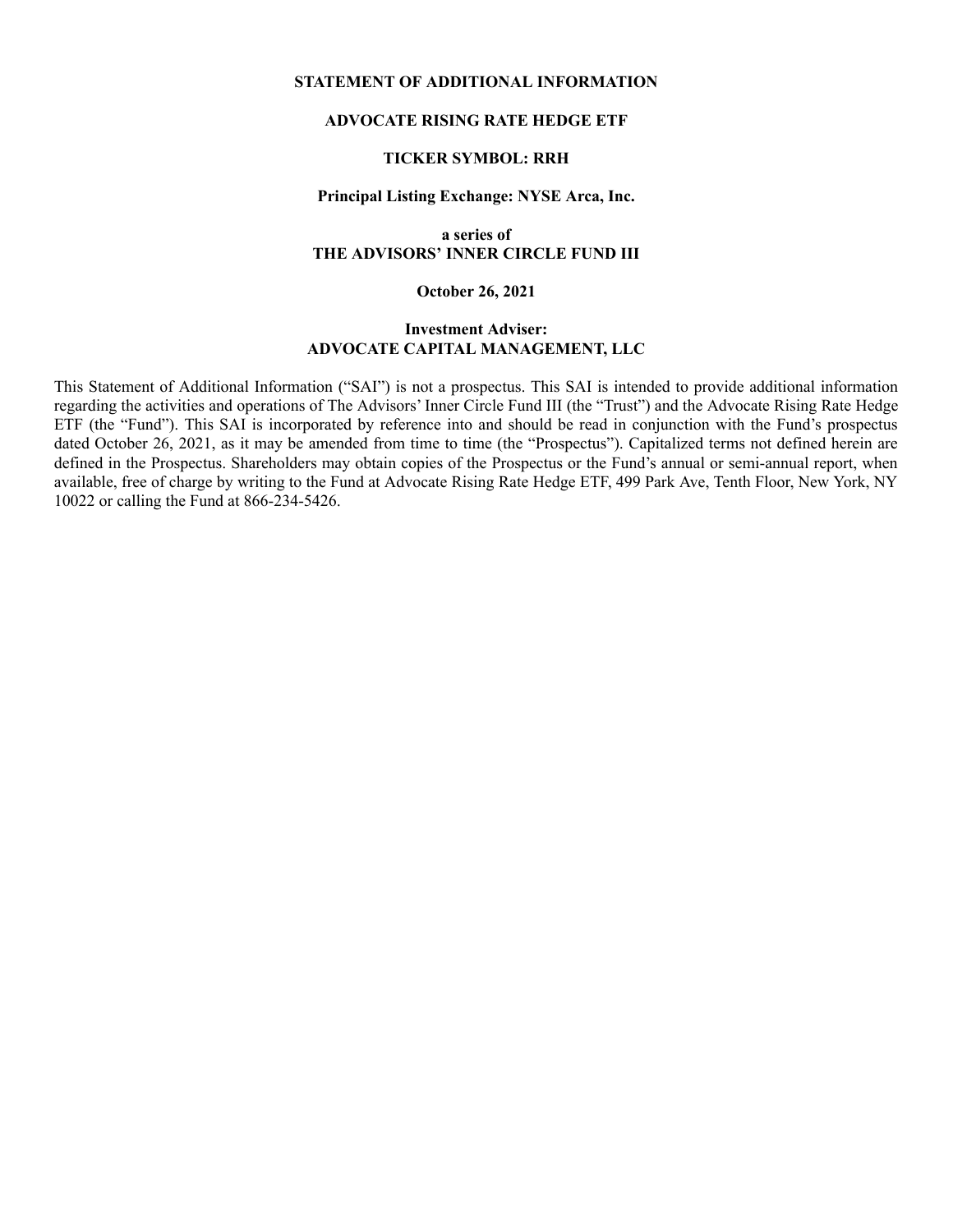# **TABLE OF CONTENTS**

| THE TRUST                                             | $S-1$  |
|-------------------------------------------------------|--------|
| DESCRIPTION OF PERMITTED INVESTMENTS                  | $S-2$  |
| <b>INVESTMENT LIMITATIONS</b>                         | $S-36$ |
| EXCHANGE LISTING AND TRADING                          | $S-38$ |
| THE ADVISER                                           | $S-39$ |
| THE PORTFOLIO MANAGER                                 | $S-40$ |
| THE ADMINISTRATOR                                     | $S-40$ |
| THE DISTRIBUTOR                                       | $S-41$ |
| PAYMENTS TO FINANCIAL INTERMEDIARIES                  | $S-42$ |
| THE TRANSFER AGENT                                    | $S-43$ |
| THE CUSTODIAN                                         | $S-43$ |
| INDEPENDENT REGISTERED PUBLIC ACCOUNTING FIRM         | $S-43$ |
| <b>LEGAL COUNSEL</b>                                  | $S-43$ |
| <b>SECURITIES LENDING</b>                             | $S-43$ |
| TRUSTEES AND OFFICERS OF THE TRUST                    | $S-44$ |
| <b>BOOK ENTRY ONLY SYSTEM</b>                         | $S-55$ |
| PURCHASE AND REDEMPTION OF SHARES IN CREATION UNITS   | $S-56$ |
| DETERMINATION OF NET ASSET VALUE                      | $S-65$ |
| DIVIDENDS AND DISTRIBUTIONS                           | $S-66$ |
| FEDERAL INCOME TAXES                                  | $S-67$ |
| <b>FUND TRANSACTIONS</b>                              | $S-76$ |
| PORTFOLIO HOLDINGS DISCLOSURE POLICIES AND PROCEDURES | $S-77$ |
| <b>DESCRIPTION OF SHARES</b>                          | $S-78$ |
| <b>LIMITATION OF TRUSTEES' LIABILITY</b>              | $S-78$ |
| PROXY VOTING                                          | $S-78$ |
| <b>CODES OF ETHICS</b>                                | $S-79$ |
| PRINCIPAL SHAREHOLDERS AND CONTROL PERSONS            | $S-79$ |
|                                                       |        |

October 26, 2021 ADV-SX-001-0100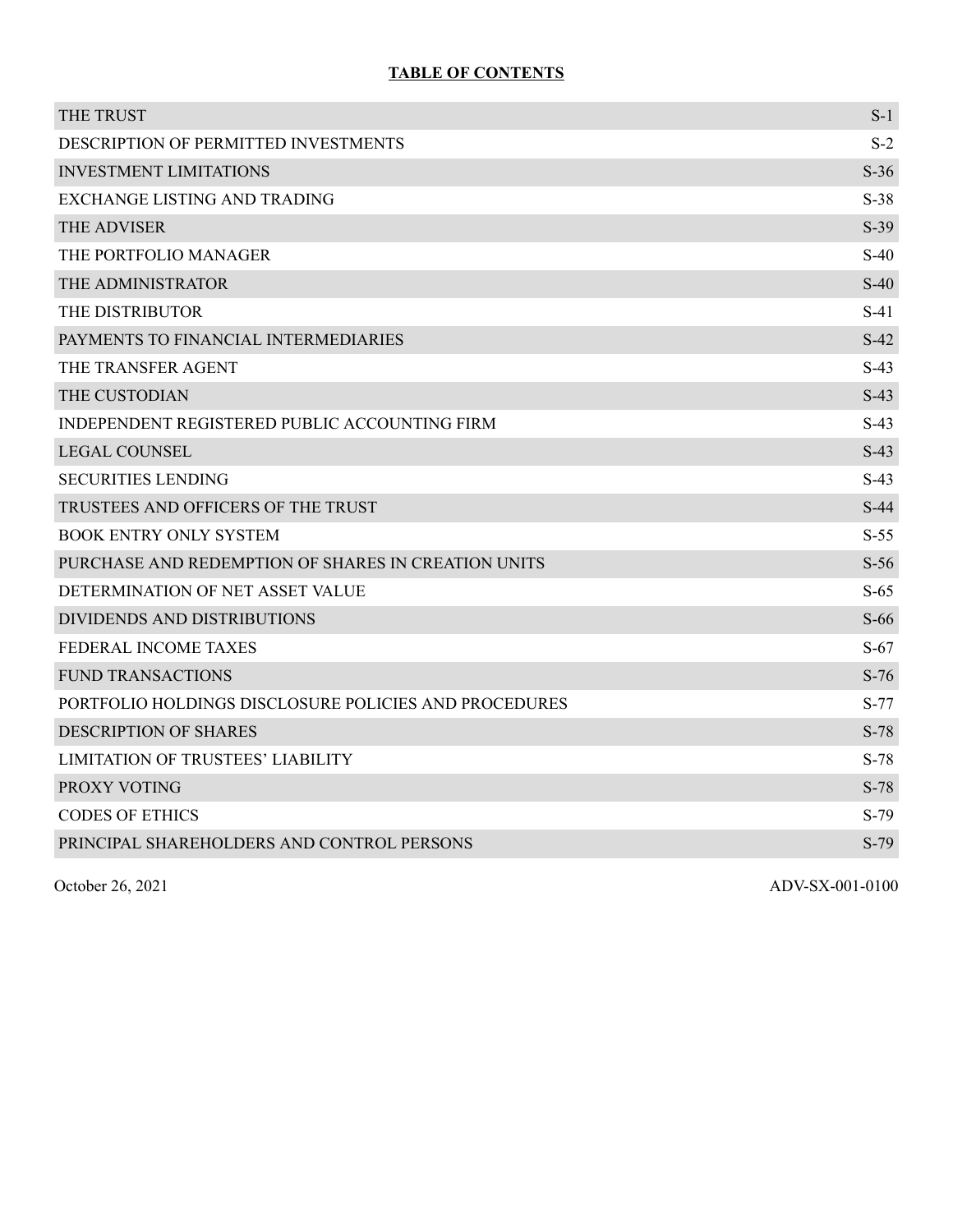#### **THE TRUST**

General. The Advocate Rising Rate Hedge ETF (the "Fund") is a separate series of the Trust. The Trust is an open-end investment management company established under Delaware law as a Delaware statutory trust under a Declaration of Trust dated December 4, 2013 (the "Declaration of Trust"). The Declaration of Trust permits the Trust to offer separate series ("funds") of shares of beneficial interest ("shares"). The Trust reserves the right to create and issue shares of additional funds. Each fund is a separate mutual fund or exchange traded fund ("ETF"), and each share of each fund represents an equal proportionate interest in that fund. All consideration received by the Trust for shares of any fund, and all assets of such fund, belong solely to that fund and would be subject to any liabilities related thereto. Each fund of the Trust pays its (i) operating expenses, including fees of its service providers, expenses of preparing prospectuses, proxy solicitation material and reports to shareholders, costs of custodial services and registering its shares under federal and state securities laws, pricing and insurance expenses, brokerage costs, interest charges, taxes and organization expenses and (ii) pro rata share of the fund's other expenses, including audit and legal expenses. Expenses attributable to a specific fund shall be payable solely out of the assets of that fund. Expenses not attributable to a specific fund are allocated across all of the funds on the basis of relative net assets. The other funds of the Trust are described in one or more separate statements of additional information.

**ETF Structure.** The Fund operates as an ETF. Advocate Capital Management, LLC (the "Adviser"), serves as the investment adviser to the Fund. The Fund is a multi-asset ETF that seeks to generate gains during periods of rising interest rates, predominantly long-term interest rates.

As an ETF, the Fund offers and issues shares at their net asset value ("NAV") only in aggregations of a specified number of shares (each, a "Creation Unit"). The Fund generally offers and issues shares in exchange for a basket of securities ("Deposit Securities") together with the deposit of a specified cash payment ("Cash Component"). The Trust reserves the right to permit or require the substitution of a "cash in lieu" amount ("Deposit Cash") to be added to the Cash Component to replace any Deposit Security. The Fund's shares are listed on NYSE Arca, Inc. (the "Exchange") and trade on the Exchange at market prices. These prices may differ from the Fund's NAV per share. The Fund's shares are redeemable only in Creation Unit aggregations, and generally in exchange for portfolio securities and a specified cash payment.

**Voting Rights.** Each shareholder of record is entitled to one vote for each share held on the record date for the meeting. The Fund will vote separately on matters relating solely to it. As a Delaware statutory trust, the Trust is not required, and does not intend, to hold annual meetings of shareholders. Approval of shareholders will be sought, however, for certain changes in the operation of the Trust and for the election of members of the Board of Trustees of the Trust (each, a "Trustee" and collectively, the "Trustees" or the "Board") under certain circumstances. Under the Declaration of Trust, the Trustees have the power to liquidate the Fund without shareholder approval. While the Trustees have no present intention of exercising this power, they may do so if the Fund fails to reach a viable size within a reasonable amount of time or for such other reasons as may be determined by the Board.

In addition, a Trustee may be removed by the remaining Trustees or by shareholders at a special meeting called upon written request of shareholders owning at least 10% of the outstanding shares of the Trust. In the event that such a meeting is requested, the Trust will provide appropriate assistance and information to the shareholders requesting the meeting.

Any series of the Trust may reorganize or merge with one or more other series of the Trust or of another investment company. Any such reorganization or merger shall be pursuant to the terms and conditions specified in an agreement and plan of reorganization authorized and approved by the Trustees and entered into by the relevant series in connection therewith. In addition, such reorganization or merger may be authorized by vote of a majority of the Trustees then in office and, to the extent permitted by applicable law and the Declaration of Trust, without the approval of shareholders of any series.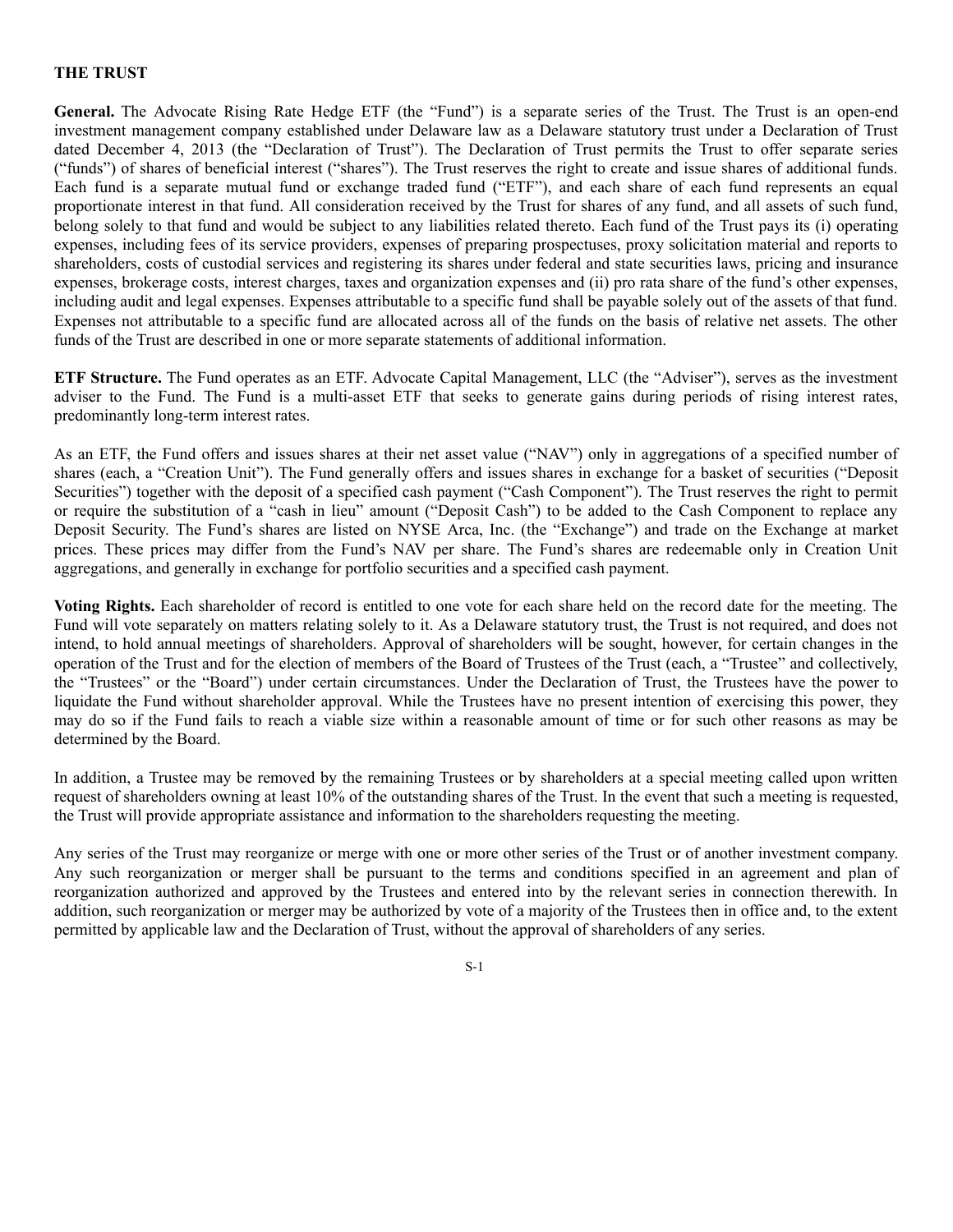**Non-Diversification.** The Fund is non-diversified, as that term is defined under the Investment Company Act of 1940, as amended (the "1940 Act"), which means that it may invest a greater percentage of its total assets in the securities of fewer issuers than a "diversified" fund, as that term is defined under the 1940 Act, which increases the risk that a change in the value of any one investment held by the Fund could affect the overall value of the Fund more than it would affect that of a "diversified" fund holding a greater number of investments. Accordingly, the value of the shares of the Fund may be more susceptible to any single economic, political or regulatory occurrence than the shares of a "diversified" fund would be. The Fund intends to satisfy the diversification requirements necessary to qualify as a regulated investment company ("RIC") under the Internal Revenue Code of 1986, as amended (the "Code"). For more information, see "Federal Income Taxes" below.

## **DESCRIPTION OF PERMITTED INVESTMENTS**

The Fund's investment objective and principal investment strategies are described in the Prospectus. The following information supplements, and should be read in conjunction with, the Prospectus. The following are descriptions of the permitted investments and investment practices of the Fund and the associated risk factors. The Fund may invest in any of the following instruments or engage in any of the following investment practices unless such investment or activity is inconsistent with or is not permitted by the Fund's stated investment policies, including those stated below.

#### **American Depositary Receipts ("ADRs")**

ADRs, as well as other "hybrid" forms of ADRs, including European Depositary Receipts ("EDRs") and Global Depositary Receipts ("GDRs"), are certificates evidencing ownership of shares of a foreign issuer. Depositary receipts are securities that evidence ownership interests in a security or a pool of securities that have been deposited with a "depository" and may be sponsored or unsponsored. These certificates are issued by depository banks and generally trade on an established market in the United States or elsewhere. The underlying shares are held in trust by a custodian bank or similar financial institution in the issuer's home country. The depository bank may not have physical custody of the underlying securities at all times and may charge fees for various services, including forwarding dividends and interest and corporate actions. ADRs are alternatives to directly purchasing the underlying foreign securities in their national markets and currencies. However, ADRs continue to be subject to many of the risks associated with investing directly in foreign securities.

For ADRs, the depository is typically a U.S. financial institution and the underlying securities are issued by a foreign issuer. For other depositary receipts, the depository may be a foreign or a U.S. entity, and the underlying securities may have a foreign or a U.S. issuer. Depositary receipts will not necessarily be denominated in the same currency as their underlying securities. Generally, ADRs are issued in registered form, denominated in U.S. dollars, and designed for use in the U.S. securities markets. Other depositary receipts, such as GDRs and EDRs, may be issued in bearer form and denominated in other currencies, and are generally designed for use in securities markets outside the U.S. While the two types of depositary receipt facilities (unsponsored or sponsored) are similar, there are differences regarding a holder's rights and obligations and the practices of market participants. A depository may establish an unsponsored facility without participation by (or acquiescence of) the underlying issuer; typically, however, the depository requests a letter of non-objection from the underlying issuer prior to establishing the facility. Holders of unsponsored depositary receipts generally bear all the costs of the facility. The depository usually charges fees upon deposit and withdrawal of the underlying securities, the conversion of dividends into U.S. dollars or other currency, the disposition of non-cash distributions, and the performance of other services.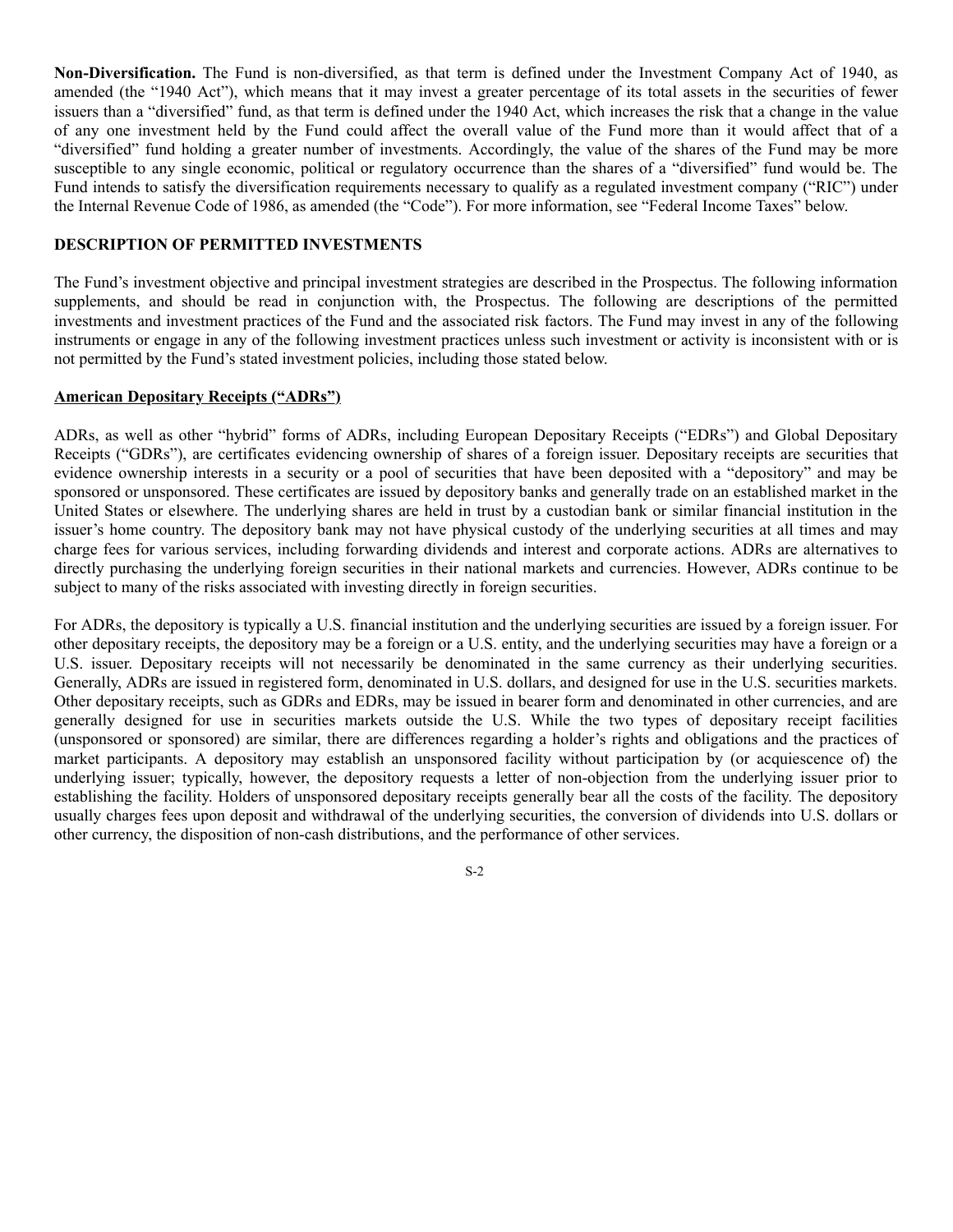Sponsored depositary receipt facilities are created in generally the same manner as unsponsored facilities, except that sponsored depositary receipts are established jointly by a depository and the underlying issuer through a deposit agreement. The deposit agreement sets out the rights and responsibilities of the underlying issuer, the depository, and the depositary receipt holders. With sponsored facilities, the underlying issuer typically bears some of the costs of the depositary receipts (such as dividend payment fees of the depository), although most sponsored depositary receipts agree to distribute notices of shareholders meetings, voting instructions, and other shareholder communications and information to the depositary receipt holders at the underlying issuer's request. The depositary of an unsponsored facility frequently is under no obligation to distribute shareholder communications received from the issuer of the deposited security or to pass through, to the holders of the receipts, voting rights with respect to the deposited securities.

For purposes of the Fund's investment policies, investments in depositary receipts will be deemed to be investments in the underlying securities. Thus, a depositary receipt representing ownership of common stock will be treated as common stock. Depositary receipts do not eliminate all of the risks associated with directly investing in the securities of foreign issuers.

Investments in the securities of foreign issuers may subject the Fund to investment risks that differ in some respects from those related to investments in securities of U.S. issuers. Such risks include future adverse political and economic developments, possible imposition of withholding taxes on income, possible seizure, nationalization or expropriation of foreign deposits, possible establishment of exchange controls or taxation at the source or greater fluctuation in value due to changes in exchange rates. Foreign issuers of securities often engage in business practices different from those of domestic issuers of similar securities, and there may be less information publicly available about foreign issuers. In addition, foreign issuers may be subject to less government supervision and regulation and different accounting treatment than are those in the United States.

# **Convertible Securities**

Convertible securities are bonds, debentures, notes, preferred stocks or other securities that may be converted or exchanged (by the holder or by the issuer) into shares of the underlying common stock (or cash or securities of equivalent value) at a stated exchange ratio. A convertible security may also be called for redemption or conversion by the issuer after a particular date and under certain circumstances (including a specified price) established upon issue. If a convertible security held by the Fund is called for redemption or conversion, the Fund could be required to tender it for redemption, convert it into the underlying common stock, or sell it to a third party.

Convertible securities generally have less potential for gain or loss than common stocks. Convertible securities generally provide yields higher than the underlying common stocks, but generally lower than comparable non-convertible securities. Because of this higher yield, convertible securities generally sell at a price above their "conversion value," which is the current market value of the stock to be received upon conversion. The difference between this conversion value and the price of convertible securities will vary over time depending on changes in the value of the underlying common stocks and interest rates. When the underlying common stocks decline in value, convertible securities will tend not to decline to the same extent because of the interest or dividend payments and the repayment of principal at maturity for certain types of convertible securities. However, securities that are convertible other than at the option of the holder generally do not limit the potential for loss to the same extent as securities convertible at the option of the holder. When the underlying common stocks rise in value, the value of convertible securities may also be expected to increase. At the same time, however, the difference between the market value of convertible securities and their conversion value will narrow, which means that the value of convertible securities will generally not increase to the same extent as the value of the underlying common stocks. Because convertible securities may also be interest-rate sensitive, their value may increase as interest rates fall and decrease as interest rates rise. Convertible securities are also subject to credit risk, and are often lower-quality securities.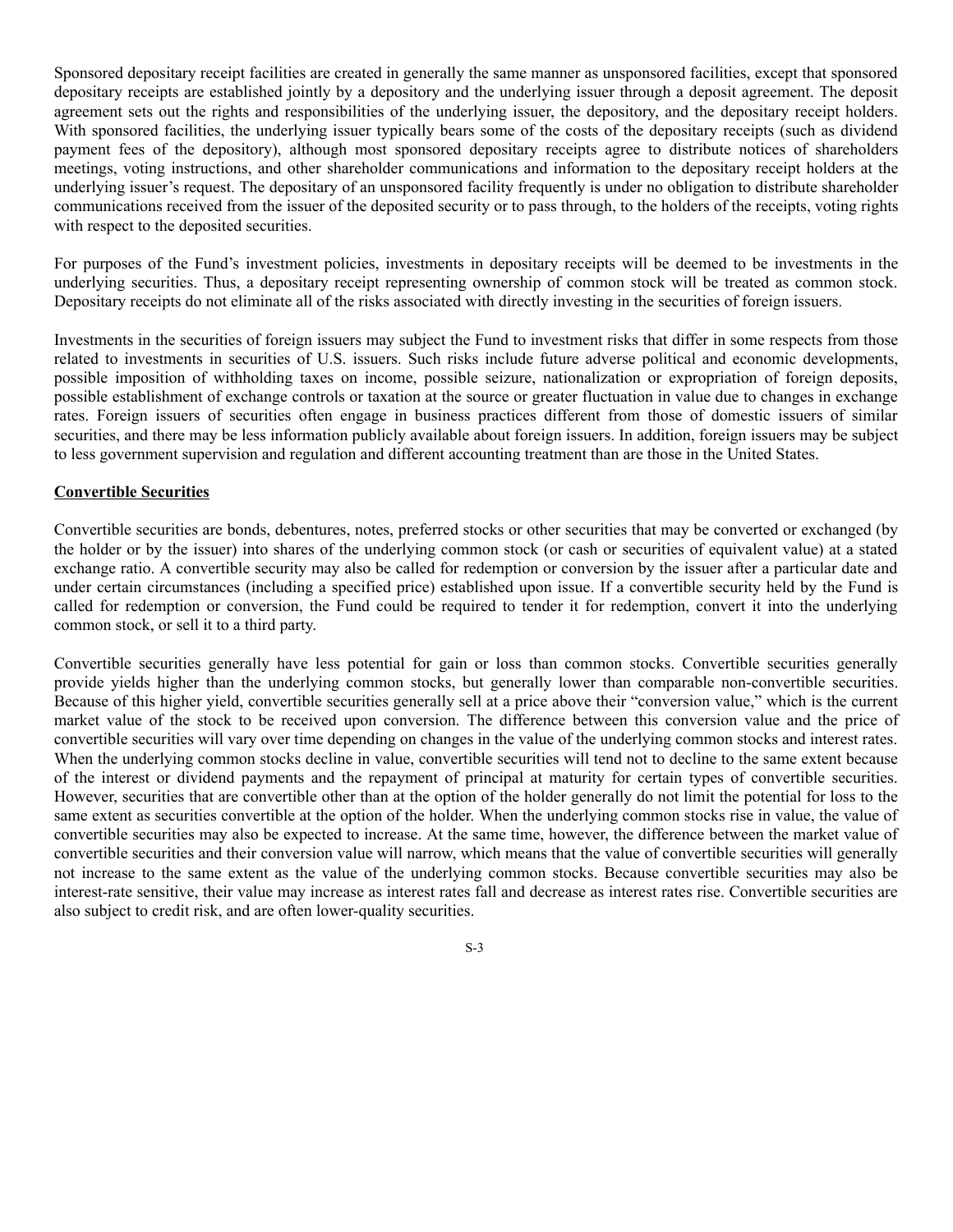# **Equity Securities**

Equity securities represent ownership interests in a company or partnership and consist of common stocks, preferred stocks, warrants and rights to acquire common stock and securities convertible into common stock. Investments in equity securities in general are subject to market risks that may cause their prices to fluctuate over time. Fluctuations in the value of equity securities in which the Fund invests will cause the net asset value of the Fund to fluctuate. The Fund may purchase equity securities traded on global securities exchanges or the over-the-counter market. Equity securities are described in more detail below:

## **1. Types of Equity Securities:**

**Common Stock.** Common stock represents an equity or ownership interest in an issuer. In the event an issuer is liquidated or declares bankruptcy, the claims of owners of bonds and preferred stock take precedence over the claims of those who own common stock.

**Preferred Stock.** Preferred stock represents an equity or ownership interest in an issuer that pays dividends at a specified rate and that has precedence over common stock in the payment of dividends. In the event an issuer is liquidated or declares bankruptcy, the claims of owners of bonds take precedence over the claims of those who own preferred and common stock.

**Alternative Entity Securities.** Alternative entity securities are the securities of entities that are formed as limited partnerships, limited liability companies, business trusts or other non-corporate entities that are similar to common or preferred stock of corporations.

**Rights and Warrants.** A right is a privilege granted to existing shareholders of a corporation to subscribe to shares of a new issue of common stock before it is issued. Rights normally have a short life, usually two to four weeks, are freely transferable and entitle the holder to buy the new common stock at a lower price than the public offering price. Warrants are securities that are usually issued together with a debt security or preferred stock and that give the holder the right to buy proportionate amount of common stock at a specified price. Warrants are freely transferable and are traded on major exchanges. Unlike rights, warrants normally have a life that is measured in years and entitles the holder to buy common stock of a company at a price that is usually higher than the market price at the time the warrant is issued. Corporations often issue warrants to make the accompanying debt security more attractive.

An investment in warrants and rights may entail greater risks than certain other types of investments. Generally, rights and warrants do not carry the right to receive dividends or exercise voting rights with respect to the underlying securities, and they do not represent any rights in the assets of the issuer. In addition, their value does not necessarily change with the value of the underlying securities, and they cease to have value if they are not exercised on or before their expiration date. Investing in rights and warrants increases the potential profit or loss to be realized from the investment as compared with investing the same amount in the underlying securities.

**Micro, Small and Medium Capitalization Issuers.** Investing in equity securities of micro, small and medium capitalization companies often involves greater risk than is customarily associated with investments in larger capitalization companies. This increased risk may be due to the greater business risks of smaller size, limited markets and financial resources, narrow product lines and frequent lack of depth of management. The securities of micro and smaller companies are often traded in the over-thecounter market and even if listed on a national securities exchange may not be traded in volumes typical for that exchange. Consequently, the securities of micro and smaller companies are less likely to be liquid, may have limited market stability, and may be subject to more abrupt or erratic market movements than securities of larger, more established growth companies or the market averages in general.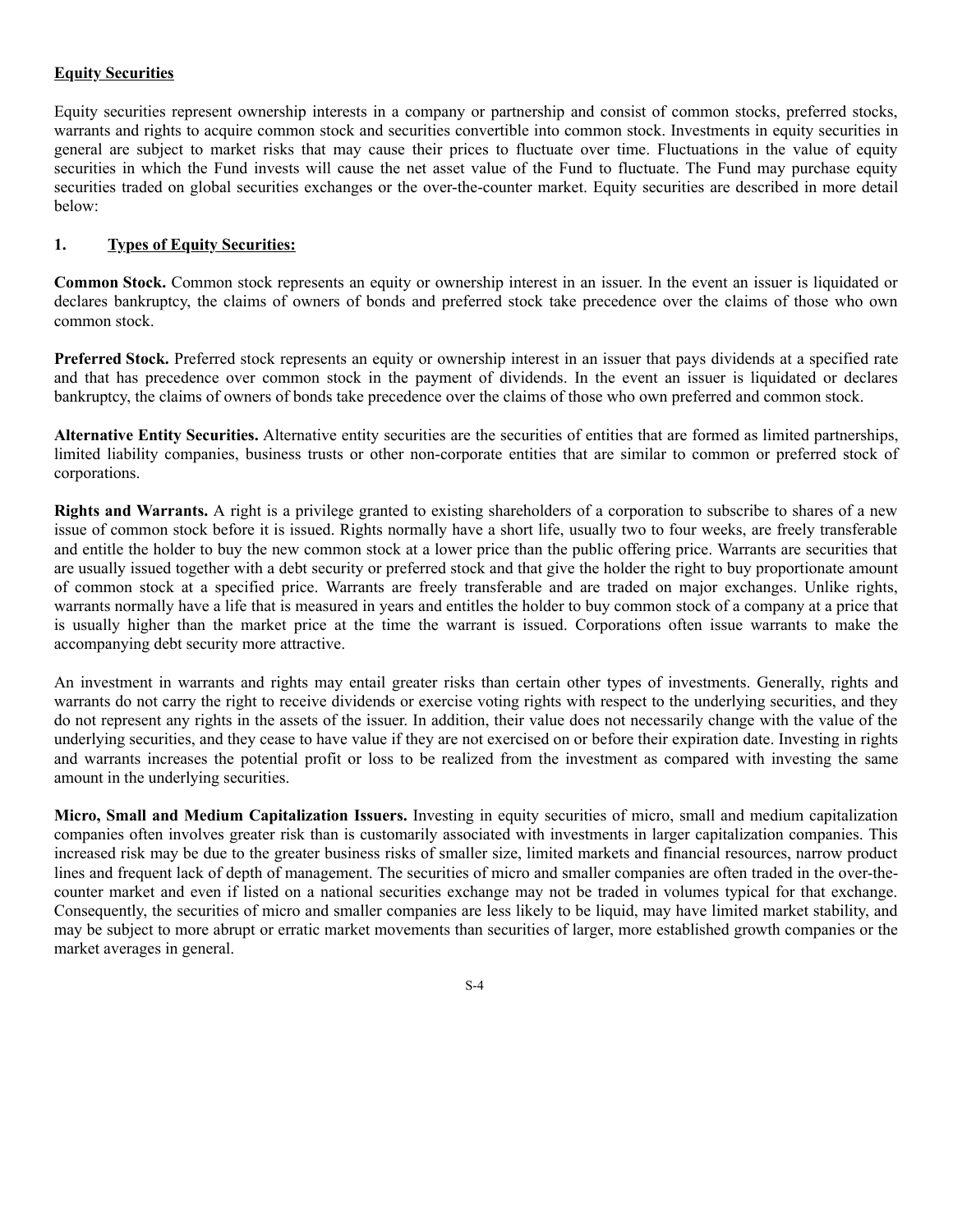**Initial Public Offerings ("IPOs").** The Fund may invest a portion of its assets in securities of domestic and foreign companies offering shares in IPOs. IPOs may have a magnified performance impact on a fund with a small asset base. The Fund may hold IPO shares for a very short period of time, which may increase the turnover of the Fund's portfolio and may lead to increased expenses for the Fund, such as commissions and transaction costs. By selling IPO shares, the Fund may realize taxable gains it will subsequently distribute to shareholders. In addition, the market for IPO shares can be speculative and/or inactive for extended periods of time. The limited number of shares available for trading in some IPOs may make it more difficult for the Fund to buy or sell significant amounts of shares without an unfavorable impact on prevailing prices. Holders of IPO shares can be affected by substantial dilution in the value of their shares, by sales of additional shares and by concentration of control in existing management and principal shareholders.

The Fund's investment in IPO shares may include the securities of unseasoned companies (companies with less than three years of continuous operations), which presents risks considerably greater than common stocks of more established companies. These companies may have limited operating histories and their prospects for profitability may be uncertain. These companies may be involved in new and evolving businesses and may be vulnerable to competition and changes in technology, markets and economic conditions. They may be more dependent on key managers and third parties and may have limited product lines.

The Fund's investments in IPOs of foreign companies are subject to the risks set forth in "Risks of Foreign Securities" below.

# **General Risks of Investing in Stocks:**

While investing in stocks allows investors to participate in the benefits of owning a company, such investors must accept the risks of ownership. Unlike bondholders, who have preference to a company's earnings and cash flow, preferred stockholders, followed by common stockholders in order of priority, are entitled only to the residual amount after a company meets its other obligations. For this reason, the value of a company's stock will usually react more strongly to actual or perceived changes in the company's financial condition or prospects than its debt obligations. Stockholders of a company that fares poorly can lose money.

Stock markets tend to move in cycles with short or extended periods of rising and falling stock prices. The value of a company's stock may fall because of:

- Factors that directly relate to that company, such as decisions made by its management or lower demand for the company's products or services;
- Factors affecting an entire industry, such as increases in production costs; and
- Changes in general financial market conditions that are relatively unrelated to the company or its industry, such as changes in interest rates, currency exchange rates or inflation rates.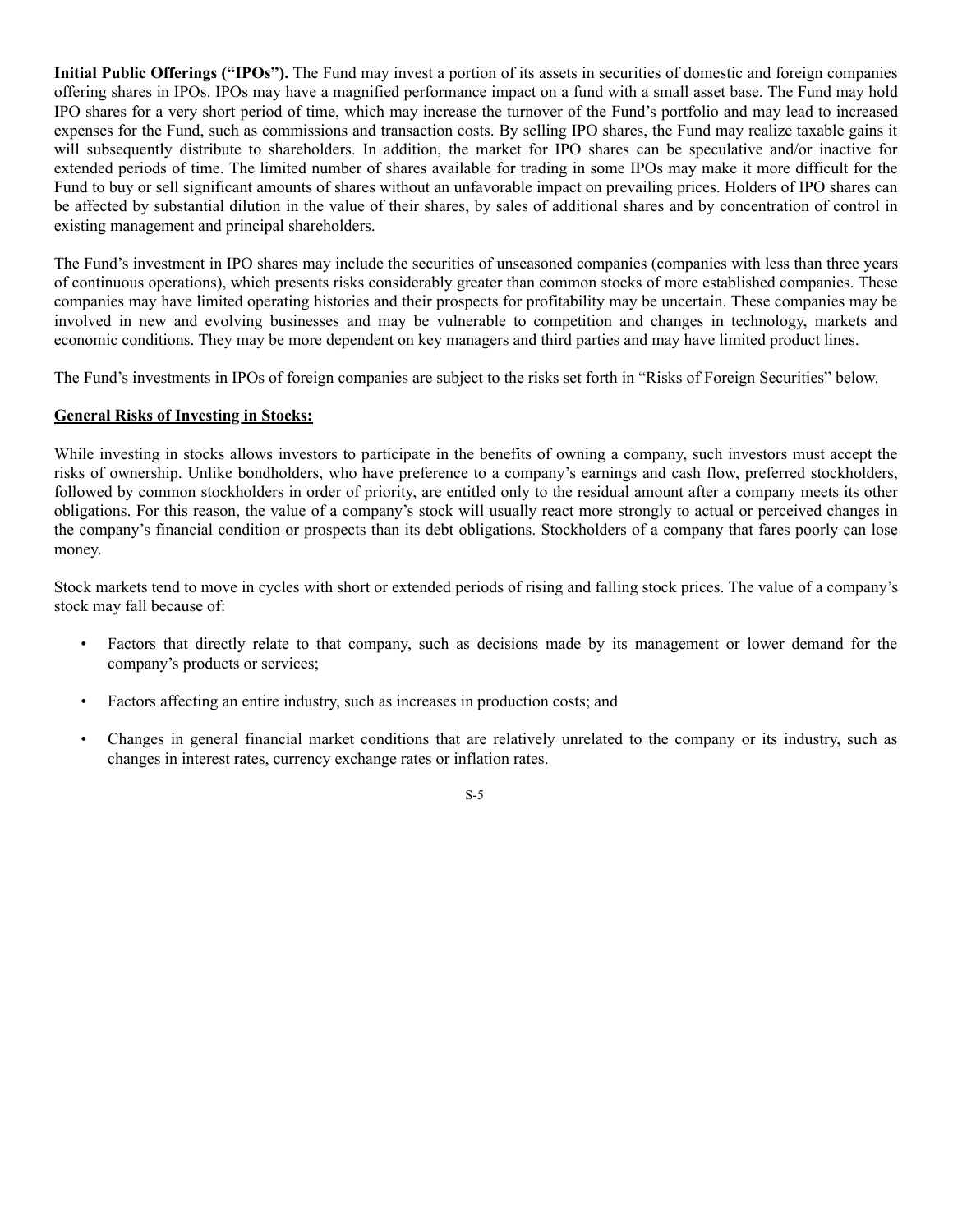Because preferred stock is generally junior to debt securities and other obligations of the issuer, deterioration in the credit quality of the issuer will cause greater changes in the value of a preferred stock than in a more senior debt security with similar stated yield characteristics.

## **Real Estate Investment Trusts ("REITs")**

A REIT is a corporation or business trust (that would otherwise be taxed as a corporation) which meets the definitional requirements of the Code. The Code permits a qualifying REIT to deduct from taxable income the dividends paid, thereby effectively eliminating corporate level federal income tax. To meet the definitional requirements of the Code, a REIT must, among other things: invest substantially all of its assets in interests in real estate (including mortgages and other REITs), cash and government securities; derive most of its income from rents from real property or interest on loans secured by mortgages on real property; and distribute annually 90% or more of its otherwise taxable income to shareholders.

REITs are sometimes informally characterized as Equity REITs and Mortgage REITs. An Equity REIT invests primarily in the fee ownership or leasehold ownership of land and buildings; a Mortgage REIT invests primarily in mortgages on real property, which may secure construction, development or long-term loans.

REITs may be affected by changes in underlying real estate values, which may have an exaggerated effect to the extent that REITs in which the Fund invests may concentrate investments in particular geographic regions or property types. Certain REITs have relatively small market capitalization, which may tend to increase the volatility of the market price of securities issued by such REITs. Additionally, rising interest rates may cause investors in REITs to demand a higher annual yield from future distributions, which may in turn decrease market prices for equity securities issued by REITs. Rising interest rates also generally increase the costs of obtaining financing, which could cause the value of the Fund's investments to decline. During periods of declining interest rates, certain Mortgage REITs may hold mortgages that the mortgagors elect to prepay, which prepayment may diminish the yield on securities issued by such Mortgage REITs. Equity and Mortgage REITs are also subject to heavy cash flow dependency, defaults by borrowers and self-liquidation. In addition, Mortgage REITs may be affected by the ability of borrowers to repay when due the debt extended by the REIT and Equity REITs may be affected by the ability of tenants to pay rent. The above factors may adversely affect a borrower's or a lessee's ability to meet its obligations to the REIT. In the event of default by a borrower or lessee, the REIT may experience delays in enforcing its rights as a mortgagee or lessor and may incur substantial costs associated with protecting its investments.

Furthermore, REITs are dependent upon specialized management skills, have limited diversification and are, therefore, subject to risks inherent in operating and financing a limited number of projects. By investing in REITs indirectly through the Fund, a shareholder will bear not only his proportionate share of the expenses of the Fund, but also, indirectly, similar expenses of the REITs. REITs depend generally on their ability to generate cash flow to make distributions to shareholders. In addition, REITs could possibly fail to qualify for tax free pass-through of income under the Code or to maintain their exemptions from registration under the 1940 Act.

#### **Master Limited Partnerships**

MLPs are limited partnerships or limited liability companies, whose partnership units or limited liability interests are listed and traded on a U.S. securities exchange, and are treated as publicly traded partnerships for federal income tax purposes. To qualify to be treated as a partnership for tax purposes, an MLP must receive at least 90% of its income from qualifying sources as set forth in Section 7704(d) of the Code. These qualifying sources include activities such as the exploration, development, mining, production, processing, refining, transportation, storage and marketing of mineral or natural resources. To the extent that an MLP's interests are concentrated in a particular industry or sector, such as the energy sector, the MLP will be negatively impacted by economic events adversely impacting that industry or sector.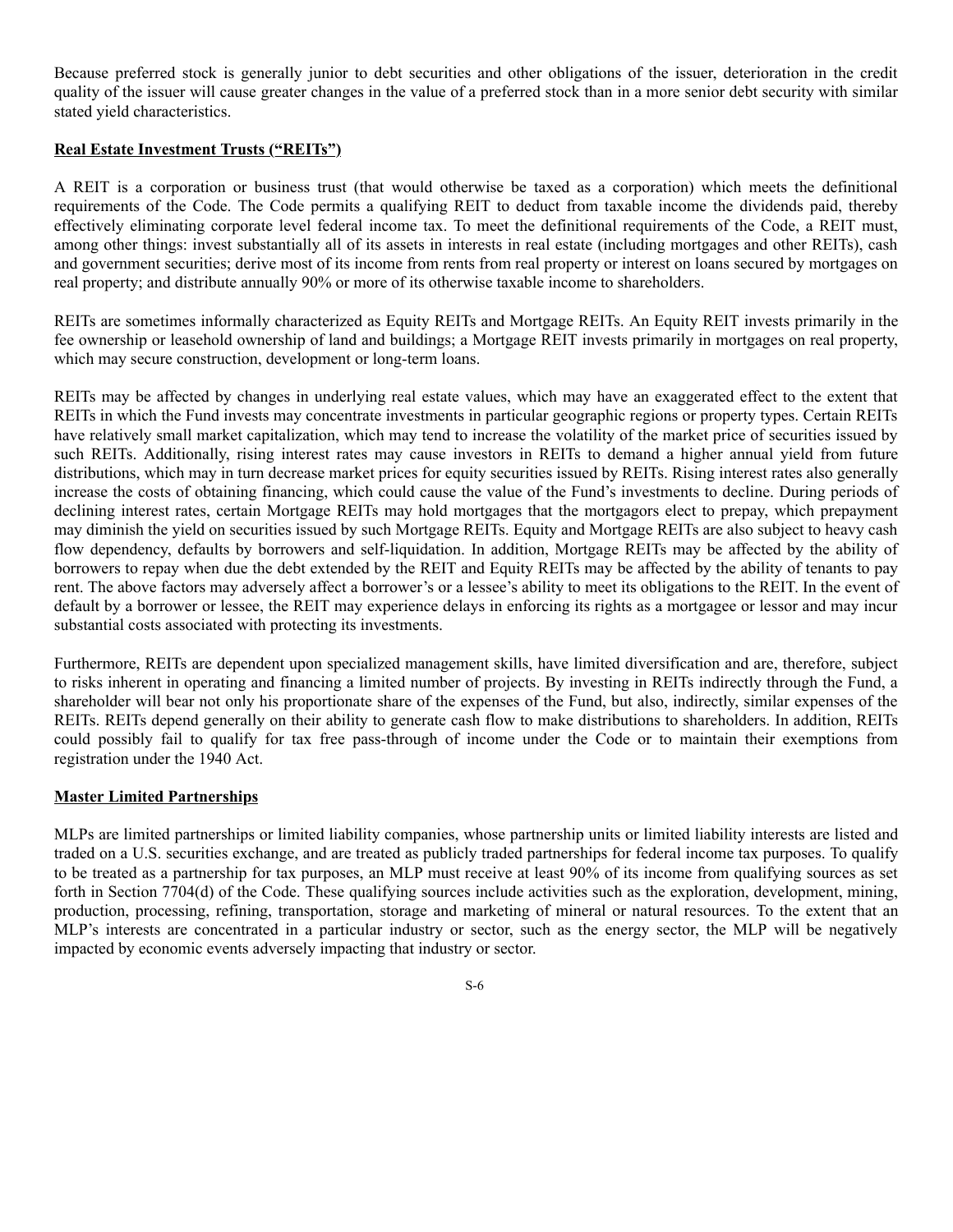MLPs that are formed as limited partnerships generally have two classes of owners, the general partner and limited partners, while MLPs that are formed as limited liability companies generally have two analogous classes of owners, the managing member and the members. For purposes of this section, references to general partners also apply to managing members and references to limited partners also apply to members.

The general partner is typically owned by a major energy company, an investment fund, the direct management of the MLP or is an entity owned by one or more of such parties. The general partner may be structured as a private or publicly traded corporation or other entity. The general partner typically controls the operations and management of the MLP through an equity interest of as much as 2% in the MLP plus, in many cases, ownership of common units and subordinated units. A holder of general partner interests can be liable under certain circumstances for amounts greater than the amount of the holder's investment in the general partner interest. General partner interests are not publicly traded and generally cannot be converted into common units. The general partner interest can be redeemed by the MLP if the MLP unitholders choose to remove the general partner, typically with a supermajority vote by limited partner unitholders.

Limited partners own the remainder of the MLP through ownership of common units and have a limited role in the MLP's operations and management. Common units are listed and traded on U.S. securities exchanges, with their value fluctuating predominantly based on prevailing market conditions and the success of the MLP. Unlike owners of common stock of a corporation, owners of common units have limited voting rights and have no ability annually to elect directors. In the event of liquidation, common units have preference over subordinated units, but not over debt or preferred units, to the remaining assets of the MLP.

MLPs are typically structured such that common units and general partner interests have first priority to receive quarterly cash distributions up to an established minimum amount ("minimum quarterly distributions" or "MOD"). Common and general partner interests also accrue arrearages in distributions to the extent the MQD is not paid. Once common and general partner interests have been paid, subordinated units receive distributions of up to the MQD; however, subordinated units do not accrue arrearages. Distributable cash in excess of the MQD paid to both common and subordinated units is distributed to both common and subordinated units generally on a pro rata basis. The general partner is also eligible to receive incentive distributions if the general partner operates the business in a manner which results in distributions paid per common unit surpassing specified target levels. As the general partner increases cash distributions to the limited partners, the general partner receives an increasingly higher percentage of the incremental cash distributions. A common arrangement provides that the general partner can reach a tier where it receives 50% of every incremental dollar paid to common and subordinated unit holders. These incentive distributions encourage the general partner to streamline costs, increase capital expenditures and acquire assets in order to increase the partnership's cash flow and raise the quarterly cash distribution in order to reach higher tiers. Such results benefit all security holders of the MLP.

#### **Exchange-Traded Notes ("ETNs")**

ETNs are generally notes representing debt of the issuer, usually a financial institution. ETNs combine both aspects of bonds and ETFs. An ETN's returns are based on the performance of one or more underlying assets, reference rates or indexes, minus fees and expenses. Similar to ETFs, ETNs are listed on an exchange and traded in the secondary market. However, unlike an ETF, an ETN can be held until the ETN's maturity, at which time the issuer will pay a return linked to the performance of the specific asset, index or rate ("reference instrument") to which the ETN is linked minus certain fees. Unlike regular bonds, ETNs do not make periodic interest payments, and principal is not protected. ETNs are not registered or regulated as investment companies under the 1940 Act.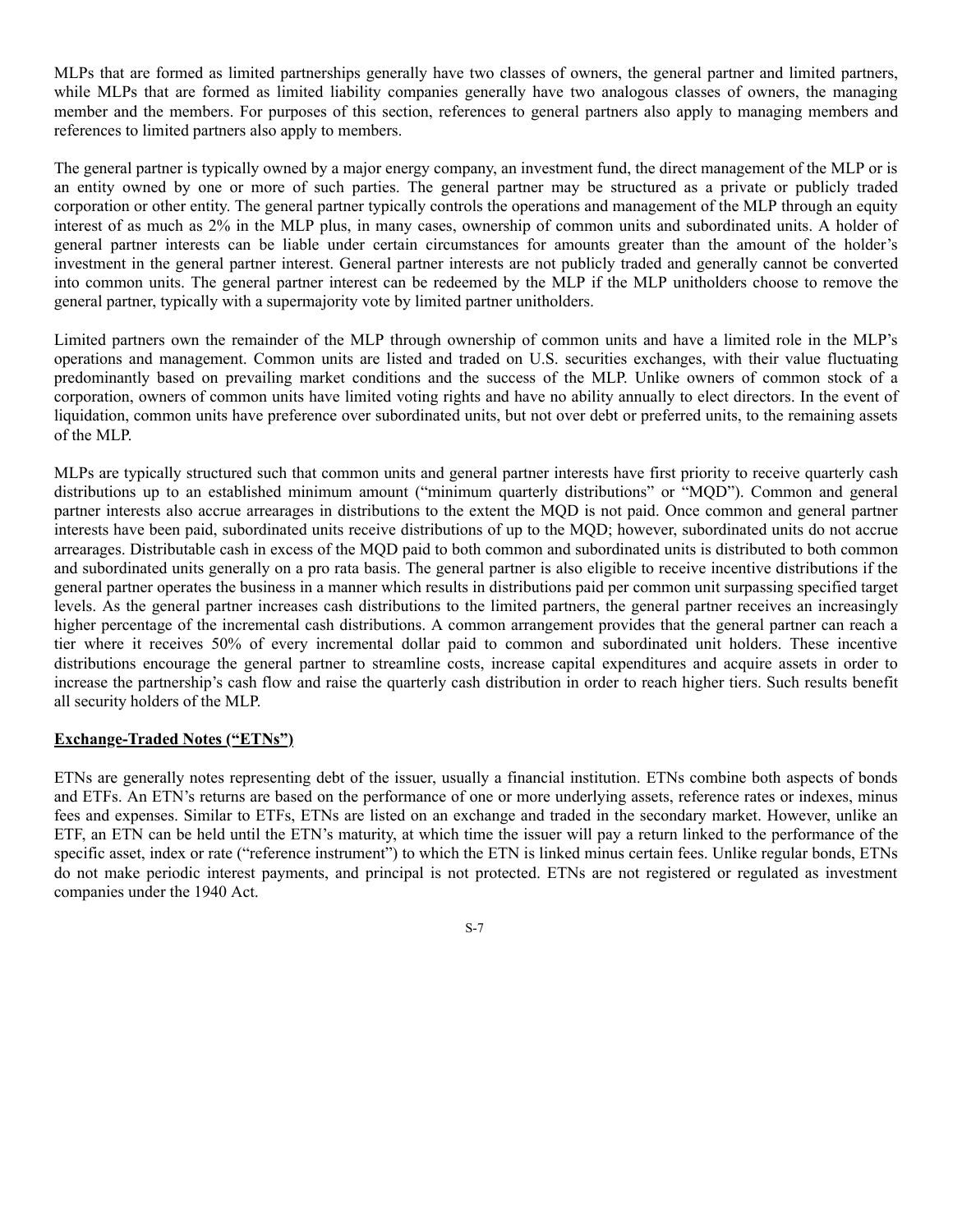The value of an ETN may be influenced by, among other things, time to maturity, level of supply and demand for the ETN, volatility and lack of liquidity in underlying markets, changes in the applicable interest rates, the performance of the reference instrument, changes in the issuer's credit rating and economic, legal, political or geographic events that affect the reference instrument. An ETN that is tied to a reference instrument may not replicate the performance of the reference instrument. ETNs also incur certain expenses not incurred by their applicable reference instrument. Some ETNs that use leverage can, at times, be relatively illiquid and, thus, they may be difficult to purchase or sell at a fair price. Levered ETNs are subject to the same risk as other instruments that use leverage in any form. While leverage allows for greater potential return, the potential for loss is also greater. Finally, additional losses may be incurred if the investment loses value because, in addition to the money lost on the investment, the loan still needs to be repaid.

Because the return on the ETN is dependent on the issuer's ability or willingness to meet its obligations, the value of the ETN may change due to a change in the issuer's credit rating, despite no change in the underlying reference instrument. The market value of ETN shares may differ from the value of the reference instrument. This difference in price may be due to the fact that the supply and demand in the market for ETN shares at any point in time is not always identical to the supply and demand in the market for the assets underlying the reference instrument that the ETN seeks to track.

There may be restrictions on the Fund's right to redeem its investment in an ETN, which are generally meant to be held until maturity. The Fund's decision to sell its ETN holdings may be limited by the availability of a secondary market. The Fund could lose some or all of the amount invested in an ETN.

#### **Foreign Securities and Securities of Companies Operating in Foreign Countries**

Foreign securities include equity securities of foreign entities, obligations of foreign branches of U.S. banks and of foreign banks, including, without limitation, European Certificates of Deposit, European Time Deposits, European Bankers' Acceptances, Canadian Time Deposits, Europaper and Yankee Certificates of Deposit, and investments in Canadian Commercial Paper and foreign securities. These instruments have investment risks that differ in some respects from those related to investments in obligations of U.S. domestic issuers. Such risks include future adverse political and economic developments, the possible imposition of withholding taxes on interest or other income, possible seizure, nationalization, or expropriation of foreign deposits, the possible establishment of exchange controls or taxation at the source, greater fluctuations in value due to changes in exchange rates, or the adoption of other foreign governmental restrictions which might adversely affect the payment of principal and interest on such obligations. Such investments may also entail higher custodial fees and sales commissions than domestic investments. Foreign issuers of securities or obligations are often subject to accounting treatment and engage in business practices different from those respecting domestic issuers of similar securities or obligations. Foreign branches of U.S. banks and foreign banks may be subject to less stringent reserve requirements than those applicable to domestic branches of U.S. banks.

**Investments in Emerging Markets.** Investing in emerging markets involves additional risks and special considerations not typically associated with investing in other more established economies or markets. Such risks may include (i) increased risk of nationalization or expropriation of assets or confiscatory taxation; (ii) greater social, economic and political uncertainty, including war; (iii) higher dependence on exports and the corresponding importance of international trade; (iv) greater volatility, less liquidity and smaller capitalization of markets; (v) greater volatility in currency exchange rates; (vi) greater risk of inflation; (vii) greater controls on foreign investment and limitations on realization of investments, repatriation of invested capital and on the ability to exchange local currencies for U.S. dollars; (viii) increased likelihood of governmental involvement in and control over the economy; (ix) governmental decisions to cease support of economic reform programs or to impose centrally planned economies; (x) differences in auditing and financial reporting standards which may result in the unavailability of material information about issuers; (xi) less extensive regulation of the markets; (xii) longer settlement periods for transactions and less reliable clearance and custody arrangements; (xiii) less developed corporate laws regarding fiduciary duties of officers and directors and the protection of investors; (xiv) certain considerations regarding the maintenance of the Fund's securities with local brokers and securities depositories and (xv) the imposition of withholding or other taxes on dividends, interest, capital gains, other income or gross sale or disposition proceeds. The Fund defines the term "emerging market" to include those countries included or announced to be included in the MSCI Emerging Markets Index.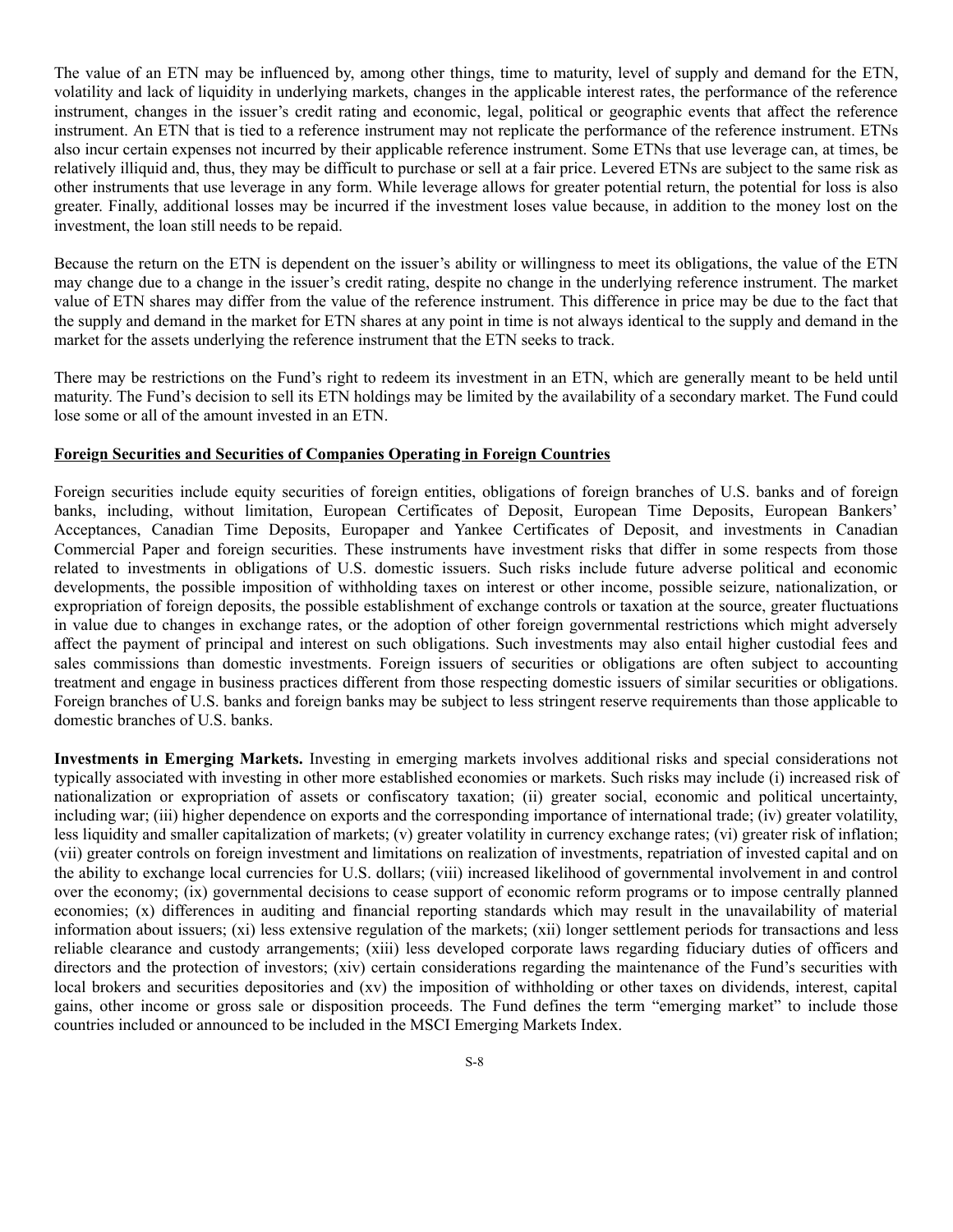Repatriation of investment income, assets and the proceeds of sales by foreign investors may require governmental registration and/or approval in some emerging market countries. The Fund could be adversely affected by delays in or a refusal to grant any required governmental registration or approval for such repatriation or by withholding taxes imposed by emerging market countries on interest or dividends paid on securities held by the Fund or gains from the disposition of such securities.

In emerging markets, there is often less government supervision and regulation of business and industry practices, stock exchanges, over-the-counter markets, brokers, dealers, counterparties and issuers than in other more established markets. Any regulatory supervision that is in place may be subject to manipulation or control. Some emerging market countries do not have mature legal systems comparable to those of more developed countries. Moreover, the process of legal and regulatory reform may not be proceeding at the same pace as market developments, which could result in investment risk. Legislation to safeguard the rights of private ownership may not yet be in place in certain areas, and there may be the risk of conflict among local, regional and national requirements. In certain cases, the laws and regulations governing investments in securities may not exist or may be subject to inconsistent or arbitrary appreciation or interpretation. Both the independence of judicial systems and their immunity from economic, political or nationalistic influences remain largely untested in many countries. The Fund may also encounter difficulties in pursuing legal remedies or in obtaining and enforcing judgments in local courts.

**Sovereign Debt Obligations.** Sovereign debt obligations are issued or guaranteed by foreign governments or their agencies. Sovereign debt may be in the form of conventional securities or other types of debt instruments such as loans or loan participations. Governmental entities responsible for repayment of the debt may be unable or unwilling to repay principal and pay interest when due, and may require renegotiation or reschedule of debt payments. In addition, prospects for repayment of principal and payment of interest may depend on political as well as economic factors. Although some sovereign debt, such as Brady Bonds, is collateralized by U.S. government securities, repayment of principal and payment of interest is not guaranteed by the U.S. government.

**Foreign Agency Debt Obligations.** The Fund may invest in uncollateralized bonds issued by agencies, subdivisions or instrumentalities of foreign governments. Bonds issued by these foreign government agencies, subdivisions or instrumentalities are generally backed only by the creditworthiness and reputation of the entities issuing the bonds and may not be backed by the full faith and credit of the foreign government. Moreover, a foreign government that explicitly provides its full faith and credit to a particular entity may be, due to changed circumstances, unable or unwilling to provide that support. A foreign agency's operations and financial condition are influenced by the foreign government's economic and other policies. Changes to the financial condition or credit rating of a foreign government may cause the value of debt issued by that particular foreign government's agencies, subdivisions or instrumentalities to decline. During periods of economic uncertainty, the trading of foreign agency bonds may be less liquid while market prices may be more volatile than prices of other bonds. Additional risks associated with foreign agency investing include differences in accounting, auditing and financial reporting standards; adverse changes in investment or exchange control regulations; political instability; and potential restrictions on the flow of international capital.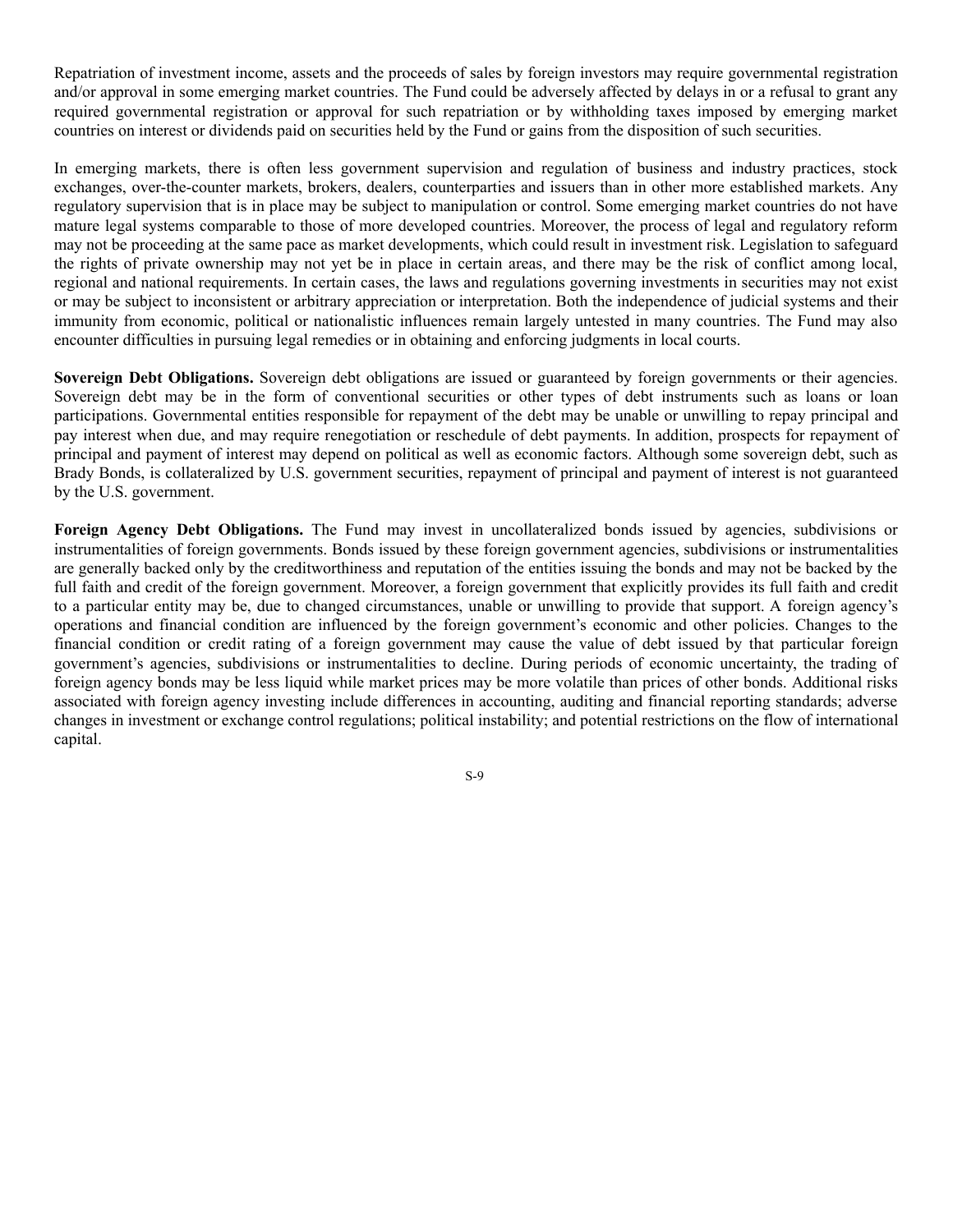**Obligations of Supranational Entities.** Supranational entities are entities established through the joint participation of several governments, and include the Asian Development Bank, World Bank, African Development Bank, European Economic Community, European Investment Bank and the Nordic Investment Bank. The governmental members, or "stockholders," usually make initial capital contributions to the supranational entity and, in many cases, are committed to make additional capital contributions if the supranational entity is unable to repay its borrowings. There is no guarantee that one or more stockholders of a supranational entity will continue to make any necessary additional capital contributions. If such contributions are not made, the entity may be unable to pay interest or repay principal on its debt securities, and the Fund may lose money on such investments.

**Investment Funds.** Some emerging countries currently prohibit direct foreign investment in the securities of their companies. Certain emerging countries, however, permit indirect foreign investment in the securities of companies listed and traded on their stock exchanges through investment funds that they have specifically authorized. Investments in these investment funds are subject to the provisions of the 1940 Act. If the Fund invests in such investment funds, shareholders will bear not only their proportionate share of the expenses (including operating expenses and the fees of the Adviser), but also will indirectly bear similar expenses of the underlying investment funds. In addition, these investment funds may trade at a premium over their net asset value.

## **Risks of Foreign Securities and Securities of Companies Operating in Foreign Countries:**

Foreign securities, foreign currencies, and securities issued by U.S. entities with substantial foreign operations may involve significant risks in addition to the risks inherent in U.S. investments.

- **Political and Economic Factors.** Local political, economic, regulatory, or social instability, military action or unrest, or adverse diplomatic developments may affect the value of foreign investments. Listed below are some of the more important political and economic factors that could negatively affect an investment in foreign securities:
	- The economies of foreign countries may differ from the economy of the United States in such areas as growth of gross national product, rate of inflation, capital reinvestment, resource self-sufficiency, budget deficits and national debt;
	- Foreign governments sometimes participate to a significant degree, through ownership interests or regulation, in their respective economies. Actions by these governments could significantly influence the market prices of securities and payment of dividends;
	- The economies of many foreign countries are dependent on international trade and their trading partners and they could be severely affected if their trading partners were to enact protective trade barriers and economic conditions;
	- The internal policies of a particular foreign country may be less stable than in the United States. Other countries face significant external political risks, such as possible claims of sovereignty by other countries or tense and sometimes hostile border clashes;
	- A foreign government may act adversely to the interests of U.S. investors, including expropriation or nationalization of assets, confiscatory taxation and other restrictions on U.S. investment. A country may restrict or control foreign investments in its securities markets. These restrictions could limit the Fund's ability to invest in a particular country or make it very expensive for the Fund to invest in that country. Some countries require prior governmental approval or limit the types or amount of securities or companies in which a foreigner can invest. Other countries may restrict the ability of foreign investors to repatriate their investment income and capital gains; and
	- Periodic U.S. Government restrictions on investments in issuers from certain foreign countries may result in the Fund having to sell such prohibited securities at inopportune times. Such prohibited securities may have less liquidity as a result of such U.S. Government designation and the market price of such prohibited securities may decline, which may cause the Fund to incur losses.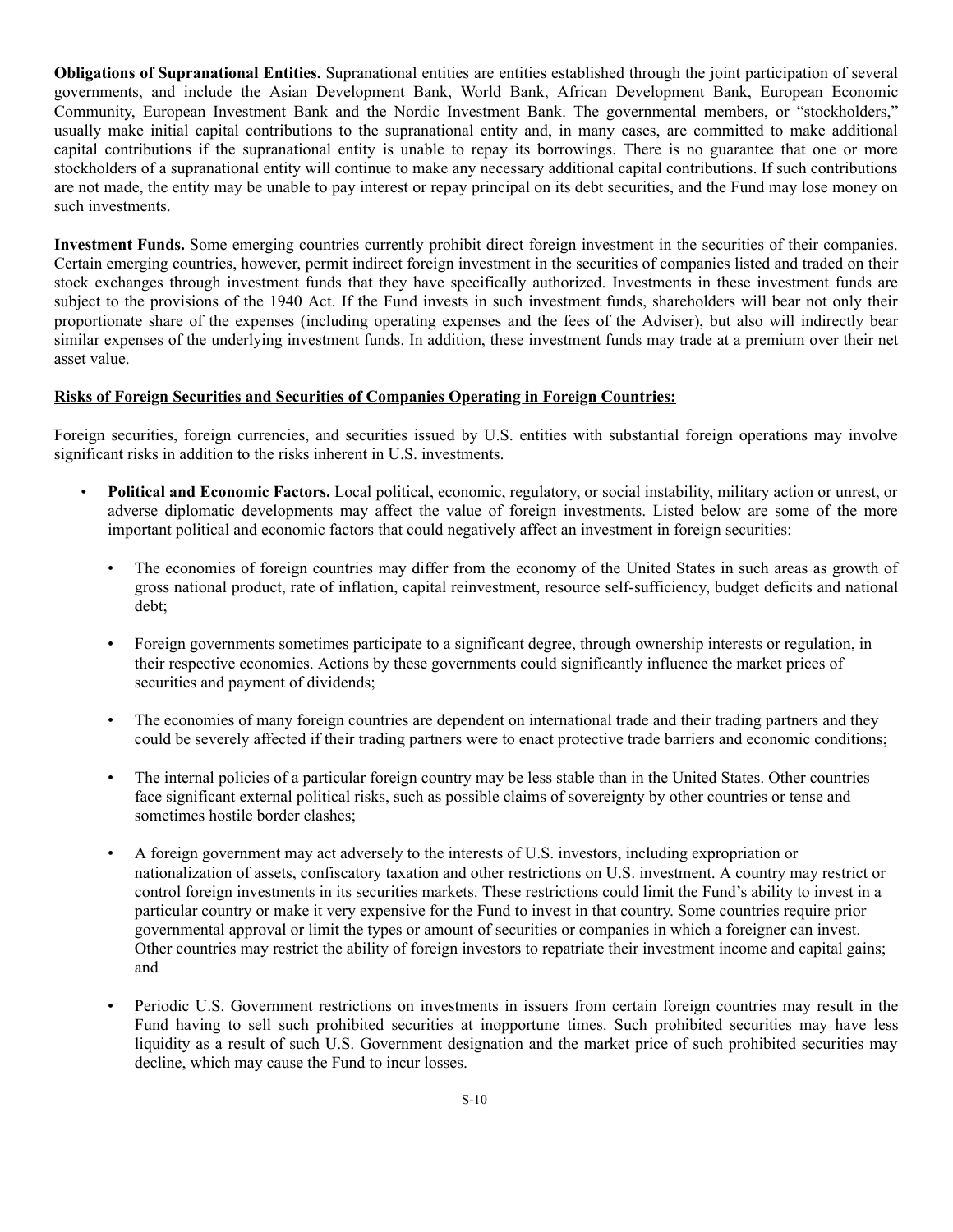On June 23, 2016, the United Kingdom (the "UK") voted in a referendum to leave the European Union (the "EU") (commonly known as "Brexit"), which led to significant global market volatility, as well as political, economic, and legal uncertainty. On January 31, 2020, the UK formally left the EU and entered into a transition period scheduled. The UK was in a transition period until December 31, 2020, during which the UK and the EU negotiated an agreement on the terms of their future trading and security relationship, which principally relates to the trading of goods rather than services. The EU member states have given their support to have the agreement "provisionally applied" from January 1, 2021 through February 28, 2021. Further discussions are to be held between the UK and the EU in relation to matters not covered by the trade agreement, such as in relation to financial services. There is still considerable uncertainty regarding the potential consequences of Brexit, including whether Brexit will have a negative impact on the UK, the broader global economy or the value of the British pound sterling. Brexit may cause both the British pound sterling and the Euro to depreciate in relation to the U.S. dollar. As a result of Brexit, the UK may be less stable than it has been in recent years, and investments in the UK may be difficult to value or subject to greater or more frequent volatility. Brexit could adversely affect European or worldwide political, regulatory, economic or market conditions and could contribute to instability in global political institutions, regulatory agencies and financial markets. Brexit could also lead to legal uncertainty and politically divergent national laws and regulations while a new relationship between the UK and the EU is defined and the UK determines which EU laws to replace or replicate. Further, Brexit may cause additional member states to contemplate departing from the EU, which would likely perpetuate political and economic instability in the region and cause additional market disruption in global financial markets. The UK and European economies and the broader global economy could be significantly impacted during this period of uncertainty, which may result in increased volatility and illiquidity, and potentially lower economic growth in markets in the UK, Europe and globally that could potentially have an adverse effect on the value of the Fund's investments.

- **Information and Supervision.** There may be less publicly available information about foreign companies than companies based in the United States. For example, there are often no reports and ratings published about foreign companies comparable to the ones written about U.S. companies. Foreign companies may not be subject to uniform accounting, auditing and financial reporting standards, practices and requirements comparable to those applicable to U.S. companies. The lack of comparable information makes investment decisions concerning foreign companies more difficult and less reliable than those concerning domestic companies.
- **Stock Exchange and Market Risk.** The Adviser anticipates that in some cases an exchange or over-the-counter market located outside of the United States will be the best available market for foreign securities. Foreign stock markets, while growing in volume and sophistication, are generally not as developed as the markets in the United States. Foreign stock markets tend to differ from those in the United States in a number of possible ways.

Foreign stock markets may:

- Be generally more volatile than, and not as developed or efficient as, those in the United States;
- Have substantially less volume;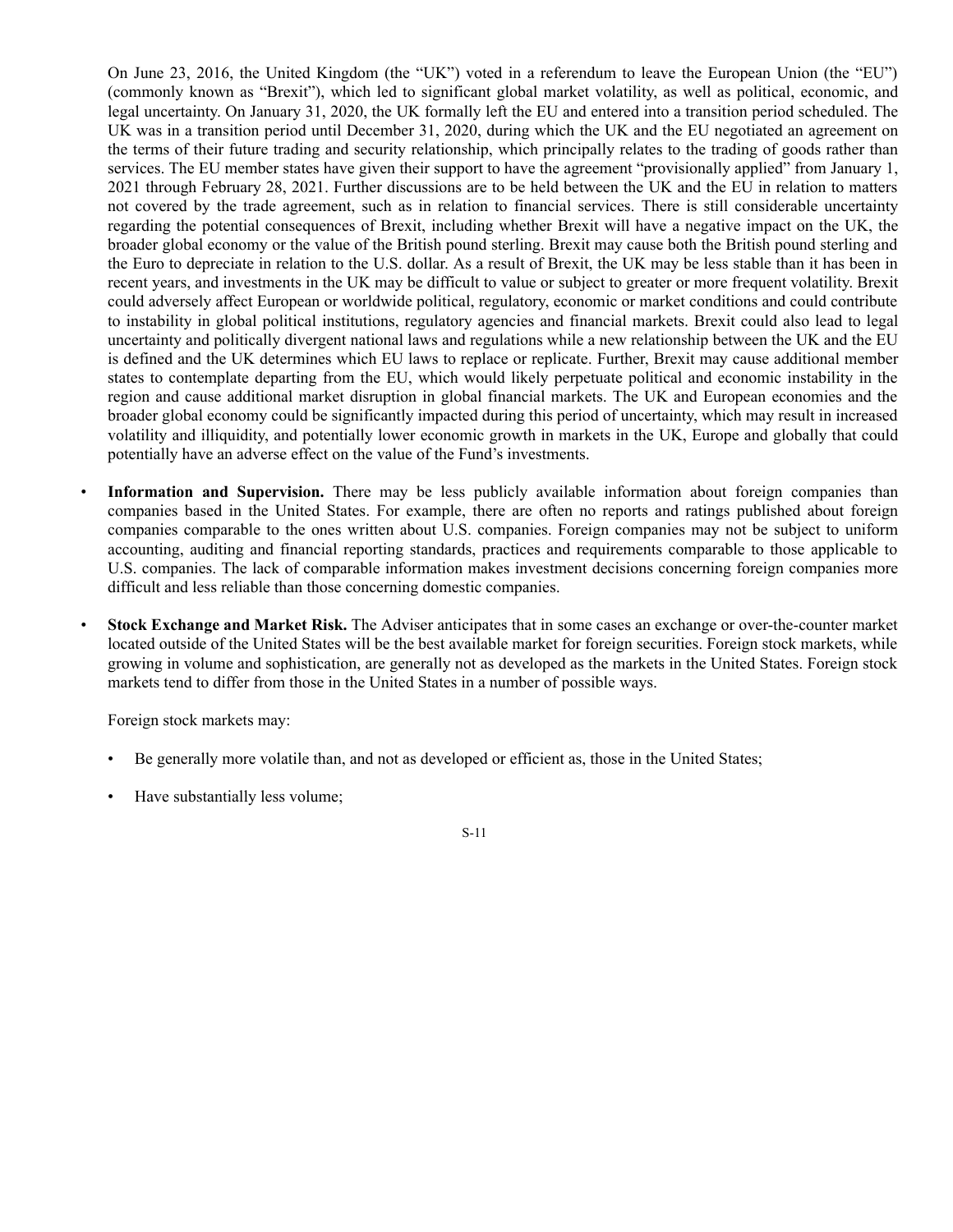- Trade securities that tend to be less liquid and experience rapid and erratic price movements;
- Have generally higher commissions and are subject to set minimum rates, as opposed to negotiated rates;
- Employ trading, settlement and custodial practices less developed than those in U.S. markets; and
- Have different settlement practices, which may cause delays and increase the potential for failed settlements.

Foreign markets may offer less protection to shareholders than U.S. markets because:

- Foreign accounting, auditing, and financial reporting requirements may render a foreign corporate balance sheet more difficult to understand and interpret than one subject to U.S. law and standards;
- Adequate public information on foreign issuers may not be available, and it may be difficult to secure dividends and information regarding corporate actions on a timely basis;
- There may be less overall governmental supervision and regulation of securities exchanges, brokers, and listed companies than in the United States;
- Over-the-counter markets tend to be less regulated than stock exchange markets and, in certain countries, may be totally unregulated;
- Economic or political concerns may influence regulatory enforcement and may make it difficult for shareholders to enforce their legal rights; and
- Restrictions on transferring securities within the United States or to U.S. persons may make a particular security less liquid than foreign securities of the same class that are not subject to such restrictions.
- **Foreign Currency Risk.** While the Fund denominates its net asset value in U.S. dollars, the securities of foreign companies are frequently denominated in foreign currencies. Thus, a change in the value of a foreign currency against the U.S. dollar will result in a corresponding change in value of securities denominated in that currency. Some of the factors that may impair the investments denominated in a foreign currency are:
	- It may be expensive to convert foreign currencies into U.S. dollars and vice versa;
	- Complex political and economic factors may significantly affect the values of various currencies, including the U.S. dollar, and their exchange rates;
	- Government intervention may increase risks involved in purchasing or selling foreign currency options, forward contracts and futures contracts, since exchange rates may not be free to fluctuate in response to other market forces;
	- There may be no systematic reporting of last sale information for foreign currencies or regulatory requirement that quotations available through dealers or other market sources be firm or revised on a timely basis;
		- S-12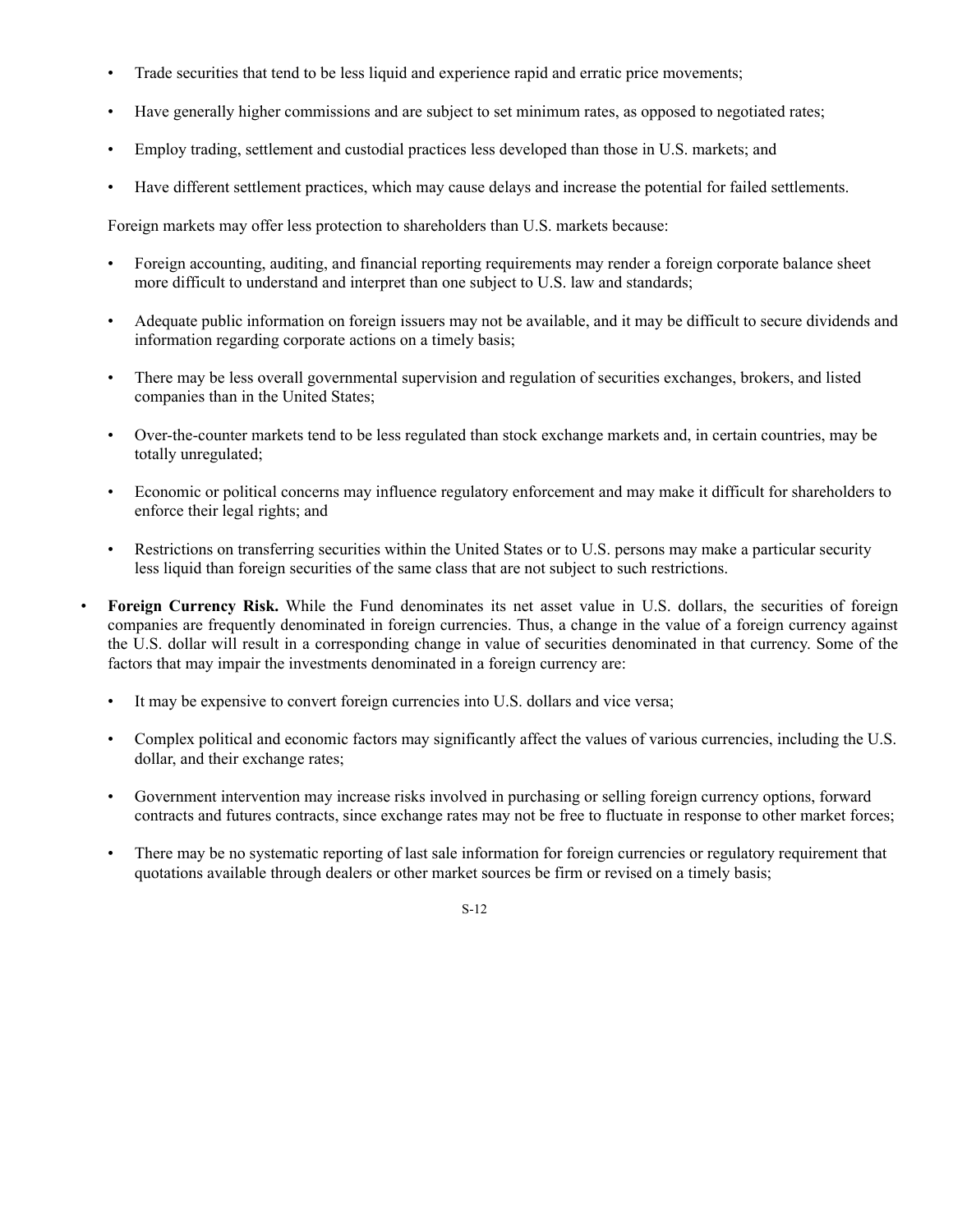- Available quotation information is generally representative of very large round-lot transactions in the inter-bank market and thus may not reflect exchange rates for smaller odd-lot transactions (less than \$1 million) where rates may be less favorable; and
- The inter-bank market in foreign currencies is a global, around-the-clock market. To the extent that a market is closed while the markets for the underlying currencies remain open, certain markets may not always reflect significant price and rate movements.
- **Taxes.** Certain foreign governments levy withholding taxes on dividend and interest income. Although in some countries it is possible for the Fund to recover a portion of these taxes, the portion that cannot be recovered will reduce the income the Fund receives from its investments.

#### **Short-Term Instruments and Temporary Investments**

The Fund may invest in short-term instruments, including "money market instruments," for temporary defensive positions or on an ongoing basis to provide liquidity or for other reasons. Money market securities include short-term U.S. government securities; custodial receipts evidencing separately traded interest and principal components of securities issued by the U.S. Treasury; commercial paper rated in the highest short-term rating category by a nationally recognized statistical ratings organization ("NRSRO"), such as S&P Global Ratings ("S&P") or Moody's Investor Services, Inc. ("Moody's"), or determined by the Adviser to be of comparable quality at the time of purchase; short-term bank obligations (certificates of deposit, time deposits and bankers' acceptances) of U.S. commercial banks with assets of at least \$1 billion as of the end of their most recent fiscal year; and repurchase agreements involving such securities. Each of these money market securities are described below. For a description of ratings, see "Appendix A – Description of Ratings" to this SAI.

**U.S. Government Securities.** The Fund may invest in U.S. government securities. Securities issued or guaranteed by the U.S. government or its agencies or instrumentalities include U.S. Treasury securities, which are backed by the full faith and credit of the U.S. Treasury and which differ only in their interest rates, maturities, and times of issuance. U.S. Treasury bills have initial maturities of one-year or less; U.S. Treasury notes have initial maturities of one to ten years; and U.S. Treasury bonds generally have initial maturities of greater than ten years. U.S. Treasury notes and bonds typically pay coupon interest semi-annually and repay the principal at maturity. Certain U.S. government securities are issued or guaranteed by agencies or instrumentalities of the U.S. government including, but not limited to, obligations of U.S. government agencies or instrumentalities such as the Federal National Mortgage Association ("Fannie Mae"), the Government National Mortgage Association ("Ginnie Mae"), the Small Business Administration, the Federal Farm Credit Administration, the Federal Home Loan Banks, Banks for Cooperatives (including the Central Bank for Cooperatives), the Federal Land Banks, the Federal Intermediate Credit Banks, the Tennessee Valley Authority, the Export-Import Bank of the United States, the Commodity Credit Corporation, the Federal Financing Bank, the Student Loan Marketing Association, the National Credit Union Administration and the Federal Agricultural Mortgage Corporation ("Farmer Mac").

Some obligations issued or guaranteed by U.S. government agencies and instrumentalities, including, for example, Ginnie Mae pass-through certificates, are supported by the full faith and credit of the U.S. Treasury. Other obligations issued by or guaranteed by federal agencies, such as those securities issued by Fannie Mae, are supported by the discretionary authority of the U.S. government to purchase certain obligations of the federal agency. Additionally, some obligations are issued by or guaranteed by federal agencies, such as those of the Federal Home Loan Banks, which are supported by the right of the issuer to borrow from the U.S. Treasury. While the U.S. government provides financial support to such U.S. government-sponsored federal agencies, no assurance can be given that the U.S. government will always do so, since the U.S. government is not so obligated by law. Guarantees of principal by U.S. government agencies or instrumentalities may be a guarantee of payment at the maturity of the obligation so that in the event of a default prior to maturity there might not be a market and thus no means of realizing on the obligation prior to maturity. Guarantees as to the timely payment of principal and interest do not extend to the value or yield of these securities nor to the value of the Fund's shares.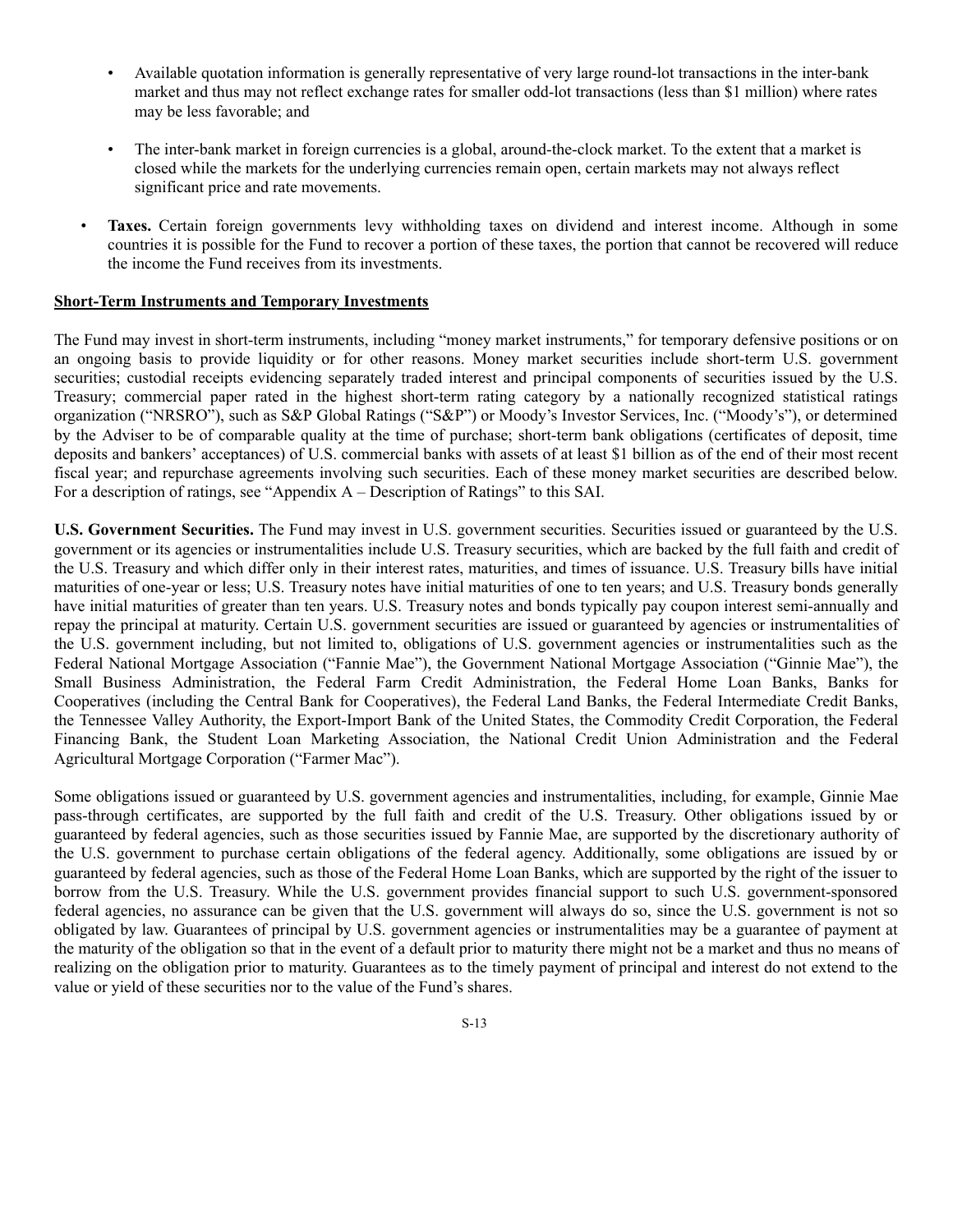• **U.S. Treasury Obligations.** U.S. Treasury obligations consist of direct obligations of the U.S. Treasury, including Treasury bills, notes and bonds, and separately traded interest and principal component parts of such obligations, including those transferable through the Federal book-entry system known as Separate Trading of Registered Interest and Principal of Securities ("STRIPS"). The STRIPS program lets investors hold and trade the individual interest and principal components of eligible Treasury notes and bonds as separate securities. Under the STRIPS program, the principal and interest components are separately issued by the U.S. Treasury at the request of depository financial institutions, which then trade the component parts separately.

**Municipal Securities.** Municipal securities, including municipal bonds and municipal notes, consist of: (i) debt obligations issued by or on behalf of public authorities to obtain funds to be used for various public facilities, for refunding outstanding obligations, for general operating expenses and for lending such funds to other public institutions and facilities, and (ii) certain private activity and industrial development bonds issued by or on behalf of public authorities to obtain funds to provide for the construction, equipment, repair or improvement of privately operated facilities.

Municipal bonds are debt obligations issued to obtain funds for various public purposes. Municipal bonds include general obligation bonds, revenue or special obligation bonds, private activity and industrial development bonds, moral obligation bonds and participation interests in municipal bonds. General obligation bonds are backed by the taxing power of the issuing municipality. Revenue or special obligation bonds are backed by the revenues of a project or facility, such as tolls from a toll bridge. Private activity or industrial development bonds are issued by or on behalf of public authorities to raise money to finance various privately-owned or -operated facilities for business and manufacturing, housing, sports and pollution control. These bonds are also used to finance public facilities such as airports, mass transit systems, ports, parking or sewage or solid waste disposal facilities and certain other facilities. The payment of the principal and interest on such bonds is dependent solely on the ability of the facility's user to meet its financial obligations and the pledge, if any, of real and personal property financed as security for such payment. Moral obligation bonds are normally issued by special purpose authorities. Moral obligation bonds are not backed by the full faith and credit of the issuing municipality, but are generally backed by the agreement of the issuing authority to request appropriations from the municipality's legislative body. Certificates of participation represent an interest in an underlying obligation or commitment, such as an obligation issued in connection with a leasing arrangement.

Municipal notes consist of general obligation notes, tax anticipation notes (notes sold to finance working capital needs of the issuer in anticipation of receiving taxes on a future date), revenue anticipation notes (notes sold to provide needed cash prior to receipt of expected non-tax revenues from a specific source), bond anticipation notes, tax and revenue anticipation notes, certificates of indebtedness, demand notes and construction loan notes. The maturities of the instruments at the time of issue will generally range from three months to one year.

**Commercial Paper.** Commercial paper is the term used to designate unsecured short-term promissory notes issued by corporations and other entities. Maturities on these issues vary from a few to 270 days.

**Obligations of Domestic Banks, Foreign Banks and Foreign Branches of U.S. Banks.** The Fund may invest in obligations issued by banks and other savings institutions. Investments in bank obligations include obligations of domestic branches of foreign banks and foreign branches of domestic banks. Such investments in domestic branches of foreign banks and foreign branches of domestic banks may involve risks that are different from investments in securities of domestic branches of U.S. banks. These risks may include future unfavorable political and economic developments, possible withholding taxes on interest income, seizure or nationalization of foreign deposits, currency controls, interest limitations, or other governmental restrictions which might affect the payment of principal or interest on the securities held by the Fund. Additionally, these institutions may be subject to less stringent reserve requirements and to different accounting, auditing, reporting and recordkeeping requirements than those applicable to domestic branches of U.S. banks. Bank obligations include the following: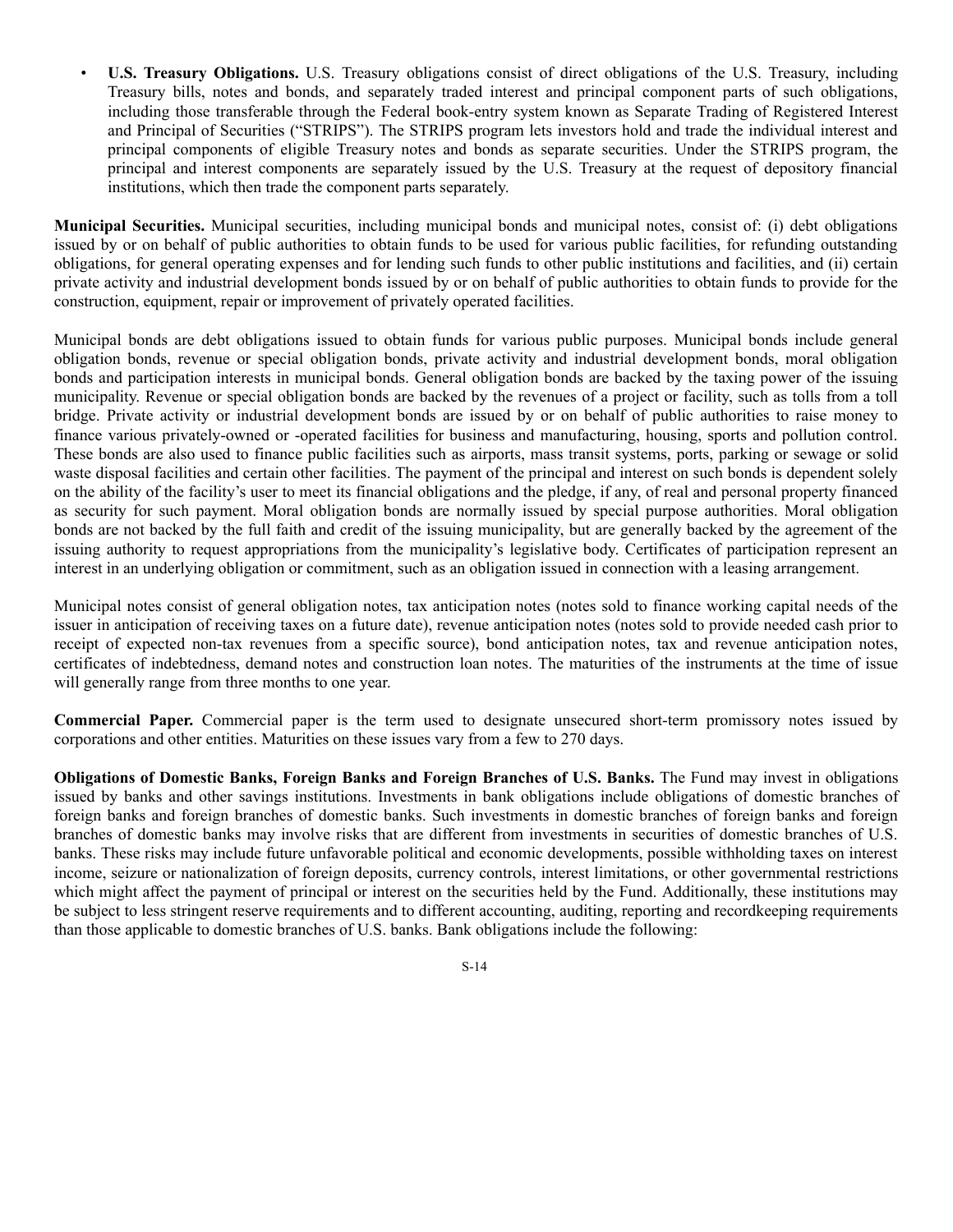- **Time Deposits.** Time deposits are non-negotiable receipts issued by a bank in exchange for the deposit of funds. Like a certificate of deposit, it earns a specified rate of interest over a definite period of time; however, it cannot be traded in the secondary market. Time deposits with a withdrawal penalty or that mature in more than seven days are considered to be illiquid investments.
- **Unsecured Bank Promissory Notes.** Promissory notes are generally debt obligations of the issuing entity and are subject to the risks of investing in the banking industry.

**Investment Grade Fixed Income Securities.** Fixed income securities are considered investment grade if they are rated in one of the four highest rating categories by an NRSRO, or, if not rated, are determined to be of comparable quality by the Adviser. See "Appendix A – Description of Ratings" for a description of the bond rating categories of several NRSROs. Ratings of each NRSRO represent its opinion of the safety of principal and interest payments (and not the market risk) of bonds and other fixed income securities it undertakes to rate at the time of issuance. Ratings are not absolute standards of quality and may not reflect changes in an issuer's creditworthiness. Fixed income securities rated BBB- or Baa3 lack outstanding investment characteristics, and have speculative characteristics as well. Securities rated Baa3 by Moody's or BBB- by S&P or higher are considered by those rating agencies to be "investment grade" securities, although Moody's considers securities rated in the Baa category to have speculative characteristics. While issuers of bonds rated BBB by S&P are considered to have adequate capacity to meet their financial commitments, adverse economic conditions or changing circumstances are more likely to lead to a weakened capacity to pay interest and principal for debt in this category than debt in higher rated categories. In the event a security owned by the Fund is downgraded below investment grade, the Adviser will review the situation and take appropriate action with regard to the security, including the actions discussed below.

**Repurchase Agreements.** The Fund may enter into repurchase agreements with financial institutions. A repurchase agreement is an agreement under which the Fund acquires a fixed income security (generally a security issued by the U.S. government or an agency thereof, a banker's acceptance, or a certificate of deposit) from a commercial bank, broker, or dealer, and simultaneously agrees to resell such security to the seller at an agreed upon price and date (normally, the next business day). Because the security purchased constitutes collateral for the repurchase obligation, a repurchase agreement may be considered a loan that is collateralized by the security purchased. The acquisition of a repurchase agreement may be deemed to be an acquisition of the underlying securities as long as the obligation of the seller to repurchase the securities is collateralized fully. The Fund follows certain procedures designed to minimize the risks inherent in such agreements. These procedures include effecting repurchase transactions only with creditworthy financial institutions whose condition will be continually monitored by the Adviser. The repurchase agreements entered into by the Fund will provide that the underlying collateral at all times shall have a value at least equal to 102% of the resale price stated in the agreement and consist only of securities permissible under Section  $101(47)(A)(i)$  of the Bankruptcy Code (the Adviser monitors compliance with this requirement). Under all repurchase agreements entered into by the Fund, the custodian or its agent must take possession of the underlying collateral. In the event of a default or bankruptcy by a selling financial institution, the Fund will seek to liquidate such collateral. However, the exercising of the Fund's right to liquidate such collateral could involve certain costs or delays and, to the extent that proceeds from any sale upon a default of the obligation to repurchase were less than the repurchase price, the Fund could suffer a loss. The Fund may also enter into "tri-party" repurchase agreements. In "tri-party" repurchase agreements, an unaffiliated third party custodian maintains accounts to hold collateral for the Fund and its counterparties and, therefore, the Fund may be subject to the credit risk of those custodians. The investments of the Fund in repurchase agreements, at times, may be substantial when, in the view of the Adviser, liquidity or other considerations so warrant.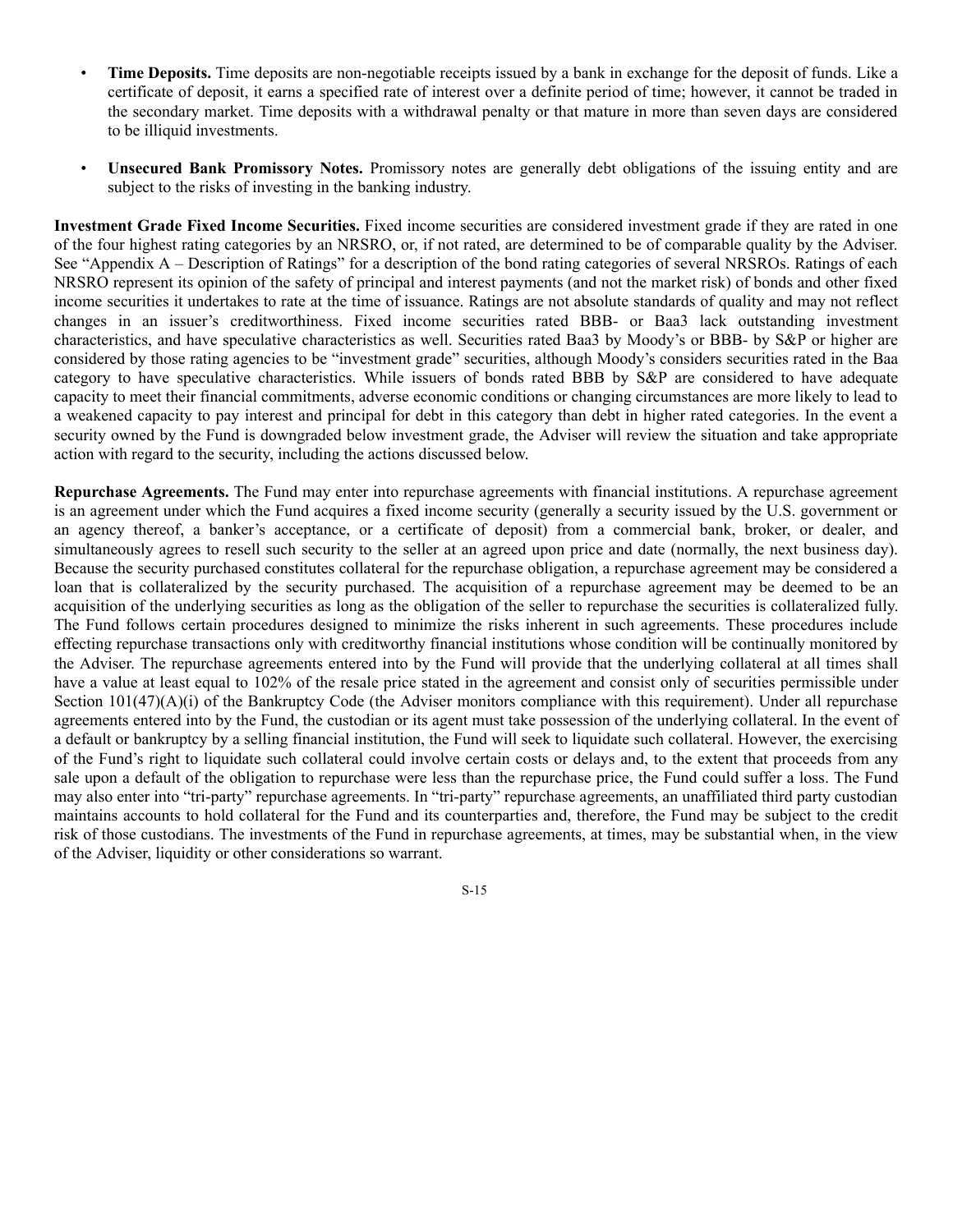## **Debt Securities**

Corporations and governments use debt securities to borrow money from investors. Most debt securities promise a variable or fixed rate of return and repayment of the amount borrowed at maturity. Some debt securities, such as zero coupon bonds, do not pay current interest and are purchased at a discount from their face value.

**Corporate Bonds.** Corporations issue bonds and notes to raise money for working capital or for capital expenditures such as plant construction, equipment purchases and expansion. In return for the money loaned to the corporation by investors, the corporation promises to pay investors interest, and repay the principal amount of the bond or note.

**Mortgage-Backed Securities.** Mortgage-backed securities are interests in pools of mortgage loans that various governmental, government-related and private organizations assemble as securities for sale to investors. Unlike most debt securities, which pay interest periodically and repay principal at maturity or on specified call dates, mortgage-backed securities make monthly payments that consist of both interest and principal payments. In effect, these payments are a "pass-through" of the monthly payments made by the individual borrowers on their mortgage loans, net of any fees paid to the issuer or guarantor of such securities. Since homeowners usually have the option of paying either part or all of the loan balance before maturity, the effective maturity of a mortgage-backed security is often shorter than is stated.

Governmental entities, private insurers and mortgage poolers may insure or guarantee the timely payment of interest and principal of these pools through various forms of insurance or guarantees, including individual loan, title, pool and hazard insurance and letters of credit. The Adviser will consider such insurance and guarantees and the creditworthiness of the issuers thereof in determining whether a mortgage-related security meets its investment quality standards. It is possible that the private insurers or guarantors will not meet their obligations under the insurance policies or guarantee arrangements.

Although the market for such securities is becoming increasingly liquid, securities issued by certain private organizations may not be readily marketable.

**Risks of Mortgage-Backed Securities.** Yield characteristics of mortgage-backed securities differ from those of traditional debt securities in a variety of ways. The most significant differences of mortgage-backed securities are: 1) payments of interest and principal are more frequent (usually monthly) and 2) falling interest rates generally cause individual borrowers to pay off their mortgage earlier than expected, which results in prepayments of principal on the securities, thus forcing the Fund to reinvest the money at a lower interest rate. In addition to risks associated with changes in interest rates, a variety of economic, geographic, social and other factors, such as the sale of the underlying property, refinancing or foreclosure, can cause investors to repay the loans underlying a mortgage-backed security sooner than expected. When prepayment occurs, the Fund may have to reinvest its principal at a rate of interest that is lower than the rate on existing mortgage-backed securities.

**Commercial Banks, Savings and Loan Institutions, Private Mortgage Insurance Companies, Mortgage Bankers and other Secondary Market Issuers.** Commercial banks, savings and loan institutions, private mortgage insurance companies, mortgage bankers and other secondary market issuers also create pass-through pools of conventional mortgage loans. In addition to guaranteeing the mortgage-related security, such issuers may service and/or have originated the underlying mortgage loans. Pools created by these issuers generally offer a higher rate of interest than pools created by Ginnie Mae, Fannie Mae and Freddie Mac because they are not guaranteed by a government agency.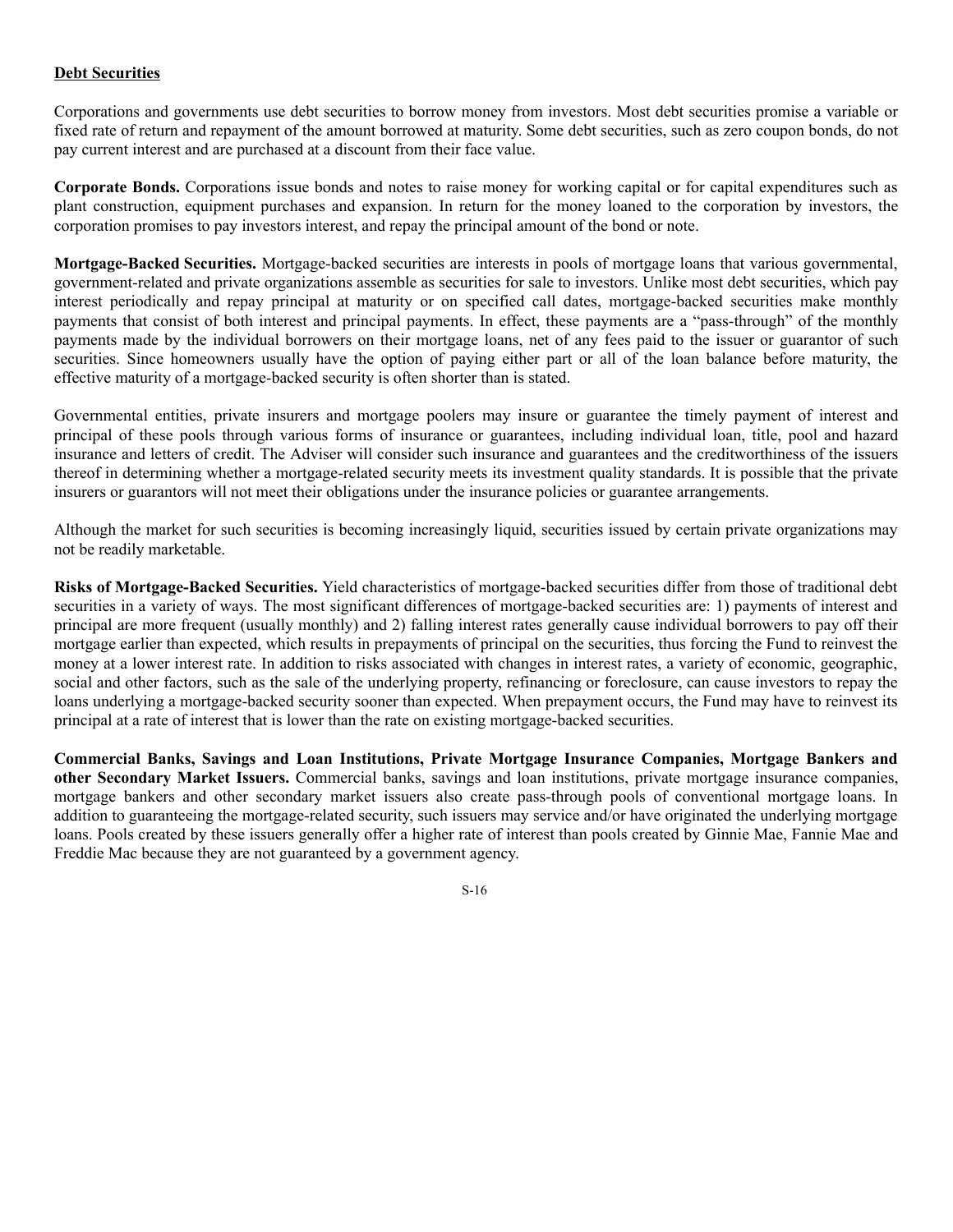**Other Asset-Backed Securities.** These securities are interests in pools of a broad range of assets other than mortgages, such as automobile loans, computer leases and credit card receivables. Like mortgage-backed securities, these securities are passthrough. In general, the collateral supporting these securities is of shorter maturity than mortgage loans and is less likely to experience substantial prepayments with interest rate fluctuations, but may still be subject to prepayment risk.

Asset-backed securities present certain risks that are not presented by mortgage-backed securities. Primarily, these securities may not have the benefit of any security interest in the related assets, which raises the possibility that recoveries on repossessed collateral may not be available to support payments on these securities. For example, credit card receivables are generally unsecured and the debtors are entitled to the protection of a number of state and federal consumer credit laws, many of which allow debtors to reduce their balances by offsetting certain amounts owed on the credit cards. Most issuers of asset-backed securities backed by automobile receivables permit the servicers of such receivables to retain possession of the underlying obligations. If the servicer were to sell these obligations to another party, there is a risk that the purchaser would acquire an interest superior to that of the holders of the related asset-backed securities. Due to the quantity of vehicles involved and requirements under state laws, asset-backed securities backed by automobile receivables may not have a proper security interest in all of the obligations backing such receivables.

To lessen the effect of failures by obligors on underlying assets to make payments, the entity administering the pool of assets may agree to ensure that the receipt of payments on the underlying pool occurs in a timely fashion ("liquidity protection"). In addition, asset-backed securities may obtain insurance, such as guarantees, policies or letters of credit obtained by the issuer or sponsor from third parties, for some or all of the assets in the pool ("credit support"). Delinquency or loss more than that anticipated or failure of the credit support could adversely affect the return on an investment in such a security.

The Fund may also invest in residual interests in asset-backed securities, which consist of the excess cash flow remaining after making required payments on the securities and paying related administrative expenses. The amount of residual cash flow resulting from a particular issue of asset-backed securities depends in part on the characteristics of the underlying assets, the coupon rates on the securities, prevailing interest rates, the amount of administrative expenses and the actual prepayment experience on the underlying assets.

**Bank Loans.** Bank loans typically are arranged through private negotiations between a borrower and several financial institutions or a group of lenders which are represented by one or more lenders acting as agent. The agent is often a commercial bank that originates the loan and invites other parties to join the lending syndicate. The agent will be primarily responsible for negotiating the loan agreement and will have responsibility for the documentation and ongoing administration of the loan on behalf of the lenders after completion of the loan transaction. The Fund can invest in a bank loan either as a direct lender or through an assignment or participation.

When the Fund acts as a direct lender, it will have a direct contractual relationship with the borrower and may participate in structuring the loan, may enforce compliance by the borrower with the terms of the loan agreement and may have voting, consent and set-off rights under the loan agreement.

Loan assignments are investments in all or a portion of certain bank loans purchased from the lenders or from other third parties. The purchaser of an assignment typically will acquire direct rights against the borrower under the loan. While the purchaser of an assignment typically succeeds to all the rights and obligations of the assigning lender under the loan agreement, because assignments are arranged through private negotiations between potential assignees and assignors, or other third parties whose interests are being assigned, the rights and obligations acquired by the Fund may differ from and be more limited than those held by the assigning lender.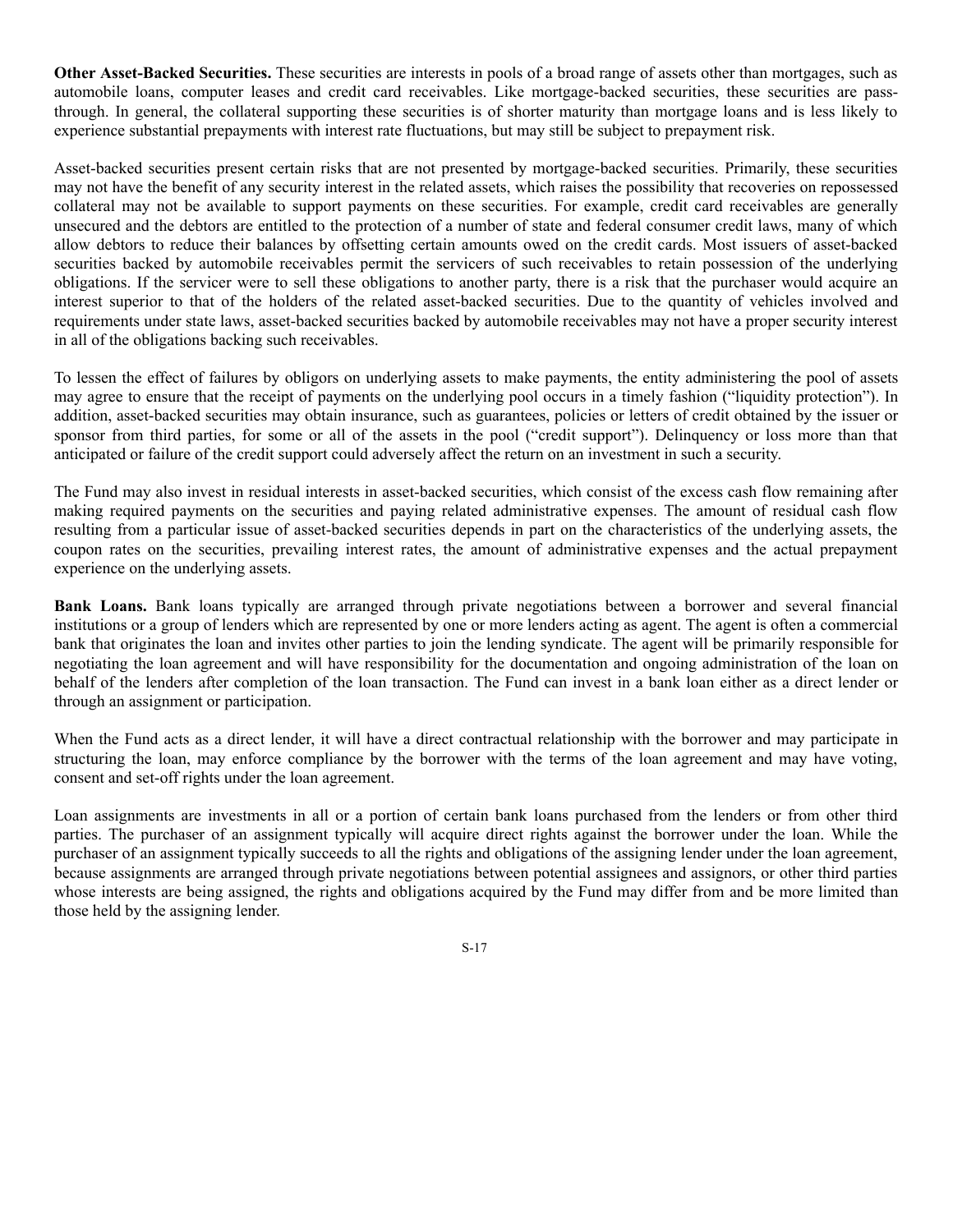A holder of a loan participation typically has only a contractual right with the seller of the participation and not with the borrower or any other entities interpositioned between the seller of the participation and the borrower. As such, the purchaser of a loan participation assumes the credit risk of the seller of the participation, and any intermediary entities between the seller and the borrower, in addition to the credit risk of the borrower. When the Fund holds a loan participation, it will have the right to receive payments of principal, interest and fees to which it may be entitled only from the seller of the participation and only upon receipt of the seller of such payments from the borrower or from any intermediary parties between the seller and the borrower. Additionally, the Fund generally will have no right to enforce compliance by the borrower with the terms of the loan agreement, will have no voting, consent or set-off rights under the loan agreement and may not directly benefit from the collateral supporting the loan although lenders that sell participations generally are required to distribute liquidation proceeds received by them pro rata among the holders of such participations. In the event of the bankruptcy or insolvency of the borrower, a loan participation may be subject to certain defenses that can be asserted by the borrower as a result of improper conduct by the seller or intermediary. If the borrower fails to pay principal and interest when due, the Fund may be subject to greater delays, expenses and risks than those that would have been involved if the Fund had purchased a direct obligation of such borrower.

Direct loans, assignments and loan participations may be considered liquid, as determined by the Adviser based on criteria approved by the Board.

The Fund may have difficulty disposing of bank loans because, in certain cases, the market for such instruments is not highly liquid. The lack of a highly liquid secondary market may have an adverse impact on the value of such instruments and on the Fund's ability to dispose of the bank loan in response to a specific economic event, such as deterioration in the creditworthiness of the borrower. Furthermore, transactions in many loans settle on a delayed basis, and the Fund may not receive the proceeds from the sale of a loan for a substantial period of time after the sale. As a result, those proceeds will not be available to make additional investments or to meet the Fund's redemption obligations. To the extent that extended settlement creates short-term liquidity needs, the Fund may satisfy these needs by holding additional cash or selling other investments (potentially at an inopportune time, which could result in losses to the Fund).

Bank loans may not be considered "securities," and purchasers, such as the Fund, therefore may not be entitled to rely on the anti-fraud protections of the federal securities laws.

The Adviser may from time to time have the opportunity to receive material, non-public information ("Confidential Information") about the borrower, including financial information and related documentation regarding the borrower that is not publicly available. Pursuant to applicable policies and procedures, the Adviser may (but is not required to) seek to avoid receipt of Confidential Information from the borrower so as to avoid possible restrictions on its ability to purchase and sell investments on behalf of the Fund and other clients to which such Confidential Information relates (e.g., publicly traded securities issued by the borrower). In such circumstances, the Fund (and other clients of the Adviser) may be disadvantaged in comparison to other investors, including with respect to the price the Fund pays or receives when it buys or sells a bank loan. Further, the Adviser's abilities to assess the desirability of proposed consents, waivers or amendments with respect to certain bank loans may be compromised if it is not privy to available Confidential Information. The Adviser may also determine to receive such Confidential Information in certain circumstances under its applicable policies and procedures. If the Adviser intentionally or unintentionally comes into possession of Confidential Information, it may be unable, potentially for a substantial period of time, to purchase or sell publicly traded securities to which such Confidential Information relates.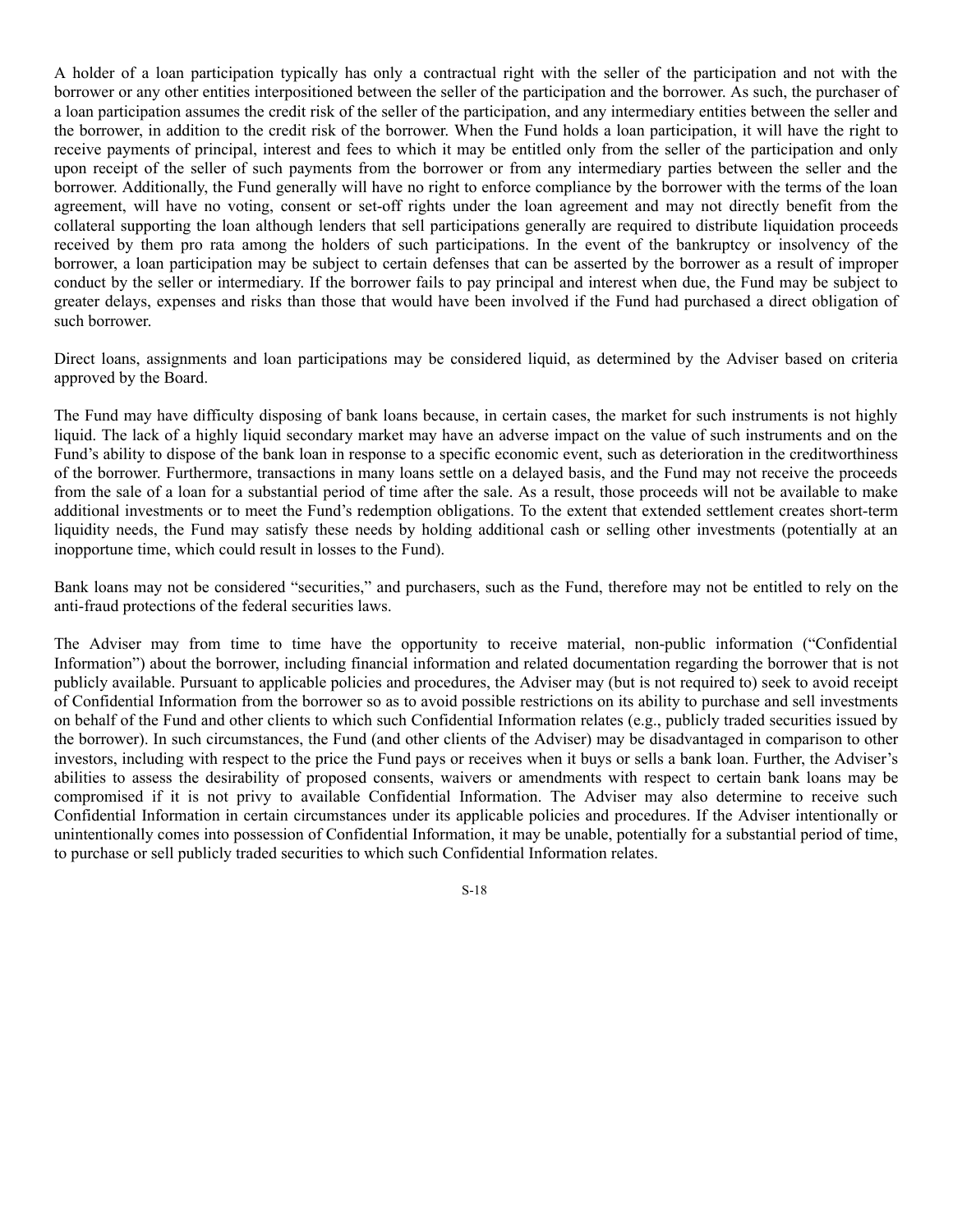#### **Securities of Other Investment Companies**

The Fund may invest in shares of other investment companies, to the extent permitted by applicable law, subject to certain restrictions. These investment companies typically incur fees that are separate from those fees incurred directly by the Fund. The Fund's purchase of such investment company securities results in the layering of expenses, such that shareholders would indirectly bear a proportionate share of the operating expenses of such investment companies, including advisory fees, in addition to paying the Fund's expenses. Section  $12(d)(1)(A)$  of the 1940 Act prohibits a fund from (i) acquiring more than 3% of the voting shares of any one investment company, (ii) investing more than 5% of its total assets in any one investment company, and (iii) investing more than 10% of its total assets in all investment companies combined, including its ETF investments. Rule 12d1-4 under the 1940 Act provides an exemption from these limits if a fund complies with the terms of the Rule.

For hedging or other purposes, the Fund may invest in investment companies that seek to track the composition and/or performance of specific indexes or portions of specific indexes. Certain of these investment companies, known as ETFs, are traded on a securities exchange. An ETF is a fund whose shares are bought and sold on a securities exchange as if it were a single security. An ETF holds a portfolio of securities designed to track a particular market segment or index. Some examples of ETFs are SPDRs<sup>®</sup>, DIAMONDS<sup>SM</sup>, NASDAQ 100 Index Tracking Stock<sup>SM</sup> ("QQQs<sup>SM</sup>"), and iShares®. The Fund could purchase an ETF to temporarily gain exposure to a portion of the U.S. or foreign market while awaiting an opportunity to purchase securities directly. The risks of owning an ETF generally reflect the risks of owning the securities comprising the index which an index ETF is designed to track or the other holdings of an active or index ETF, although lack of liquidity in an ETF could result in it being more volatile than the tracked index or underlying holdings, and ETFs have management fees that increase their costs versus the costs of owning the underlying holdings directly. The market prices of index-based investments will fluctuate in accordance with changes in the underlying portfolio securities of the investment company and also due to supply and demand of the investment company's shares on the exchange upon which the shares are traded. Index-based investments may not replicate or otherwise match the composition or performance of their specified index due to transaction costs, among other things.

The Fund may invest in investment companies that are not registered with the SEC or in privately placed securities of investment companies (which may or may not be registered), such as hedge funds and offshore funds. Unregistered funds are largely exempt from the regulatory requirements that apply to registered investment companies. As a result, unregistered funds may have a greater ability to make investments, or use investment techniques, that offer a higher potential investment return (for example, leveraging), but which may carry high risk.

Unregistered funds, while not regulated by the SEC like registered funds, may be indirectly supervised by the financial institutions (e.g., commercial and investment banks) that may provide them with loans or other sources of capital. Investments in unregistered funds may be difficult to sell, which could cause the Fund to lose money when selling an interest in an unregistered fund. For example, many hedge funds require their investors to hold their investments for at least one year.

#### **Reverse Repurchase Agreements**

Reverse repurchase agreements are transactions in which the Fund sells portfolio securities to financial institutions, such as banks and broker-dealers, and agrees to repurchase them at a mutually agreed-upon date and price that is higher than the original sale price. Reverse repurchase agreements are similar to a fully collateralized borrowing by the Fund. At the time the Fund enters into a reverse repurchase agreement, it will earmark on the books of the Fund or place in a segregated account cash or liquid securities having a value equal to the repurchase price (including accrued interest) and will subsequently monitor the account to ensure that such equivalent value is maintained.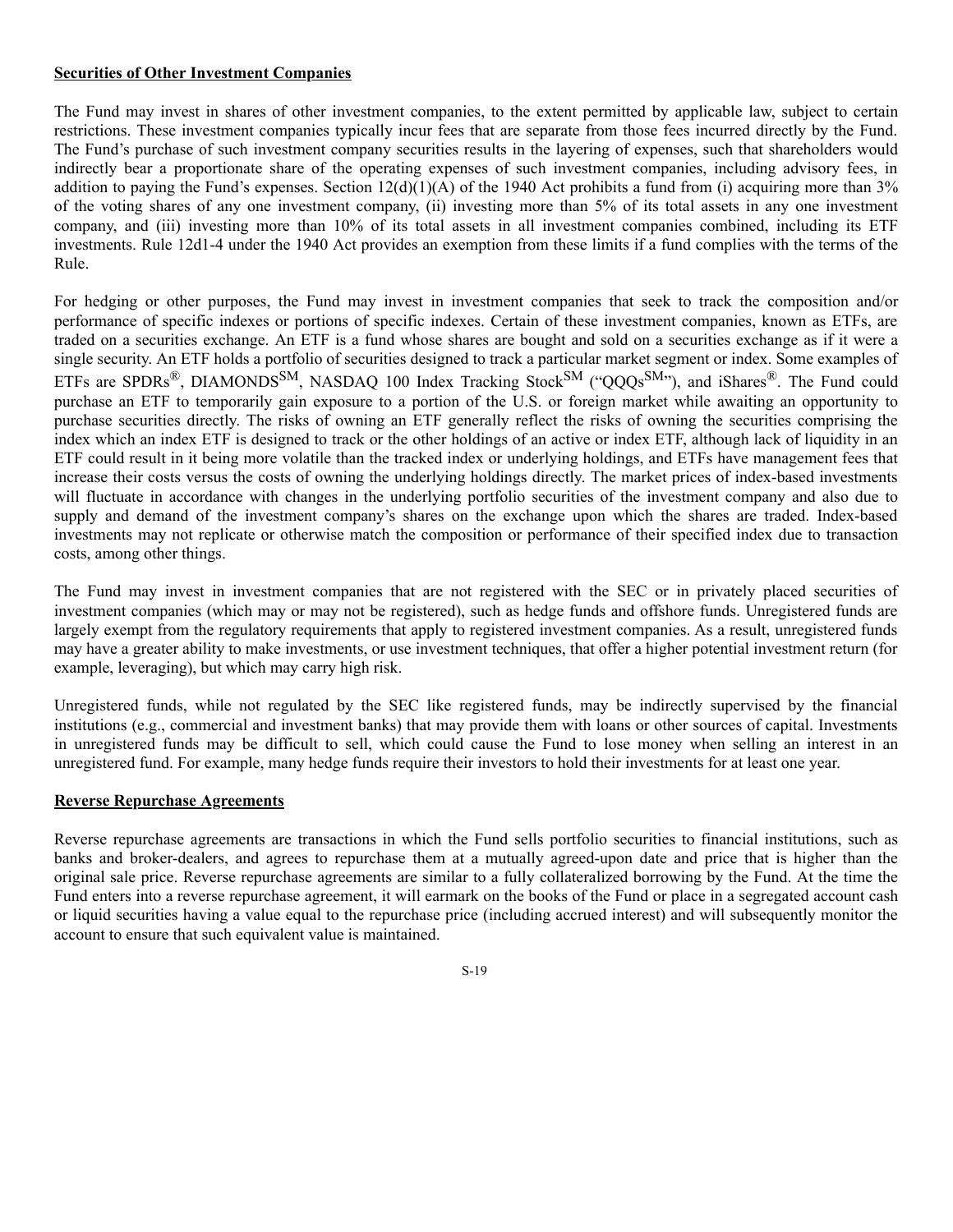Reverse repurchase agreements involve risks. Reverse repurchase agreements are a form of leverage, and the use of reverse repurchase agreements by the Fund may increase the Fund's volatility. Reverse repurchase agreements are also subject to the risk that the other party to the reverse repurchase agreement will be unable or unwilling to complete the transaction as scheduled, which may result in losses to the Fund. Reverse repurchase agreements also involve the risk that the market value of the securities sold by the Fund may decline below the price at which it is obligated to repurchase the securities. In addition, when the Fund invests the proceeds it receives in a reverse repurchase transaction, there is a risk that those investments may decline in value. In this circumstance, the Fund could be required to sell other investments in order to meet its obligations to repurchase the securities

#### **Derivatives**

Derivatives are financial instruments whose value is based on an underlying asset (such as a stock or a bond), an underlying economic factor (such as an interest rate) or a market benchmark. Unless otherwise stated in the Prospectus, the Fund may use derivatives for a number of purposes including managing risk, gaining exposure to various markets in a cost-efficient manner, reducing transaction costs, remaining fully invested and speculating. The Fund may also invest in derivatives with the goal of protecting itself from broad fluctuations in market prices, interest rates or foreign currency exchange rates (a practice known as "hedging"). When hedging is successful, the Fund will have offset any depreciation in the value of its portfolio securities by the appreciation in the value of the derivative position. Although techniques other than the sale and purchase of derivatives could be used to control the exposure of the Fund to market fluctuations, the use of derivatives may be a more effective means of hedging this exposure. In the future, to the extent such use is consistent with the Fund's investment objective and is legally permissible, the Fund may use instruments and techniques that are not presently contemplated, but that may be subsequently developed.

There can be no assurance that a derivative strategy, if employed, will be successful. Because many derivatives have a leverage or borrowing component, adverse changes in the value or level of the underlying asset, reference rate or index can result in a loss substantially greater than the amount invested in the derivative itself. Certain derivatives have the potential for unlimited loss, regardless of the size of the initial investment. Accordingly, certain derivative transactions may be considered to constitute borrowing transactions for purposes of the 1940 Act. Such a derivative transaction will not be considered to constitute the issuance of a "senior security" by the Fund, and therefore such transaction will not be subject to the 300% asset coverage requirement otherwise applicable to borrowings by the Fund, if the Fund covers the transaction or segregates sufficient liquid assets (or such assets are "earmarked" on the Fund's books) in accordance with the requirements and interpretations of the SEC and its staff. Futures contracts, forward contracts and other applicable securities and instruments that settle physically, and written options on such contracts, will be treated as cash settled for asset segregation purposes when the Fund has entered into a contractual arrangement with a third party futures commission merchant or other counterparty to off-set the Fund's exposure under the contract and, failing that, to assign its delivery obligation under the contract to the counterparty.

Pursuant to rules adopted under the Commodity Exchange Act ("CEA") by the Commodity Futures Trading Commission ("CFTC"), the Fund must either operate within certain guidelines and restrictions with respect to the Fund's use of futures, options on such futures, commodity options and certain swaps, or the Adviser will be subject to registration with the CFTC as a "commodity pool operator" ("CPO").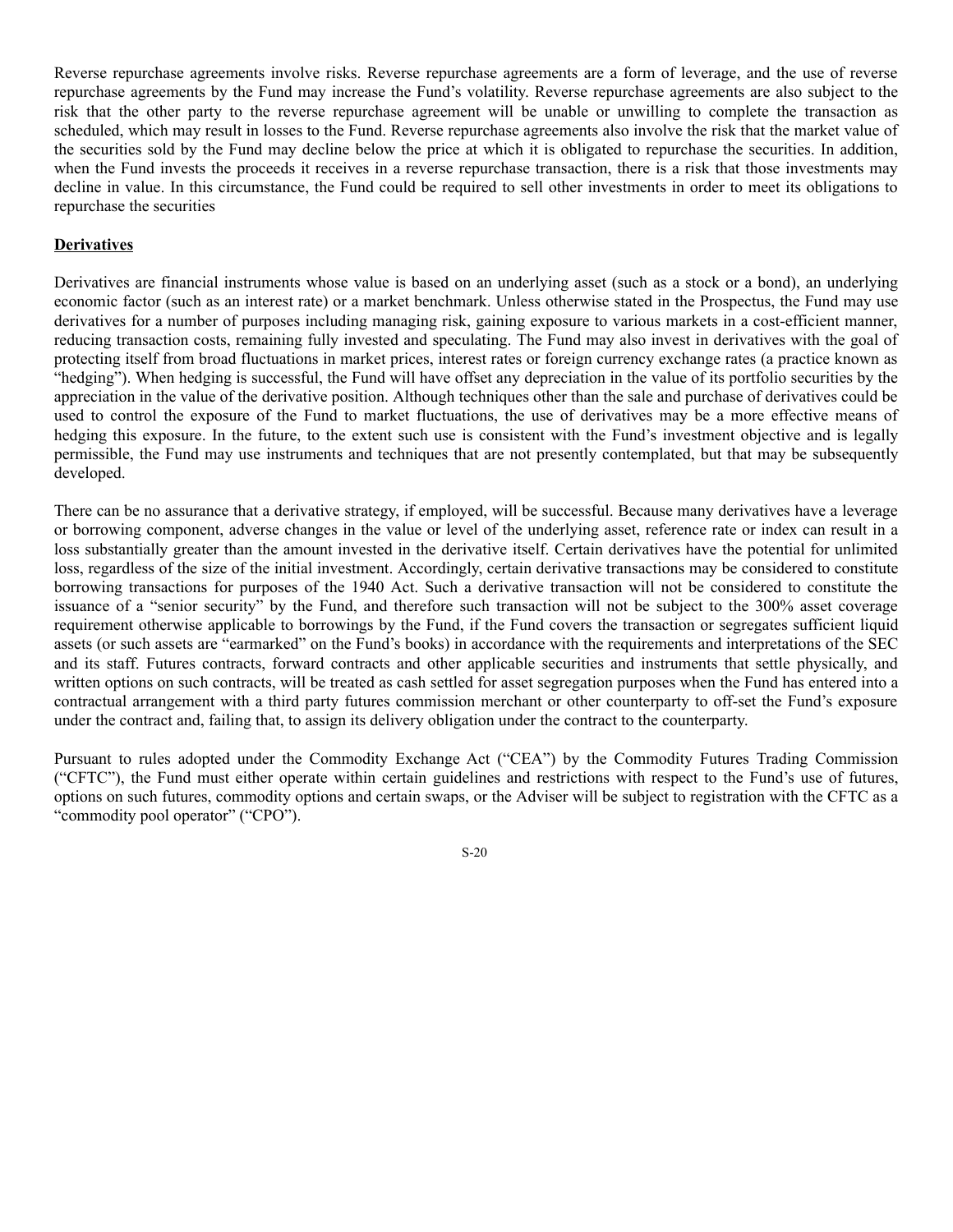As discussed in the Prospectus, the Adviser has registered as a CPO under the CEA with respect to the Fund.

# **Types of Derivatives:**

Futures. A futures contract is an agreement between two parties whereby one party agrees to sell and the other party agrees to buy a specified amount of a financial instrument at an agreed upon price and time. The financial instrument underlying the contract may be a stock, stock index, bond, bond index, interest rate, foreign exchange rate or other similar instrument. Agreeing to buy the underlying financial instrument is called buying a futures contract or taking a long position in the contract. Likewise, agreeing to sell the underlying financial instrument is called selling a futures contract or taking a short position in the contract.

Futures contracts are traded in the United States on commodity exchanges or boards of trade (known as "contract markets") approved for such trading and regulated by the CFTC. These contract markets standardize the terms, including the maturity date and underlying financial instrument, of all futures contracts.

Unlike other securities, the parties to a futures contract do not have to pay for or deliver the underlying financial instrument until some future date (the "delivery date"). Contract markets require both the purchaser and seller to deposit "initial margin" with a futures broker, known as a futures commission merchant or custodian bank, when they enter into the contract. Initial margin deposits are typically equal to a percentage of the contract's value. Initial margin is similar to a performance bond or good faith deposit on a contract and is returned to the depositing party upon termination of the futures contract if all contractual obligations have been satisfied. After they open a futures contract, the parties to the transaction must compare the purchase price of the contract to its daily market value. If the value of the futures contract changes in such a way that a party's position declines, that party must make additional "variation margin" payments so that the margin payment is adequate. On the other hand, the value of the contract may change in such a way that there is excess margin on deposit, possibly entitling the party that has a gain to receive all or a portion of this amount. This process is known as "marking to the market." Variation margin does not represent a borrowing or loan by a party but is instead a settlement between the party and the futures broker of the amount one party would owe the other if the futures contract terminated. In computing daily net asset value, each party marks to market its open futures positions.

Although the terms of a futures contract call for the actual delivery of and payment for the underlying security, in many cases the parties may close the contract early by taking an opposite position in an identical contract. If the sale price upon closing out the contract is less than the original purchase price, the party closing out the contract will realize a loss. If the sale price upon closing out the contract is more than the original purchase price, the party closing out the contract will realize a gain. Conversely, if the purchase price upon closing out the contract is more than the original sale price, the party closing out the contract will realize a loss. If the purchase price upon closing out the contract is less than the original sale price, the party closing out the contract will realize a gain.

The Fund may incur commission expenses when it opens or closes a futures position.

**Options.** An option is a contract between two parties for the purchase and sale of a financial instrument for a specified price (known as the "strike price" or "exercise price") at any time during the option period. Unlike a futures contract, an option grants a right (not an obligation) to buy or sell a financial instrument. Generally, a seller of an option can grant a buyer two kinds of rights: a "call" (the right to buy the security) or a "put" (the right to sell the security). Options have various types of underlying instruments, including specific securities, indices of securities prices, foreign currencies, interest rates and futures contracts. Options may be traded on an exchange (exchange-traded options) or may be customized agreements between the parties (overthe-counter or "OTC" options). Like futures, a financial intermediary, known as a clearing corporation, financially backs exchange-traded options. However, OTC options have no such intermediary and are subject to the risk that the counterparty will not fulfill its obligations under the contract. The principal factors affecting the market value of an option include supply and demand, interest rates, the current market value of the underlying instrument relative to the exercise price of the option, the volatility of the underlying instrument, and the time remaining until the option expires.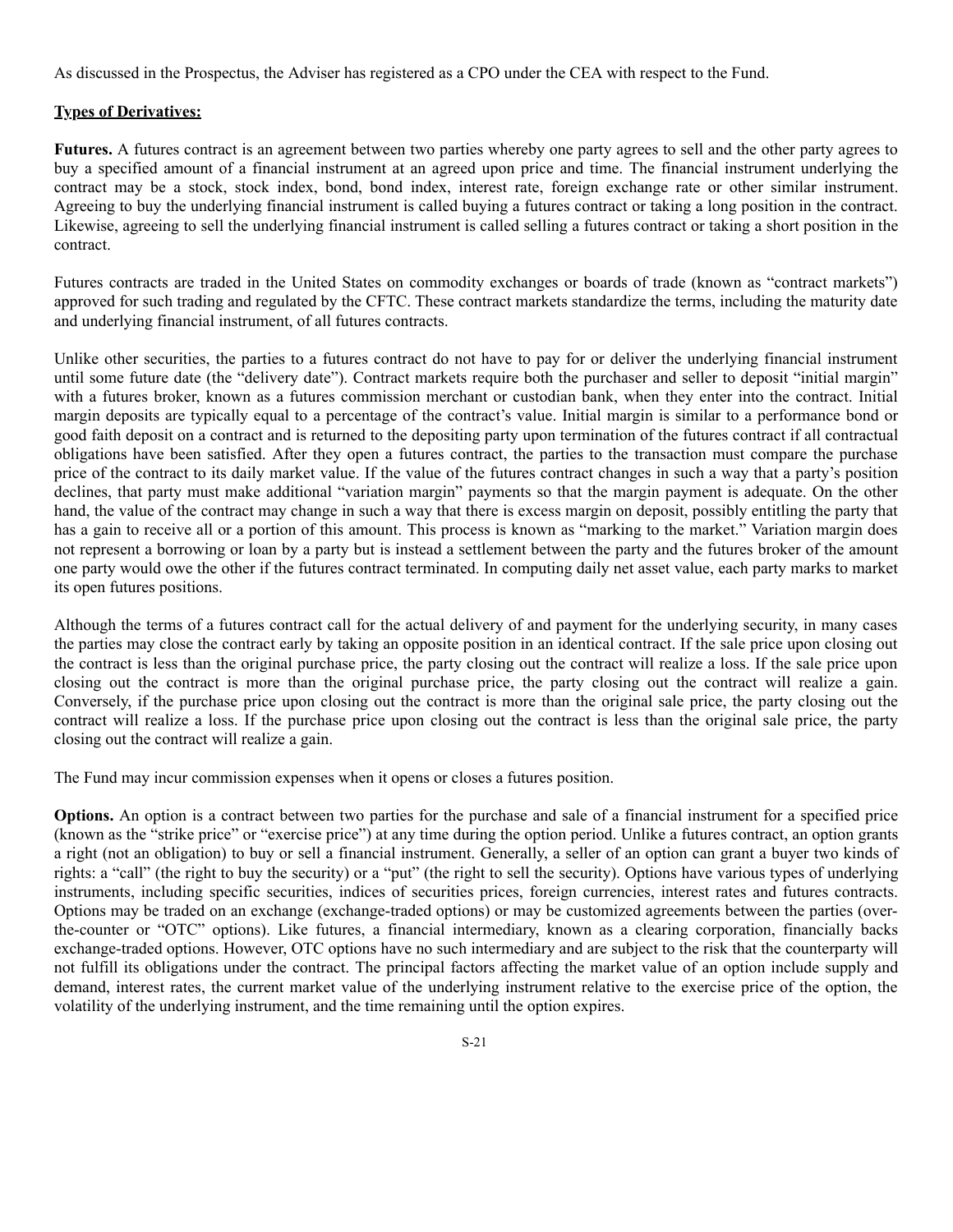• Purchasing Put and Call Options

When the Fund purchases a put option, it buys the right to sell the instrument underlying the option at a fixed strike price. In return for this right, the Fund pays the current market price for the option (known as the "option premium"). The Fund may purchase put options to offset or hedge against a decline in the market value of its securities ("protective puts") or to benefit from a decline in the price of securities that it does not own. The Fund would ordinarily realize a gain if, during the option period, the value of the underlying securities decreased below the exercise price sufficiently to cover the premium and transaction costs. However, if the price of the underlying instrument does not fall enough to offset the cost of purchasing the option, a put buyer would lose the premium and related transaction costs.

Call options are similar to put options, except that the Fund obtains the right to purchase, rather than sell, the underlying instrument at the option's strike price. The Fund would normally purchase call options in anticipation of an increase in the market value of securities it owns or wants to buy. The Fund would ordinarily realize a gain if, during the option period, the value of the underlying instrument exceeded the exercise price plus the premium paid and related transaction costs. Otherwise, the Fund would realize either no gain or a loss on the purchase of the call option.

The purchaser of an option may terminate its position by:

- Allowing it to expire and losing its entire premium;
- Exercising the option and either selling (in the case of a put option) or buying (in the case of a call option) the underlying instrument at the strike price; or
- Closing it out in the secondary market at its current price.

## **• Selling (Writing) Put and Call Options**

When the Fund writes a call option it assumes an obligation to sell specified securities to the holder of the option at a fixed strike price if the option is exercised at any time before the expiration date. Similarly, when the Fund writes a put option it assumes an obligation to purchase specified securities from the option holder at a fixed strike price if the option is exercised at any time before the expiration date. The Fund may terminate its position in an exchange-traded put option before exercise by buying an option identical to the one it has written. Similarly, the Fund may cancel an OTC option by entering into an offsetting transaction with the counterparty to the option.

The Fund could try to hedge against an increase in the value of securities it would like to acquire by writing a put option on those securities. If security prices rise, the Fund would expect the put option to expire and the premium it received to offset the increase in the security's value. If security prices remain the same over time, the Fund would hope to profit by closing out the put option at a lower price. If security prices fall, the Fund may lose an amount of money equal to the difference between the value of the security and the premium it received. Writing covered put options may deprive the Fund of the opportunity to profit from a decrease in the market price of the securities it would like to acquire.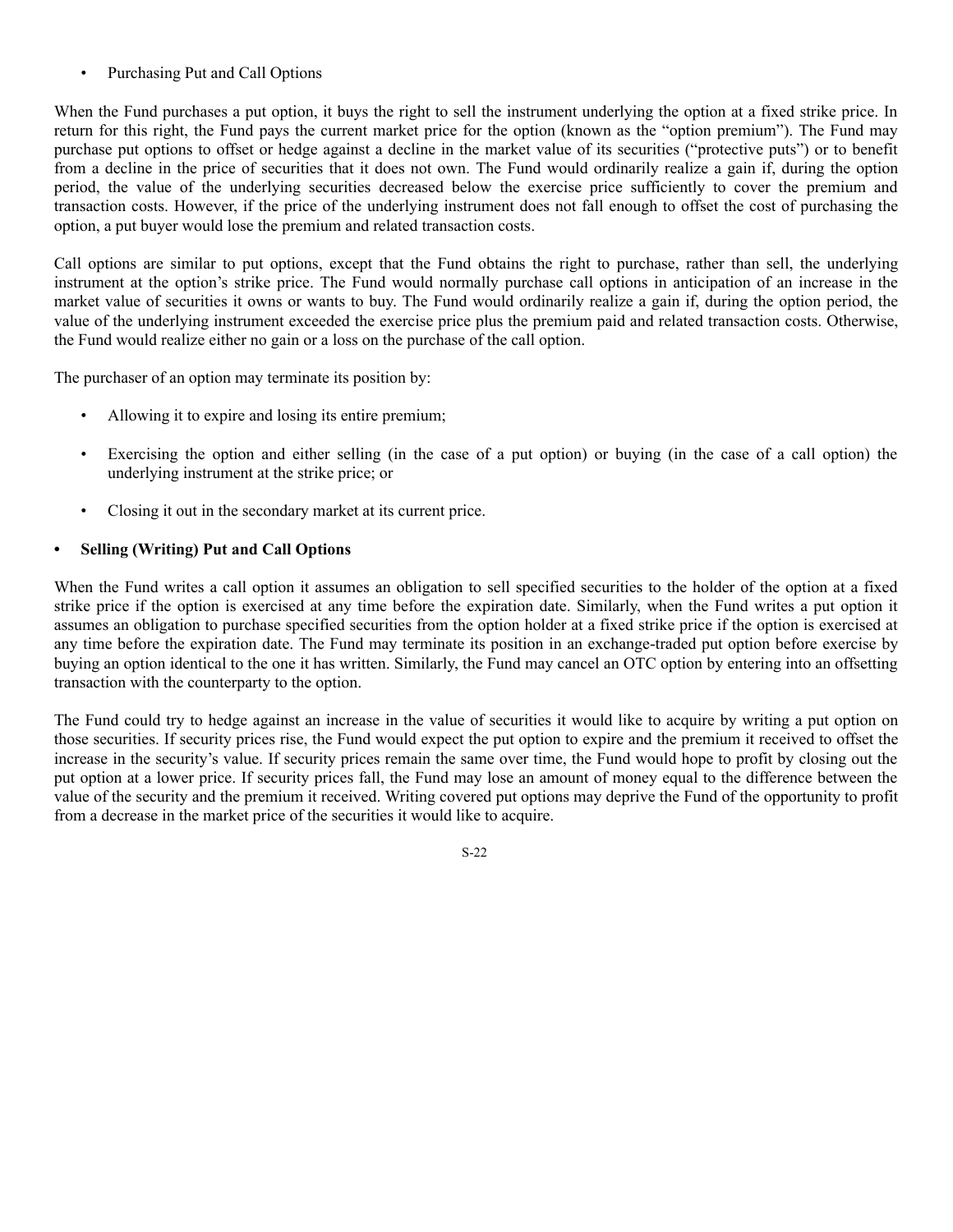The characteristics of writing call options are similar to those of writing put options, except that call writers expect to profit if prices remain the same or fall. The Fund could try to hedge against a decline in the value of securities it already owns by writing a call option. If the price of that security falls as expected, the Fund would expect the option to expire and the premium it received to offset the decline of the security's value. However, the Fund must be prepared to deliver the underlying instrument in return for the strike price, which may deprive it of the opportunity to profit from an increase in the market price of the securities it holds.

The Fund is permitted to write only "covered" options. At the time of selling a call option, the Fund may cover the option by owning, among other things:

- The underlying security (or securities convertible into the underlying security without additional consideration), index, interest rate, foreign currency or futures contract;
- A call option on the same security or index with the same or lesser exercise price;
- A call option on the same security or index with a greater exercise price, provided that the Fund also segregates cash or liquid securities in an amount equal to the difference between the exercise prices;
- Cash or liquid securities equal to at least the market value of the optioned securities, interest rate, foreign currency or futures contract; or
- In the case of an index, the portfolio of securities that corresponds to the index.

At the time of selling a put option, the Fund may cover the option by, among other things:

- Entering into a short position in the underlying security;
- Purchasing a put option on the same security, index, interest rate, foreign currency or futures contract with the same or greater exercise price;
- Purchasing a put option on the same security, index, interest rate, foreign currency or futures contract with a lesser exercise price and segregating cash or liquid securities in an amount equal to the difference between the exercise prices; or
- Maintaining the entire exercise price in liquid securities.

# **• Options on Securities Indices**

Options on securities indices are similar to options on securities, except that the exercise of securities index options requires cash settlement payments and does not involve the actual purchase or sale of securities. In addition, securities index options are designed to reflect price fluctuations in a group of securities or segment of the securities market rather than price fluctuations in a single security.

# **• Options on Credit Default Swaps**

An option on a credit default swap ("CDS") gives the holder the right to enter into a CDS at a specified future date and under specified terms in exchange for a purchase price or premium. The writer of the option bears the risk of any unfavorable move in the value of the CDS relative to the market value on the exercise date, while the purchaser may allow the option to expire unexercised.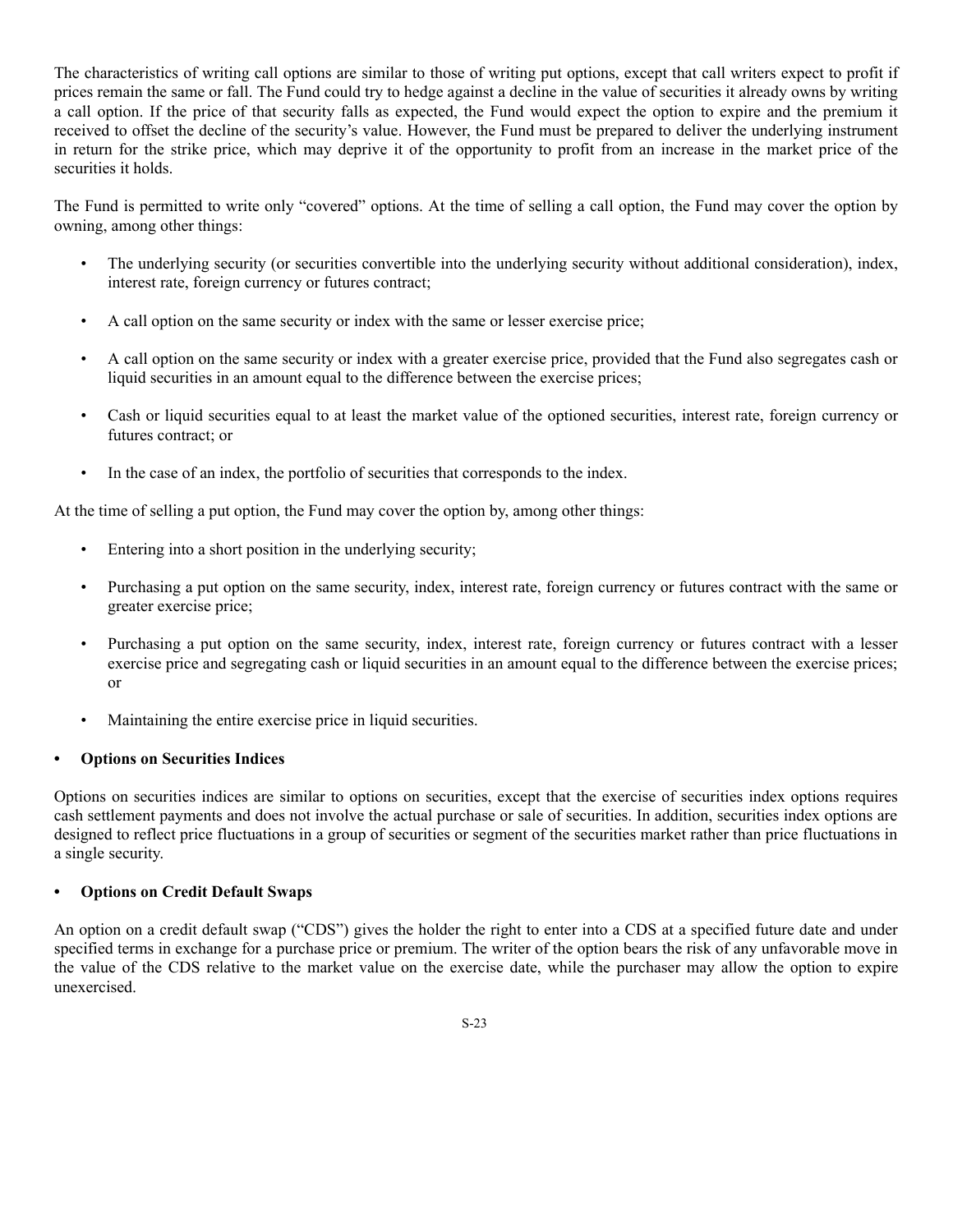#### **• Options on Futures**

An option on a futures contract provides the holder with the right to buy a futures contract (in the case of a call option) or sell a futures contract (in the case of a put option) at a fixed time and price. Upon exercise of the option by the holder, the contract market clearing house establishes a corresponding short position for the writer of the option (in the case of a call option) or a corresponding long position (in the case of a put option). If the option is exercised, the parties will be subject to the futures contracts. In addition, the writer of an option on a futures contract is subject to initial and variation margin requirements on the option position. Options on futures contracts are traded on the same contract market as the underlying futures contract.

The buyer or seller of an option on a futures contract may terminate the option early by purchasing or selling an option of the same series (i.e., the same exercise price and expiration date) as the option previously purchased or sold. The difference between the premiums paid and received represents the trader's profit or loss on the transaction.

The Fund may purchase put and call options on futures contracts instead of selling or buying futures contracts. The Fund may buy a put option on a futures contract for the same reasons it would sell a futures contract. It also may purchase such a put option in order to hedge a long position in the underlying futures contract. The Fund may buy a call option on a futures contract for the same purpose as the actual purchase of a futures contract, such as in anticipation of favorable market conditions.

The Fund may write a call option on a futures contract to hedge against a decline in the prices of the instrument underlying the futures contracts. If the price of the futures contract at expiration were below the exercise price, the Fund would retain the option premium, which would offset, in part, any decline in the value of its portfolio securities.

The writing of a put option on a futures contract is similar to the purchase of the futures contracts, except that, if the market price declines, the Fund would pay more than the market price for the underlying instrument. The premium received on the sale of the put option, less any transaction costs, would reduce the net cost to the Fund.

## **• Options on Foreign Currencies**

A put option on a foreign currency gives the purchaser of the option the right to sell a foreign currency at the exercise price until the option expires. A call option on a foreign currency gives the purchaser of the option the right to purchase the currency at the exercise price until the option expires. The Fund may purchase or write put and call options on foreign currencies for the purpose of hedging against changes in future currency exchange rates.

The Fund may use foreign currency options given the same circumstances under which it could use forward foreign currency exchange contracts. For example, a decline in the U.S. dollar value of a foreign currency in which the Fund's securities are denominated would reduce the U.S. dollar value of the securities, even if their value in the foreign currency remained constant. In order to hedge against such a risk, the Fund may purchase a put option on the foreign currency. If the value of the currency then declined, the Fund could sell the currency for a fixed amount in U.S. dollars and thereby offset, at least partially, the negative effect on its securities that otherwise would have resulted. Conversely, if the Fund anticipates a rise in the U.S. dollar value of a currency in which securities to be acquired are denominated, the Fund may purchase call options on the currency in order to offset, at least partially, the effects of negative movements in exchange rates. If currency exchange rates do not move in the direction or to the extent anticipated, the Fund could sustain losses on transactions in foreign currency options.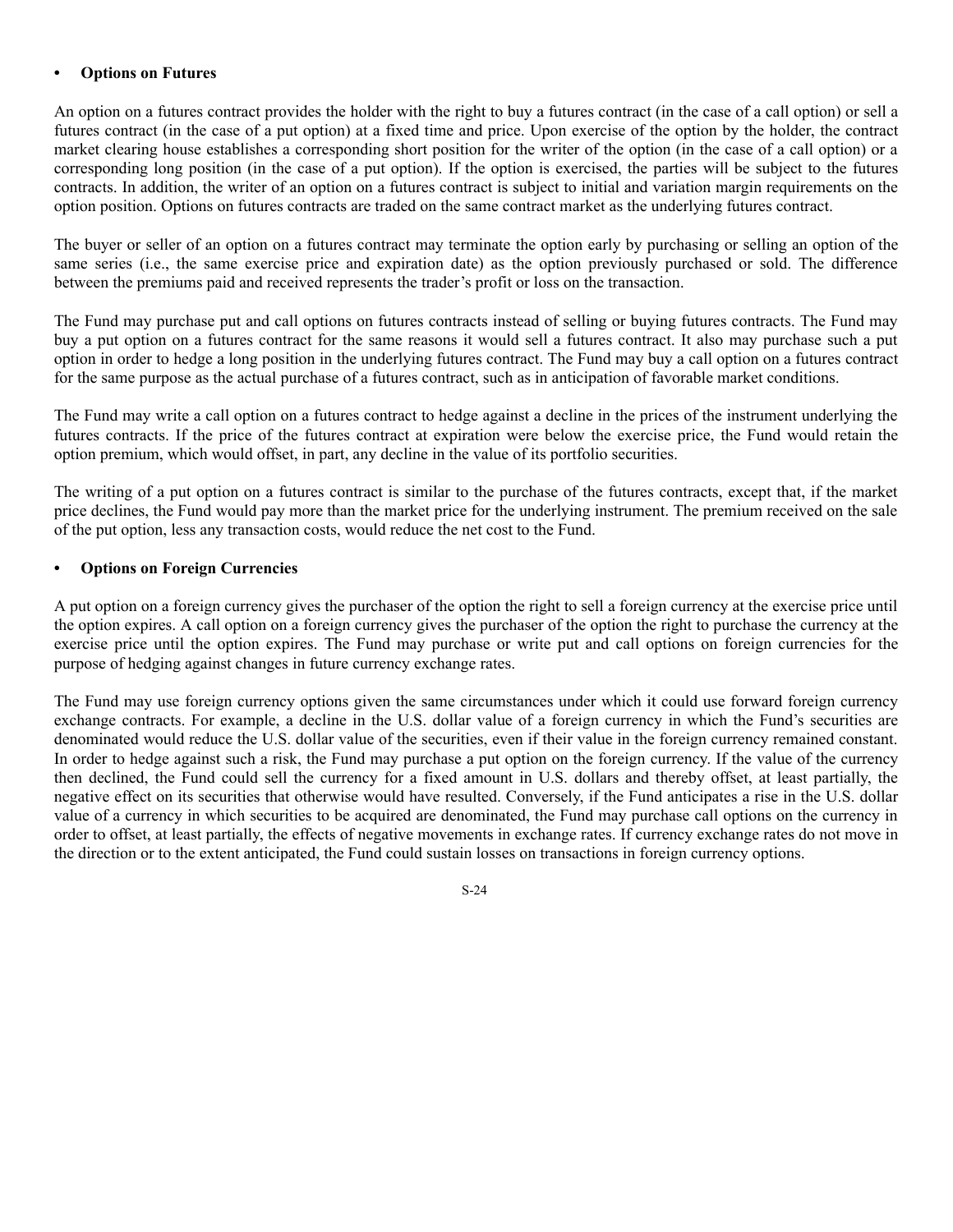## **• Combined Positions**

The Fund may purchase and write options in combination with each other, or in combination with futures or forward contracts or swap agreements, to adjust the risk and return characteristics of the overall position. For example, the Fund could construct a combined position whose risk and return characteristics are similar to selling a futures contract by purchasing a put option and writing a call option on the same underlying instrument. Alternatively, the Fund could write a call option at one strike price and buy a call option at a lower price to reduce the risk of the written call option in the event of a substantial price increase. Because combined options positions involve multiple trades, they result in higher transaction costs and may be more difficult to open and close out.

**Forward Foreign Currency Exchange Contracts.** A forward foreign currency contract involves an obligation to purchase or sell a specific amount of currency at a future date or date range at a specific price. In the case of a cancelable forward contract, the holder has the unilateral right to cancel the contract at maturity by paying a specified fee. Forward foreign currency exchange contracts differ from foreign currency futures contracts in certain respects. Unlike futures contracts, forward contracts:

- Do not have standard maturity dates or amounts (i.e., the parties to the contract may fix the maturity date and the amount);
- Are typically traded directly between currency traders (usually large commercial banks) and their customers in the inter-bank markets, as opposed to on exchanges regulated by the CFTC (note, however, that under new definitions adopted by the CFTC and SEC, many non-deliverable foreign currency forwards will be considered swaps for certain purposes, including determination of whether such instruments must be traded on exchanges and centrally cleared);
- Do not require an initial margin deposit; and
- May be closed by entering into a closing transaction with the currency trader who is a party to the original forward contract, as opposed to with a commodities exchange.

**Foreign Currency Hedging Strategies**. A "settlement hedge" or "transaction hedge" is designed to protect the Fund against an adverse change in foreign currency values between the date a security is purchased or sold and the date on which payment is made or received. Entering into a forward contract for the purchase or sale of the amount of foreign currency involved in an underlying security transaction for a fixed amount of U.S. dollars "locks in" the U.S. dollar price of the security. The Fund may also use forward contracts to purchase or sell a foreign currency when it anticipates purchasing or selling securities denominated in foreign currency, even if it has not yet selected the specific investments.

The Fund may use forward contracts to hedge against a decline in the value of existing investments denominated in foreign currency. Such a hedge, sometimes referred to as a "position hedge," would tend to offset both positive and negative currency fluctuations, but would not offset changes in security values caused by other factors. The Fund could also hedge the position by selling another currency expected to perform similarly to the currency in which the Fund's investment is denominated. This type of hedge, sometimes referred to as a "proxy hedge," could offer advantages in terms of cost, yield, or efficiency, but generally would not hedge currency exposure as effectively as a direct hedge into U.S. dollars. Proxy hedges may result in losses if the currency used to hedge does not perform similarly to the currency in which the hedged securities are denominated.

Transaction and position hedging do not eliminate fluctuations in the underlying prices of the securities that the Fund owns or intends to purchase or sell. They simply establish a rate of exchange that one can achieve at some future point in time. Additionally, these techniques tend to minimize the risk of loss due to a decline in the value of the hedged currency and to limit any potential gain that might result from the increase in value of such currency.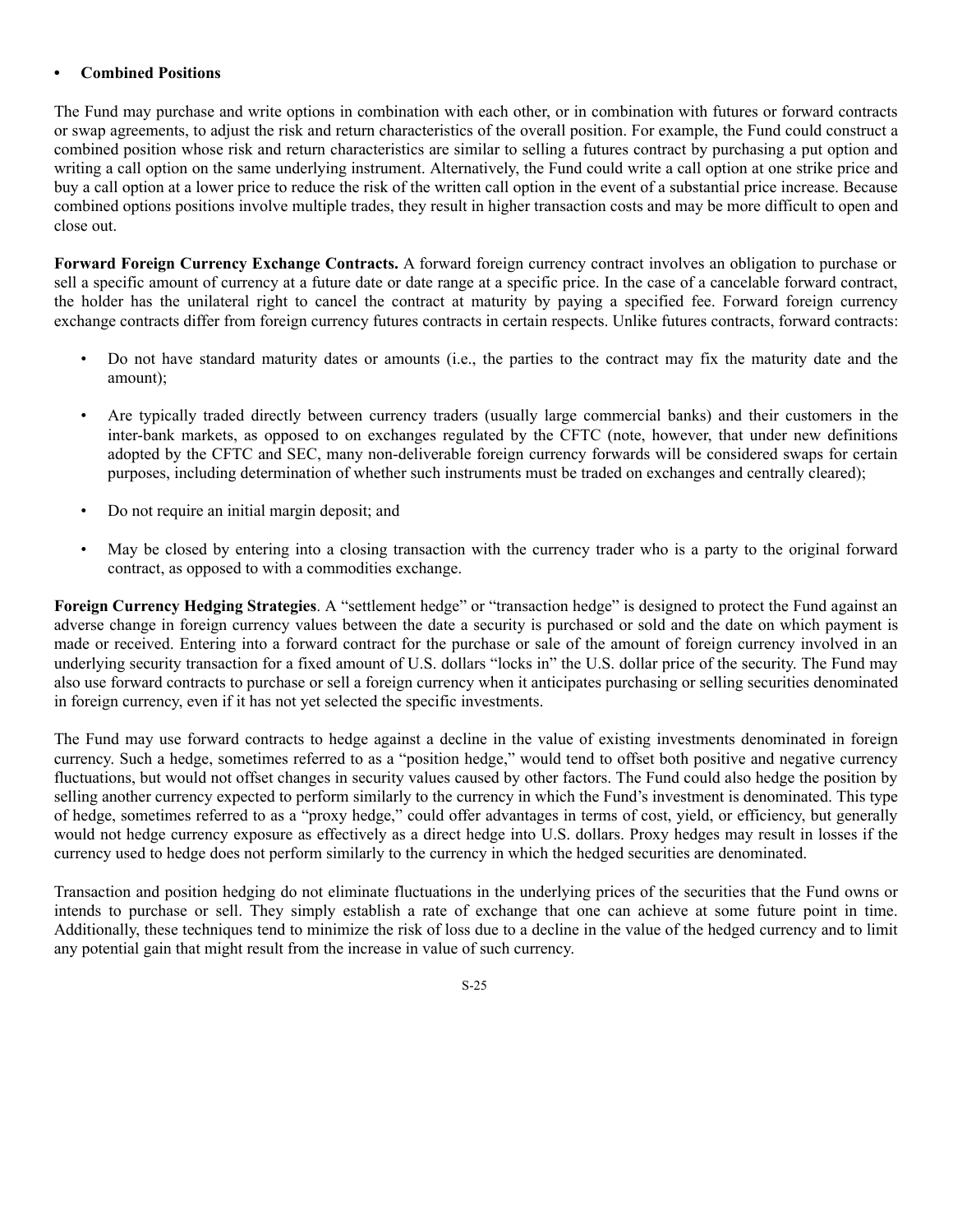The Fund may enter into forward contracts to shift its investment exposure from one currency into another. Such transactions may call for the delivery of one foreign currency in exchange for another foreign currency, including currencies in which its securities are not then denominated. This may include shifting exposure from U.S. dollars to a foreign currency, or from one foreign currency to another foreign currency. This type of strategy, sometimes known as a "cross-hedge," will tend to reduce or eliminate exposure to the currency that is sold, and increase exposure to the currency that is purchased. Cross-hedges may protect against losses resulting from a decline in the hedged currency but will cause the Fund to assume the risk of fluctuations in the value of the currency it purchases. Cross-hedging transactions also involve the risk of imperfect correlation between changes in the values of the currencies involved.

It is difficult to forecast with precision the market value of portfolio securities at the expiration or maturity of a forward or futures contract. Accordingly, the Fund may have to purchase additional foreign currency on the spot (cash) market if the market value of a security it is hedging is less than the amount of foreign currency it is obligated to deliver. Conversely, the Fund may have to sell on the spot market some of the foreign currency it received upon the sale of a security if the market value of such security exceeds the amount of foreign currency it is obligated to deliver.

**Participation Notes ("P-Notes").** P-Notes are participation interest notes that are issued by banks or broker-dealers and are designed to offer a return linked to a particular underlying equity, debt, currency or market. When purchasing a P-Note, the posting of margin is not required because the full cost of the P-Note (plus commission) is paid at the time of purchase. When the P-Note matures, the issuer will pay to, or receive from, the purchaser the difference between the nominal value of the underlying instrument at the time of purchase and that instrument's value at maturity. Investments in P-Notes involve the same risks associated with a direct investment in the underlying foreign companies or foreign securities markets that they seek to replicate.

In addition, there can be no assurance that the trading price of P-Notes will equal the underlying value of the foreign companies or foreign securities markets that they seek to replicate. The holder of a P-Note that is linked to a particular underlying security is entitled to receive any dividends paid in connection with an underlying security or instrument. However, the holder of a P-Note does not receive voting rights as it would if it directly owned the underlying security or instrument. P-Notes are generally traded over-the-counter. P-Notes constitute general unsecured contractual obligations of the banks or broker-dealers that issue them. There is also counterparty risk associated with these investments because the Fund is relying on the creditworthiness of such counterparty and has no rights under a P-Note against the issuer of the underlying security. In addition, the Fund will incur transaction costs as a result of investment in P-Notes.

**Swap Agreements.** A swap agreement is a financial instrument that typically involves the exchange of cash flows between two parties on specified dates (settlement dates), where the cash flows are based on agreed-upon prices, rates, indices, etc. The nominal amount on which the cash flows are calculated is called the notional amount. Swap agreements are individually negotiated and structured to include exposure to a variety of different types of investments or market factors, such as interest rates, foreign currency rates, mortgage securities, corporate borrowing rates, security prices or inflation rates.

Swap agreements may increase or decrease the overall volatility of the investments of the Fund and its share price. The performance of swap agreements may be affected by a change in the specific interest rate, currency, or other factors that determine the amounts of payments due to and from the Fund. If a swap agreement calls for payments by the Fund, the Fund must be prepared to make such payments when due. In addition, if the counterparty's creditworthiness declined, the value of a swap agreement would be likely to decline, potentially resulting in losses.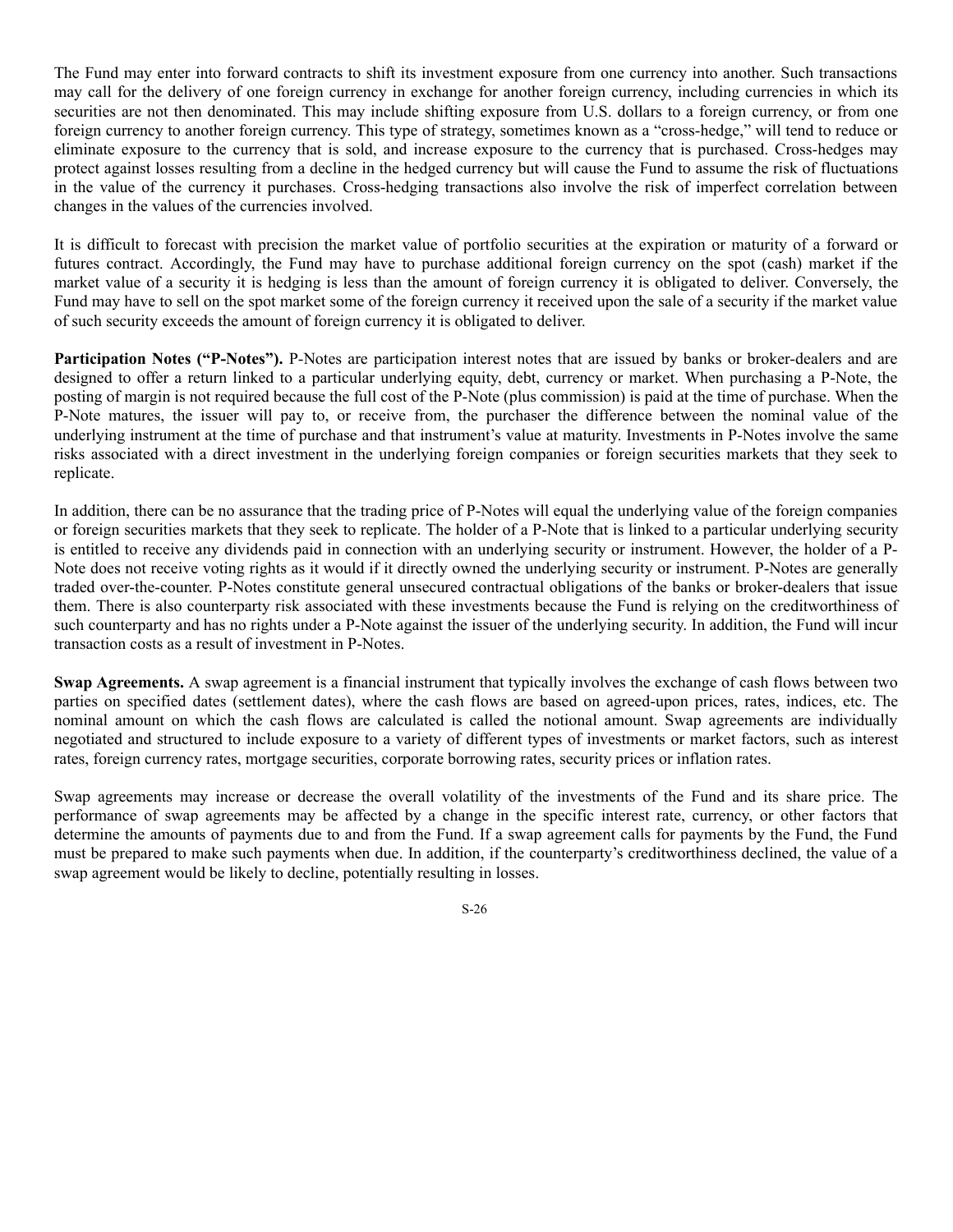Generally, swap agreements have a fixed maturity date that will be agreed upon by the parties. The agreement can be terminated before the maturity date under certain circumstances, such as default by one of the parties or insolvency, among others, and can be transferred by a party only with the prior written consent of the other party. The Fund may be able to eliminate its exposure under a swap agreement either by assignment or by other disposition, or by entering into an offsetting swap agreement with the same party or a similarly creditworthy party. If the counterparty is unable to meet its obligations under the contract, declares bankruptcy, defaults or becomes insolvent, the Fund may not be able to recover the money it expected to receive under the swap agreement. The Fund will not enter into any swap agreement unless the Adviser believes that the counterparty to the transaction is creditworthy.

A swap agreement can be a form of leverage, which can magnify the Fund's gains or losses. In order to reduce the risk associated with leveraging, the Fund may cover its current obligations under swap agreements according to guidelines established by the SEC. If the Fund enters into a swap agreement on a net basis, it will segregate assets with a daily value at least equal to the excess, if any, of the Fund's accrued obligations under the swap agreement over the accrued amount the Fund is entitled to receive under the agreement. If the Fund enters into a swap agreement on other than a net basis, it will segregate assets with a value equal to the full amount of the Fund's accrued obligations under the swap agreement.

## **• Equity Swaps**

In a typical equity swap, one party agrees to pay another party the return on a stock, stock index or basket of stocks in return for a specified interest rate. By entering into an equity index swap, for example, the index receiver can gain exposure to stocks making up the index of securities without actually purchasing those stocks. Equity index swaps involve not only the risk associated with investment in the securities represented in the index, but also the risk that the performance of such securities, including dividends, will not exceed the return on the interest rate that the Fund will be committed to pay.

## **• Total Return Swaps**

Total return swaps are contracts in which one party agrees to make payments of the total return from a reference instrument which may be a single asset, a pool of assets or an index of assets—during a specified period, in return for payments equal to a fixed or floating rate of interest or the total return from another underlying reference instrument. The total return includes appreciation or depreciation on the underlying asset, plus any interest or dividend payments. Payments under the swap are based upon an agreed upon principal amount but, since the principal amount is not exchanged, it represents neither an asset nor a liability to either counterparty, and is referred to as notional. Total return swaps are marked to market daily using different sources, including quotations from counterparties, pricing services, brokers or market makers. The unrealized appreciation or depreciation related to the change in the valuation of the notional amount of the swap is combined with the amount due to the Fund at termination or settlement. The primary risks associated with total return swaps are credit risks (if the counterparty fails to meet its obligations) and market risk (if there is no liquid market for the swap or unfavorable changes occur to the underlying reference instrument).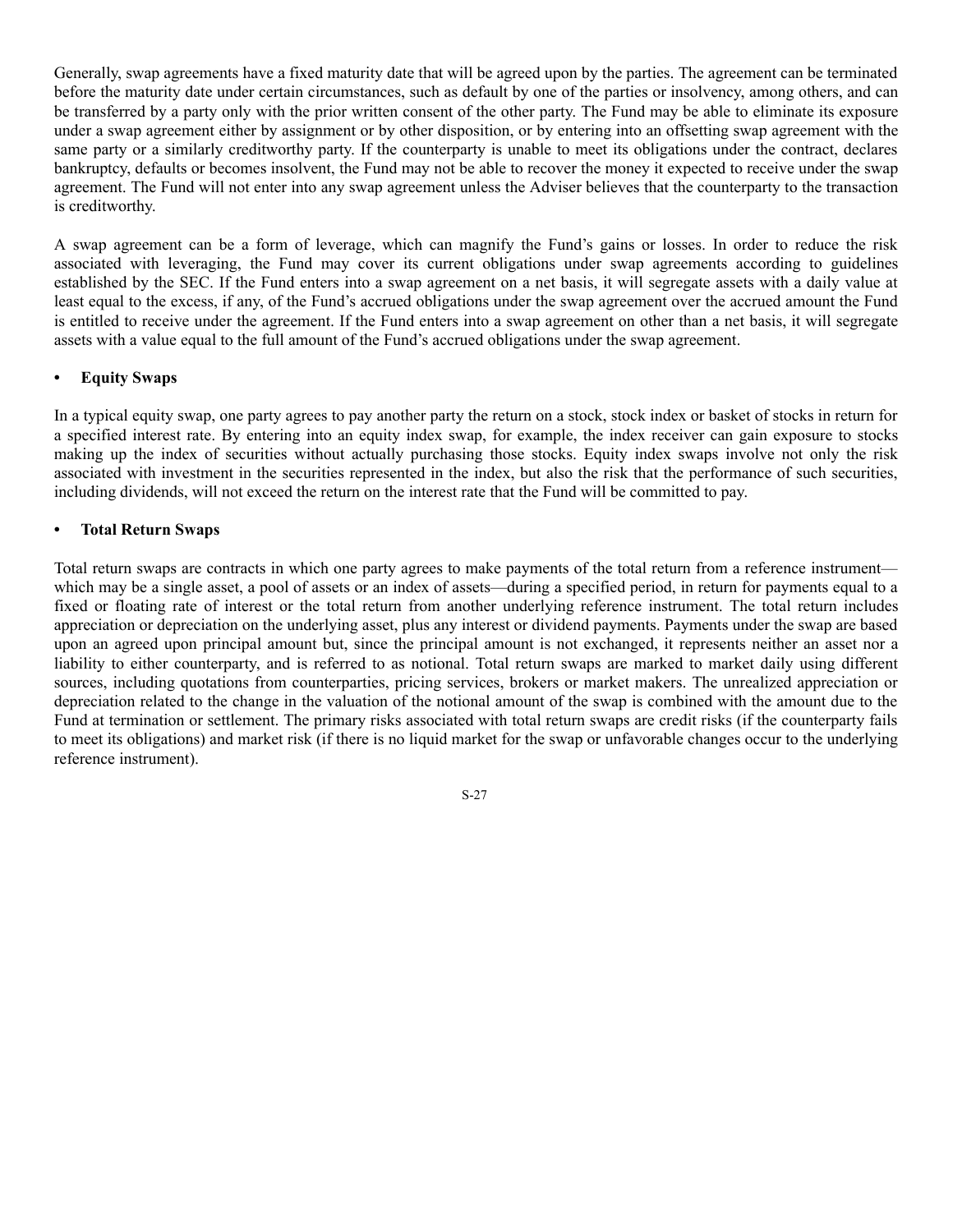#### **• Interest Rate Swaps**

Interest rate swaps are financial instruments that involve the exchange of one type of interest rate for another type of interest rate cash flow on specified dates in the future. Some of the different types of interest rate swaps are "fixed-for-floating rate swaps," "termed basis swaps" and "index amortizing swaps." Fixed-for-floating rate swaps involve the exchange of fixed interest rate cash flows for floating rate cash flows. Termed basis swaps entail cash flows to both parties based on floating interest rates, where the interest rate indices are different. Index amortizing swaps are typically fixed-for-floating rate swaps where the notional amount changes if certain conditions are met.

As with a traditional investment in a debt security, the Fund could lose money by investing in an interest rate swap if interest rates change adversely. For example, if the Fund enters into a swap where it agrees to exchange a floating rate of interest for a fixed rate of interest, the Fund may have to pay more money than it receives. Similarly, if the Fund enters into a swap where it agrees to exchange a fixed rate of interest for a floating rate of interest, the Fund may receive less money than it has agreed to pay.

#### **• Currency Swaps**

A currency swap is an agreement between two parties in which one party agrees to make interest rate payments in one currency and the other promises to make interest rate payments in another currency. The Fund may enter into a currency swap when it has one currency and desires a different currency. Typically, the interest rates that determine the currency swap payments are fixed, although occasionally one or both parties may pay a floating rate of interest. Unlike an interest rate swap, however, the principal amounts are exchanged at the beginning of the agreement and returned at the end of the agreement. Changes in foreign exchange rates and changes in interest rates, as described above, may negatively affect currency swaps.

#### **• Inflation Swaps**

Inflation swaps are fixed-maturity, over-the-counter derivatives where one party pays a fixed rate in exchange for payments tied to an inflation index, such as the Consumer Price Index. The fixed rate, which is set by the parties at the initiation of the swap, is often referred to as the "breakeven inflation" rate and generally represents the current difference between treasury yields and Treasury Inflation Protected Securities yields of similar maturities at the initiation of the swap agreement. Inflation swaps are typically designated as "zero coupon," where all cash flows are exchanged at maturity. The value of an inflation swap is expected to fluctuate in response to changes in the relationship between nominal interest rates and the rate of inflation. An inflation swap can lose value if the realized rate of inflation over the life of the swap is less than the fixed market implied inflation rate (the breakeven inflation rate) the investor agreed to pay at the initiation of the swap.

#### **• Credit Default Swaps**

A credit default swap is an agreement between a "buyer" and a "seller" for credit protection. The credit default swap agreement may have as reference obligations one or more securities that are not then held by the Fund. The protection buyer is generally obligated to pay the protection seller an upfront payment and/or a periodic stream of payments over the term of the agreement until a credit event on a reference obligation has occurred. If no default occurs, the seller would keep the stream of payments and would have no payment obligations. If a credit event occurs, the seller generally must pay the buyer the full notional amount (the "par value") of the swap.

#### **• Caps, Collars and Floors**

Caps and floors have an effect similar to buying or writing options. In a typical cap or floor agreement, one party agrees to make payments only under specified circumstances, usually in return for payment of a fee by the other party. For example, the buyer of an interest rate cap obtains the right to receive payments to the extent that a specified interest rate exceeds an agreedupon level. The seller of an interest rate floor is obligated to make payments to the extent that a specified interest rate falls below an agreed-upon level. An interest rate collar combines elements of buying a cap and selling a floor.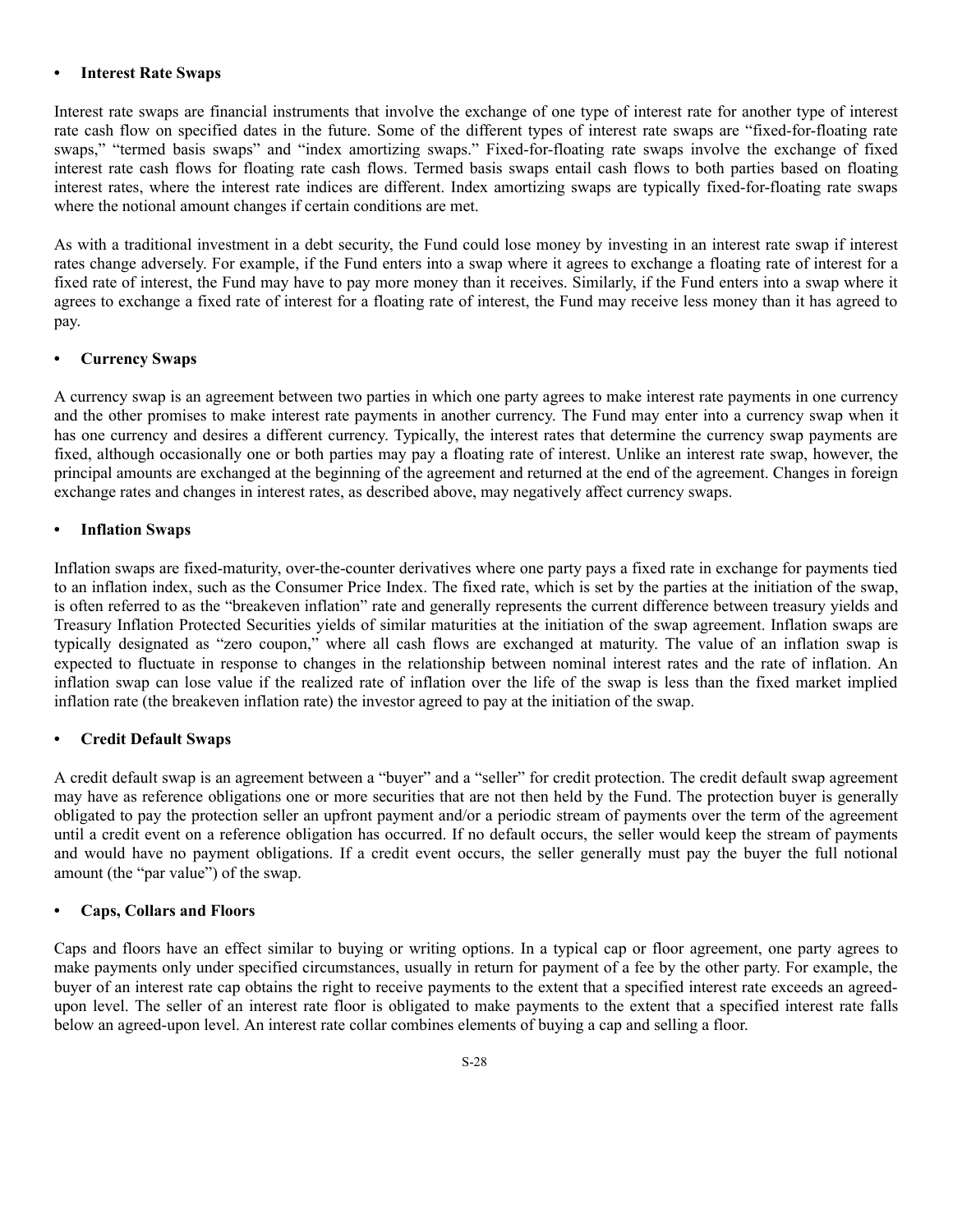## **Risks of Derivatives:**

While transactions in derivatives may reduce certain risks, these transactions themselves entail certain other risks. For example, unanticipated changes in interest rates, securities prices or currency exchange rates may result in a poorer overall performance of the Fund than if it had not entered into any derivatives transactions. Derivatives may magnify the Fund's gains or losses, causing it to make or lose substantially more than it invested.

When used for hedging purposes, increases in the value of the securities the Fund holds or intends to acquire should offset any losses incurred with a derivative. Purchasing derivatives for purposes other than hedging could expose the Fund to greater risks.

Use of derivatives involves transaction costs, which may be significant, and may also increase the amount of taxable income to shareholders.

**Correlation of Prices.** The Fund's ability to hedge its securities through derivatives depends on the degree to which price movements in the underlying index or instrument correlate with price movements in the relevant securities. In the case of poor correlation, the price of the securities the Fund is hedging may not move in the same amount, or even in the same direction as the hedging instrument. The Adviser will try to minimize this risk by investing in only those contracts whose behavior it expects to correlate with the behavior of the portfolio securities it is trying to hedge. However, if the Adviser's prediction of interest and currency rates, market value, volatility or other economic factors is incorrect, the Fund may lose money, or may not make as much money as it expected.

Derivative prices can diverge from the prices of their underlying instruments, even if the characteristics of the underlying instruments are very similar to the derivative. Listed below are some of the factors that may cause such a divergence:

Current and anticipated short-term interest rates, changes in volatility of the underlying instrument, and the time remaining until expiration of the contract;

- A difference between the derivatives and securities markets, including different levels of demand, how the instruments are traded, the imposition of daily price fluctuation limits or discontinued trading of an instrument; and
- Differences between the derivatives, such as different margin requirements, different liquidity of such markets and the participation of speculators in such markets.

Derivatives based upon a narrower index of securities, such as those of a particular industry group, may present greater risk than derivatives based on a broad market index. Since narrower indices are made up of a smaller number of securities, they are more susceptible to rapid and extreme price fluctuations because of changes in the value of those securities.

While currency futures and options values are expected to correlate with exchange rates, they may not reflect other factors that affect the value of the investments of the Fund. A currency hedge, for example, should protect a yen-denominated security from a decline in the yen, but will not protect the Fund against a price decline resulting from deterioration in the issuer's creditworthiness. Because the value of the Fund's foreign-denominated investments changes in response to many factors other than exchange rates, it may not be possible to match the amount of currency options and futures to the value of the Fund's investments precisely over time.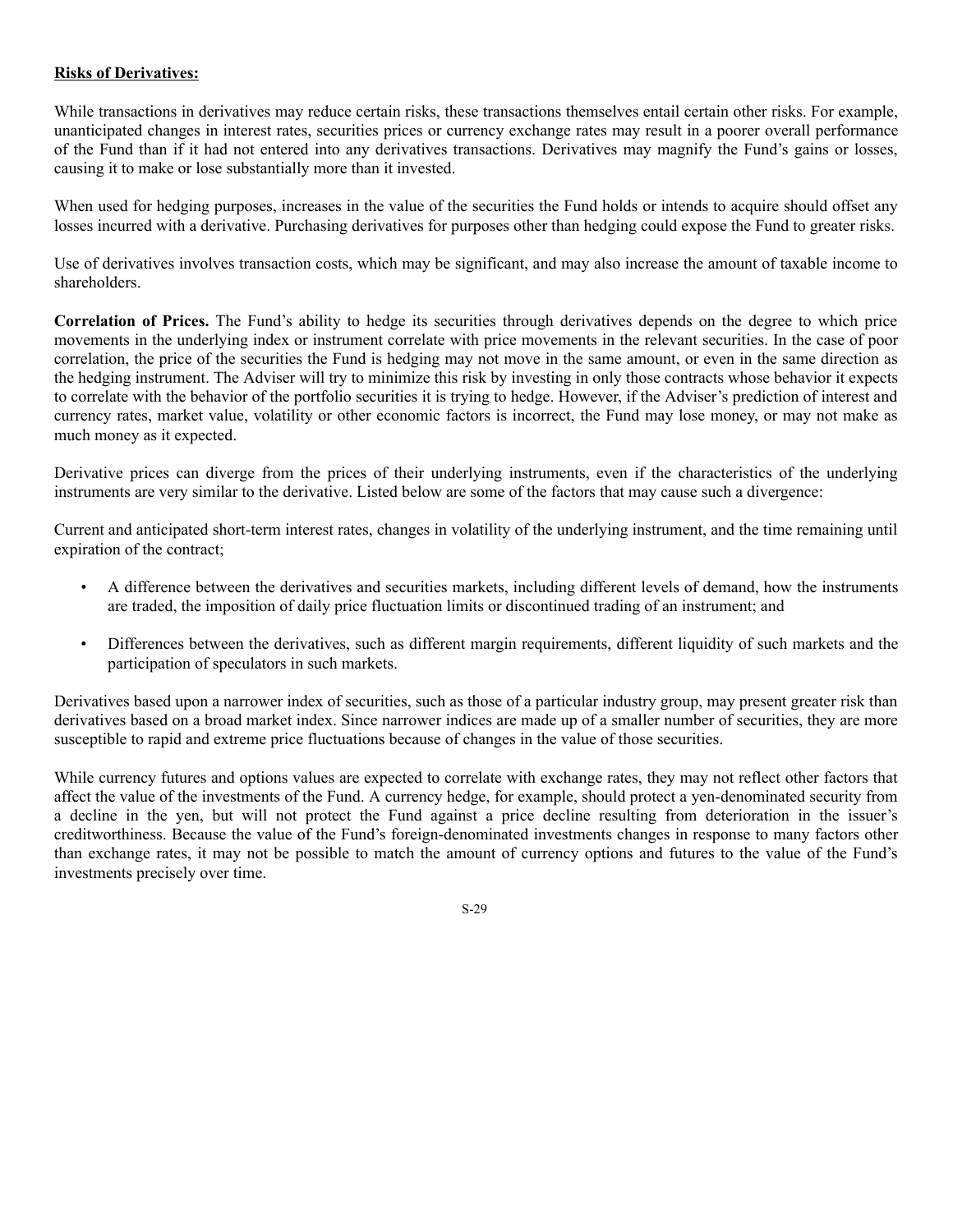**Lack of Liquidity.** Before a futures contract or option is exercised or expires, the Fund can terminate it only by entering into a closing purchase or sale transaction. Moreover, the Fund may close out a futures contract only on the exchange the contract was initially traded. Although the Fund intends to purchase options and futures only where there appears to be an active market, there is no guarantee that such a liquid market will exist. If there is no secondary market for the contract, or the market is illiquid, the Fund may not be able to close out its position. In an illiquid market, the Fund may:

- Have to sell securities to meet its daily margin requirements at a time when it is disadvantageous to do so;
- Have to purchase or sell the instrument underlying the contract;
- Not be able to hedge its investments; and/or
- Not be able to realize profits or limit its losses.

Derivatives may become illiquid (i.e., difficult to sell at a desired time and price) under a variety of market conditions. For example:

- An exchange may suspend or limit trading in a particular derivative instrument, an entire category of derivatives or all derivatives, which sometimes occurs because of increased market volatility;
- Unusual or unforeseen circumstances may interrupt normal operations of an exchange;
- The facilities of the exchange may not be adequate to handle current trading volume;
- Equipment failures, government intervention, insolvency of a brokerage firm or clearing house or other occurrences may disrupt normal trading activity; or
- Investors may lose interest in a particular derivative or category of derivatives.

**Management Risk.** Successful use of derivatives by the Fund is subject to the ability of the Adviser to forecast stock market and interest rate trends. If the Adviser incorrectly predicts stock market and interest rate trends, the Fund may lose money by investing in derivatives. For example, if the Fund were to write a call option based on the Adviser's expectation that the price of the underlying security would fall, but the price were to rise instead, the Fund could be required to sell the security upon exercise at a price below the current market price. Similarly, if the Fund were to write a put option based on the Adviser's expectation that the price of the underlying security would rise, but the price were to fall instead, the Fund could be required to purchase the security upon exercise at a price higher than the current market price.

**Pricing Risk.** At times, market conditions might make it hard to value some investments. For example, if the Fund has valued its securities too high, shareholders may end up paying too much for Fund shares when they buy into the Fund. If the Fund underestimates its price, shareholders may not receive the full market value for their Fund shares when they sell.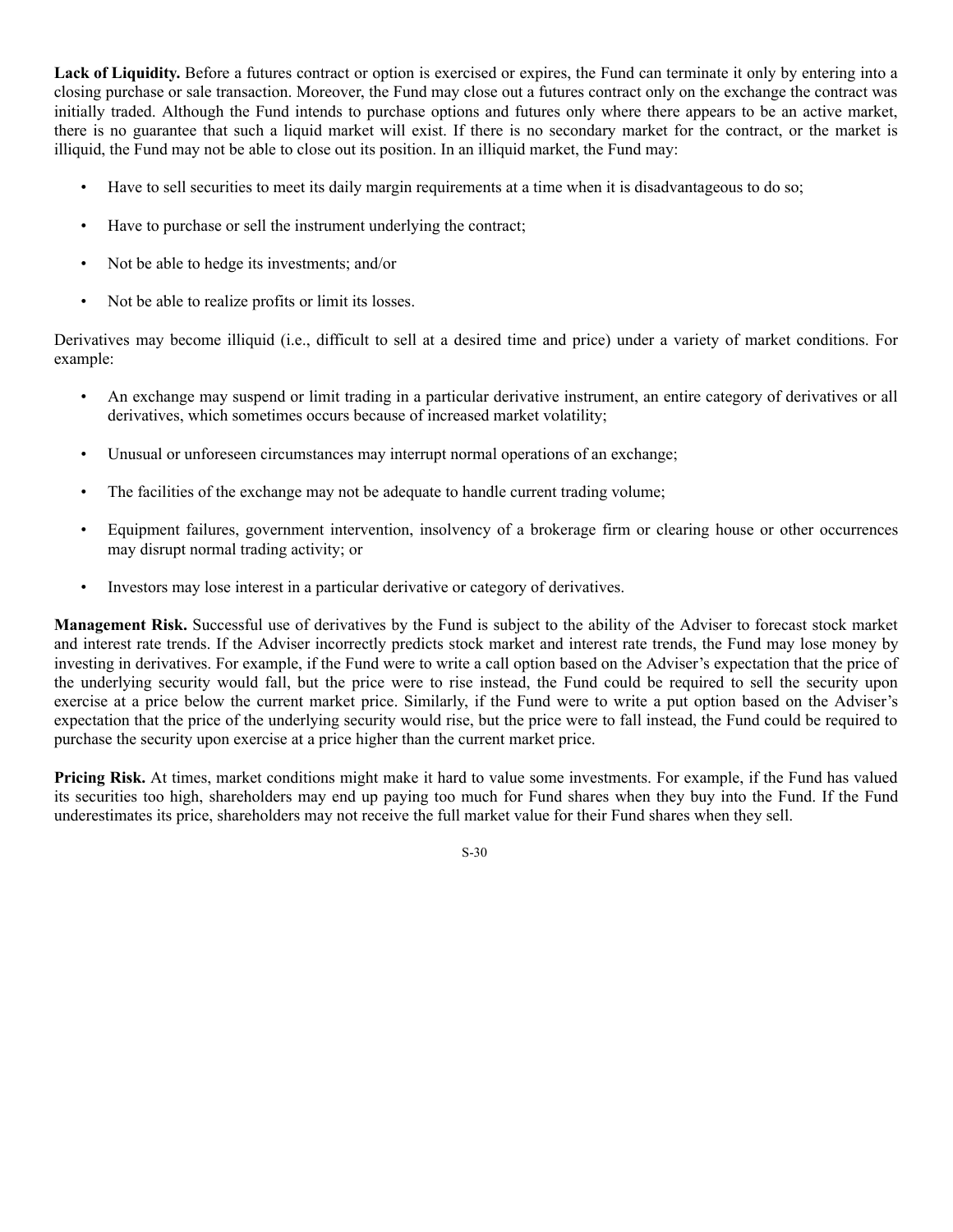**Margin.** Because of the low margin deposits required upon the opening of a derivative position, such transactions involve an extremely high degree of leverage. Consequently, a relatively small price movement in a derivative may result in an immediate and substantial loss (as well as gain) to the Fund and it may lose more than it originally invested in the derivative.

If the price of a futures contract changes adversely, the Fund may have to sell securities at a time when it is disadvantageous to do so to meet its minimum daily margin requirement. The Fund may lose its margin deposits if a broker-dealer with whom it has an open futures contract or related option becomes insolvent or declares bankruptcy.

**Volatility and Leverage.** The Fund's use of derivatives may have a leveraging effect. Leverage generally magnifies the effect of any increase or decrease in value of an underlying asset and results in increased volatility, which means the Fund will have the potential for greater gains, as well as the potential for greater losses, than if the Fund does not use derivative instruments that have a leveraging effect. The prices of derivatives are volatile (i.e., they may change rapidly, substantially and unpredictably) and are influenced by a variety of factors, including:

- Actual and anticipated changes in interest rates;
- Fiscal and monetary policies; and
- National and international political events.

Most exchanges limit the amount by which the price of a derivative can change during a single trading day. Daily trading limits establish the maximum amount that the price of a derivative may vary from the settlement price of that derivative at the end of trading on the previous day. Once the price of a derivative reaches that value, the Fund may not trade that derivative at a price beyond that limit. The daily limit governs only price movements during a given day and does not limit potential gains or losses. Derivative prices have occasionally moved to the daily limit for several consecutive trading days, preventing prompt liquidation of the derivative.

**Government Regulation.** The regulation of derivatives markets in the U.S. is a rapidly changing area of law and is subject to modification by government and judicial action. In particular, the Dodd-Frank Wall Street Reform and Consumer Protection Act, signed into law in 2010, grants significant new authority to the SEC and the CFTC to impose comprehensive regulations on the over-the-counter and cleared derivatives markets. These regulations include, but are not limited to, mandatory clearing of certain derivatives and requirements relating to disclosure, margin and trade reporting. The law and regulations may negatively impact the Fund by increasing transaction and/or regulatory compliance costs, limiting the availability of certain derivatives or otherwise adversely affecting the value or performance of the derivatives the Fund trades.

On October 28, 2020, the SEC adopted Rule 18f-4 (the "Derivatives Rule") under the 1940 Act, which provides for an updated, comprehensive framework for registered funds' use of derivatives. Pursuant to the Derivatives Rule, the Fund has adopted a derivatives risk management program and is required to trade derivatives and certain other instruments that create future payment or delivery obligations subject to a value-at-risk ("VaR") leverage limit. The Fund also must comply with new requirements related to board and SEC reporting and portfolio testing, among other things. Complying with the Derivatives Rule may increase the cost of the Fund's investments and cost of doing business, which could adversely affect investors. To comply with the Derivatives Rule, the Fund may be prohibited from investing in certain derivatives at all or in amounts in which the Fund would otherwise invest, which may have an adverse impact on the Fund's returns. There is no guarantee that the Fund's implementation of a derivatives risk management program will be effective in reducing the risks inherent in the Fund's derivative investments. Other potentially adverse regulatory obligations can develop suddenly and without notice.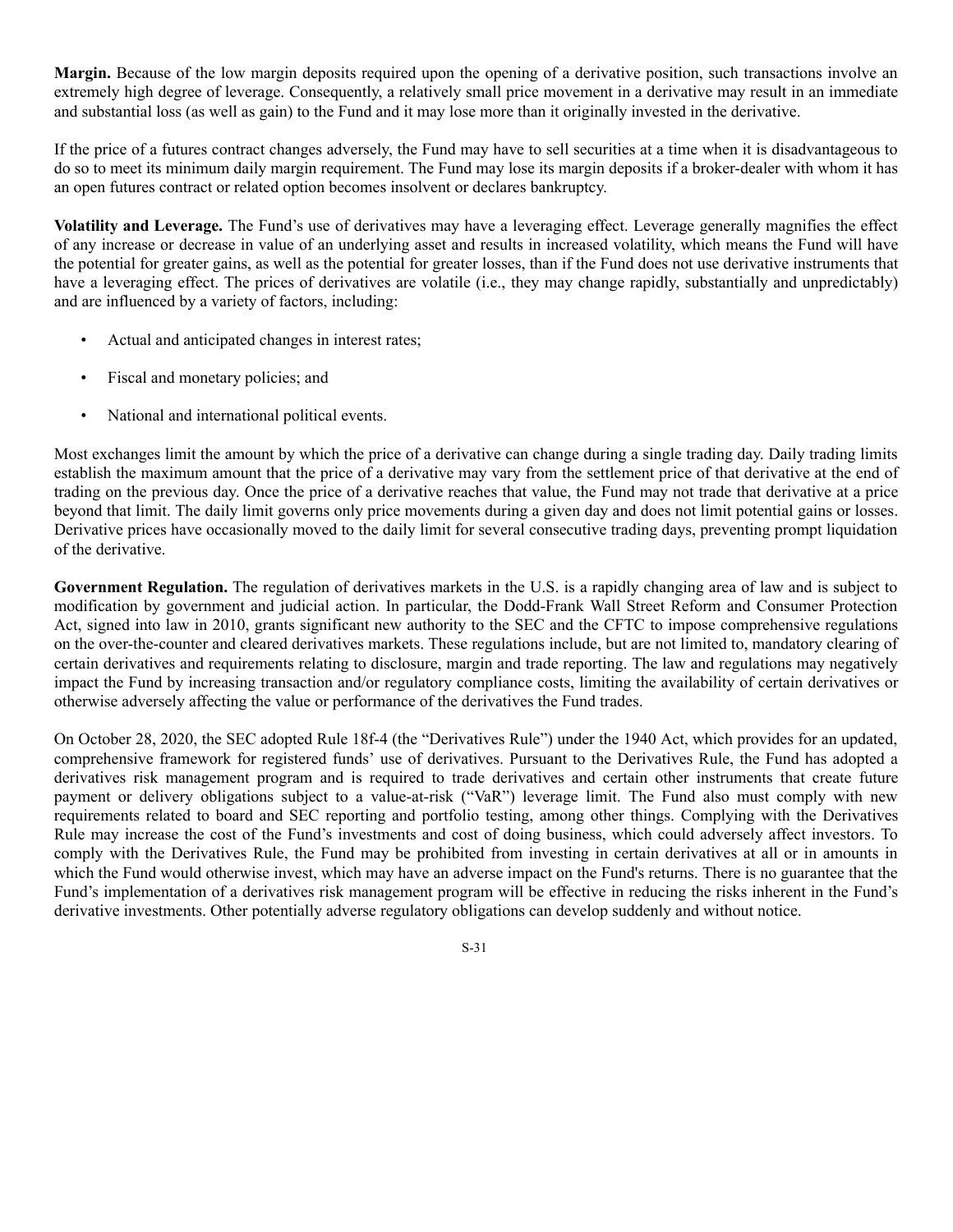## **Illiquid Investments**

Illiquid investments are investments that the Fund reasonably expects cannot be sold or disposed of in current market conditions in seven calendar days or less without the sale or disposition significantly changing the market value of the investment. Because of their illiquid nature, illiquid investments must be priced at fair value as determined in good faith pursuant to procedures approved by the Board. Despite such good faith efforts to determine fair value prices, the Fund's illiquid investments are subject to the risk that the investment's fair value price may differ from the actual price which the Fund may ultimately realize upon its sale or disposition. Difficulty in selling illiquid investments may result in a loss or may be costly to the Fund. Under the supervision of the Board, the Adviser determines the liquidity of the Fund's investments. The Fund may not acquire an illiquid investment if, immediately after the acquisition, the Fund would have invested more than 15% of its net assets in illiquid investments that are assets.

## **Securities Lending**

The Fund may lend, in the future, portfolio securities to brokers, dealers and other financial organizations that meet capital and other credit requirements or other criteria established by the Board. These loans, if and when made, may not exceed 33 1/3% of the total asset value of the Fund (including the loan collateral). The Fund will not lend portfolio securities to the Adviser or its affiliates unless permissible under the 1940 Act and the rules and promulgations thereunder. Loans of portfolio securities will be fully collateralized by cash, letters of credit or U.S. government securities, and the collateral will be maintained in an amount equal to at least 100% of the current market value of the loaned securities by marking to market daily. Any gain or loss in the market price of the securities loaned that might occur during the term of the loan would be for the account of the Fund.

The Fund may pay a part of the interest earned from the investment of collateral, or other fee, to an unaffiliated third party for acting as the Fund's securities lending agent, but will bear all of any losses from the investment of collateral.

By lending its securities, the Fund may increase its income by receiving payments from the borrower that reflect the amount of any interest or any dividends payable on the loaned securities as well as by either investing cash collateral received from the borrower in short-term instruments or obtaining a fee from the borrower when U.S. government securities or letters of credit are used as collateral. Investing cash collateral subjects the Fund to market risk. The Fund remains obligated to return all collateral to the borrower under the terms of its securities lending arrangements, even if the value of investments made with the collateral decline. Accordingly, if the value of a security in which the cash collateral has been invested declines, the loss would be borne by the Fund, and the Fund may be required to liquidate other investments in order to return collateral to the borrower at the end of the loan. The Fund will adhere to the following conditions whenever its portfolio securities are loaned: (i) the Fund must receive at least 100% cash collateral or equivalent securities of the type discussed above from the borrower; (ii) the borrower must increase such collateral whenever the market value of the securities rises above the level of such collateral; (iii) the Fund must be able to terminate the loan on demand; (iv) the Fund must receive reasonable interest on the loan, as well as any dividends, interest or other distributions on the loaned securities and any increase in market value; (v) the Fund may pay only reasonable fees in connection with the loan (which fees may include fees payable to the lending agent, the borrower, the Fund's administrator and the custodian); and (vi) voting rights on the loaned securities may pass to the borrower, provided, however, that if a material event adversely affecting the investment occurs, the Fund must terminate the loan and regain the right to vote the securities. In such instances, the Adviser will vote the securities in accordance with its proxy voting policies and procedures. The Board has adopted procedures reasonably designed to ensure that the foregoing criteria will be met. Loan agreements involve certain risks in the event of default or insolvency of the borrower, including possible delays or restrictions upon the Fund's ability to recover the loaned securities or dispose of the collateral for the loan, which could give rise to loss because of adverse market action, expenses and/or delays in connection with the disposition of the underlying securities.

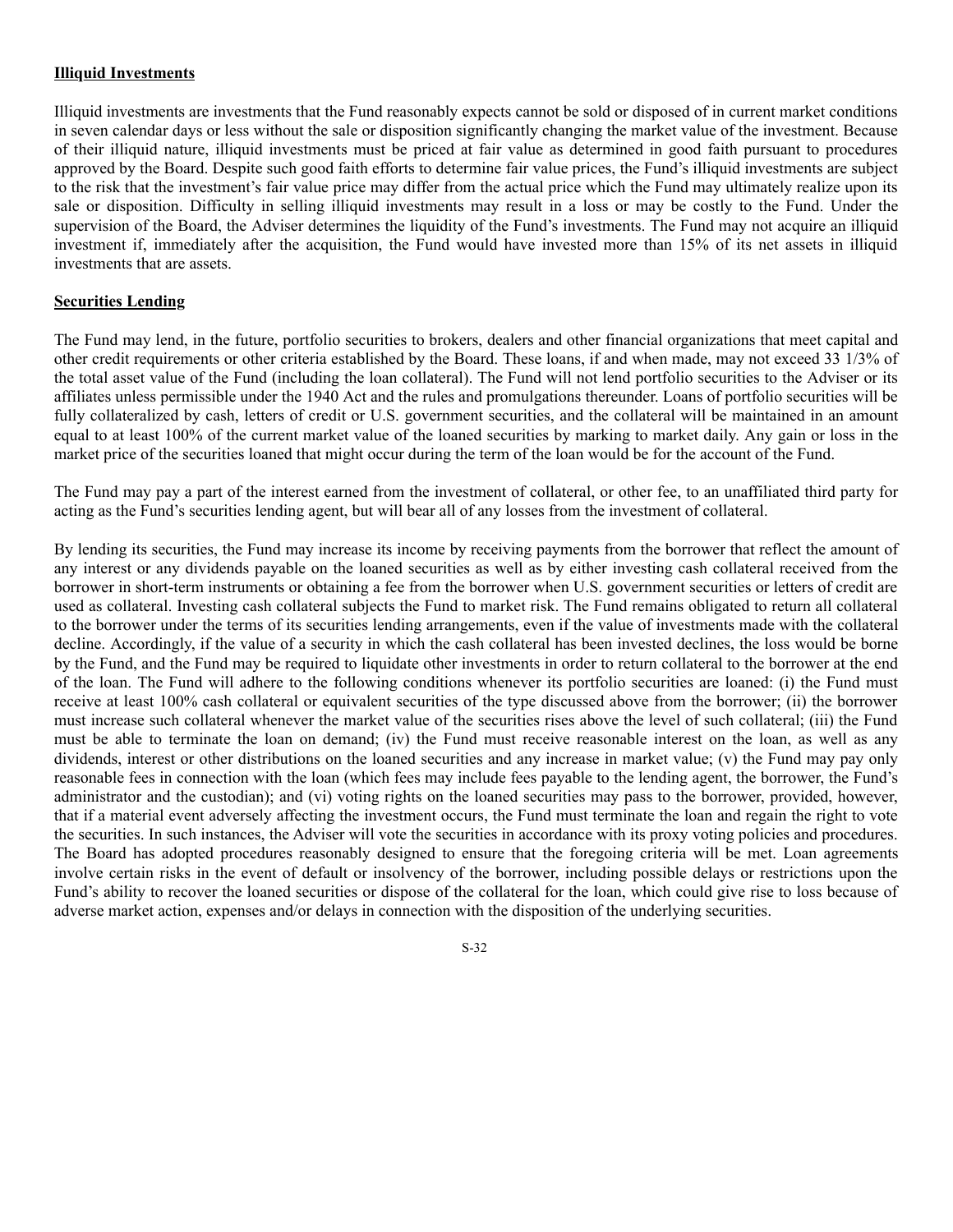## **Restricted Securities**

The Fund may purchase restricted securities. Restricted securities are securities that may not be sold freely to the public absent registration under the Securities Act of 1933, as amended (the "1933 Act") or an exemption from registration. This generally includes securities that are unregistered that can be sold to qualified institutional buyers in accordance with Rule 144A under the 1933 Act or securities that are exempt from registration under the 1933 Act, such as privately placed securities and/or commercial paper. Institutional markets for restricted securities have developed as a result of the promulgation of Rule 144A under the 1933 Act, which provides a "safe harbor" from 1933 Act registration requirements for qualifying sales to institutional investors. When Rule 144A restricted securities present an attractive investment opportunity and meet other selection criteria, the Fund may make such investments whether or not such investments are "illiquid" depending on the market that exists for the particular security. The Board has delegated the responsibility for determining the liquidity of Rule 144A restricted securities that the Fund may invest in to the Adviser.

Other privately placed securities, besides Rule 144A securities, are generally considered to be illiquid and may be difficult to sell promptly or at reasonable prices. In addition, less information may be available about companies that make private placements than about publicly offered companies and such companies may not be subject to the disclosure and other investor protection requirements that would be applicable if their securities were publicly traded. Privately placed securities are typically fair valued and generally have no secondary trading market; therefore, such investments may be more difficult to value than publicly traded securities. Difficulty in valuing a private placement may make it difficult to accurately determine the Fund's exposure to private placement investments, which could subject the Fund to increased risks. Private placement investments may subject the Fund to contingent liabilities in the event a private issuer is acquired by another company during the period it is held by the Fund. Private placement investments may involve a high degree of business and financial risk and may result in substantial losses. These factors may have a negative effect on the Fund's performance.

## **Borrowing and Leverage Risk**

The Fund may borrow money to the extent permitted by the 1940 Act. If the Fund borrows money, it must pay interest and other fees, which will reduce the Fund's returns if such costs exceed the returns on the portfolio securities purchased or retained with such borrowings. Any such borrowings are intended to be temporary. However, under certain market conditions, including periods of low demand or decreased liquidity, such borrowings might be outstanding for longer periods of time. As prescribed by the 1940 Act, the Fund will be required to maintain specified asset coverage of at least 300% with respect to any bank borrowing immediately following such borrowing. In the event that such asset coverage shall at any time fall below 300%, the Fund shall, within three days thereafter (not including Sundays and holidays), reduce the amount of its borrowings to an extent that the asset coverage of such borrowings shall be at least 300%. The Fund may be required to dispose of assets on unfavorable terms if market fluctuations or other factors reduce the Fund's asset coverage to less than the prescribed amount.

#### **Special Risks of Cyber-attacks**

As with any entity that conducts business through electronic means in the modern marketplace, the Fund, and its service providers, may be susceptible to operational and information security risks resulting from cyber-attacks. Cyber-attacks include, among other behaviors, stealing or corrupting data maintained online or digitally, denial of service attacks on websites, the unauthorized monitoring, release, misuse, loss, destruction or corruption of confidential information, unauthorized access to relevant systems, compromises to networks or devices that the Fund and its service providers use to service the Fund's operations, ransomware, operational disruption or failures in the physical infrastructure or operating systems that support the Fund and its service providers, or various other forms of cyber security breaches. Cyber-attacks affecting the Fund or the Adviser, the Fund's distributor, custodian, or any other of the Fund's intermediaries or service providers may adversely impact the Fund and its shareholders, potentially resulting in, among other things, financial losses or the inability of Fund shareholders to transact business. For instance, cyber-attacks may interfere with the processing of shareholder transactions, impact the Fund's ability to calculate its net asset value, cause the release of private shareholder information or confidential business information, impede trading, subject the Fund to regulatory fines or financial losses and/or cause reputational damage. The Fund may also incur additional costs for cyber security risk management purposes designed to mitigate or prevent the risk of cyber-attacks. Such costs may be ongoing because threats of cyber-attacks are constantly evolving as cyber attackers become more sophisticated and their techniques become more complex. Similar types of cyber security risks are also present for issuers of securities in which the Fund may invest, which could result in material adverse consequences for such issuers and may cause the Fund's investments in such companies to lose value. There can be no assurance that the Fund, the Fund's service providers, or the issuers of the securities in which the Fund invests will not suffer losses relating to cyber-attacks or other information security breaches in the future.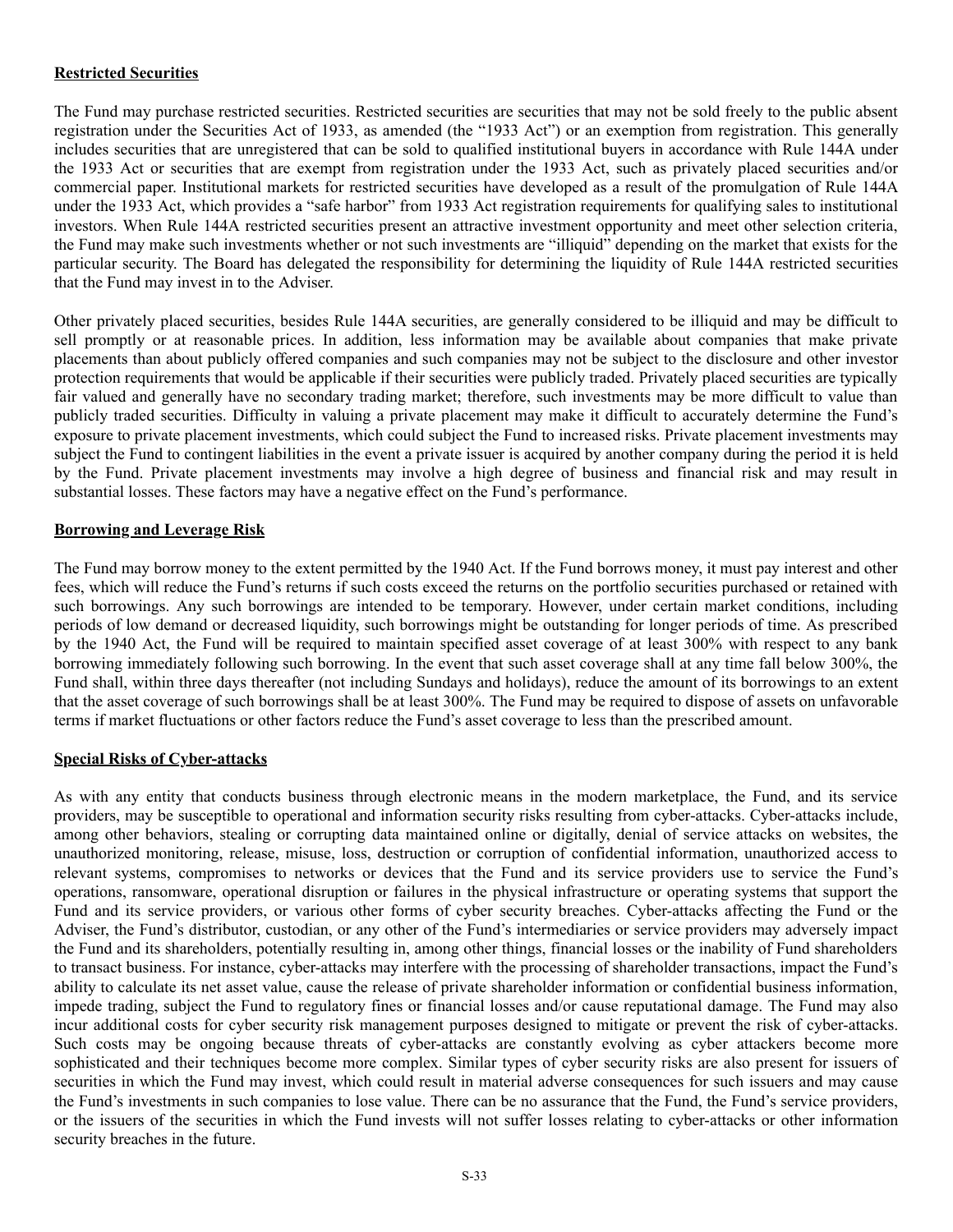## **Failure to Qualify as a Regulated Investment Company Risk**

If, in any year, the Fund fails to qualify as a RIC under the applicable tax laws, the Fund would be taxed as an ordinary corporation. In such circumstances, the Fund could be required to recognize unrealized gains, pay substantial taxes and interest and make substantial distributions before requalifying as a RIC that is accorded special tax treatment. If the Fund fails to qualify as a RIC, distributions to the Fund's shareholders generally would be eligible for the dividends received deduction in the case of corporate shareholders and as qualified dividend income for individual shareholders.

## **Listing Standards Risk**

The Fund is required by the Exchange to comply with certain listing standards (which includes certain investment parameters) in order to maintain its listing on the Exchange. Compliance with these listing standards may compel the Fund to sell securities at an inopportune time or for a price other than the security's then-current market value. The sale of securities in such circumstances could limit the Fund's profit or require the Fund to incur a loss, and as a result, the Fund's performance could be impacted.

# **LIBOR Replacement Risk**

The London Inter-Bank Offered Rate ("LIBOR"), which is used extensively in the U.S. and globally as a benchmark or reference rate for various commercial and financial contracts, is expected to be discontinued. The elimination of LIBOR may adversely affect the interest rates on, and value of, certain Fund investments for which the value is tied to LIBOR. Such investments may include bank loans, derivatives, floating rate securities, and other assets or liabilities tied to LIBOR. On July 27, 2017, the U.K. Financial Conduct Authority announced that it intends to stop compelling or inducing banks to submit LIBOR rates after 2021. On March 5, 2021, Ice Benchmark Administrator ("IBA") clarified that the publication of LIBOR on a representative basis will cease for the one-week and two-month U.S. dollar LIBOR settings immediately after December 31, 2021 and for the remaining U.S. dollar LIBOR settings immediately after June 30, 2023.

Actions by regulators have resulted in the establishment of alternative reference rates to LIBOR in most major currencies. The U.S. Federal Reserve, based on the recommendations of the New York Federal Reserve's Alternative Reference Rate Committee (comprised of major derivative market participants and their regulators), has begun publishing a Secured Overnight Financing Rate ("SOFR"), which is intended to replace U.S. dollar LIBOR. Alternative reference rates for other currencies have also been announced or have already begun publication. Markets are slowly developing in response to these new rates. Questions around liquidity impacted by these rates, and how to appropriately adjust these rates at the time of transition, remain a concern for the Fund. The effect of any changes to, or discontinuation of, LIBOR on the Fund will vary depending on, among other things, (1) existing fallback or termination provisions in individual contracts and (2) whether, how, and when industry participants develop and adopt new reference rates and fallbacks for both legacy and new products and instruments. The expected discontinuation of LIBOR could have a significant impact on the financial markets in general and may also present heightened risk to market participants, including public companies, investment advisers, other investment companies, and broker-dealers. The risks associated with this discontinuation and transition will be exacerbated if the work necessary to effect an orderly transition to an alternative reference rate is not completed in a timely manner. Accordingly, it is difficult to predict the full impact of the transition away from LIBOR on the Fund until new reference rates and fallbacks for both legacy and new products, instruments and contracts are commercially accepted.

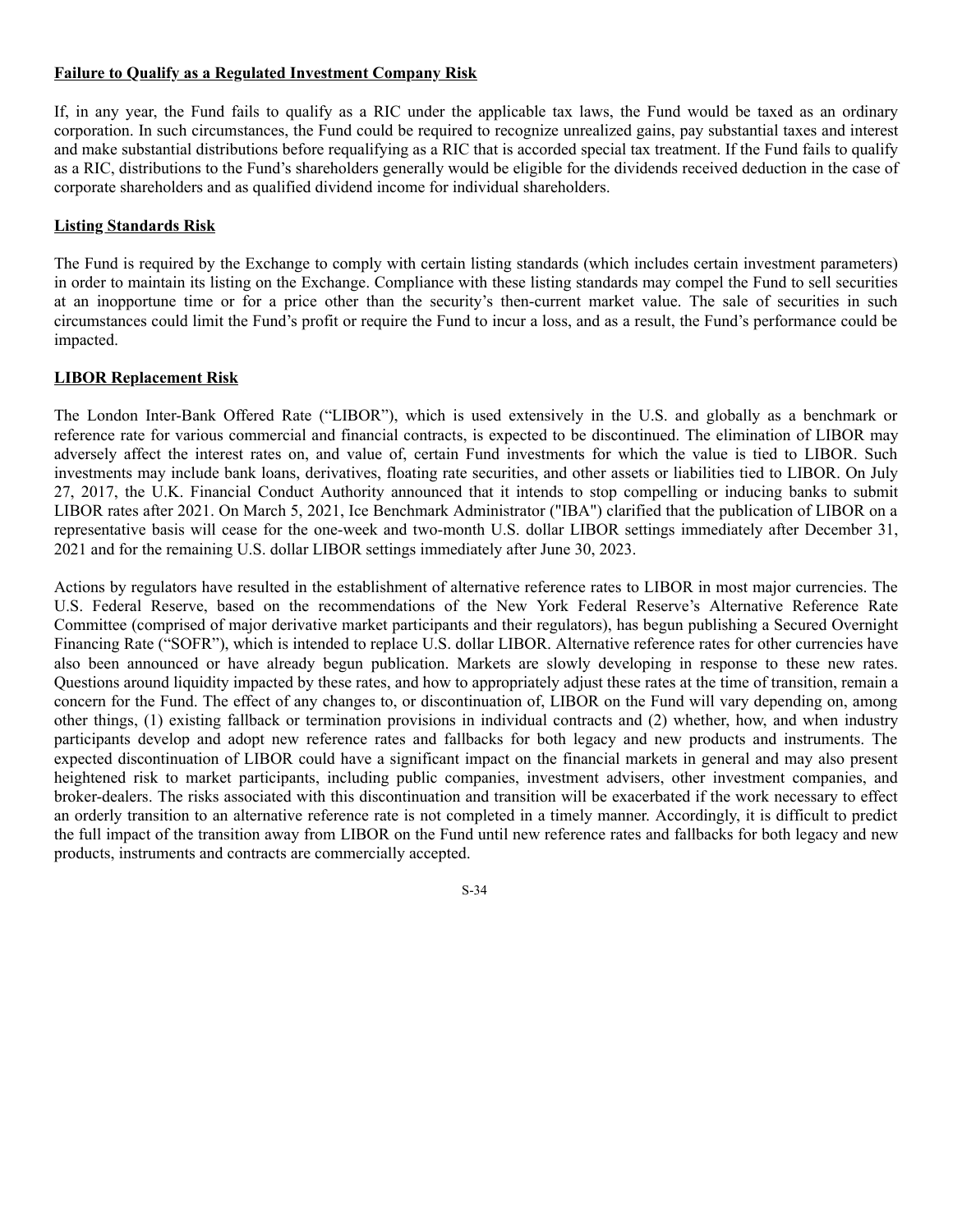### **General Market Risk**

Market risk is the risk that a particular security, or Shares of the Fund in general, may fall in value. Securities are subject to market fluctuations caused by such factors as economic, political, regulatory or market developments, changes in interest rates and perceived trends in securities prices. Shares of the Fund could decline in value or underperform other investments due to short-term market movements or any longer periods during more prolonged market downturns. In addition, local, regional or global events such as war, acts of terrorism, spread of infectious diseases or other public health issues, recessions, or other events could have a significant negative impact on the Fund and its investments. Such events may affect certain geographic regions, countries, sectors and industries more significantly than others. Such events could adversely affect the prices and liquidity of the Fund's portfolio securities or other instruments and could result in disruptions in the trading markets. Any of such circumstances could have a materially negative impact on the value of the Fund's Shares and result in increased market volatility. During any such events, the Fund's Shares may trade at increased premiums or discounts to their NAV.

An outbreak of respiratory disease caused by a novel coronavirus designated as COVID-19 was first detected in China in December 2019 and subsequently spread internationally. The transmission of COVID-19 and efforts to contain its spread have resulted in international, national and local border closings and other significant travel restrictions and disruptions, significant disruptions to business operations, supply chains and customer activity, event cancellations and restrictions, service cancellations, reductions and other changes, significant challenges in healthcare service preparation and delivery, and quarantines, as well as general concern and uncertainty that has negatively affected the economic environment. These impacts also have caused significant volatility and declines in global financial markets, which have caused losses for investors. The impact of this COVID-19 pandemic may be short term or may last for an extended period of time, and in either case could result in a substantial economic downturn or recession. Health crises caused by viral or bacterial outbreaks, such as the COVID-19 outbreak, may exacerbate other pre-existing political, social, economic, market and financial risks. The impact of this outbreak, and other epidemics and pandemics that may arise in the future, could negatively affect the global economy, as well as the economies of individual countries, the financial performance of individual companies and sectors, and the markets in general in significant and unforeseen ways. Any such impact could adversely affect the prices and liquidity of the securities and other instruments in which the Fund invests, which in turn could negatively impact the Fund's performance and cause losses on your investment in the Fund.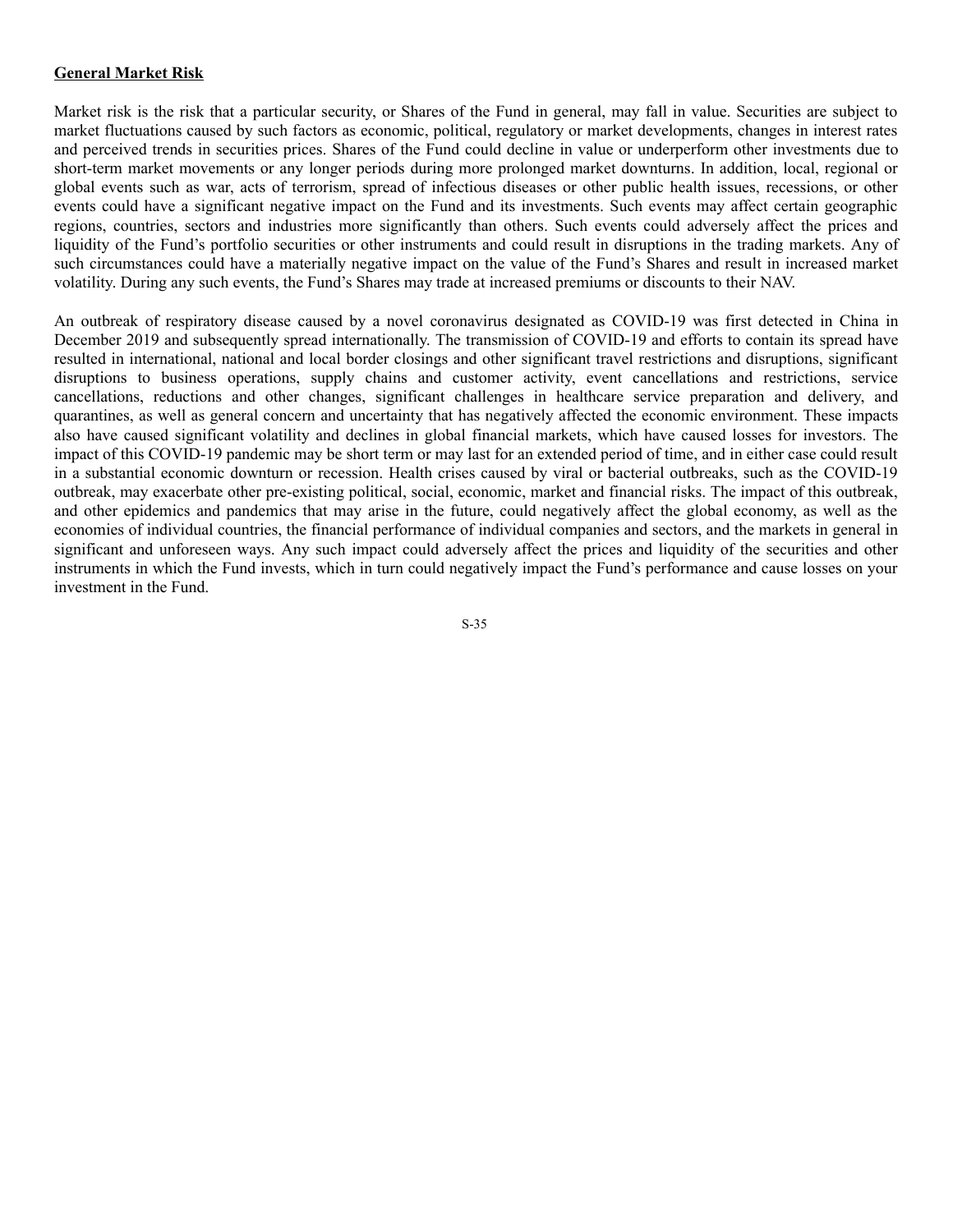## **INVESTMENT LIMITATIONS**

#### **Fundamental Policies**

The following investment limitations are fundamental, which means that the Fund cannot change them without approval by the vote of a majority of the outstanding shares of the Fund. The phrase "majority of the outstanding shares" means the vote of (i) 67% or more of the Fund's shares present at a meeting, if more than 50% of the outstanding shares of the Fund are present or represented by proxy, or (ii) more than 50% of the Fund's outstanding shares, whichever is less.

### The Fund shall not:

- (1) Borrow money, except to the extent permitted by the 1940 Act, or any rules, exemptions or interpretations thereunder that may be adopted, granted or issued by the SEC.
- (2) Act as an underwriter, except to the extent the Fund may be deemed to be an underwriter when disposing of securities it owns or when selling its own shares.
- (3) Make loans if, as a result, more than 33 1/3% of its total assets would be lent to other persons, including other investment companies to the extent permitted by the 1940 Act or any rules, exemptions or interpretations thereunder which may be adopted, granted or issued by the SEC.
- (4) Purchase or sell real estate unless acquired as a result of ownership of securities or other instruments and provided that this restriction does not prevent the Fund from (i) purchasing or selling securities or instruments secured by real estate or interests therein, securities or instruments representing interests in real estate or securities or instruments of issuers that invest, deal or otherwise engage in transactions in real estate or interests therein and (ii) making, purchasing or selling real estate mortgage loans.
- (5) Purchase or sell commodities except to the extent permitted by applicable law.
- (6) Issue senior securities, except to the extent permitted by the 1940 Act or any rules, exemptions or interpretations thereunder that may be adopted, granted or issued by the SEC.
- (7) Invest 25% or more of the Fund's net assets in securities of issuers in any industry or group of industries (other than securities issued or guaranteed by the U.S. government, its agencies or instrumentalities, repurchase agreements involving such securities, obligations of state or municipal governments and their political subdivisions or any of their agencies or instrumentalities, or securities of other investment companies).

#### **Notations Regarding the Fund's Fundamental Investment Restrictions**

With respect to the fundamental policy relating to borrowing money set forth in (1) above, the 1940 Act permits the Fund to borrow money in amounts of up to one-third of the Fund's total assets from banks for any purpose, and to borrow up to 5% of the Fund's total assets from banks or other lenders for temporary purposes (the Fund's total assets include the amounts being borrowed). To limit the risks attendant to borrowing, the 1940 Act requires the Fund to maintain at all times an "asset coverage" of at least 300% of the amount of its borrowings. Asset coverage means the ratio that the value of the Fund's total assets (including amounts borrowed), minus liabilities other than borrowings, bears to the aggregate amount of all borrowings. Borrowing money to increase portfolio holdings is known as "leveraging." Certain trading practices and investments may be considered to be borrowings or involve leverage and thus are subject to the 1940 Act restrictions. In accordance with SEC staff guidance and interpretations, when the Fund engages in such transactions, the Fund instead of maintaining asset coverage of at least 300%, may segregate or earmark liquid assets, or enter into an offsetting position, in an amount at least equal to the Fund's exposure, on a mark-to-market basis, to the transaction (as calculated pursuant to requirements of the SEC). The policy in (1) above will be interpreted to permit the Fund to engage in trading practices and investments that may be considered to be borrowing or to involve leverage to the extent permitted by the 1940 Act and to permit the Fund to segregate or earmark liquid assets or enter into offsetting positions in accordance with the 1940 Act. Short-term credits necessary for the settlement of securities transactions and arrangements with respect to securities lending, if entered into in the future, will not be considered to be borrowings under the policy. Practices and investments that may involve leverage but are not considered to be borrowings are not subject to the policy.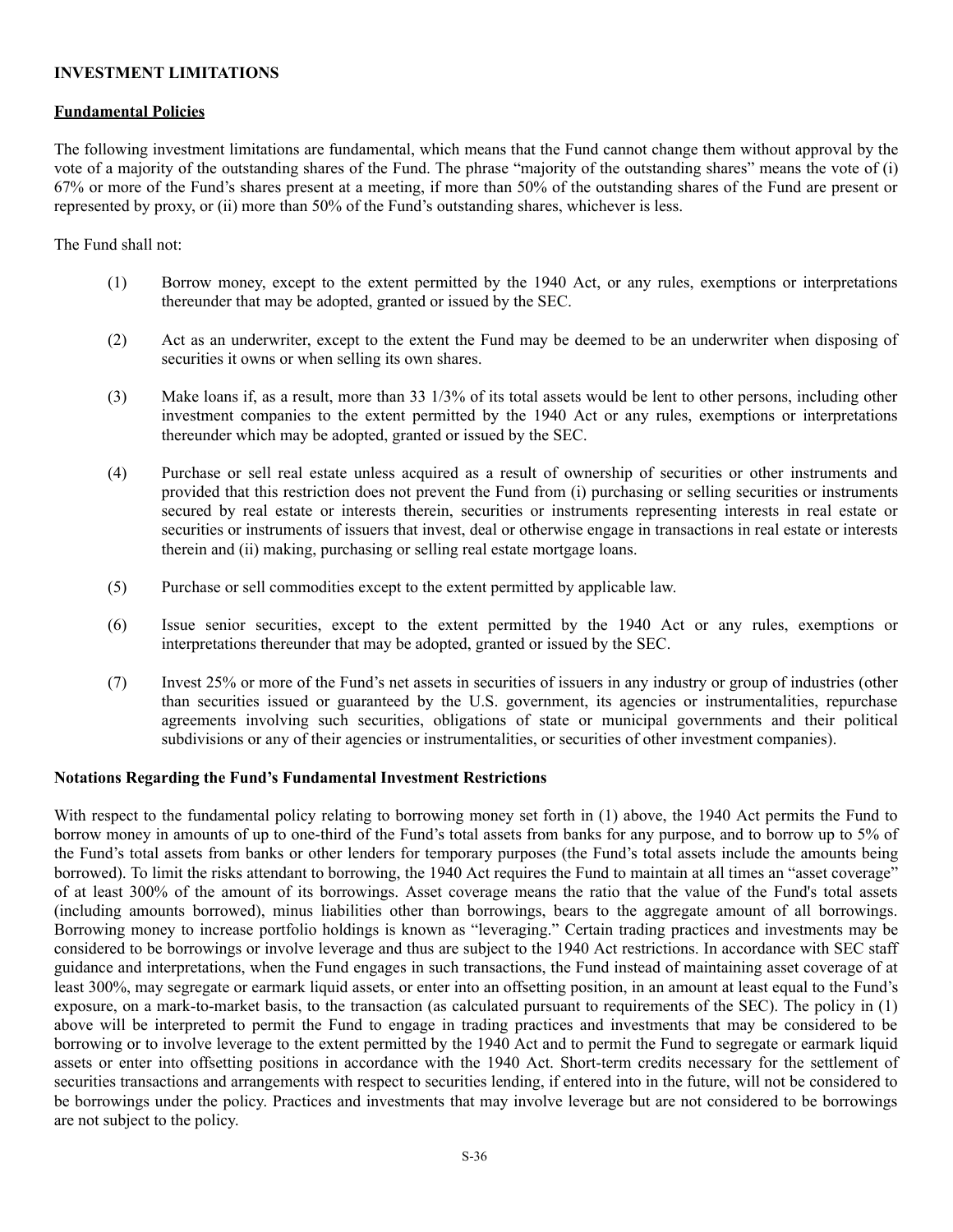### **Non-Fundamental Policies**

In addition to the fundamental policies and investment restrictions described above, and the various general investment policies described in the Prospectus, the Fund will be subject to the following investment restrictions, which are considered nonfundamental and may be changed by the Trust's Board of Trustees (the *"Board"*) without shareholder approval.

- (1) The Fund may not invest more than 15% of its net assets in securities that it cannot sell or dispose of in the ordinary course of business within seven days at approximately the value at which the Fund has valued the investment.
- (2) The Fund is permitted to invest in other investment companies, including open-end, closed-end or unregistered investment companies, either within the percentage limits set forth in the 1940 Act, any rule or order thereunder, or SEC staff interpretation thereof, or without regard to percentage limits in connection with a merger, reorganization, consolidation or other similar transaction.
- (3) The Fund's investment objective as disclosed in the prospectus.

Unless otherwise indicated, all limitations under the Fund's fundamental or non-fundamental investment restrictions apply only

at the time that a transaction is undertaken. Any change in the percentage of the Fund's assets invested in certain securities or other instruments resulting from market fluctuations or other changes in the Fund's total assets will not require the Fund to dispose of an investment until the Adviser determines that it is practicable to sell or close out the investment without undue market or tax consequences.

\* \* \*

The following descriptions of certain provisions of the 1940 Act may assist investors in understanding the above policies and restrictions:

Diversification. Under the 1940 Act and the rules, regulations and interpretations thereunder, a "diversified company," as to 75% of its total assets, may not purchase securities of any issuer (other than obligations of, or guaranteed by, the U.S. government or its agencies, or instrumentalities or securities of other investment companies) if, as a result, more than 5% of its total assets would be invested in the securities of such issuer, or more than 10% of the issuer's voting securities would be held by the fund.

Concentration. The 1940 Act requires that every investment company have a fundamental investment policy regarding concentration. The SEC has defined concentration as investing 25% or more of an investment company's total assets in any particular industry or group of industries, with certain exceptions. For purposes of the Fund's concentration policy, the Fund may classify and re-classify companies in a particular industry and define and re-define industries in any reasonable manner, consistent with SEC and SEC staff guidance.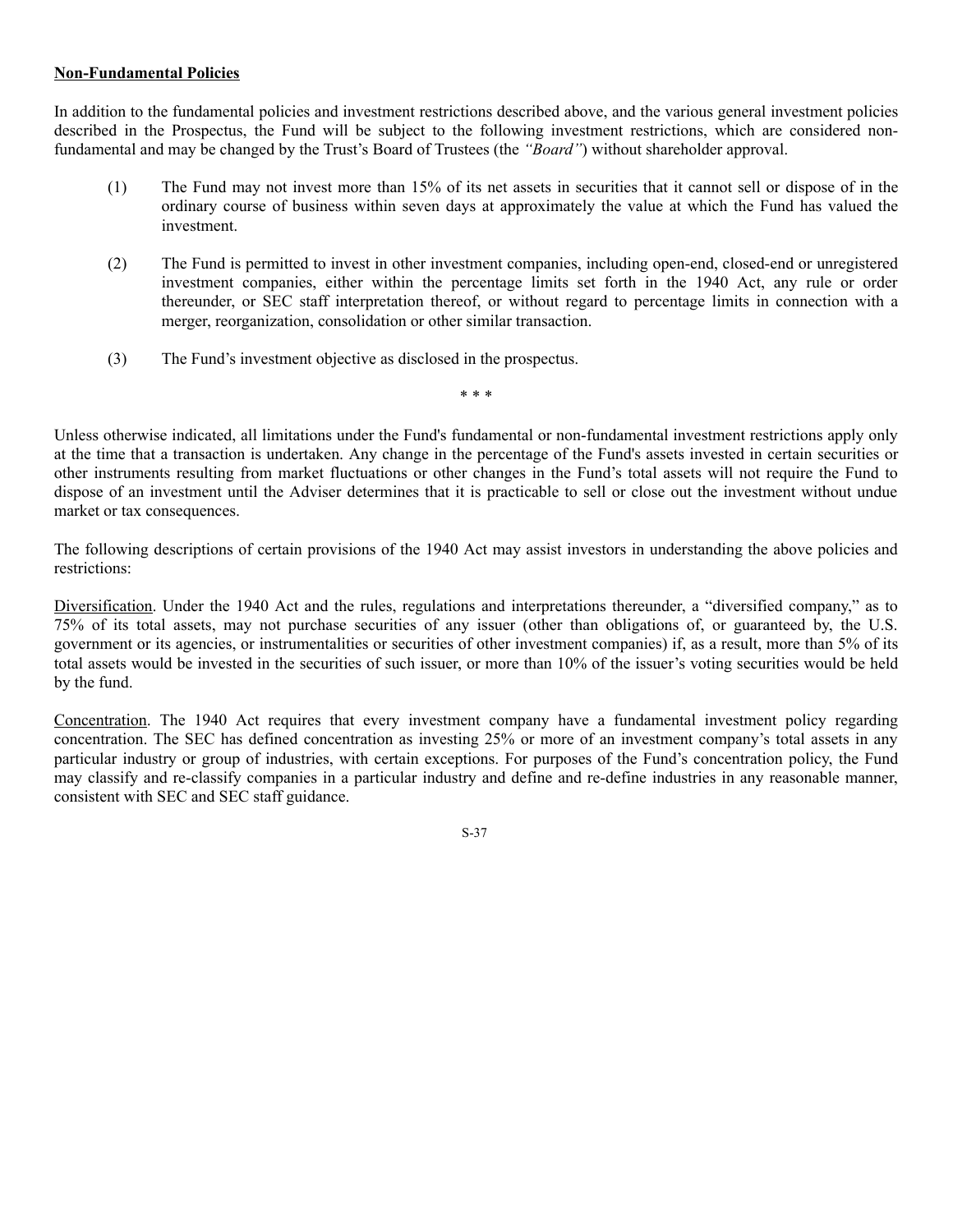Borrowing. The 1940 Act presently allows an investment company to borrow from any bank in an amount up to 33 1/3% of its total assets (including the amount borrowed) and to borrow for temporary purposes in an amount not exceeding 5% of the value of its total assets.

Lending. Under the 1940 Act, an investment company may only make loans if expressly permitted by its investment policies.

Senior Securities. Senior securities may include any obligation or instrument issued by a fund evidencing indebtedness. The 1940 Act generally prohibits funds from issuing senior securities, although it does not treat certain transactions as senior securities, such as certain derivatives, short sales, reverse repurchase agreements, firm commitment agreements and standby commitments, with appropriate earmarking or segregation of assets to cover such obligation.

Real Estate and Commodities. The 1940 Act does not directly restrict an investment company's ability to invest in real estate or commodities, but does require that every investment company have a fundamental investment policy governing such investments.

Underwriting. Under the 1940 Act, underwriting securities involves an investment company purchasing securities directly from an issuer for the purpose of selling (distributing) them or participating in any such activity either directly or indirectly. Under the 1940 Act, a diversified fund may not make any commitment as underwriter, if immediately thereafter the amount of its outstanding underwriting commitments, plus the value of its investments in securities of issuers (other than investment companies) of which it owns more than 10% of the outstanding voting securities, exceeds 25% of the value of its total assets.

Except with respect to the Fund's policy concerning borrowing, if a percentage restriction is adhered to at the time of an investment, a later increase or decrease in percentage resulting from changes in values or assets will not constitute a violation of such restriction. With respect to the limitation on borrowing, in the event that a subsequent change in net assets or other circumstances cause the Fund to exceed its limitation, the Fund will take steps to bring the aggregate amount of borrowing back within the limitations within three days thereafter (not including Sundays and holidays).

# **EXCHANGE LISTING AND TRADING**

A discussion of exchange listing and trading matters associated with an investment in the Fund is contained in the Prospectus. The discussion below supplements, and should be read in conjunction with, the Prospectus.

The shares of the Fund are approved for listing and trading on the Exchange. The Fund's shares trade on the Exchange at prices that may differ to some degree from its NAV. There can be no assurance that the requirements of the Exchange necessary to maintain the listing of shares of the Fund will continue to be met.

The Exchange may consider the suspension of trading in, and may initiate delisting proceedings of, the shares of the Fund under any of the following circumstances: (i) if the Exchange becomes aware that the Fund is no longer eligible to operate in reliance on Rule 6c-11 under the 1940 Act; (ii) if the Fund no longer complies with the applicable listing requirements set forth in the Exchange's rules; (iii) if, following the initial twelve-month period after commencement of trading on the Exchange of the Fund, there are fewer than 50 beneficial holders of the Fund; or (iv) if such other event shall occur or condition exists which, in the opinion of the Exchange, makes further dealings on the Exchange inadvisable. The Exchange will remove the Shares from listing and trading upon termination of the Fund.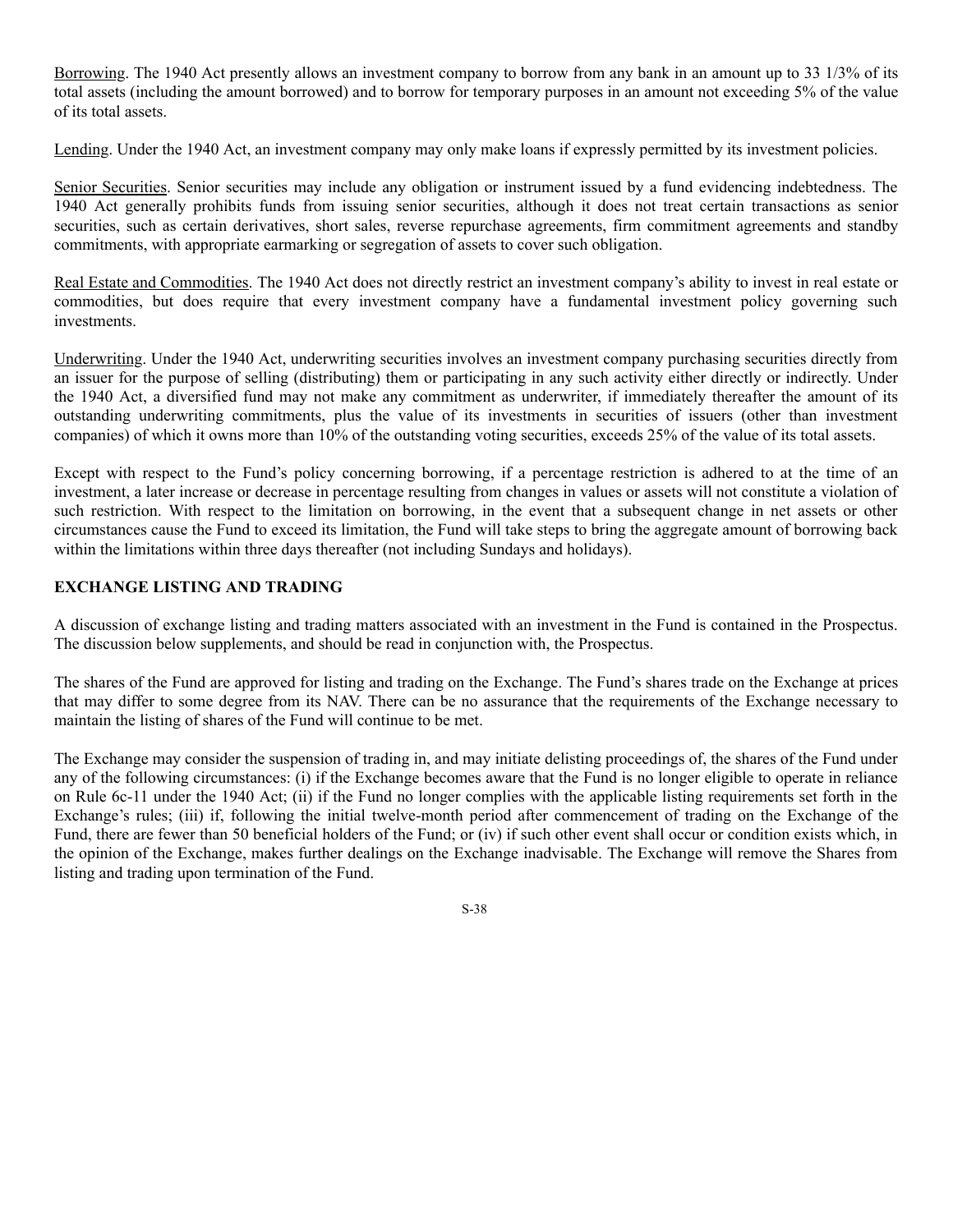The Trust reserves the right to adjust the share price of the Fund in the future to maintain convenient trading ranges for investors. Any adjustments would be accomplished through stock splits or reverse stock splits, which would have no effect on the net assets of the Fund.

As in the case of other publicly traded securities, brokers' commissions on transactions will be based on negotiated commission rates at customary levels.

The base and trading currencies of the Fund is the U.S. dollar. The base currency is the currency in which the Fund's NAV per share is calculated and the trading currency is the currency in which shares of the Fund are listed and traded on the Exchange.

# **THE ADVISER**

**General.** Advocate Capital Management, LLC, located at 499 Park Ave, Tenth Floor, New York, NY 10022, furnishes investment management services to the Fund, subject to the supervision and direction of the Board. The Board supervises the Adviser and establishes policies that the Adviser must follow in their management activities.

Mr. Scott Peng, the Fund's portfolio manager, and trusts controlled by him own 59.5% of the Adviser, Mr. Richard Shea owns 3.0% and the remaining 37.5% of the Adviser is owned by Macro Management Holding LLC. As of October 12, 2021, the Adviser had approximately \$6.2 billion in assets under advisory contract.

**Advisory Agreement.** The Trust and the Adviser have entered into an investment advisory agreement (the "Advisory Agreement") with respect to the Fund. Under the Advisory Agreement, the Adviser serves as the investment adviser and makes investment decisions for the Fund and continuously reviews, supervises and administers the investment program of the Fund, subject to the supervision of, and policies established by, the Board, and arranges for transfer agency, custody, fund administration, distribution, and all other services necessary for the Fund to operate.

After the initial two-year term, the continuance of the Advisory Agreement must be specifically approved at least annually: (i) by the vote of the Trustees or by a vote of the majority of the outstanding voting securities of the Fund; and (ii) by the vote of a majority of the Trustees who are not parties to the Advisory Agreement or "interested persons" of any party thereto, cast in person at a meeting called for the purpose of voting on such approval. The Advisory Agreement will terminate automatically in the event of its assignment, and is terminable at any time without penalty by the Trustees or by a majority of the outstanding voting securities of the Fund on at least 30 days' written notice to the Adviser, or, by the Adviser, on not more than 60 days' nor less than 30 days' written notice to the Trust. As used in the Advisory Agreement, the terms "majority of the outstanding voting securities," "interested persons" and "assignment" have the same meaning as such terms in the 1940 Act.

**Advisory Fees Paid to the Adviser.** For its services under the Advisory Agreement, the Adviser is entitled to a fee, which is calculated daily and paid monthly, at an annual rate of 0.85% of the Fund's average daily net assets. This advisory fee is a unitary management fee designed to pay the Fund's expenses and to compensate the Adviser for the services it provides to the Fund. Out of the unitary management fee, the Adviser pays substantially all expenses of the Fund, including the cost of transfer agency, custody, fund administration, legal, audit, sub-advisory fees, and other service and license fees. However, the Adviser is not responsible for distribution and service fees payable pursuant to a Rule 12b-1 plan, if any, brokerage commissions and other expenses connected with the execution of portfolio transactions, taxes and any accrued deferred tab, interest, and extraordinary expenses.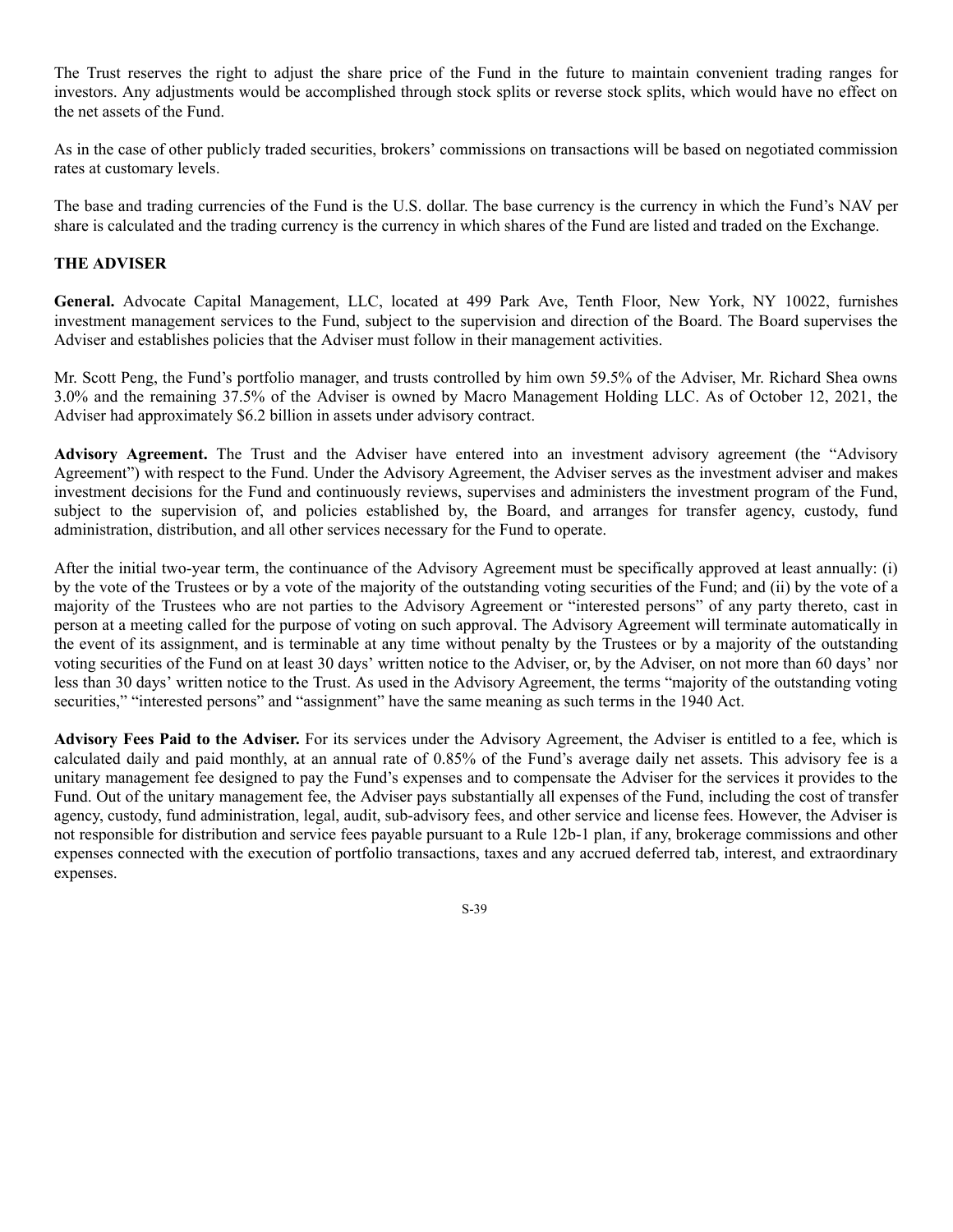## **THE PORTFOLIO MANAGER**

This section includes information about the Fund's portfolio manager, including information about other accounts they manage, the dollar range of Fund shares they own and how they are compensated.

**Compensation.** Mr. Peng is a controlling shareholder and founder of the Adviser and is compensated based solely on the performance of the Adviser. His compensation is not directly linked to the performance of the Fund or other accounts managed by the Adviser.

**Fund Shares Owned by the Portfolio Manager.** The Fund is required to show the dollar amount range of each portfolio manager's "beneficial ownership" of shares of the Fund as of the end of the most recently completed fiscal year. Dollar amount ranges disclosed are established by the SEC. "Beneficial ownership" is determined in accordance with Rule 16a-1(a)(2) under the Securities Exchange Act of 1934, as amended (the "1934 Act"). Because the Fund is new, as of the date of this SAI, the portfolio manager did not beneficially own shares of the Fund.

**Other Accounts.** In addition to the Fund, the portfolio manager may also be responsible for the day-to-day management of certain other accounts, as indicated by the following table. To the extent that the advisory fees for any of these accounts are based on account performance, this information is reflected in separate tables below. The information below is provided as of October 12, 2021.

|                   | <b>Registered</b><br><b>Investment Companies</b> |                               | <b>Other Pooled</b><br><b>Investment Vehicles</b> |                               | <b>Other Accounts Not</b><br>Subject to a<br><b>Performance Fee</b> |                        | <b>Other Accounts</b><br>Subject to a<br><b>Performance Fee</b> |                               |
|-------------------|--------------------------------------------------|-------------------------------|---------------------------------------------------|-------------------------------|---------------------------------------------------------------------|------------------------|-----------------------------------------------------------------|-------------------------------|
|                   |                                                  | <b>Total</b><br><b>Assets</b> |                                                   | <b>Total</b><br><b>Assets</b> |                                                                     | Total<br><b>Assets</b> |                                                                 | <b>Total</b><br><b>Assets</b> |
| <b>Name</b>       | Number of<br><b>Accounts</b>                     | (in<br>millions)              | Number of<br><b>Accounts</b>                      | (in<br>millions)              | Number of<br><b>Accounts</b>                                        | (in<br>millions)       | Number of<br><b>Accounts</b>                                    | (in<br>millions)              |
| <b>Scott Peng</b> | 0                                                | \$0                           | $\theta$                                          | \$0                           | $\theta$                                                            | \$0                    |                                                                 | \$0                           |

**Conflicts of Interest.** From time to time, conflicts of interest may exist in connection with the portfolio manager's management of the Fund's investments, on the one hand, and the investments of the other accounts, on the other. Other accounts managed by the portfolio manager might have similar investment objectives as the Fund or hold, purchase or sell securities that are eligible to be held, purchased or sold by the Fund. While the portfolio manager's management of other accounts may in certain instances give rise to the following potential conflicts of interest, the Adviser does not believe that the conflicts, if any, are material or, to the extent any such conflicts are material, the Adviser believes that it has designed policies and procedures to manage those conflicts in an appropriate way.

# **THE ADMINISTRATOR**

**General.** SEI Investments Global Funds Services (the "Administrator"), a Delaware statutory trust, has its principal business offices at One Freedom Valley Drive, Oaks, Pennsylvania 19456. SEI Investments Management Corporation ("SIMC"), a wholly-owned subsidiary of SEI Investments Company ("SEI Investments"), is the owner of all beneficial interest in the Administrator. SEI Investments and its subsidiaries and affiliates, including the Administrator, are leading providers of funds evaluation services, trust accounting systems, and brokerage and information services to financial institutions, institutional investors, and money managers. The Administrator and its affiliates also serve as administrator or sub-administrator to other mutual funds.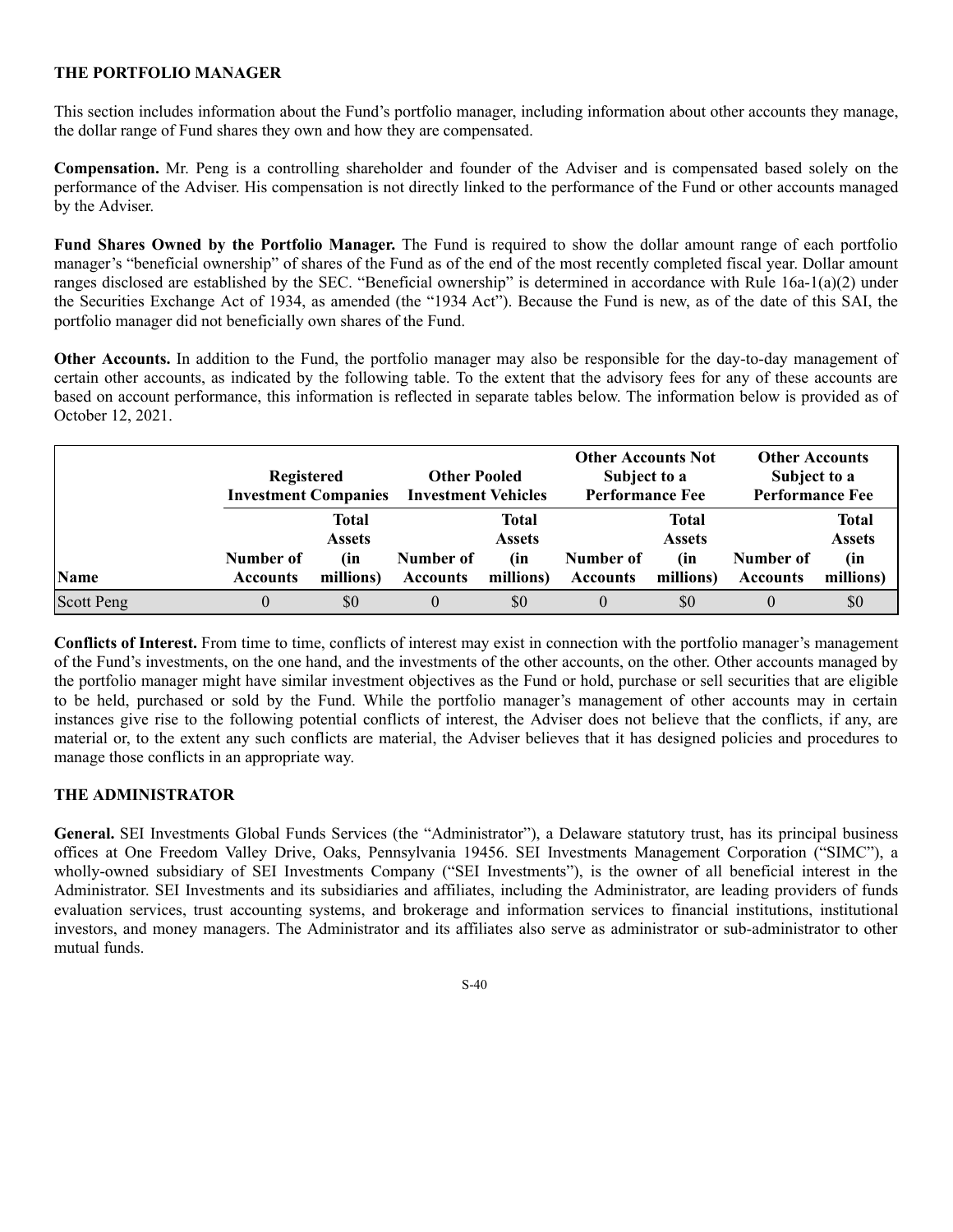**Administration Agreement with the Trust.** The Trust and the Administrator have entered into an administration agreement, dated February 12, 2014, as amended (the "Administration Agreement"). Under the Administration Agreement, the Administrator provides the Trust with administrative services, including regulatory reporting and all necessary office space, equipment, personnel and facilities.

The Administration Agreement provides that the Administrator shall not be liable for any error of judgment or mistake of law or for any loss suffered by the Trust in connection with the matters to which the Administration Agreement relates, except a loss resulting from willful misfeasance, bad faith or gross negligence on the part of the Administrator in the performance of its duties or from reckless disregard by it of its duties and obligations thereunder.

**Administration Fees Paid to the Administrator.** For its services under the Administration Agreement, the Administrator is paid a fee, which varies based on the average daily net assets of the Fund, subject to certain minimums.

# **THE DISTRIBUTOR**

The Trust and SEI Investments Distribution Co. (the "Distributor"), a wholly-owned subsidiary of SEI Investments, and an affiliate of the Administrator, are parties to a distribution agreement dated February 12, 2014, as amended (the "Distribution Agreement"), whereby the Distributor acts as a principal underwriter for the Trust's shares and distributes the shares of the Fund. Shares of the Fund are continuously offered for sale by the Distributor only in Creation Units. The Distributor will not distribute shares of the Fund in amounts less than a Creation Unit. The principal business address of the Distributor is One Freedom Valley Drive, Oaks, Pennsylvania 19456.

Under the Distribution Agreement, the Distributor, as agent for the Trust, will solicit orders for the purchase of shares of the Fund, provided that any subscriptions and orders will not be binding on the Trust until accepted by the Trust. The Distributor will deliver prospectuses and, upon request, Statements of Additional Information, to persons purchasing Creation Units and will maintain records of orders placed with it. The Distributor is a broker-dealer registered under the Exchange Act and a member of the Financial Industry Regulatory Authority ("FINRA").

The Distributor also may enter into agreements with securities dealers ("Soliciting Dealers") who will solicit purchases of Creation Units of shares of the Fund. Such Soliciting Dealers also may be Authorized Participants (as discussed in "Procedures for Creation of Creation Units" below) or DTC participants (as defined below).

The continuance of the Distribution Agreement must be specifically approved at least annually (i) by the vote of the Trustees or by a vote of the majority of the outstanding voting securities of the Trust and (ii) by the vote of a majority of the Trustees who are not "interested persons" of the Trust and have no direct or indirect financial interest in the operations of the Distribution Agreement or any related agreement, cast in person at a meeting called for the purpose of voting on such approval. The Distribution Agreement will terminate automatically in the event of its assignment (as such term is defined in the 1940 Act), and is terminable at any time without penalty by the Board or by a majority of the outstanding voting securities of the Trust, or by the Distributor, upon not less than 60 days' written notice to the other party.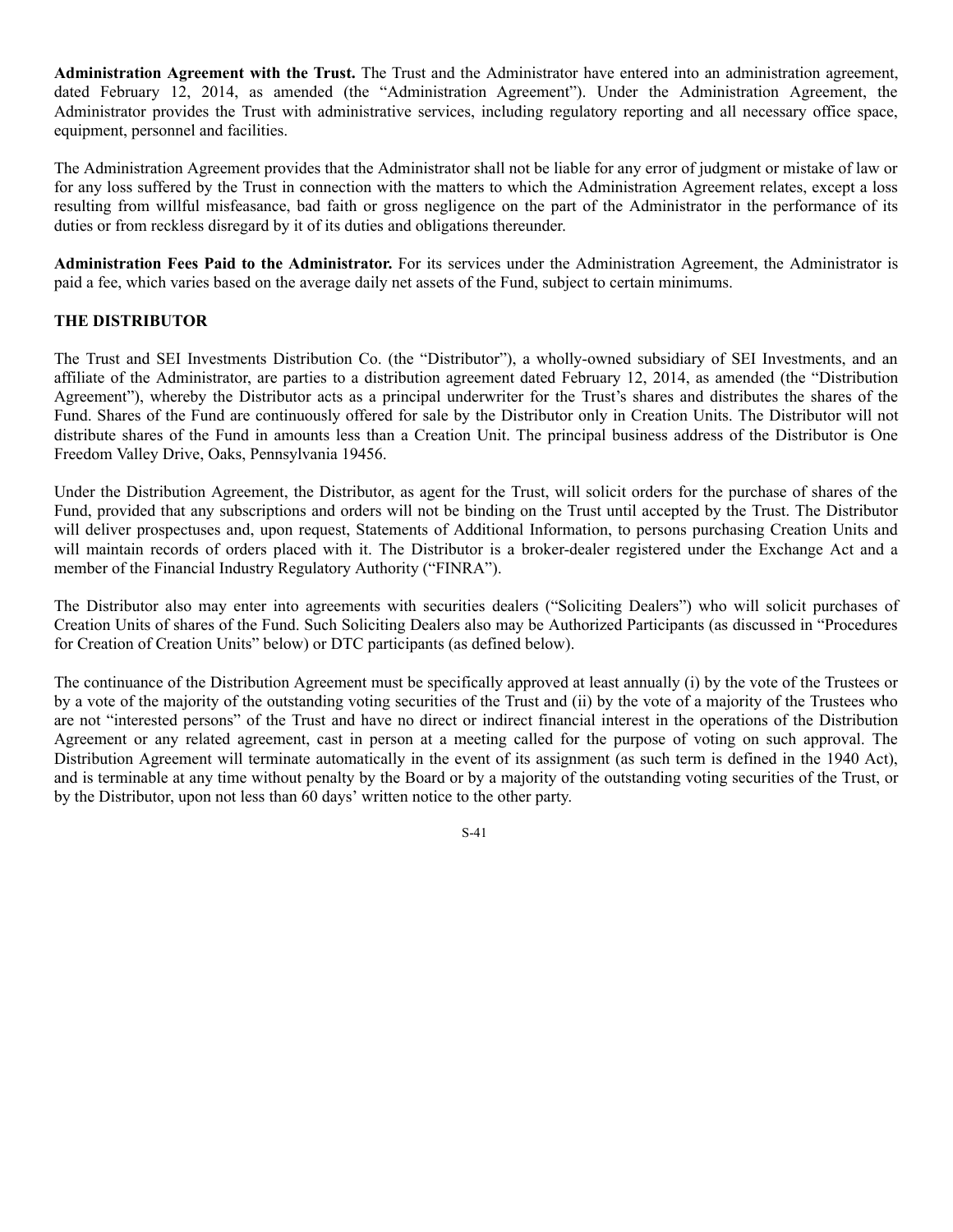The Distributor also may provide trade order processing services pursuant to a services agreement.

# **PAYMENTS TO FINANCIAL INTERMEDIARIES**

**Distribution Plan.** The Trust has adopted a Distribution Plan applicable to the Fund in accordance with the provisions of Rule 12b-1 under the 1940 Act, which regulates circumstances under which an investment company may directly or indirectly bear expenses relating to the distribution of its shares. Continuance of the Plan must be approved annually by a majority of the Trustees and by a majority of the Trustees who are not interested persons (as defined in the 1940 Act) of the Trust and have no direct or indirect financial interest in the Plan or in any agreements related to the Plan ("Qualified Trustees"). The Plan requires that quarterly written reports of amounts spent under the Plan and the purposes of such expenditures be furnished to and reviewed by the Trustees. The Plan may not be amended to increase materially the amount that may be spent thereunder without approval by a majority of the outstanding shares of the Fund. All material amendments of the Plan will require approval by a majority of the Trustees and of the Qualified Trustees.

The Plan provides a method of paying for distribution and shareholder services, which may help the Fund grow or maintain asset levels to provide operational efficiencies and economies of scale, provided by the Distributor or other financial intermediaries that enter into agreements with the Distributor. The Fund may make payments to financial intermediaries, such as banks, savings and loan associations, insurance companies, investment counselors, broker-dealers, mutual fund "supermarkets" and the Distributor's affiliates and subsidiaries, as compensation for services, reimbursement of expenses incurred in connection with distribution assistance or provision of shareholder services. The Distributor may, at its discretion, retain a portion of such payments to compensate itself for distribution services and distribution related expenses such as the costs of preparation, printing, mailing or otherwise disseminating sales literature, advertising, and prospectuses (other than those furnished to current shareholders of the Fund), promotional and incentive programs, and such other marketing expenses that the Distributor may incur.

Under the Plan, the Distributor or financial intermediaries may receive up to 0.25% of the average daily net assets of Fund shares as compensation for distribution and shareholder services. The Plan is characterized as a compensation plan since the distribution fee will be paid to the Distributor without regard to the distribution or shareholder service expenses incurred by the Distributor or the amount of payments made to financial intermediaries. The Trust intends to operate the Plan in accordance with its terms and with FINRA rules concerning sales charges.

No Rule 12b-1 fees are currently paid by the Fund, and there are no plans to impose these fees. Because Rule 12b-1 fees are paid out of the Fund's assets, and over time, these fees increase the cost of your investment and they may cost you more than certain other types of sales charges.

**Payments by the Adviser.** The Adviser and/or its affiliates, in their discretion, may make payments from their own resources and not from Fund assets to affiliated or unaffiliated brokers, dealers, banks (including bank trust departments), trust companies, registered investment advisers, financial planners, retirement plan administrators, insurance companies, and any other institution having a service, administration, or any similar arrangement with the Fund, its service providers or their respective affiliates, as incentives to help market and promote the Fund and/or in recognition of their distribution, marketing, administrative services, and/or processing support.

These additional payments may be made to financial intermediaries that sell Fund shares or provide services to the Fund, the Distributor or shareholders of the Fund through the financial intermediary's retail distribution channel and/or fund supermarkets. Payments may also be made through the financial intermediary's retirement, qualified tuition, fee-based advisory, wrap fee bank trust, or insurance (*e.g.*, individual or group annuity) programs. These payments may include, but are not limited to, placing the Fund in a financial intermediary's retail distribution channel or on a preferred or recommended fund list; providing business or shareholder financial planning assistance; educating financial intermediary personnel about the Fund; providing access to sales and management representatives of the financial intermediary; promoting sales of Fund shares; providing marketing and educational support; maintaining share balances and/or for sub-accounting, administrative or shareholder transaction processing services. A financial intermediary may perform the services itself or may arrange with a third party to perform the services.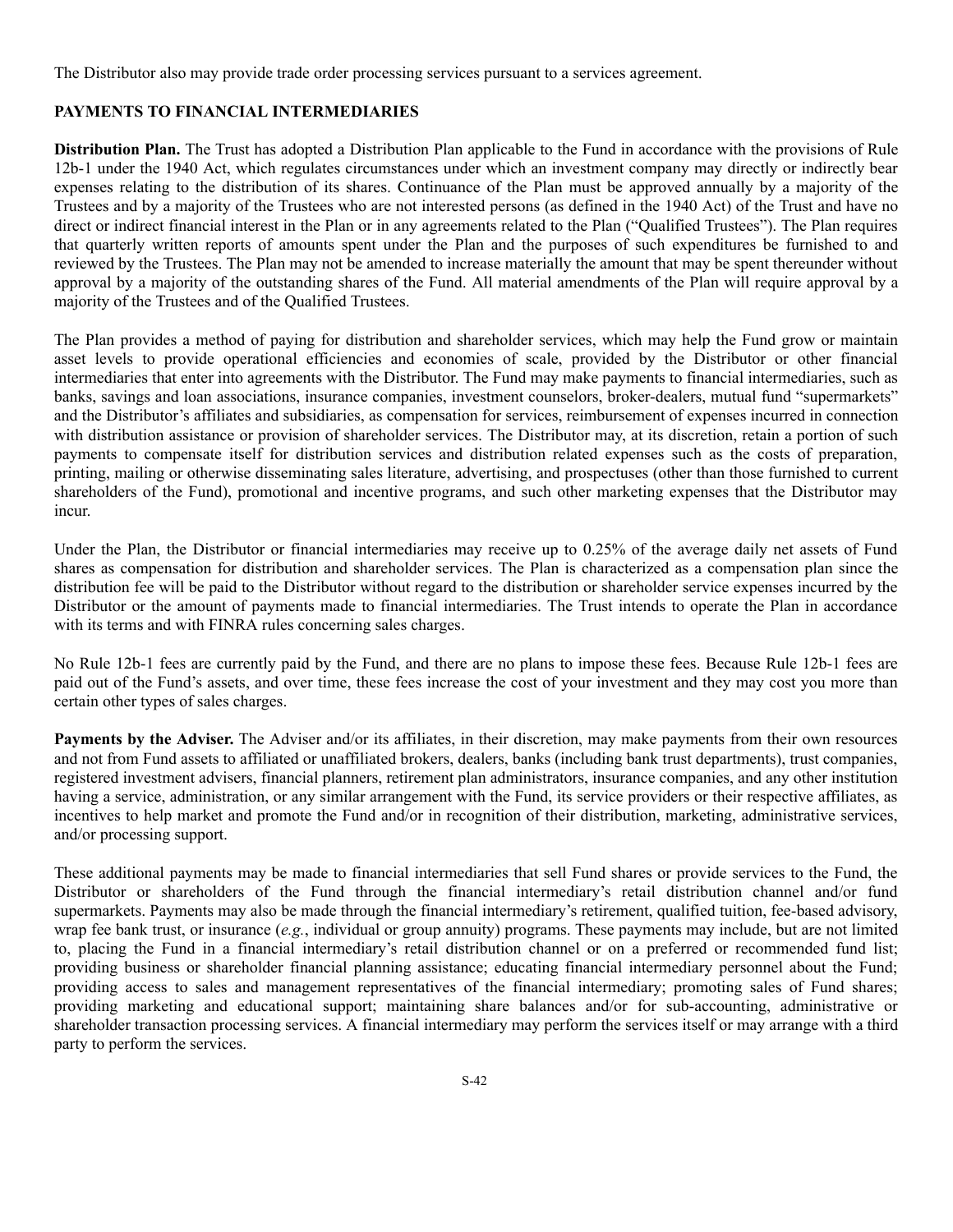The Adviser and/or its affiliates also may make payments from their own resources to financial intermediaries for costs associated with the purchase of products or services used in connection with sales and marketing, participation in and/or presentation at conferences or seminars, sales or training programs, client and investor entertainment and other sponsored events. The costs and expenses associated with these efforts may include travel, lodging, sponsorship at educational seminars and conferences, entertainment and meals to the extent permitted by law.

Revenue sharing payments may be negotiated based on a variety of factors, including the level of sales, the amount of Fund assets attributable to investments in the Fund by financial intermediaries' customers, a flat fee or other measures as determined from time to time by the Adviser and/or its affiliates. A significant purpose of these payments is to increase the sales of Fund shares, which in turn may benefit the Adviser through increased fees as Fund assets grow.

Investors should understand that some financial intermediaries may also charge their clients fees in connection with purchases of shares or the provision of shareholder services.

# **THE TRANSFER AGENT**

Brown Brothers Harriman & Co. (in its capacity as transfer agent, the "Transfer Agent"), located at 40 Water Street, Boston, Massachusetts 02109, serves as the transfer agent of the Fund.

## **THE CUSTODIAN**

Brown Brothers Harriman & Co., 40 Water Street, Boston, Massachusetts 02109 (the "Custodian"), acts as the custodian of the Fund. The Custodian holds cash, securities and other assets of the Fund as required by the 1940 Act.

# **INDEPENDENT REGISTERED PUBLIC ACCOUNTING FIRM**

Ernst & Young LLP, One Commerce Square, 2005 Market Street, Suite 700, Philadelphia, Pennsylvania 19103 serves as independent registered public accounting firm for the Fund.

## **LEGAL COUNSEL**

Morgan, Lewis & Bockius LLP, 1701 Market Street, Philadelphia, Pennsylvania 19103-2921, serves as legal counsel to the Trust.

### **SECURITIES LENDING**

Because the Fund is new, as of the date of this SAI, the Fund has not engaged in securities lending activities.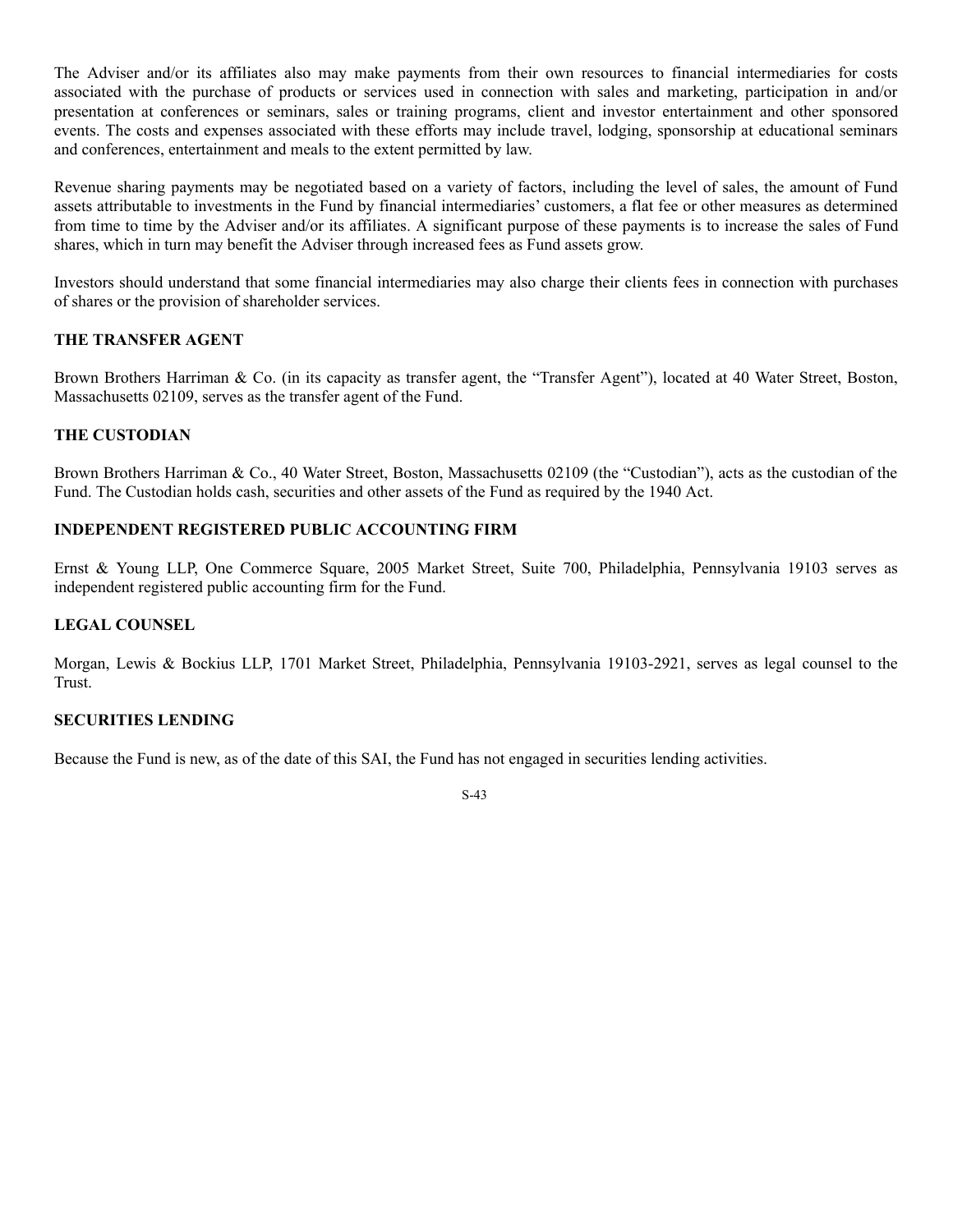#### **TRUSTEES AND OFFICERS OF THE TRUST**

**Board Responsibilities.** The management and affairs of the Trust and its series, including the Fund described in this SAI, are overseen by the Trustees. The Board has approved contracts, as described above, under which certain companies provide essential management services to the Trust.

Like most open-end investment companies, the day-to-day business of the Trust, including the management of risk, is performed by third party service providers, such as the Adviser, the Distributor and the Administrator. The Trustees are responsible for overseeing the Trust's service providers and, thus, have oversight responsibility with respect to risk management performed by those service providers. Risk management seeks to identify and address risks, i.e., events or circumstances that could have material adverse effects on the business, operations, shareholder services, investment performance or reputation of the funds. The funds and their service providers employ a variety of processes, procedures and controls to identify various possible events or circumstances, to lessen the probability of their occurrence and/or to mitigate the effects of such events or circumstances if they do occur. Each service provider is responsible for one or more discrete aspects of the Trust's business (e.g., the Adviser is responsible for the day-to-day management of the Fund's portfolio investments) and, consequently, for managing the risks associated with that business. The Board has emphasized to the Fund's service providers the importance of maintaining vigorous risk management.

The Trustees' role in risk oversight begins before the inception of a fund, at which time certain of the fund's service providers present the Board with information concerning the investment objectives, strategies and risks of the fund as well as proposed investment limitations for the fund. Additionally, the fund's adviser provides the Board with an overview of, among other things, its investment philosophy, brokerage practices and compliance infrastructure. Thereafter, the Board continues its oversight function as various personnel, including the Trust's Chief Compliance Officer, as well as personnel of the adviser and other service providers, such as the fund's independent accountants, make periodic reports to the Audit Committee or to the Board with respect to various aspects of risk management. The Board and the Audit Committee oversee efforts by management and service providers to manage risks to which the funds may be exposed.

The Board is responsible for overseeing the nature, extent and quality of the services provided to the funds by the adviser and receives information about those services at its regular meetings. In addition, on an annual basis, in connection with its consideration of whether to renew the advisory agreement with the adviser, the Board meets with the adviser to review such services. Among other things, the Board regularly considers the adviser's adherence to the funds' investment restrictions and compliance with various fund policies and procedures and with applicable securities regulations. The Board also reviews information about the funds' investments, including, for example, reports on the adviser's use of derivatives in managing the funds, if any, as well as reports on the funds' investments in other investment companies, if any.

The Trust's Chief Compliance Officer reports regularly to the Board to review and discuss compliance issues and fund and adviser risk assessments. At least annually, the Trust's Chief Compliance Officer provides the Board with a report reviewing the adequacy and effectiveness of the Trust's policies and procedures and those of its service providers, including the adviser. The report addresses the operation of the policies and procedures of the Trust and each service provider since the date of the last report; any material changes to the policies and procedures since the date of the last report; any recommendations for material changes to the policies and procedures; and any material compliance matters since the date of the last report.

The Board receives reports from the funds' service providers regarding operational risks and risks related to the valuation and liquidity of portfolio securities. The Trust's Fair Value Pricing Committee makes regular reports to the Board concerning investments for which market quotations are not readily available. Annually, the independent registered public accounting firm reviews with the Audit Committee its audit of the funds' financial statements, focusing on major areas of risk encountered by the funds and noting any significant deficiencies or material weaknesses in the funds' internal controls. Additionally, in connection with its oversight function, the Board oversees fund management's implementation of disclosure controls and procedures, which are designed to ensure that information required to be disclosed by the Trust in its periodic reports with the SEC are recorded, processed, summarized, and reported within the required time periods. The Board also oversees the Trust's internal controls over financial reporting, which comprise policies and procedures designed to provide reasonable assurance regarding the reliability of the Trust's financial reporting and the preparation of the Trust's financial statements.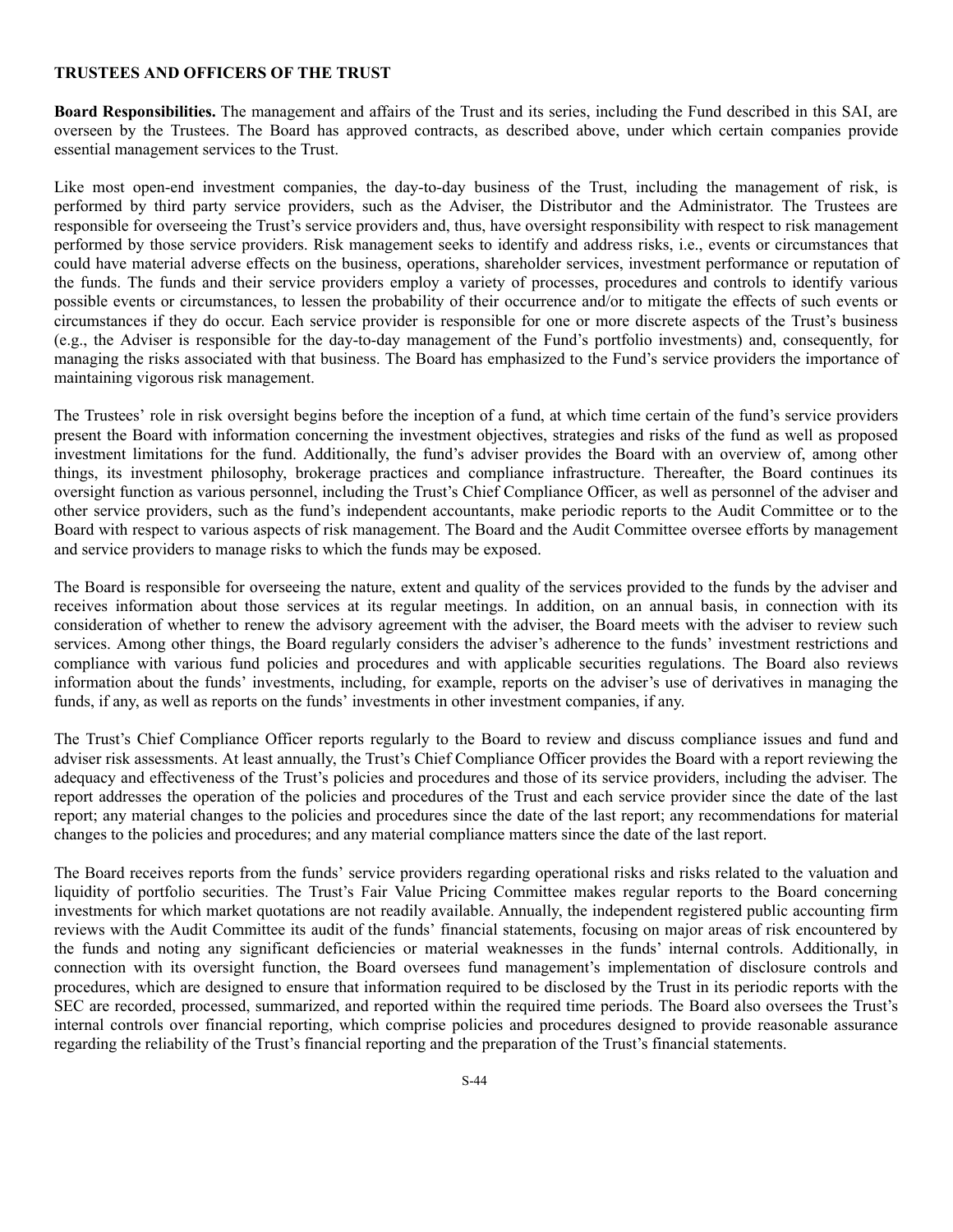From their review of these reports and discussions with the adviser, the Chief Compliance Officer, the independent registered public accounting firm and other service providers, the Board and the Audit Committee learn in detail about the material risks of the funds, thereby facilitating a dialogue about how management and service providers identify and mitigate those risks.

The Board recognizes that not all risks that may affect the funds can be identified and/or quantified, that it may not be practical or cost-effective to eliminate or mitigate certain risks, that it may be necessary to bear certain risks (such as investment-related risks) to achieve the funds' goals, and that the processes, procedures and controls employed to address certain risks may be limited in their effectiveness. Moreover, reports received by the Trustees as to risk management matters are typically summaries of the relevant information. Most of the funds' investment management and business affairs are carried out by or through the funds' advisers and other service providers, each of which has an independent interest in risk management but whose policies and the methods by which one or more risk management functions are carried out may differ from the funds' and each other's in the setting of priorities, the resources available or the effectiveness of relevant controls. As a result of the foregoing and other factors, the Board's ability to monitor and manage risk, as a practical matter, is subject to limitations.

**Members of the Board.** There are six members of the Board, five of whom are not interested persons of the Trust, as that term is defined in the 1940 Act ("independent Trustees"). Mr. Doran, an interested person of the Trust, serves as Chairman of the Board. Mr. Hunt, an independent Trustee, serves as the lead independent Trustee. The Trust has determined its leadership structure is appropriate given the specific characteristics and circumstances of the Trust. The Trust made this determination in consideration of, among other things, the fact that the independent Trustees constitute more than three-quarters of the Board, the fact that the chairperson of each Committee of the Board is an independent Trustee, the amount of assets under management in the Trust, and the number of funds (and classes of shares) overseen by the Board. The Board also believes that its leadership structure facilitates the orderly and efficient flow of information to the independent Trustees from fund management.

The Board has two standing committees: the Audit Committee and the Governance Committee. The Audit Committee and the Governance Committee are chaired by an independent Trustee and composed of all of the independent Trustees. In addition, the Board has a lead independent Trustee.

In his role as lead independent Trustee, Mr. Hunt, among other things: (i) presides over Board meetings in the absence of the Chairman of the Board; (ii) presides over executive sessions of the independent Trustees; (iii) along with the Chairman of the Board, oversees the development of agendas for Board meetings; (iv) facilitates communication between the independent Trustees and management, and among the independent Trustees; (v) serves as a key point person for dealings between the independent Trustees and management; and (vi) has such other responsibilities as the Board or independent Trustees determine from time to time.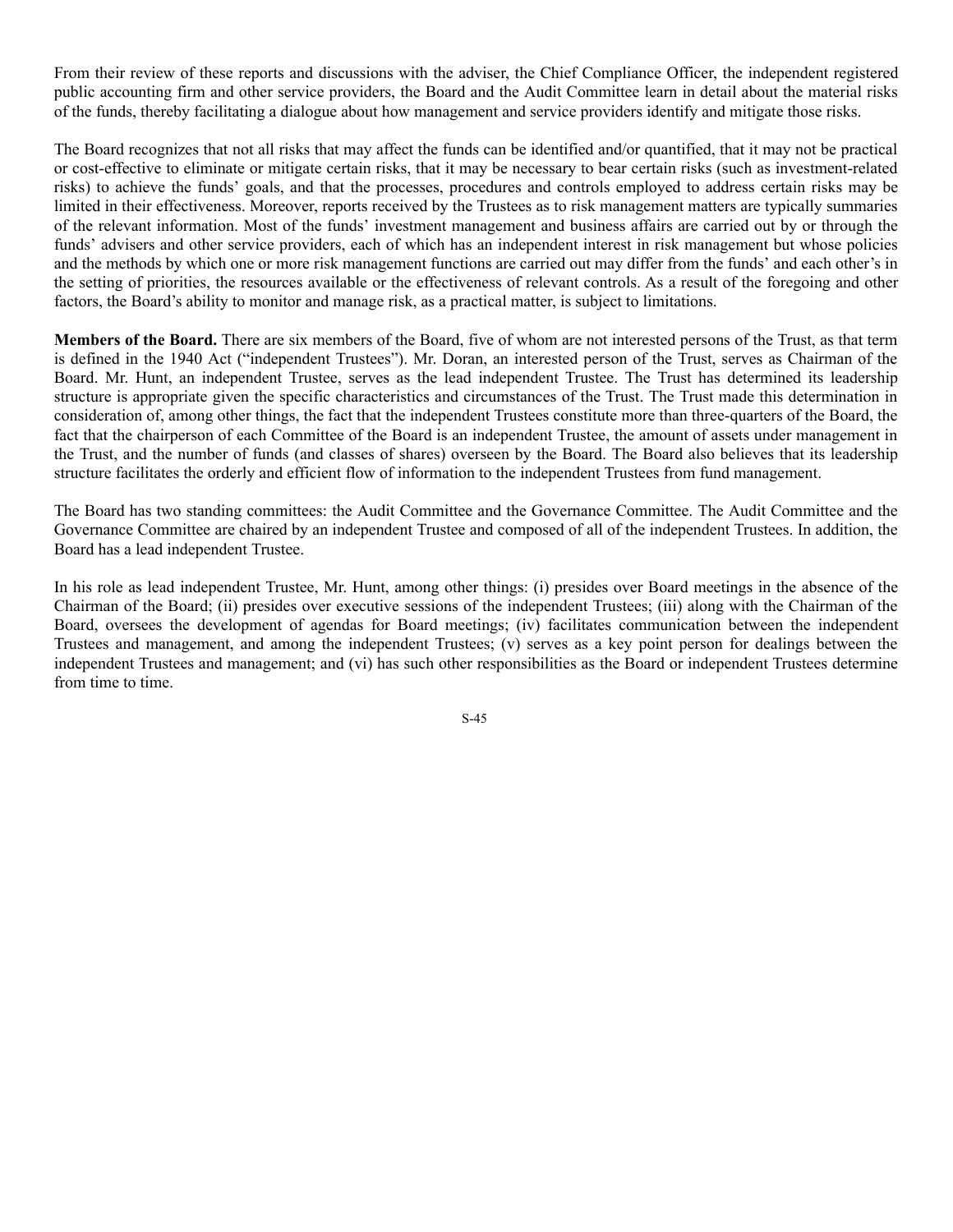Set forth below are the names, years of birth, position with the Trust and length of time served, and the principal occupations and other directorships held during at least the last five years of each of the persons currently serving as a Trustee. There is no stated term of office for the Trustees. Nevertheless, an independent Trustee must retire from the Board as of the end of the calendar year in which such independent Trustee first attains the age of seventy-five years; provided, however, that, an independent Trustee may continue to serve for one or more additional one calendar year terms after attaining the age of seventyfive years (each calendar year a "Waiver Term") if, and only if, prior to the beginning of such Waiver Term: (1) the Governance Committee (a) meets to review the performance of the independent Trustee; (b) finds that the continued service of such independent Trustee is in the best interests of the Trust; and (c) unanimously approves excepting the independent Trustee from the general retirement policy set out above; and (2) a majority of the Trustees approves excepting the independent Trustee from the general retirement policy set out above. Unless otherwise noted, the business address of each Trustee is SEI Investments Company, One Freedom Valley Drive, Oaks, Pennsylvania 19456.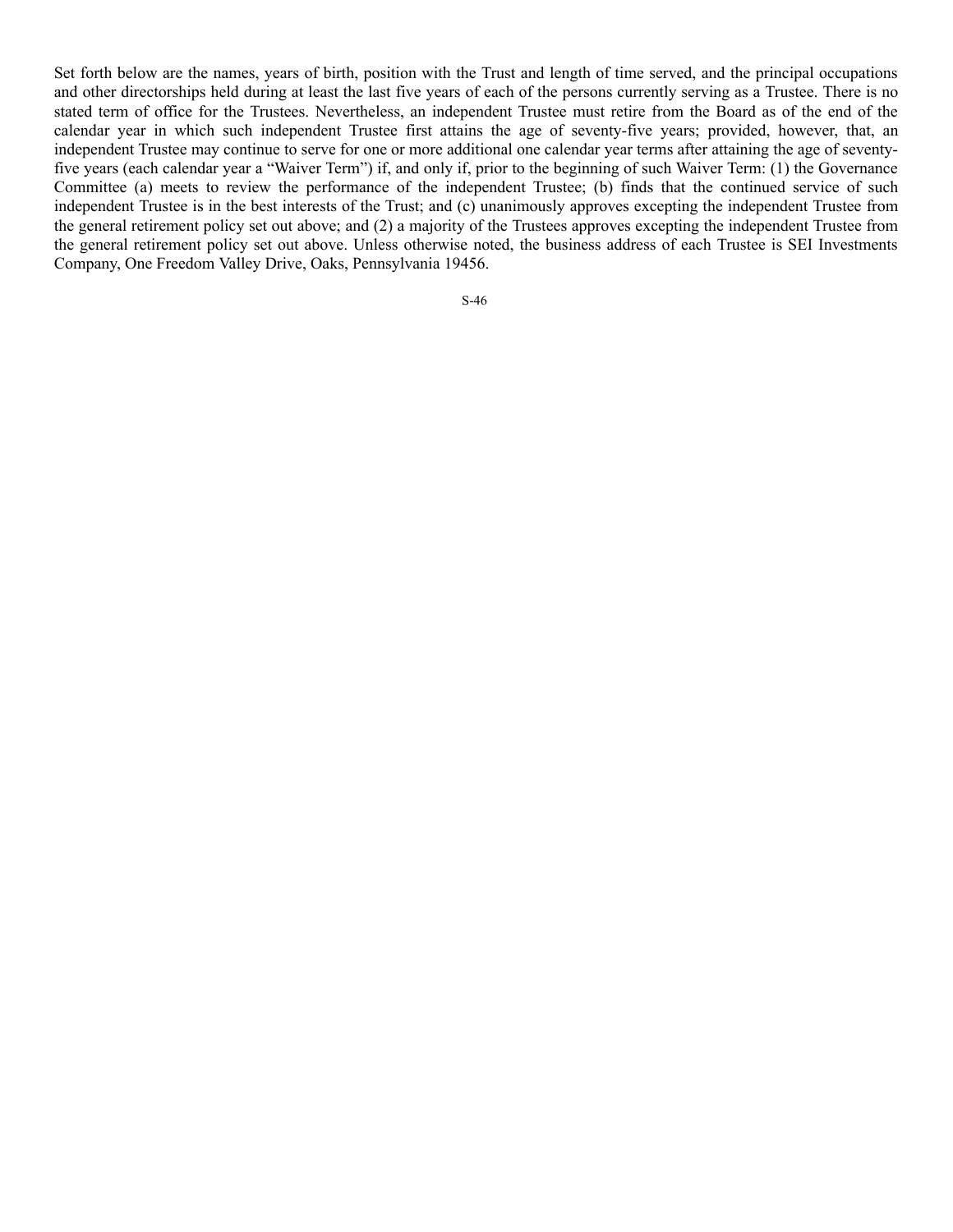| Birth                            | <b>Position with Trust</b><br>Name and Year of and Length of Time<br><b>Served</b> | <b>Principal Occupations</b><br>in the Past 5 Years                                                                                                                                                                                                            | Other Directorships Held in the Past 5 Years                                                                                                                                                                                                                                                                                                                                                                                                                                                                                                                                                                                                                                                                                                                                                                                                                                                                                                                                                                                                                                                                                                                                                                                                                                                                                               |
|----------------------------------|------------------------------------------------------------------------------------|----------------------------------------------------------------------------------------------------------------------------------------------------------------------------------------------------------------------------------------------------------------|--------------------------------------------------------------------------------------------------------------------------------------------------------------------------------------------------------------------------------------------------------------------------------------------------------------------------------------------------------------------------------------------------------------------------------------------------------------------------------------------------------------------------------------------------------------------------------------------------------------------------------------------------------------------------------------------------------------------------------------------------------------------------------------------------------------------------------------------------------------------------------------------------------------------------------------------------------------------------------------------------------------------------------------------------------------------------------------------------------------------------------------------------------------------------------------------------------------------------------------------------------------------------------------------------------------------------------------------|
| <b>Interested Trustee</b>        |                                                                                    |                                                                                                                                                                                                                                                                |                                                                                                                                                                                                                                                                                                                                                                                                                                                                                                                                                                                                                                                                                                                                                                                                                                                                                                                                                                                                                                                                                                                                                                                                                                                                                                                                            |
| William M. Doran<br>(Born: 1940) | Chairman of the Board<br>of Trustees <sup>1</sup><br>(since 2014)                  | Self-Employed Consultant<br>since 2003. Partner at<br>Morgan, Lewis & Bockius<br>LLP (law firm) from 1976 to<br>2003. Counsel to the Trust,<br>SEI Investments, SIMC, the<br>Administrator and the<br>Distributor. Secretary of SEI<br>Investments since 1978. | Current Directorships: Trustee of Gallery Trust,<br>Schroder Series Trust, Schroder Global Series<br>Trust, Delaware Wilshire Private Markets<br>Master Fund, Delaware Wilshire Private<br>Markets Fund, Delaware Wilshire Private<br>Markets Tender Fund, SEI Daily Income Trust,<br>SEI Institutional International Trust, SEI<br>Institutional Investments Trust, SEI<br><b>Institutional Managed Trust, SEI Asset</b><br>Allocation Trust, SEI Tax Exempt Trust,<br>Adviser Managed Trust, New Covenant Funds,<br>SEI Insurance Products Trust and SEI Catholic<br>Values Trust. Director of SEI Investments, SEI<br>Investments (Europe), Limited, SEI<br>Investments-Global Funds Services, Limited,<br>SEI Investments Global, Limited, SEI<br>Investments (Asia), Limited, SEI Global<br>Nominee Ltd., SEI Investments - Unit Trust<br>Management (UK) Limited and SEI<br>Investments Co. Director of the Distributor.<br>Former Directorships: Trustee of O'Connor<br>EQUUS (closed-end investment company) to<br>2016. Trustee of SEI Liquid Asset Trust to<br>2016. Trustee of Winton Series Trust to 2017.<br>Trustee of The Advisors' Inner Circle Fund,<br>The Advisors' Inner Circle Fund II, Bishop<br>Street Funds, The KP Funds and Winton<br>Diversified Opportunities Fund (closed-end<br>investment company) to 2018. |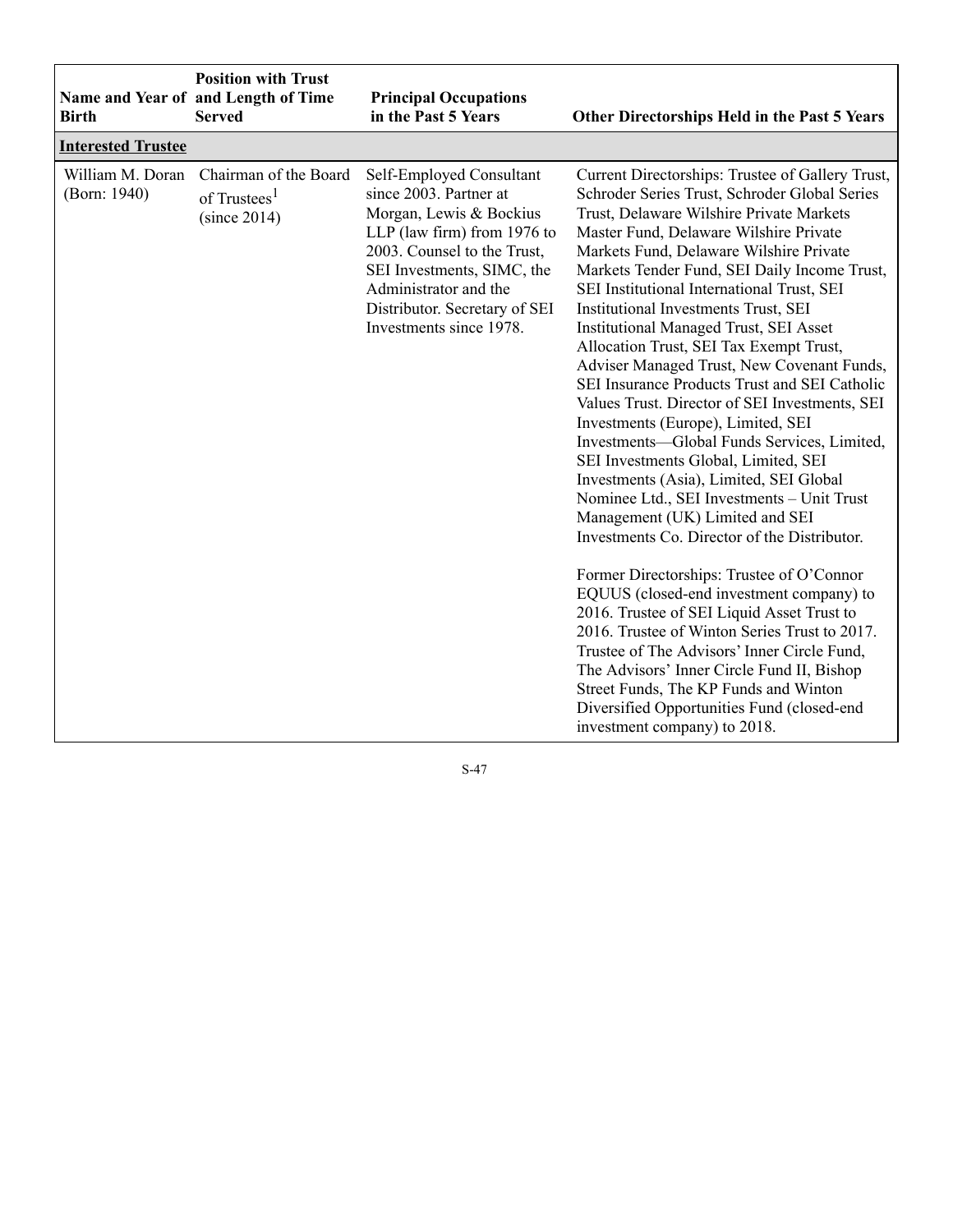| <b>Birth</b>                    | <b>Position with Trust</b><br>Name and Year of and Length of Time<br><b>Served</b> | <b>Principal Occupations</b><br>in the Past 5 Years                                                                                           | Other Directorships Held in the Past 5 Years                                                                                                                                                                                                                                                                                                                                                                                                                                                                                                                                                                                                                                                                                                                                                           |
|---------------------------------|------------------------------------------------------------------------------------|-----------------------------------------------------------------------------------------------------------------------------------------------|--------------------------------------------------------------------------------------------------------------------------------------------------------------------------------------------------------------------------------------------------------------------------------------------------------------------------------------------------------------------------------------------------------------------------------------------------------------------------------------------------------------------------------------------------------------------------------------------------------------------------------------------------------------------------------------------------------------------------------------------------------------------------------------------------------|
| <b>Independent Trustees</b>     |                                                                                    |                                                                                                                                               |                                                                                                                                                                                                                                                                                                                                                                                                                                                                                                                                                                                                                                                                                                                                                                                                        |
| Jon C. Hunt<br>(Born: 1951)     | and<br>Trustee<br><b>Independent Trustee</b><br>(since 2014)                       | Lead Retired since 2013.<br>Consultant to Management,<br>Convergent Capital<br>Management, LLC ("CCM")<br>from 2012 to 2013.<br>1998 to 2012. | Current Directorships: Trustee of City National<br>Rochdale Funds, Gallery Trust, Schroder Series<br>Trust, Schroder Global Series Trust, Delaware<br>Wilshire Private Markets Master Fund,<br>Delaware Wilshire Private Markets Fund and<br>Managing Director and Chief Delaware Wilshire Private Markets Tender<br>Operating Officer, CCM from Fund. Director of Chiron Capital Allocation<br>Fund, Ltd.                                                                                                                                                                                                                                                                                                                                                                                             |
|                                 |                                                                                    |                                                                                                                                               | Former Directorships: Trustee of O'Connor<br>EQUUS (closed-end investment company) to<br>2016. Member of Independent Committee of<br>Nuveen Commodities Asset Management to<br>2016. Trustee of Winton Series Trust to 2017.<br>Trustee of Winton Diversified Opportunities<br>Fund (closed-end investment company) to 2018.                                                                                                                                                                                                                                                                                                                                                                                                                                                                           |
| Thomas P. Lemke<br>(Born: 1954) | Trustee<br>(since 2014)                                                            | Vice President and General<br>Counsel, Legg Mason, Inc.<br>from 2005 to 2013.                                                                 | Retired since 2013. Executive Current Directorships: Trustee of Gallery Trust,<br>Schroder Series Trust, Schroder Global Series<br>Trust, Delaware Wilshire Private Markets<br>Master Fund, Delaware Wilshire Private<br>Markets Fund, Delaware Wilshire Private<br>Markets Tender Fund, JP Morgan Active<br>Exchange-Traded Funds (33 Portfolios) and<br>Symmetry Panoramic Trust (8 Portfolios).<br>Director of Chiron Capital Allocation Fund, Ltd.<br>Former Directorships: Trustee of Munder Funds<br>to 2014. Trustee of Victory Funds to 2015.<br>Trustee of O'Connor EQUUS (closed-end<br>investment company) to 2016. Trustee of<br>Winton Series Trust and AXA Premier VIP<br>Trust to 2017. Trustee of Winton Diversified<br>Opportunities Fund (closed-end investment<br>company) to 2018. |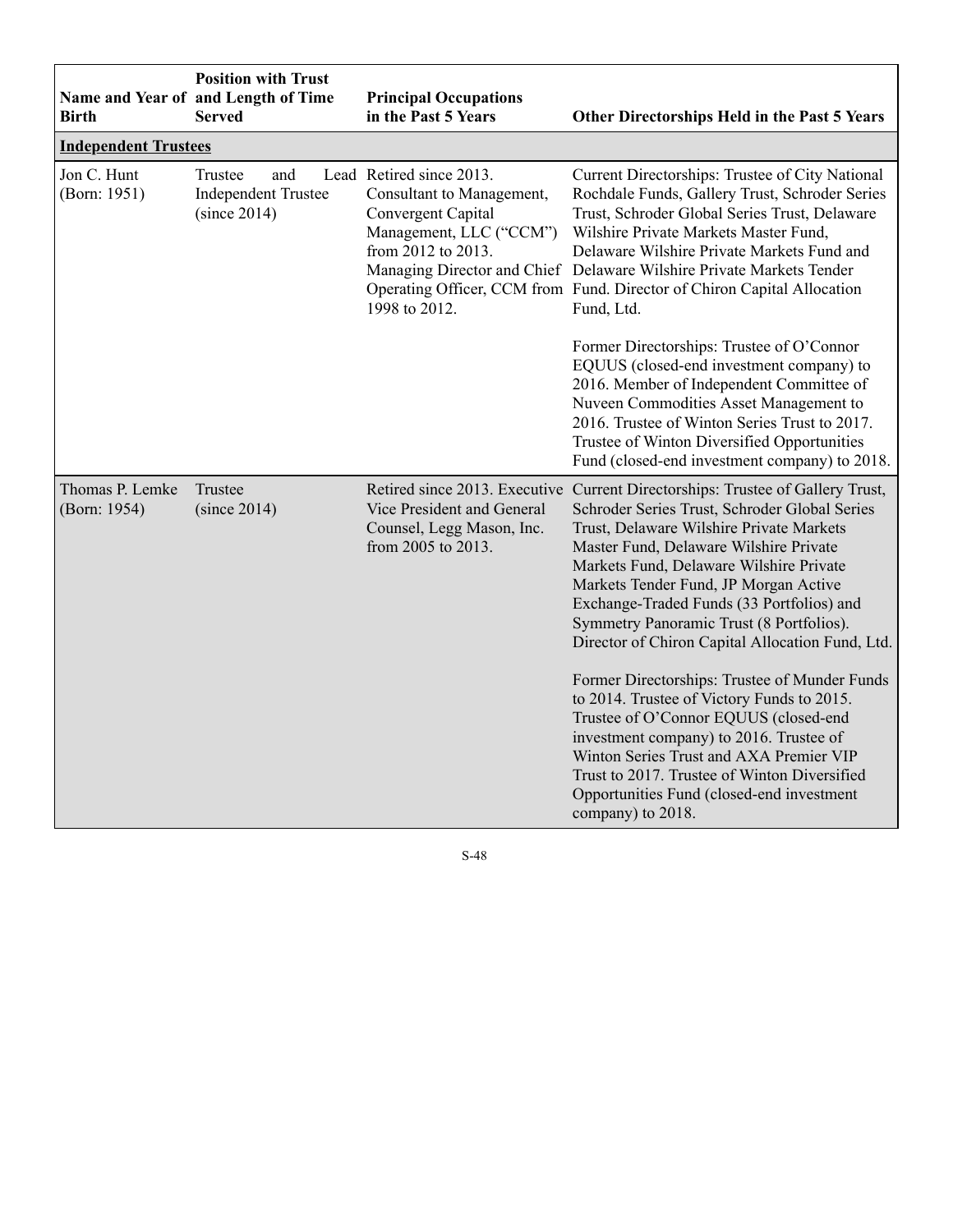| <b>Birth</b>                 | <b>Position with Trust</b><br>Name and Year of and Length of Time<br><b>Served</b> | <b>Principal Occupations</b><br>in the Past 5 Years                                                                                                                                                           | Other Directorships Held in the Past 5 Years                                                                                                                                                                                                                                                                                                                                                                                                                                                                                                                            |
|------------------------------|------------------------------------------------------------------------------------|---------------------------------------------------------------------------------------------------------------------------------------------------------------------------------------------------------------|-------------------------------------------------------------------------------------------------------------------------------------------------------------------------------------------------------------------------------------------------------------------------------------------------------------------------------------------------------------------------------------------------------------------------------------------------------------------------------------------------------------------------------------------------------------------------|
| Elliott<br>(Born: 1968)      | Nichelle Maynard- Trustee (since 2021)                                             | Independent Director since<br>2018. Executive Director,<br>M&A at Praxair Inc. from<br>2011-2019.                                                                                                             | Current Directorships: Trustee of Gallery Trust,<br>Schroder Series Trust, Schroder Global Series<br>Trust, Delaware Wilshire Private Markets<br>Master Fund, Delaware Wilshire Private<br>Markets Fund, Delaware Wilshire Private<br>Markets Tender Fund. Director of Chiron<br>Capital Allocation Fund Ltd. Director of<br>Element Solutions Inc., Director of Xerox<br>Holdings Corporation, and Director Nominee<br>for Lucid Group, Inc.                                                                                                                           |
| Jay C. Nadel<br>(Born: 1958) | Trustee<br>(since 2016)                                                            | Self-Employed Consultant<br>since 2004. Executive Vice<br>President, Bank of New York<br>Broker Dealer from 2002 to<br>2004. Partner/Managing<br>Director, Weiss Peck &<br>Greer/Robeco from 1986 to<br>2001. | Current Directorships: Trustee of City National<br>Rochdale Funds, Gallery Trust, Schroder Series<br>Trust, Schroder Global Series Trust, Delaware<br>Wilshire Private Markets Master Fund,<br>Delaware Wilshire Private Markets Fund and<br>Delaware Wilshire Private Markets Tender<br>Fund. Director of Chiron Capital Allocation<br>Fund, Ltd.<br>Former Directorships: Trustee of Winton Series<br>Trust to 2017. Director of Lapolla Industries,<br>Inc. to 2017. Trustee of Winton Diversified<br>Opportunities Fund (closed-end investment<br>company) to 2018. |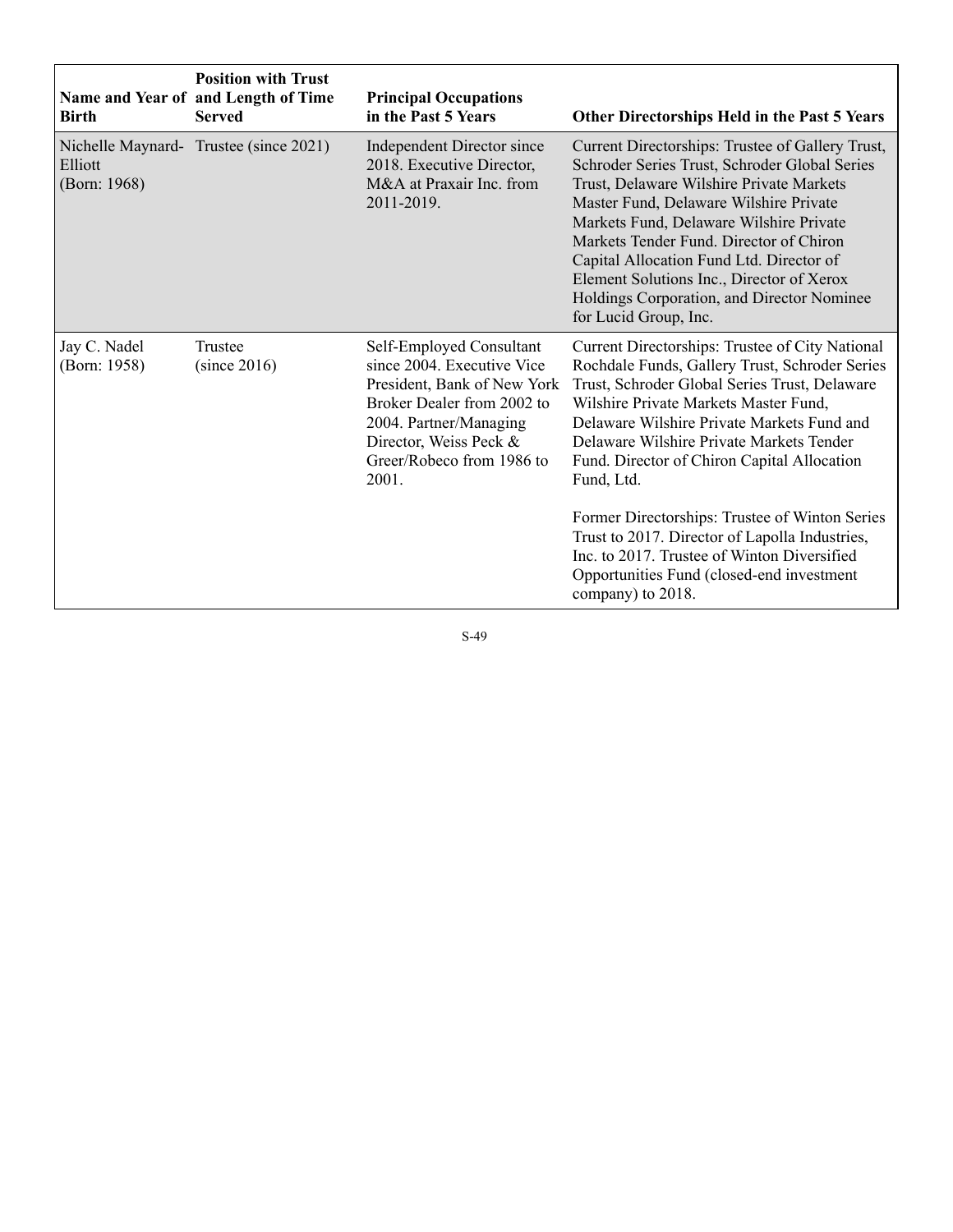| Birth                                | <b>Position with Trust</b><br>Name and Year of and Length of Time<br><b>Served</b> | <b>Principal Occupations</b><br>in the Past 5 Years                               | Other Directorships Held in the Past 5 Years                                                                                                                                                                                                                                                                                                                                      |
|--------------------------------------|------------------------------------------------------------------------------------|-----------------------------------------------------------------------------------|-----------------------------------------------------------------------------------------------------------------------------------------------------------------------------------------------------------------------------------------------------------------------------------------------------------------------------------------------------------------------------------|
| Randall S. Yanker<br>(Born: $1960$ ) | Trustee<br>(since 2014)                                                            | Co-Founder and Senior<br>Partner, Alternative Asset<br>Managers, L.P. since 2004. | Current Directorships: Trustee of Gallery Trust,<br>Schroder Series Trust, Schroder Global Series<br>Trust, Delaware Wilshire Private Markets<br>Master Fund, Delaware Wilshire Private<br>Markets Fund and Delaware Wilshire Private<br>Markets Tender Fund. Independent Non-<br>Executive Director of HFA Holdings Limited.<br>Director of Chiron Capital Allocation Fund, Ltd. |
|                                      |                                                                                    |                                                                                   | Former Directorships: Trustee of O'Connor<br>EQUUS (closed-end investment company) to<br>2016. Trustee of Winton Series Trust to 2017.<br>Trustee of Winton Diversified Opportunities<br>Fund (closed-end investment company) to 2018.                                                                                                                                            |

1 Mr. Doran may be deemed to be an "interested" person of the Fund as that term is defined in the 1940 Act by virtue of his affiliation with the Distributor and/or its affiliates.

# **Individual Trustee Qualifications**

The Trust has concluded that each of the Trustees should serve on the Board because of their ability to review and understand information about the Fund provided to them by management, to identify and request other information they may deem relevant to the performance of their duties, to question management and other service providers regarding material factors bearing on the management and administration of the Fund, and to exercise their business judgment in a manner that serves the best interests of the Fund's shareholders. The Trust has concluded that each of the Trustees should serve as a Trustee based on their own experience, qualifications, attributes and skills as described below.

The Trust has concluded that Mr. Doran should serve as Trustee because of the experience he gained serving as a Partner in the Investment Management and Securities Industry Practice of a large law firm, his experience in and knowledge of the financial services industry, and the experience he has gained serving on other mutual fund boards.

The Trust has concluded that Mr. Hunt should serve as Trustee because of the experience he gained in a variety of leadership roles with different investment management institutions, his experience in and knowledge of the financial services industry, and the experience he has gained as a board member of open-end, closed-end and private funds investing in a broad range of asset classes, including alternative asset classes.

The Trust has concluded that Mr. Lemke should serve as Trustee because of the extensive experience he gained in the financial services industry, including experience in various senior management positions with financial services firms and multiple years of service with a regulatory agency, his background in controls, including legal, compliance and risk management, and his service as general counsel for several financial services firms.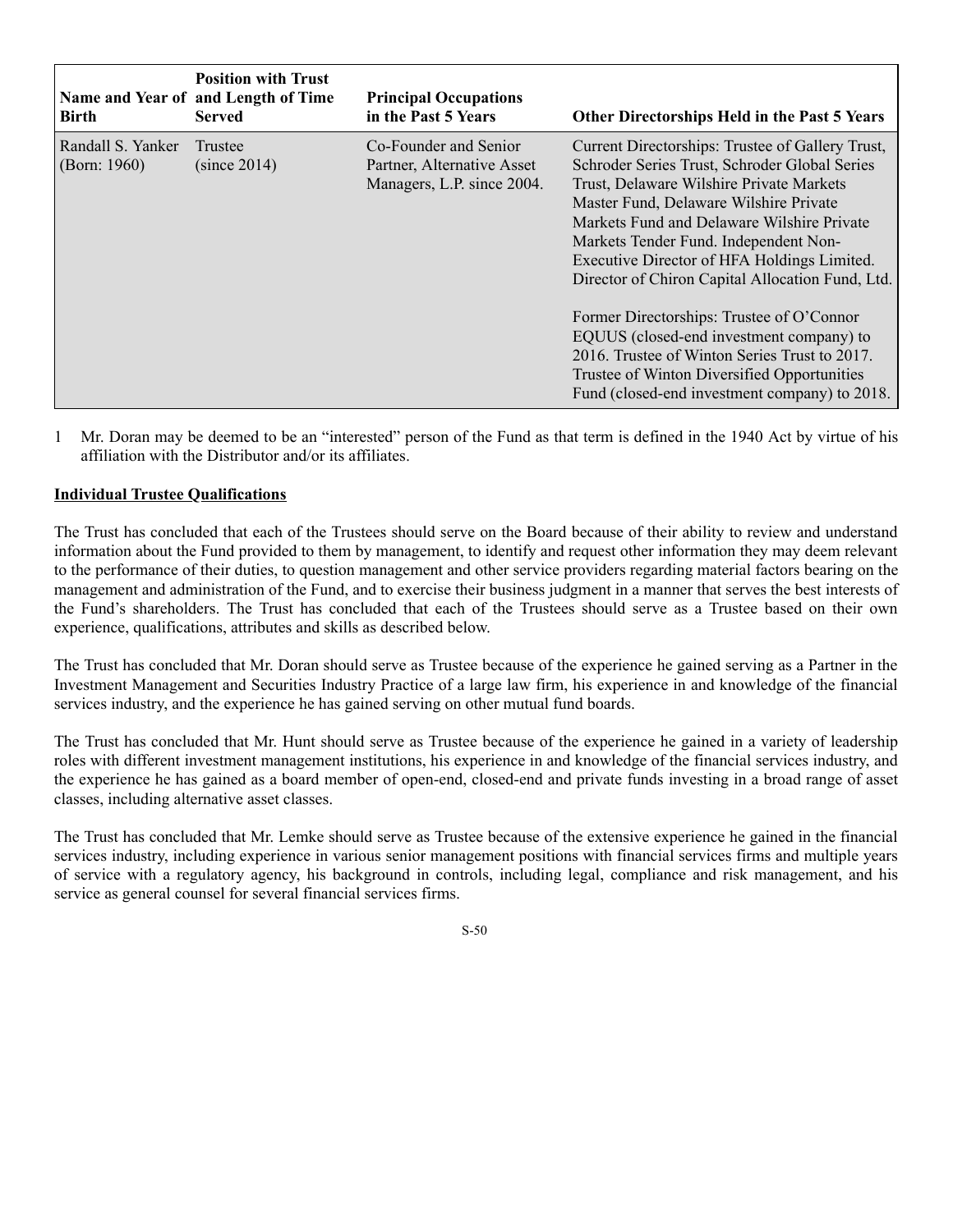The Trust has concluded that Ms. Maynard-Elliott should serve as Trustee because of the experience she gained in a variety of leadership roles at a leading industrial company, the experience she has gained as a board member of several prominent companies, and her legal and financial management expertise.

The Trust has concluded that Mr. Nadel should serve as Trustee because of the experience he gained in a variety of leadership roles with an audit firm and various financial services firms, his experience in and knowledge of the financial services industry, and the experience he has gained serving on other mutual fund and operating company boards.

The Trust has concluded that Mr. Yanker should serve as Trustee because of the experience he gained in a variety of leadership roles with the alternative asset management divisions of various financial services firms, his experience in and knowledge of the financial services industry, and the experience he has gained advising institutions on alternative asset management.

In its periodic assessment of the effectiveness of the Board, the Board considers the complementary individual skills and experience of the individual Trustees primarily in the broader context of the Board's overall composition so that the Board, as a body, possesses the appropriate (and appropriately diverse) skills and experience to oversee the business of the funds.

**Board Committees.** The Board has established the following standing committees:

- **Audit Committee.** The Board has a standing Audit Committee that is composed of each of the independent Trustees. The Audit Committee operates under a written charter approved by the Board. The principal responsibilities of the Audit Committee include: (i) recommending which firm to engage as each fund's independent registered public accounting firm and whether to terminate this relationship; (ii) reviewing the independent registered public accounting firm's compensation, the proposed scope and terms of its engagement, and the firm's independence; (iii) pre-approving audit and non-audit services provided by each fund's independent registered public accounting firm to the Trust and certain other affiliated entities; (iv) serving as a channel of communication between the independent registered public accounting firm and the Trustees; (v) reviewing the results of each external audit, including any qualifications in the independent registered public accounting firm's opinion, any related management letter, management's responses to recommendations made by the independent registered public accounting firm in connection with the audit, reports submitted to the Committee by the internal auditing department of the Administrator that are material to the Trust as a whole, if any, and management's responses to any such reports; (vi) reviewing each fund's audited financial statements and considering any significant disputes between the Trust's management and the independent registered public accounting firm that arose in connection with the preparation of those financial statements; (vii) considering, in consultation with the independent registered public accounting firm and the Trust's senior internal accounting executive, if any, the independent registered public accounting firms' reports on the adequacy of the Trust's internal financial controls; (viii) reviewing, in consultation with each fund's independent registered public accounting firm, major changes regarding auditing and accounting principles and practices to be followed when preparing each fund's financial statements; and (ix) other audit related matters. Mr. Hunt, Mr. Lemke, Ms. Maynard-Elliott, Mr. Nadel and Mr. Yanker currently serve as members of the Audit Committee. Mr. Nadel serves as the Chairman of the Audit Committee. The Audit Committee meets periodically, as necessary, and met five (5) times during the most recently completed fiscal year.
- **Governance Committee.** The Board has a standing Governance Committee that is composed of each of the independent Trustees. The Governance Committee operates under a written charter approved by the Board. The principal responsibilities of the Governance Committee include: (i) considering and reviewing Board governance and compensation issues; (ii) conducting a self-assessment of the Board's operations; (iii) selecting and nominating all persons to serve as independent Trustees and considering proposals of and making recommendations for "interested" Trustee candidates to the Board; and (iv) reviewing shareholder recommendations for nominations to fill vacancies on the Board if such recommendations are submitted in writing and addressed to the Committee at the Trust's office. Mr. Hunt, Mr. Lemke, Ms. Maynard-Elliott, Mr. Nadel and Mr. Yanker currently serve as members of the Governance Committee. Mr. Lemke serves as the Chairman of the Governance Committee. The Governance Committee meets periodically, as necessary, and met two (2) times during the most recently completed fiscal year.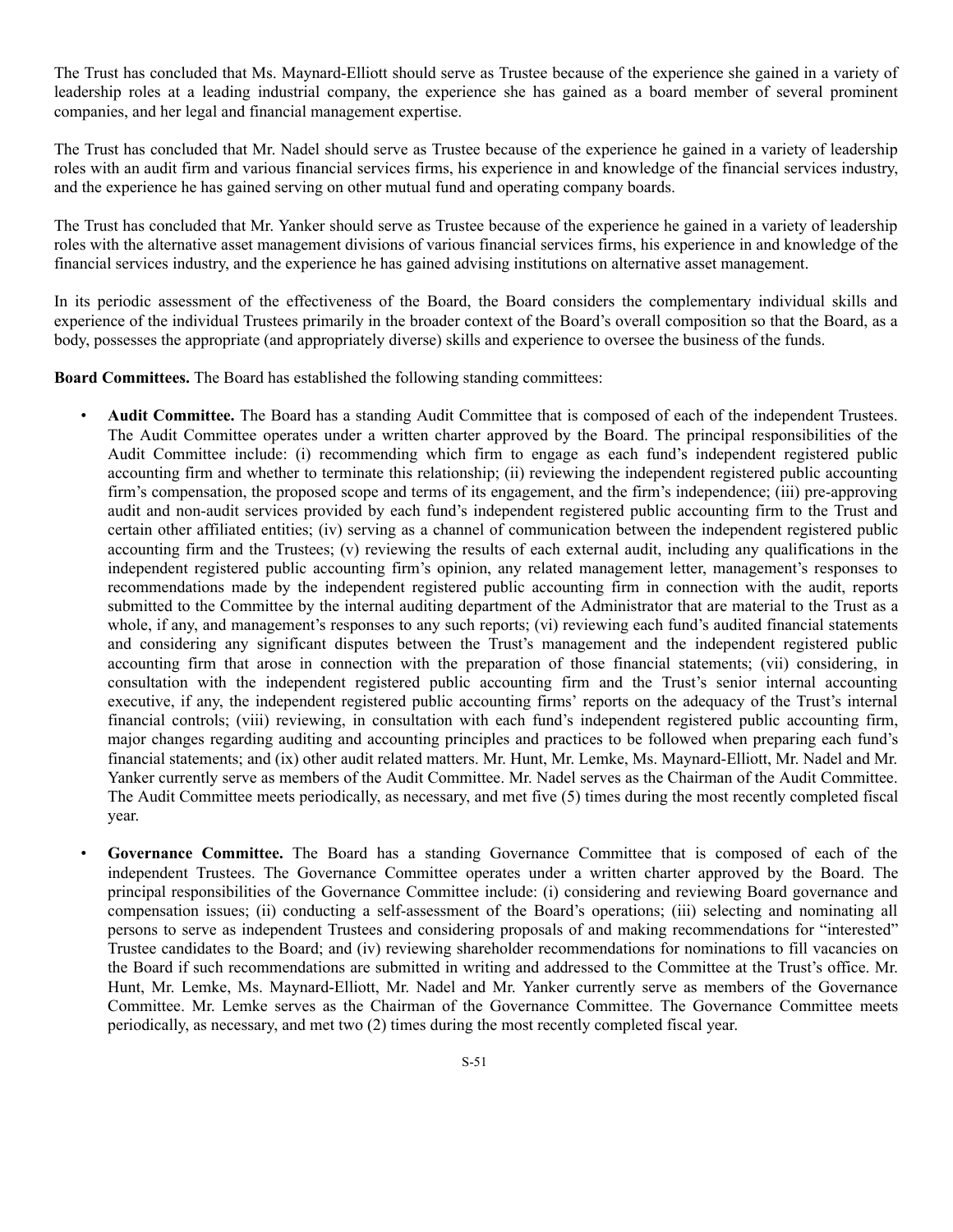**Fair Value Pricing Committee.** The Board has also established a standing Fair Value Pricing Committee that is composed of various representatives of the Trust's service providers, as appointed by the Board. The Fair Value Pricing Committee operates under procedures approved by the Board. The principal responsibility of the Fair Value Pricing Committee is to determine the fair value of securities for which current market quotations are not readily available. The Fair Value Pricing Committee's determinations are reviewed by the Board.

**Fund Shares Owned by Board Members.** The following table shows the dollar amount range of each Trustee's "beneficial ownership" of shares of the Fund as of the end of the most recently completed calendar year. Dollar amount ranges disclosed are established by the SEC. "Beneficial ownership" is determined in accordance with Rule 16a-1(a)(2) under the 1934 Act. The Trustees and officers of the Trust own less than 1% of the outstanding shares of the Trust.

| <b>Name</b>                           | <b>Dollar Range of Fund Shares</b><br>(Fund) <sup>1</sup> | <b>Aggregate Dollar Range of Shares</b><br>(All Funds in the Family of Investment<br>Companies) $1,2$ |
|---------------------------------------|-----------------------------------------------------------|-------------------------------------------------------------------------------------------------------|
| <b>Interested Trustee</b>             |                                                           |                                                                                                       |
| William M. Doran                      | None                                                      | None                                                                                                  |
| <b>Independent Trustees</b>           |                                                           |                                                                                                       |
| Jon C. Hunt                           | None                                                      | None                                                                                                  |
| Nichelle Maynard-Elliott <sup>3</sup> | None                                                      | None                                                                                                  |
| Thomas P. Lemke                       | None                                                      | None                                                                                                  |
| Jay C. Nadel                          | None                                                      | None                                                                                                  |
| Randall S. Yanker                     | None                                                      | None                                                                                                  |

1 Valuation date is December 31, 2020.

2 The Fund is the only fund in the family of investment companies.

3 Ms. Maynard-Elliot was appointed to the Board on June 23, 2021.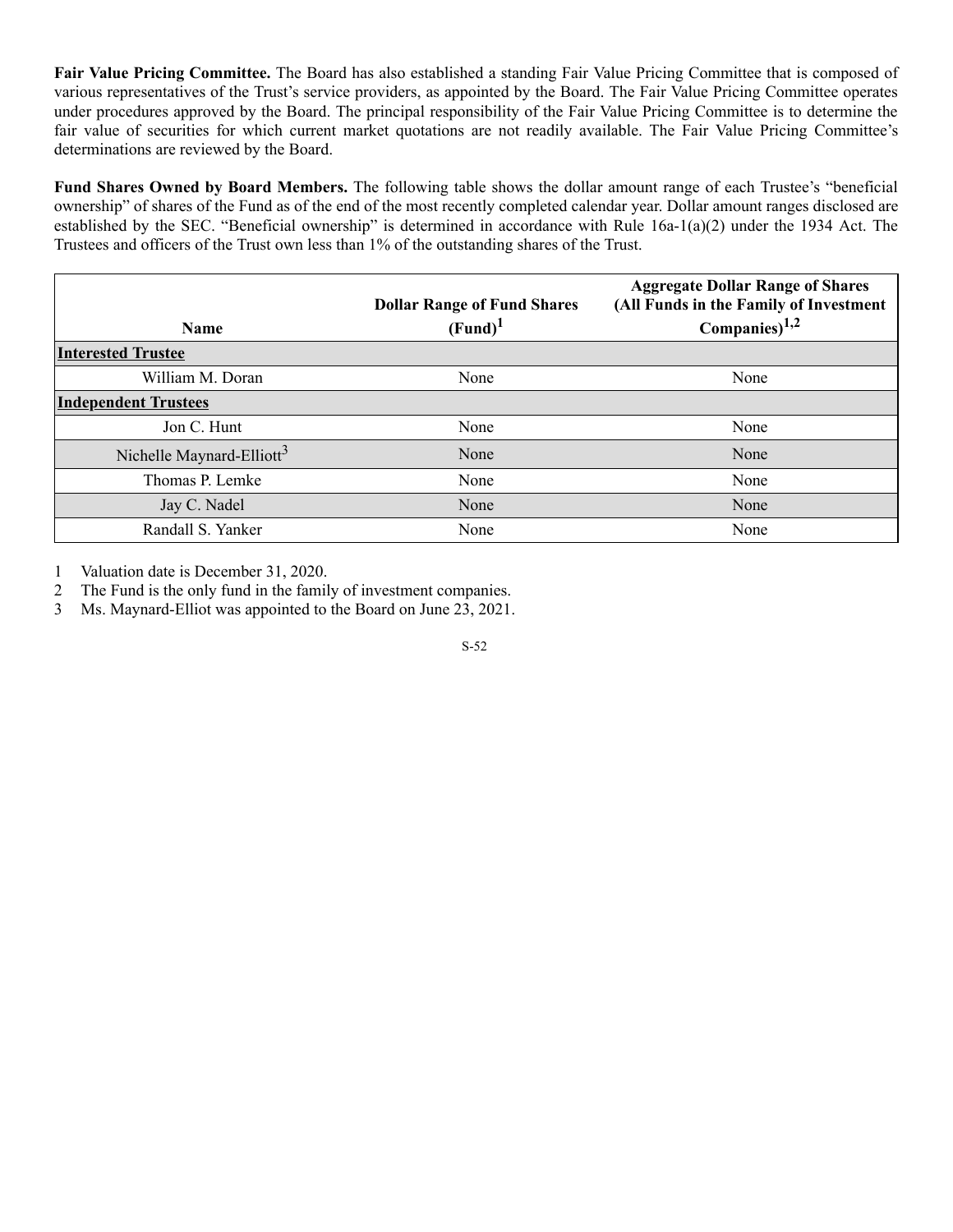**Board Compensation.** The Trust paid the following fees to the Trustees during the fiscal year ended December 31, 2020.

| Name                                  | Aggregate<br>Compensation<br>from the Trust | <b>Pension or</b><br><b>Retirement</b><br><b>Benefits Accrued</b><br>as Part of Fund | <b>Estimated</b><br><b>Annual Benefits</b><br><b>Upon Retirement</b> | <b>Total Compensation from the</b><br><b>Trust and Fund Complex</b> |
|---------------------------------------|---------------------------------------------|--------------------------------------------------------------------------------------|----------------------------------------------------------------------|---------------------------------------------------------------------|
|                                       |                                             | <b>Expenses</b>                                                                      |                                                                      |                                                                     |
| <b>Interested Trustee</b>             |                                             |                                                                                      |                                                                      |                                                                     |
| William M. Doran                      | \$0                                         | N/A                                                                                  | N/A                                                                  | \$0 for service on one (1) board                                    |
| <b>Independent Trustees</b>           |                                             |                                                                                      |                                                                      |                                                                     |
| Jon C. Hunt                           | \$91,719                                    | N/A                                                                                  | N/A                                                                  | \$91,719 for service on one $(1)$<br>board                          |
| Thomas P. Lemke                       | \$91,719                                    | N/A                                                                                  | N/A                                                                  | \$91,719 for service on one $(1)$<br>board                          |
| Nichelle Maynard-Elliott <sup>2</sup> | \$0                                         | N/A                                                                                  | N/A                                                                  | \$0 for service on one (1) board                                    |
| Jay C. Nadel                          | \$91,719                                    | N/A                                                                                  | N/A                                                                  | \$91,719 for service on one $(1)$<br>board                          |
| Randall S. Yanker                     | \$91,719                                    | N/A                                                                                  | N/A                                                                  | \$91,719 for service on one $(1)$<br>board                          |

1 All funds in the Fund Complex are series of the Trust.

2 Ms. Maynard-Elliot was appointed to the Board on June 23, 2021.

**Trust Officers.** Set forth below are the names, years of birth, position with the Trust and length of time served, and the principal occupations for the last five years of each of the persons currently serving as executive officers of the Trust. There is no stated term of office for the officers of the Trust. Unless otherwise noted, the business address of each officer is SEI Investments Company, One Freedom Valley Drive, Oaks, Pennsylvania 19456. The Chief Compliance Officer is the only officer who receives compensation from the Trust for his services.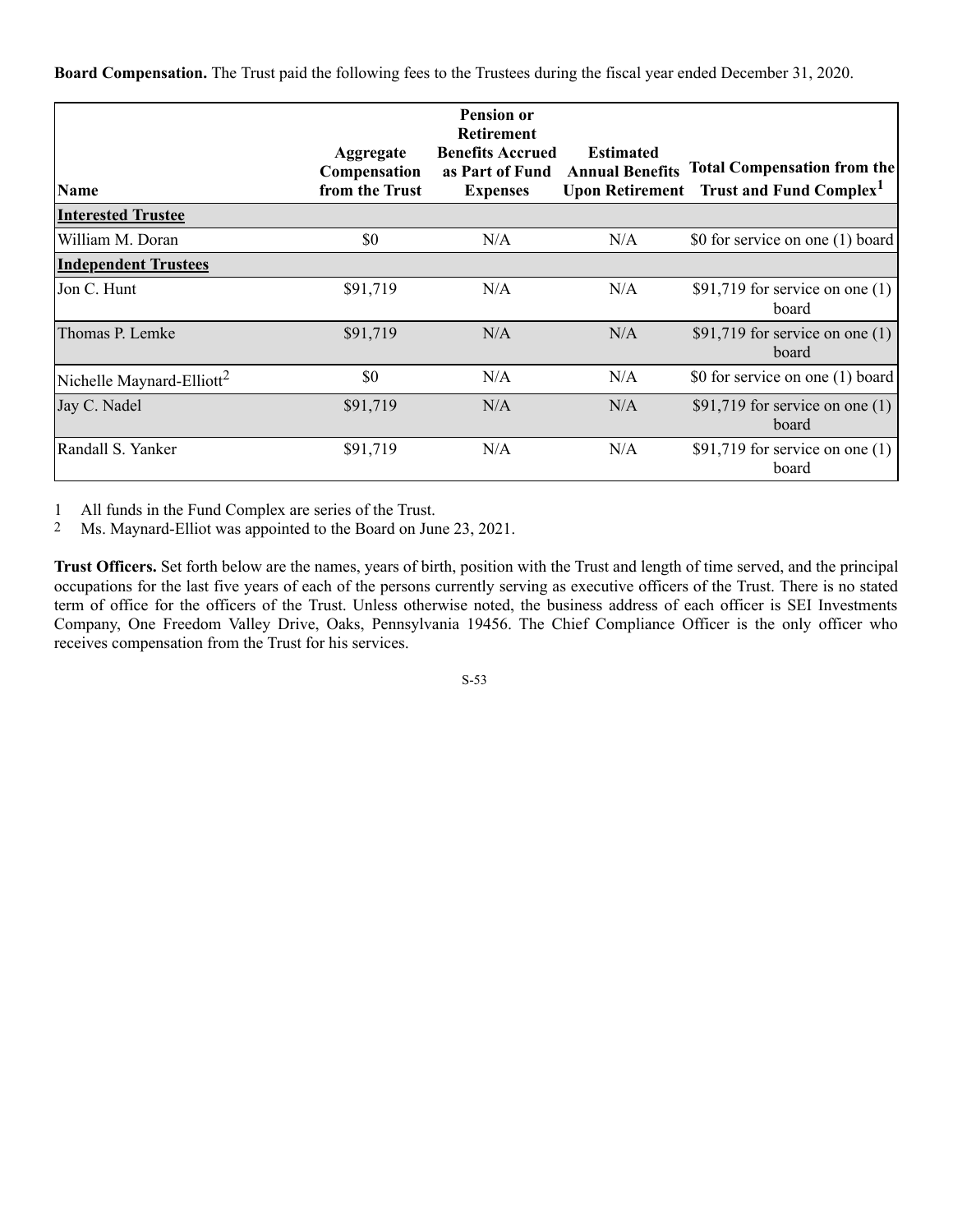**Name and Year of Birth Position with Trust and Length of Time Served Principal Occupations in Past 5 Years** Michael Beattie (Born: 1965) President (since 2014) Director of Client Service, SEI Investments, since 2004. James Bernstein (Born: 1962) Vice President (since 2017) **Secretary** (since 2020) Attorney, SEI Investments, since 2017. Prior Positions: Self-employed consultant, 2017. Associate General Counsel & Vice President, Nationwide Funds Group and Nationwide Mutual Insurance Company, from 2002 to 2016. Assistant General Counsel & Vice President, Market Street Funds and Provident Mutual Insurance Company, from 1999 to 2002. John Bourgeois (Born: 1973) Assistant Treasurer (since 2017) Fund Accounting Manager, SEI Investments, since 2000. Andrew Metzger (Born: 1980) Treasurer, Controller and Chief Financial **Officer** (since 2021) Director of Fund Accounting, SEI Investments, since 2020. Senior Director, Embark, from 2019 to 2020. Senior Manager, PricewaterhouseCoopers LLP, from 2002 to 2019. Russell Emery (Born: 1962) Chief Compliance Officer (since 2014) Chief Compliance Officer of SEI Structured Credit Fund, LP since 2007. Chief Compliance Officer of The Advisors' Inner Circle Fund, The Advisors' Inner Circle Fund II, Bishop Street Funds, The KP Funds, Frost Family of Funds, The Advisors' Inner Circle Fund III, Gallery Trust, Schroder Series Trust, Schroder Global Series Trust, Delaware Wilshire Private Markets Master Fund, Delaware Wilshire Private Markets Fund, Delaware Wilshire Private Markets Tender Fund, SEI Institutional Managed Trust, SEI Asset Allocation Trust, SEI Institutional International Trust, SEI Institutional Investments Trust, SEI Daily Income Trust, SEI Tax Exempt Trust, Adviser Managed Trust, New Covenant Funds, SEI Insurance Products Trust and SEI Catholic Values Trust. Chief Compliance Officer of O'Connor EQUUS (closed-end investment company) to 2016. Chief Compliance Officer of SEI Liquid Asset Trust to 2016. Chief Compliance Officer of Winton Series Trust to 2017. Chief Compliance Officer of Winton Diversified Opportunities Fund (closed-end investment company) to 2018. Eric C. Griffith (Born: 1969) Vice President and Assistant Secretary (since 2020) Counsel at SEI Investments since 2019. Vice President and Assistant General Counsel, JPMorgan Chase & Co., from 2012 to 2018.

Certain officers of the Trust also serve as officers of one or more funds for which SEI Investments or its affiliates act as investment manager, administrator or distributor.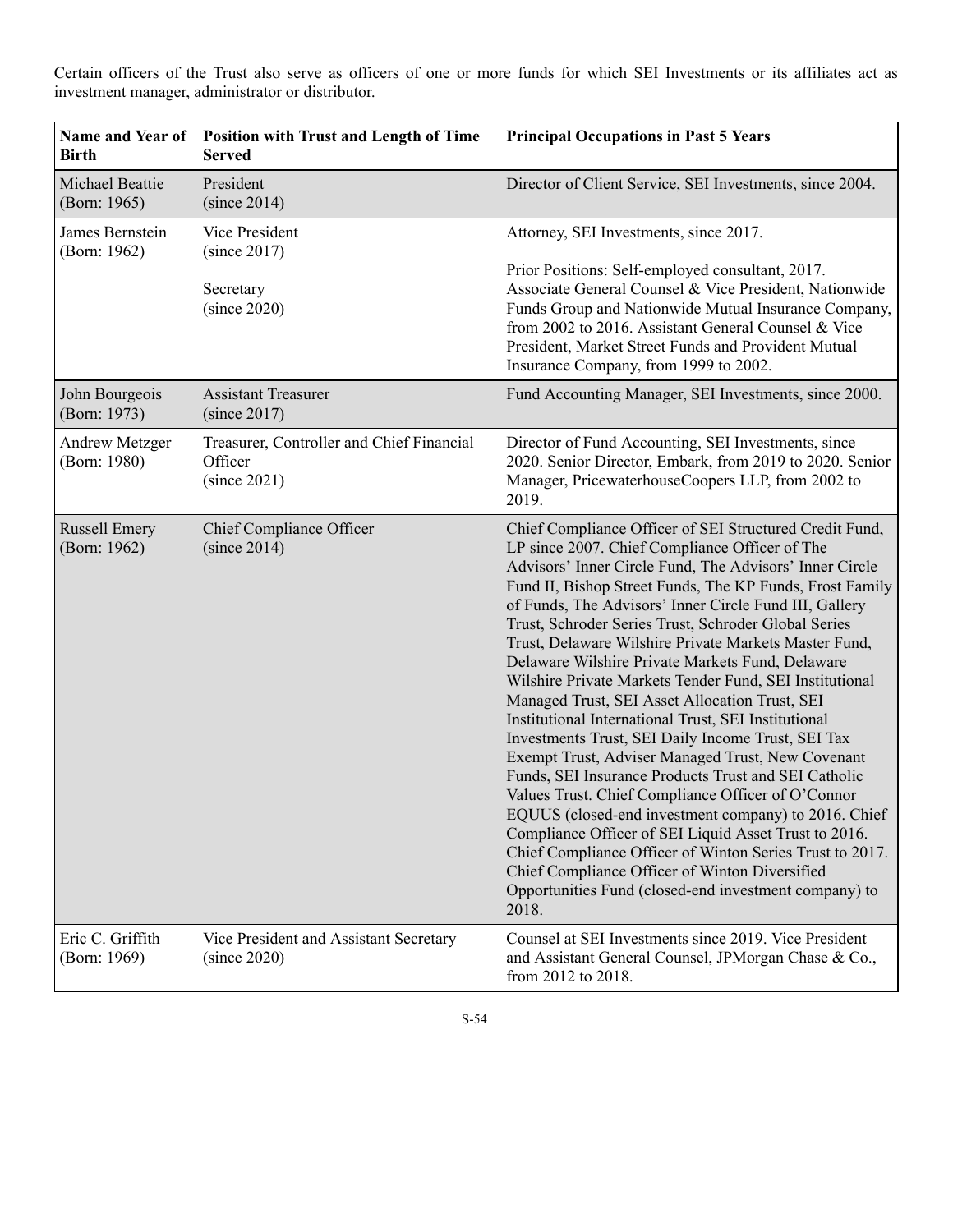| <b>Position with Trust and Length of Time</b><br>Served          | <b>Principal Occupations in Past 5 Years</b>                                                                                                                                                                                   |
|------------------------------------------------------------------|--------------------------------------------------------------------------------------------------------------------------------------------------------------------------------------------------------------------------------|
| Vice President and Assistant Secretary<br>(since 2018)           | Counsel at SEI Investments since 2018. Attorney, Blank<br>Rome LLP, from 2015 to 2018. Assistant Counsel & Vice<br>President, Bank of New York Mellon, from 2013 to 2014.<br>Attorney, Dilworth Paxson LLP, from 2006 to 2013. |
| Vice President and Assistant Secretary<br>(since 2020)           | Counsel at SEI Investments since 2020. Associate<br>Counsel & Manager, Vanguard, 2012 to 2020. Attorney,<br>Stradley Ronon Stevens & Young, LLP, 2008 to 2012.                                                                 |
| Vice President<br>(since 2017)                                   | Account Manager, SEI Investments, since 2007.                                                                                                                                                                                  |
| Privacy Officer<br>(since 2015)<br>Anti-Money Laundering Officer | Senior Associate and AML Officer, Morgan Stanley<br>Alternative Investment Partners, from 2011 to 2015.<br>Investor Services Team Lead, Morgan Stanley Alternative<br>Investment Partners, from 2007 to 2011.                  |
|                                                                  | (since 2015)                                                                                                                                                                                                                   |

#### **BOOK ENTRY ONLY SYSTEM**

Depository Trust Company ("DTC") acts as securities depositary for the Fund's shares. Shares of the Fund are represented by securities registered in the name of DTC or its nominee, Cede & Co., and deposited with, or on behalf of, DTC. Except in limited circumstances set forth below, certificates will not be issued for shares.

DTC is a limited-purpose trust company that was created to hold securities of its participants (the "DTC Participants") and to facilitate the clearance and settlement of securities transactions among the DTC Participants in such securities through electronic book-entry changes in accounts of the DTC Participants, thereby eliminating the need for physical movement of securities certificates. DTC Participants include securities brokers and dealers, banks, trust companies, clearing corporations and certain other organizations, some of whom (and/or their representatives) own DTC. More specifically, DTC is owned by a number of its DTC Participants and by the NYSE and FINRA. Access to the DTC system is also available to others such as banks, brokers, dealers, and trust companies that clear through or maintain a custodial relationship with a DTC Participant, either directly or indirectly (the "Indirect Participants").

Beneficial ownership of shares of the Fund is limited to DTC Participants, Indirect Participants, and persons holding interests through DTC Participants and Indirect Participants. Ownership of beneficial interests in shares of the Fund (owners of such beneficial interests are referred to herein as "Beneficial Owners") is shown on, and the transfer of ownership is effected only through, records maintained by DTC (with respect to DTC Participants) and on the records of DTC Participants (with respect to Indirect Participants and Beneficial Owners that are not DTC Participants). Beneficial Owners will receive from or through the DTC Participant a written confirmation relating to their purchase of shares of the Fund. The Trust recognizes DTC or its nominee as the record owner of all shares of the Fund for all purposes. Beneficial Owners of shares of the Fund are not entitled to have such shares registered in their names, and will not receive or be entitled to physical delivery of share certificates. Each Beneficial Owner must rely on the procedures of DTC and any DTC Participant and/or Indirect Participant through which such Beneficial Owner holds its interests, to exercise any rights of a holder of shares of the Fund.

Conveyance of all notices, statements, and other communications to Beneficial Owners is effected as follows. DTC will make available to the Trust upon request and for a fee a listing of shares of the Fund held by each DTC Participant. The Trust shall obtain from each such DTC Participant the number of Beneficial Owners holding shares of the Fund, directly or indirectly, through such DTC Participant. The Trust shall provide each such DTC Participant with copies of such notice, statement, or other communication, in such form, number and at such place as such DTC Participant may reasonably request, in order that such notice, statement or communication may be transmitted by such DTC Participant, directly or indirectly, to such Beneficial Owners. In addition, the Trust shall pay to each such DTC Participant a fair and reasonable amount as reimbursement for the expenses attendant to such transmittal, all subject to applicable statutory and regulatory requirements.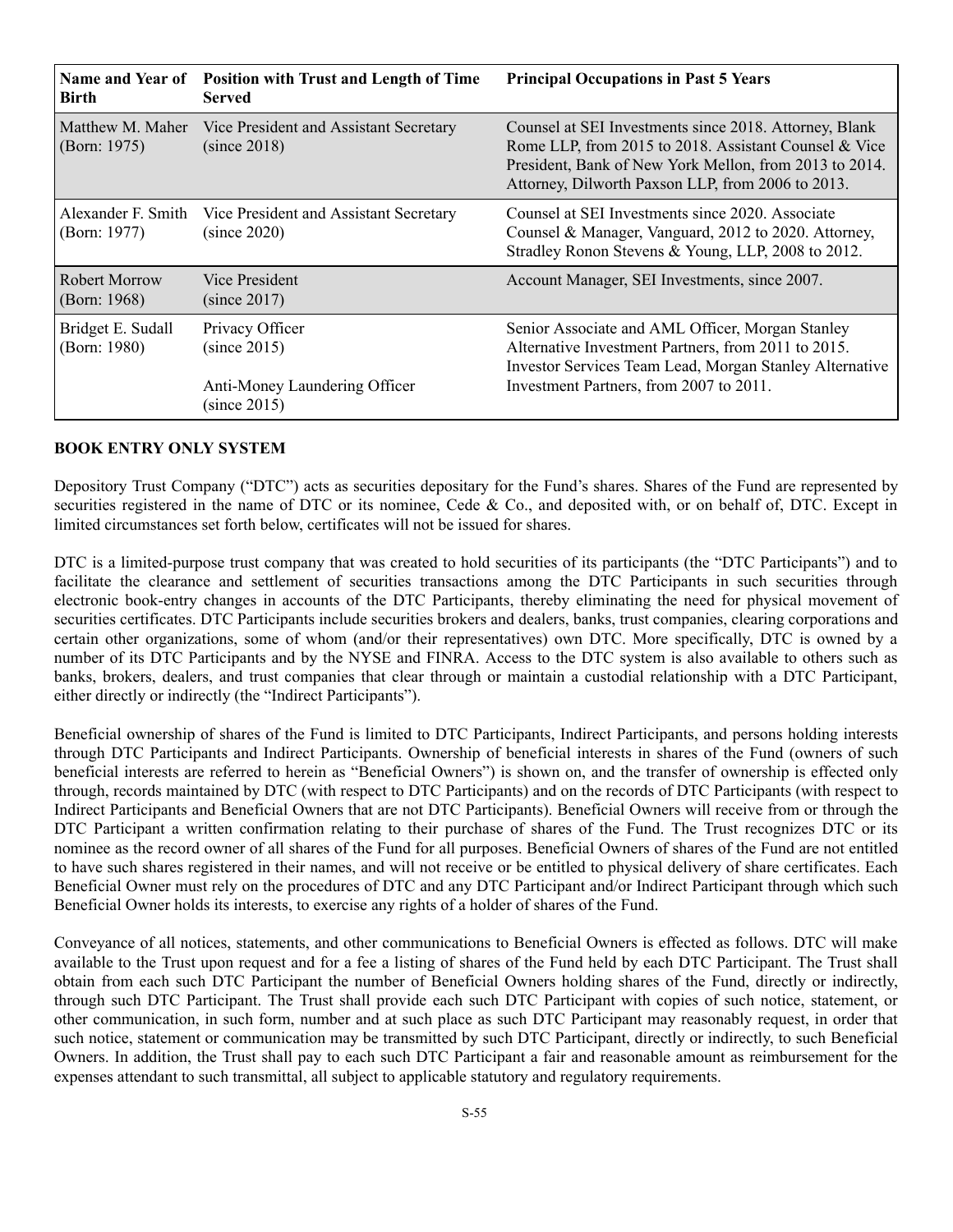Share distributions shall be made to DTC or its nominee, Cede & Co., as the registered holder of all shares of the Fund. DTC or its nominee, upon receipt of any such distributions, shall credit immediately DTC Participants' accounts with payments in amounts proportionate to their respective beneficial interests in the Fund as shown on the records of DTC or its nominee. Payments by DTC Participants to Indirect Participants and Beneficial Owners of shares of the Fund held through such DTC Participants will be governed by standing instructions and customary practices, as is now the case with securities held for the accounts of customers in bearer form or registered in a "street name," and will be the responsibility of such DTC Participants.

The Trust has no responsibility or liability for any aspect of the records relating to or notices to Beneficial Owners, or payments made on account of beneficial ownership interests in the Fund's shares, or for maintaining, supervising, or reviewing any records relating to such beneficial ownership interests, or for any other aspect of the relationship between DTC and the DTC Participants or the relationship between such DTC Participants and the Indirect Participants and Beneficial Owners owning through such DTC Participants.

DTC may determine to discontinue providing its service with respect to the Fund at any time by giving reasonable notice to the Fund and discharging its responsibilities with respect thereto under applicable law. Under such circumstances, the Fund shall take action either to find a replacement for DTC to perform its functions at a comparable cost or, if such replacement is unavailable, to issue and deliver printed certificates representing ownership of shares of the Fund, unless the Trust makes other arrangements with respect thereto satisfactory to the Exchange.

# **PURCHASE AND REDEMPTION OF SHARES IN CREATION UNITS**

The Fund issues and redeems its shares on a continuous basis, at NAV, only in a large specified number of shares called a "Creation Unit," either principally in-kind for securities or in cash for the value of such securities. The NAV of the Fund's shares is determined once each business day, as described below under "Determination of Net Asset Value." The Creation Unit size may change. Authorized Participants will be notified of such change.

CUSTOM BASKETS. The basket is generally representative of the Fund's portfolio, and together with a cash balancing amount, is equal to the NAV of the Fund shares comprising the Creation Unit. However, Rule 6c-11 of the 1940 Act permits the Fund to utilize "custom baskets" provided the conditions of the rule are met. Rule 6c-11 defines "custom baskets" to include two categories of baskets. First, a basket containing a non-representative selection of the ETF's portfolio holdings would constitute a custom basket. These types of custom baskets include, but are not limited to, baskets that do not reflect: (i) a pro rata representation of the Fund's portfolio holdings; (ii) a representative sampling of the Fund's portfolio holdings; or (iii) changes due to a rebalancing or reconstitution of the Fund's securities market index, if applicable. Second, if different baskets are used in transactions on the same business day (as defined below), each basket after the initial basket would constitute a custom basket. For example, if the Fund exchanges a basket with either the same or another Authorized Participant that reflects a representative sampling that differs from the initial basket, that basket (and any such subsequent baskets) would be a custom basket. Similarly, if the Fund substitutes cash in lieu of a portion of basket assets for a single Authorized Participant, that basket would be a custom basket.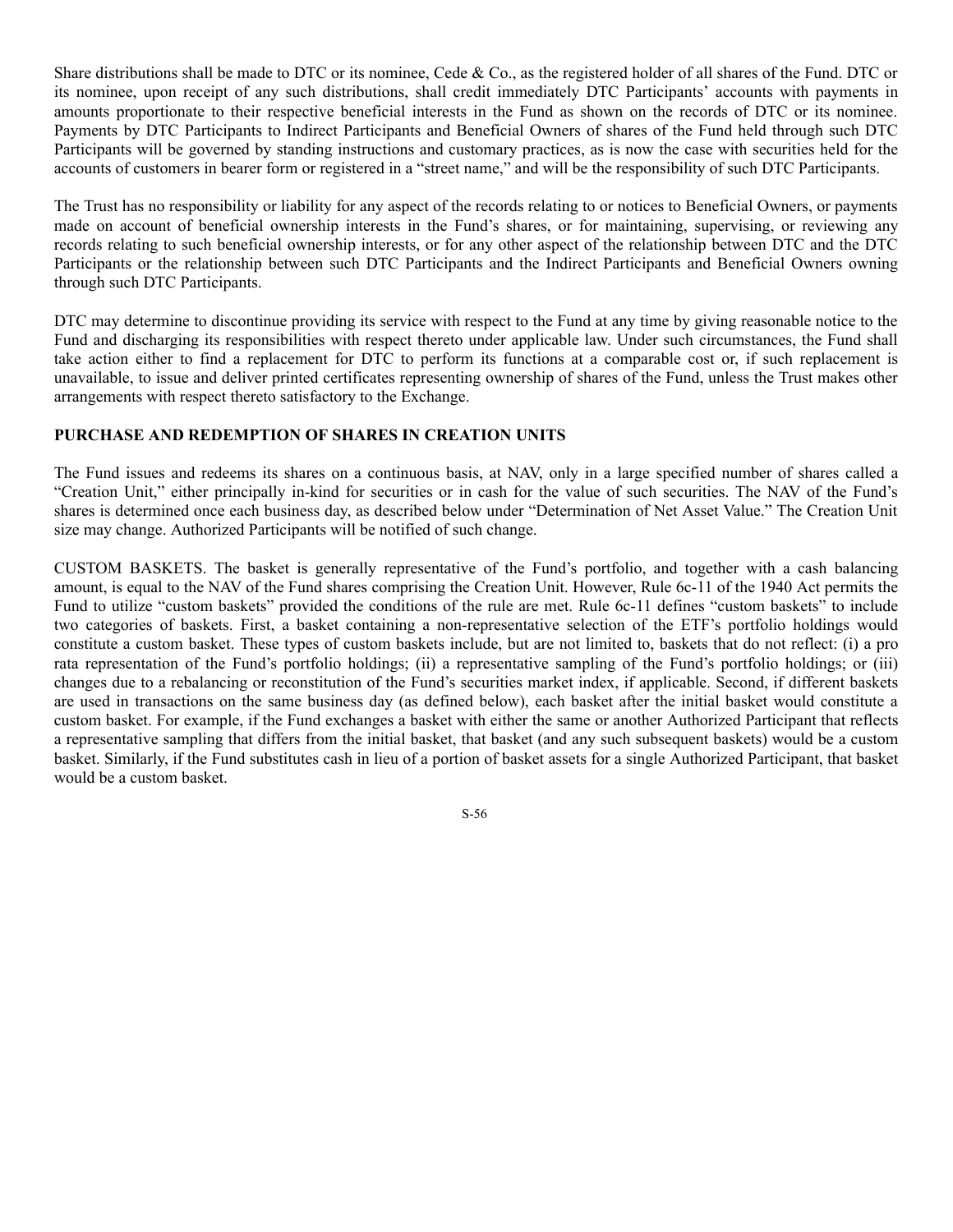PURCHASE (CREATION). The Trust issues and sells shares of the Fund only in Creation Units on a continuous basis through the Distributor, without a sales load (but subject to transaction fees), at their NAV per share next determined after receipt of an order, on any business day, in proper form pursuant to the terms of the Authorized Participant Agreement ("Participant Agreement")The Fund will not issue fractional Creation Units. A business day is, generally, any day on which the Exchange is open for business.

FUND DEPOSIT. The consideration for purchase of a Creation Unit of the Fund generally consists of either (i) the in-kind deposit of a designated portfolio of securities (the "Deposit Securities") per each Creation Unit, and the Cash Component (defined below), computed as described below, or (ii) the cash value of the Deposit Securities ("Deposit Cash") and the Cash Component. When accepting purchases of Creation Units for cash, the Fund may incur additional costs associated with the acquisition of Deposit Securities that would otherwise be provided by an in-kind purchaser. These additional costs may be recoverable from the purchaser of Creation Units.

Together, the Deposit Securities or Deposit Cash, as applicable, and the Cash Component constitute the "Fund Deposit," which represents the minimum initial and subsequent investment amount for a Creation Unit of the Fund. The "Cash Component" is an amount equal to the difference between the NAV of the shares of the Fund (per Creation Unit) and the market value of the Deposit Securities or Deposit Cash, as applicable. If the Cash Component is a positive number (*i.e.*, the NAV per Creation Unit exceeds the market value of the Deposit Securities or Deposit Cash, as applicable), the Cash Component shall be such positive amount. If the Cash Component is a negative number (*i.e.*, the NAV per Creation Unit is less than the market value of the Deposit Securities or Deposit Cash, as applicable), the Cash Component shall be such negative amount and the creator will be entitled to receive cash in an amount equal to the Cash Component. The Cash Component serves the function of compensating for any differences between the NAV per Creation Unit and the market value of the Deposit Securities or Deposit Cash, as applicable. Computation of the Cash Component excludes any stamp duty or other similar fees and expenses payable upon transfer of beneficial ownership of the Deposit Securities, if applicable, which shall be the sole responsibility of the Authorized Participant (as defined below).

The Fund, through NSCC, makes available on each business day, prior to the opening of business on the Exchange (currently 9:30 a.m., Eastern time), the list of the names and the required number of shares of each Deposit Security or the required amount of Deposit Cash, as applicable, to be included in the current Fund Deposit (based on information at the end of the previous business day) for the Fund. Such Fund Deposit is subject to any applicable adjustments as described below, in order to effect purchases of Creation Units of the Fund until such time as the next-announced composition of the Deposit Securities or the required amount of Deposit Cash, as applicable, is made available.

The identity and number of shares of the Deposit Securities or the amount of Deposit Cash, as applicable, required for the Fund Deposit for the Fund changes as rebalancing adjustments and corporate action events are reflected from time to time by the Adviser with a view to the investment objective of the Fund. The composition of the Deposit Securities may also change in response to adjustments to the weighting or composition of the component securities of the index the performance of which the Fund seeks to track, if applicable.

The Trust reserves the right to permit or require the substitution of Deposit Cash to replace any Deposit Security, which shall be added to the Cash Component, including, without limitation, in situations where the Deposit Security: (i) may not be available in sufficient quantity for delivery; (ii) may not be eligible for transfer through the systems of DTC for corporate securities and municipal securities or the Federal Reserve System for U.S. Treasury securities; (iii) may not be eligible for trading by an Authorized Participant (as defined below) or the investor for which it is acting; (iv) would be restricted under the securities laws or where the delivery of the Deposit Security to the Authorized Participant would result in the disposition of the Deposit Security by the Authorized Participant becoming restricted under the securities laws; or (v) in certain other situations (collectively, "custom orders"). The Trust also reserves the right to (i) permit or require the substitution of Deposit Securities in lieu of Deposit Cash; and (ii) include or remove Deposit Securities from the basket in anticipation of or implementation of rebalancing changes in the index the performance of which the Fund seeks to track, if applicable. The adjustments described above will reflect changes, known to the Adviser on the date of announcement to be in effect by the time of delivery of a Fund Deposit, in the composition of the index the performance of which the Fund seeks to track, if applicable, or resulting from certain corporate actions.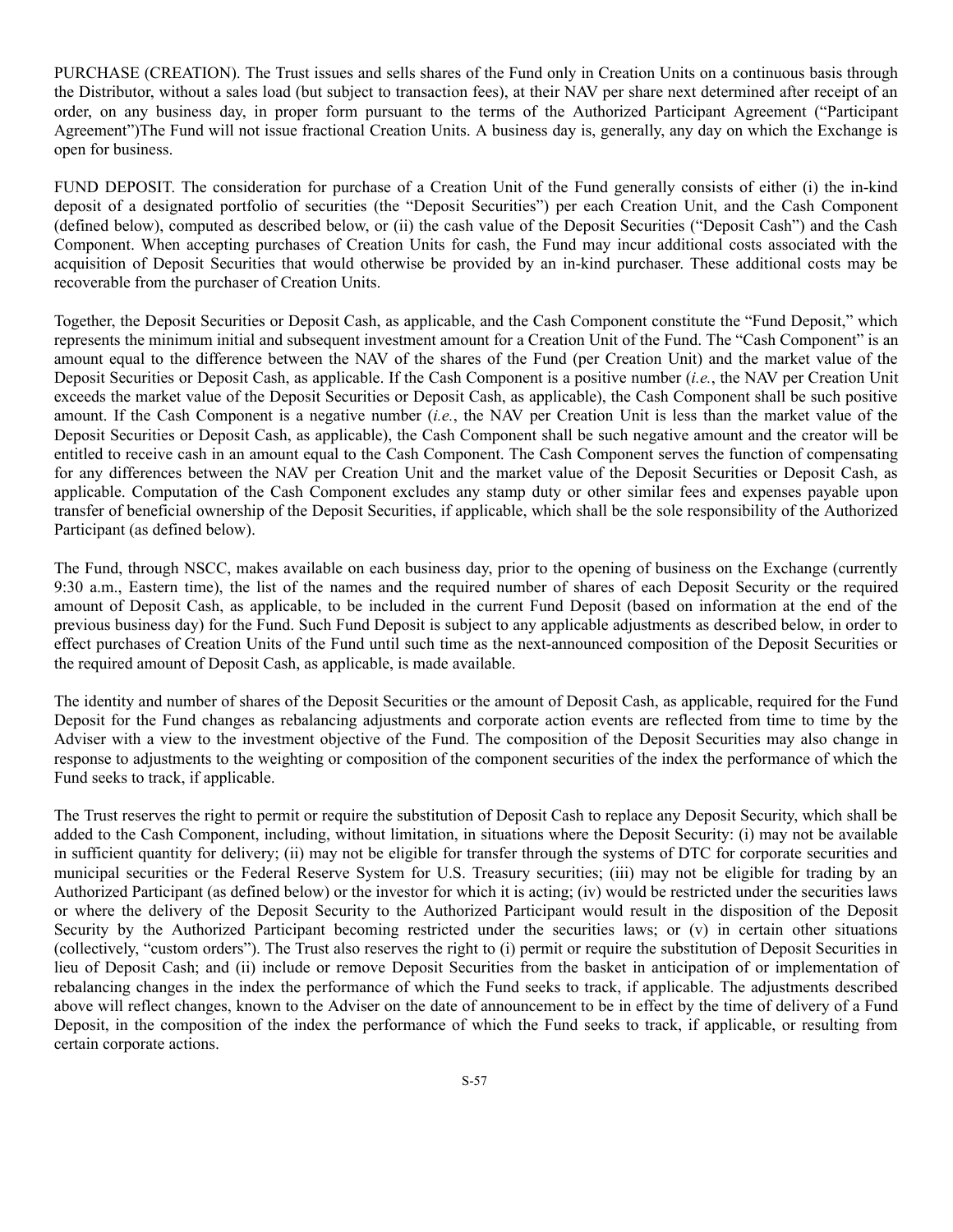CASH PURCHASE METHOD. The Trust may at its discretion permit full or partial cash purchases of Creation Units of the Fund. When full or partial cash purchases of Creation Units are available or specified for the Fund, they will be effected in essentially the same manner as in-kind purchases thereof. In the case of a full or partial cash purchase, the Authorized Participant must pay the cash equivalent of the Deposit Securities it would otherwise be required to provide through an in-kind purchase, plus the same Cash Component required to be paid by an in-kind purchaser together with a creation transaction fee and non-standard charges, as may be applicable.

PROCEDURES FOR PURCHASE OF CREATION UNITS. To be eligible to place orders with the Distributor to purchase a Creation Unit of the Fund, an entity must be (i) a "Participating Party", *i.e.*, a broker-dealer or other participant in the clearing process through the Continuous Net Settlement System of the NSCC (the "Clearing Process"), a clearing agency that is registered with the SEC; or (ii) a DTC Participant (see "BOOK ENTRY ONLY SYSTEM"). In addition, each Participating Party or DTC Participant (each, an "Authorized Participant") must execute a Participant Agreement that has been agreed to by the Distributor, and that has been accepted by the Transfer Agent and the Trust, with respect to purchases and redemptions of Creation Units. Each Authorized Participant will agree, pursuant to the terms of a Participant Agreement, on behalf of itself or any investor on whose behalf it will act, to certain conditions, including that it will pay to the Trust, an amount of cash sufficient to pay the Cash Component together with the creation transaction fee and any other applicable fees, taxes, and additional variable charges. The Adviser may retain all or a portion of the creation transaction fee to the extent the Adviser bears the expenses that otherwise would be borne by the Trust in connection with the purchase of a Creation Unit, which the creation transaction fee is designed to cover.

All orders to purchase shares directly from the Fund, including custom orders, must be placed for one or more Creation Units in the manner and by the time set forth in the Participant Agreement and/or applicable order form. The date on which an order to purchase Creation Units (or an order to redeem Creation Units, as set forth below) is received and accepted is referred to as the "Order Placement Date."

An Authorized Participant may require an investor to make certain representations or enter into agreements with respect to the order, (*e.g.*, to provide for payments of cash, when required). Investors should be aware that their particular broker may not have executed a Participant Agreement and that, therefore, orders to purchase shares directly from the Fund in Creation Units have to be placed by the investor's broker through an Authorized Participant that has executed a Participant Agreement. In such cases there may be additional charges to such investor. At any given time, there may be only a limited number of broker-dealers that have executed a Participant Agreement and only a small number of such Authorized Participants may have international capabilities.

On days when the Exchange closes earlier than normal, the Fund may require orders to create Creation Units to be placed earlier in the day. In addition, if a market or markets on which the Fund's investments are primarily traded is closed, the Fund also will generally not accept orders on such day(s). Orders must be transmitted by an Authorized Participant by telephone or other transmission method acceptable to the Distributor pursuant to procedures set forth in the Participant Agreement and in accordance with the AP Handbook or applicable order form. The Distributor will notify the Custodian of such order. The Custodian will then provide such information to the appropriate local sub-custodian(s). Those placing orders through an Authorized Participant should allow sufficient time to permit proper submission of the purchase order to the Distributor by the applicable cut-off time on such business day. Economic or market disruptions or changes, or telephone or other communication failure may impede the ability to reach the Distributor or an Authorized Participant.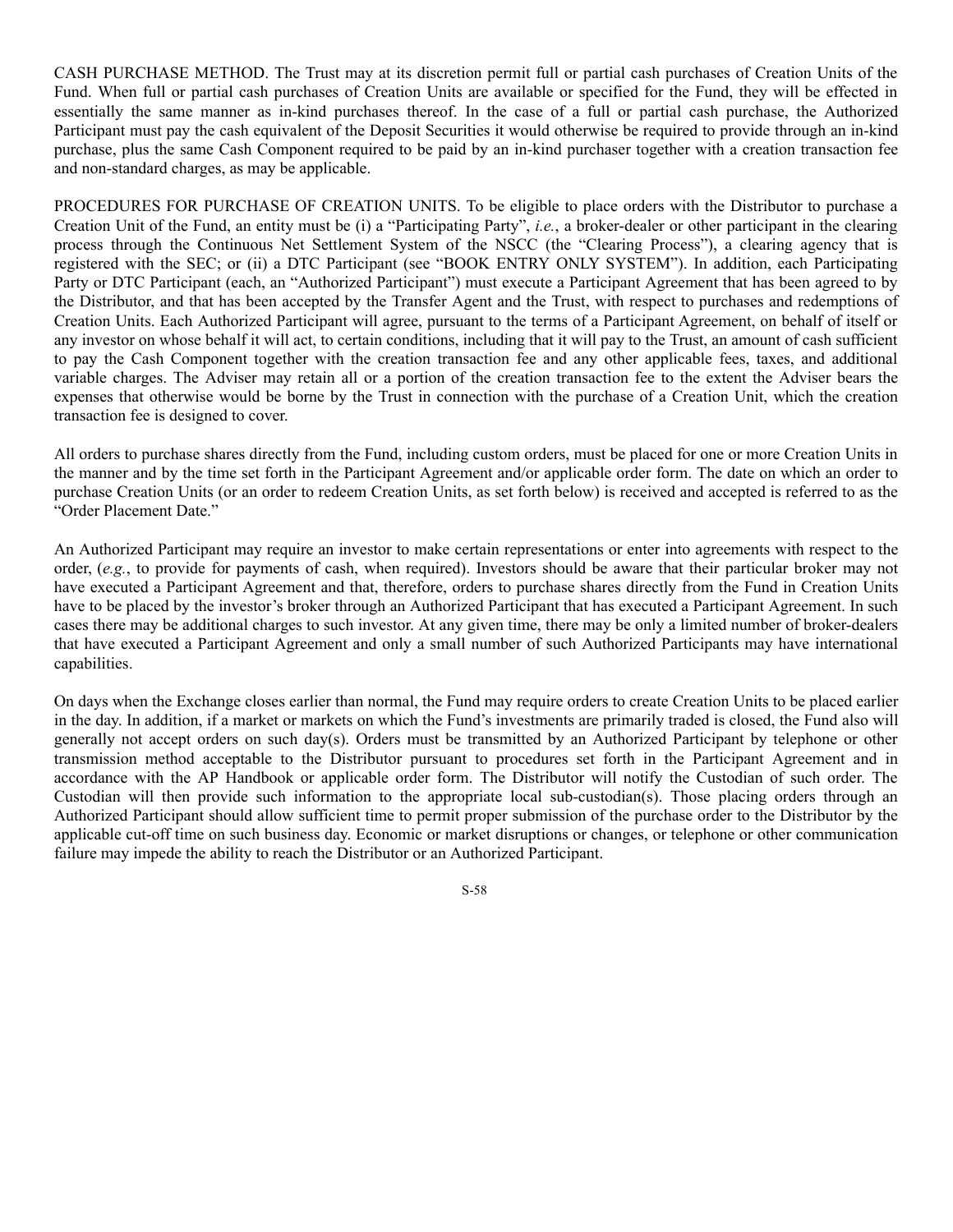Fund Deposits must be delivered by an Authorized Participant through the Federal Reserve System (for cash and U.S. government securities) or through DTC (for corporate securities), through a subcustody agent (for foreign securities) and/or through such other arrangements allowed by the Trust or its agents. With respect to foreign Deposit Securities, the Custodian shall cause the subcustodian of the Fund to maintain an account into which the Authorized Participant shall deliver, on behalf of itself or the party on whose behalf it is acting, such Deposit Securities (or Deposit Cash for all or a part of such securities, as permitted or required), with any appropriate adjustments as advised by the Trust. Foreign Deposit Securities must be delivered to an account maintained at the applicable local subcustodian. The Fund Deposit transfer must be ordered by the Authorized Participant in a timely fashion so as to ensure the delivery of the requisite number of Deposit Securities or Deposit Cash, as applicable, to the account of the Fund or its agents by no later than the Settlement Date. The "Settlement Date" for the Fund is generally the second business day after the Order Placement Date. All questions as to the number of Deposit Securities or Deposit Cash to be delivered, as applicable, and the validity, form and eligibility (including time of receipt) for the deposit of any tendered securities or cash, as applicable, will be determined by the Trust, whose determination shall be final and binding. The amount of cash represented by the Cash Component must be transferred directly to the Custodian through the Federal Reserve Bank wire transfer system in a timely manner so as to be received by the Custodian no later than the Settlement Date. If the Cash Component and the Deposit Securities or Deposit Cash, as applicable, are not received by the Custodian in a timely manner by the Settlement Date, the creation order may be cancelled and the Authorized Participant shall be liable to the Fund for losses, if any, resulting therefrom. Upon written notice to the Distributor, such canceled order may be resubmitted the following business day using the Fund Deposit as newly constituted to reflect the then current NAV of the Fund.

The order shall be deemed to be received on the business day on which the order is placed provided that the order is placed in proper form prior to the applicable cut-off time and the federal funds in the appropriate amount are deposited by 4:00 p.m., Eastern time, with the Custodian on the Settlement Date. If the order is not placed in proper form as required, or federal funds in the appropriate amount are not received by 4:00 p.m. Eastern time on the Settlement Date, then the order may be deemed to be rejected and the Authorized Participant shall be liable to the applicable Fund for losses, if any, resulting therefrom. A creation request is considered to be in "proper form" if all procedures set forth in the Participant Agreement, AP Handbook, order form, and this SAI are properly followed.

ISSUANCE OF A CREATION UNIT. Except as provided herein, Creation Units will not be issued until the transfer of good title to the Trust of the Deposit Securities or payment of Deposit Cash, as applicable, and the payment of the Cash Component have been completed. When the subcustodian has confirmed to the Custodian that the required Deposit Securities (or the cash value thereof) have been delivered to the account of the relevant subcustodian or subcustodians, the Distributor and the Adviser shall be notified of such delivery, and the Trust will issue and cause the delivery of the Creation Units. The delivery of Creation Units so created generally will occur no later than the second business day following the day on which the purchase order is deemed received by the Distributor. However, the Fund reserves the right to settle Creation Unit transactions on a basis other than the second business day following the day on which the purchase order is deemed received by the Distributor in order to accommodate foreign market holiday schedules, to account for different treatment among foreign and U.S. markets of dividend record dates and ex-dividend dates (that is the last day the holder of a security can sell the security and still receive dividends payable on the security), and in certain other circumstances. The Authorized Participant shall be liable to the Fund for losses, if any, resulting from unsettled orders.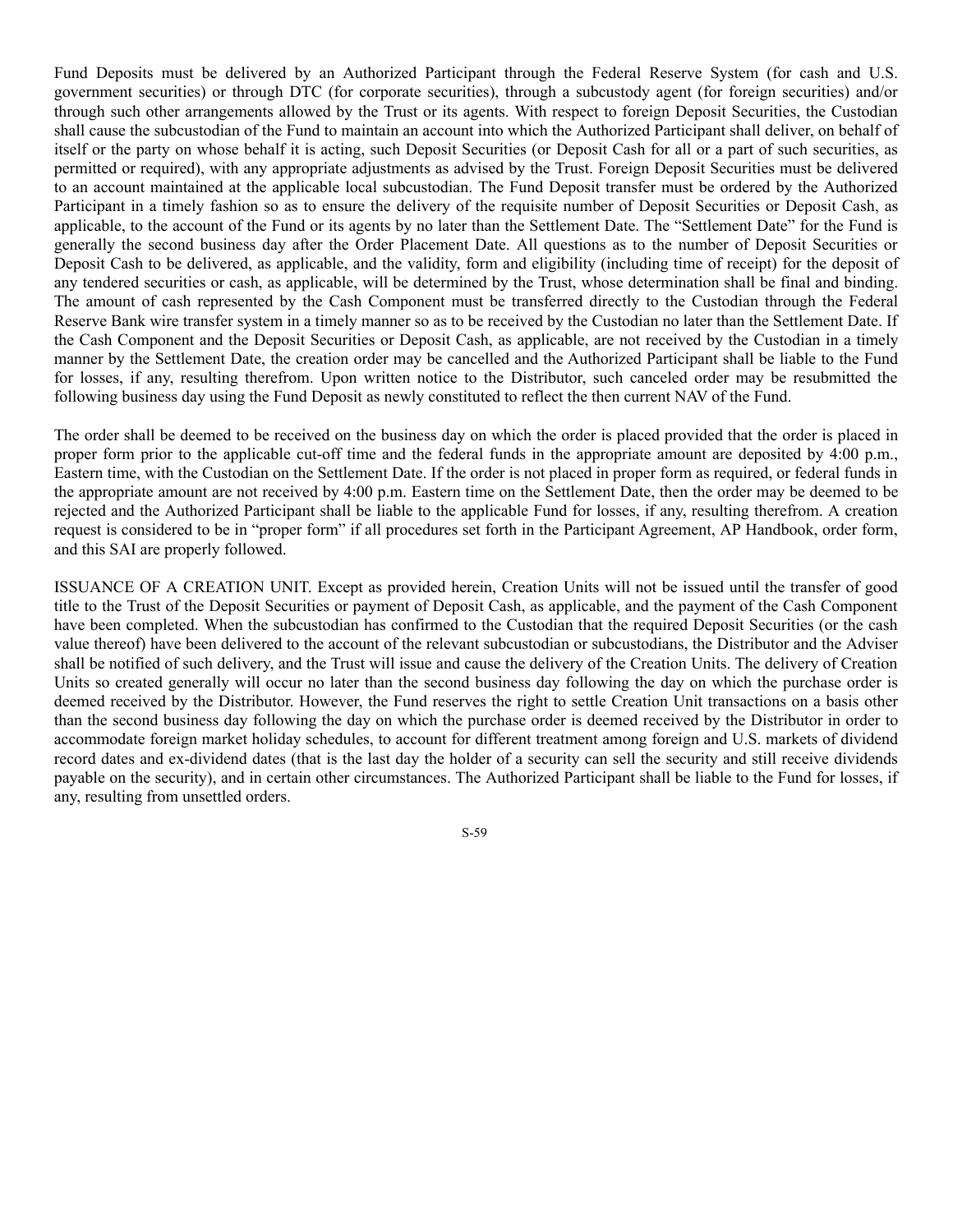Creation Units may be purchased in advance of receipt by the Trust of all or a portion of the applicable Deposit Securities as described below. In these circumstances, the initial deposit will have a value greater than the NAV of the shares of the Fund on the date the order is placed in proper form since in addition to available Deposit Securities, cash must be deposited in an amount equal to the sum of (i) the Cash Component, plus (ii) an additional amount of cash equal to a percentage of the market value as set forth in the Participant Agreement, of the undelivered Deposit Securities (the "Additional Cash Deposit"), which shall be maintained in a separate non-interest bearing collateral account. The Authorized Participant must deposit with the Custodian the Additional Cash Deposit, as applicable, by the time set forth in the Participant Agreement on the Settlement Date. If the Fund or its agents do not receive the Additional Cash Deposit in the appropriate amount, by such time, then the order may be deemed rejected and the Authorized Participant shall be liable to the Fund for losses, if any, resulting therefrom. An additional amount of cash shall be required to be deposited with the Trust, pending delivery of the missing Deposit Securities to the extent necessary to maintain the Additional Cash Deposit with the Trust in an amount at least equal to the applicable percentage, as set forth in the Participant Agreement, of the daily marked to market value of the missing Deposit Securities. The Trust may use such Additional Cash Deposit to buy the missing Deposit Securities at any time. Authorized Participants will be liable to the Trust for all costs, expenses, dividends, income, and taxes associated with missing Deposit Securities, including the costs incurred by the Trust in connection with any such purchases. These costs will be deemed to include the amount by which the actual purchase price of the Deposit Securities exceeds the value of such Deposit Securities on the day the purchase order was deemed received by the Distributor plus the brokerage and related transaction costs associated with such purchases. The Trust will return any unused portion of the Additional Cash Deposit once all of the missing Deposit Securities have been properly received by the Custodian or purchased by the Trust and deposited into the Trust. In addition, a creation transaction fee as set forth below under "Creation Transaction Fee" may be charged and an additional variable charge may also apply. The delivery of Creation Units so created generally will occur no later than the Settlement Date.

ACCEPTANCE OF ORDERS OF CREATION UNITS. The Trust reserves the absolute right to reject an order for Creation Units transmitted to it by the Distributor in respect of the Fund including, without limitation, if (a) the order is not in proper form; (b) the Deposit Securities or Deposit Cash, as applicable, delivered by the Participant are not as disseminated through the facilities of the NSCC for that date by the Custodian; (c) the investor(s), upon obtaining the shares ordered, would own 80% or more of the currently outstanding shares of the Fund; (d) acceptance of the Deposit Securities would have certain adverse tax consequences to the Fund; (e) the acceptance of the Fund Deposit would, in the opinion of counsel, be unlawful; (f) the acceptance of the Fund Deposit would otherwise, in the discretion of the Trust or the Adviser, have an adverse effect on the Trust or the rights of beneficial owners; (g) the acceptance or receipt of the order for a Creation Unit would, in the opinion of counsel to the Trust, be unlawful; or (h) circumstances outside the control of the Trust, the Custodian, the Transfer Agent and/or the Adviser make it for all practical purposes not feasible to process orders for Creation Units.

Examples of such circumstances include acts of God or public service or utility problems such as fires, floods, extreme weather conditions and power outages resulting in telephone, telecopy and computer failures; market conditions or activities causing trading halts; systems failures involving computer or other information systems affecting the Trust, the Distributor, the Custodian, a sub-custodian, the Transfer Agent, DTC, NSCC, Federal Reserve System, or any other participant in the creation process, and other extraordinary events. The Distributor shall notify a prospective creator of a Creation Unit and/or the Authorized Participant acting on behalf of the creator of a Creation Unit of its rejection of the order of such person. The Trust, the Transfer Agent, the Custodian, any sub-custodian and the Distributor are under no duty, however, to give notification of any defects or irregularities in the delivery of Fund Deposits nor shall either of them incur any liability for the failure to give any such notification. The Trust, the Transfer Agent, the Custodian and the Distributor shall not be liable for the rejection of any purchase order for Creation Units.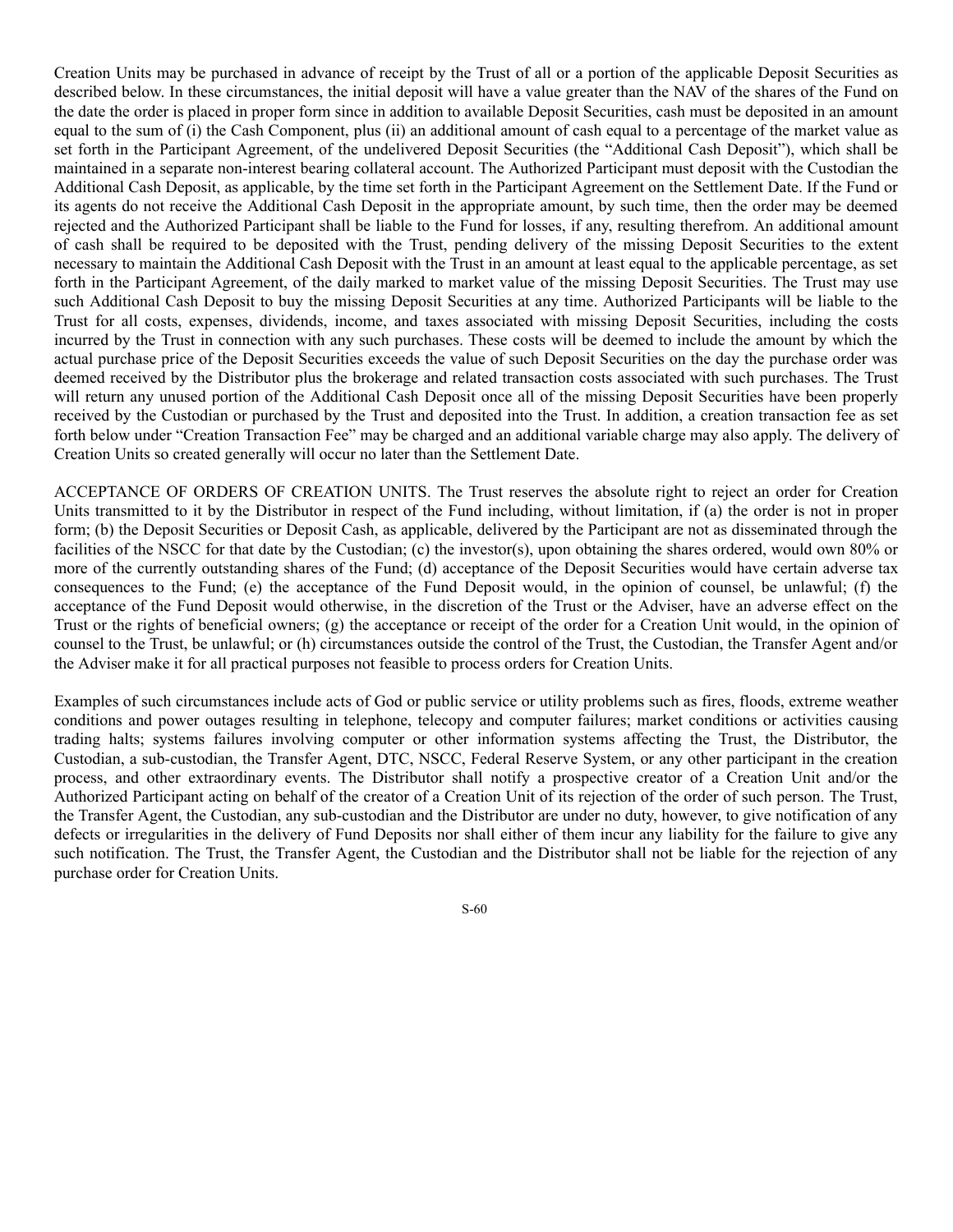All questions as to the number of shares of each security in the Deposit Securities and the validity, form, eligibility and acceptance for deposit of any securities to be delivered shall be determined by the Trust, and the Trust's determination shall be final and binding.

CREATION TRANSACTION FEE. A fixed purchase (*i.e.*, creation) transaction fee may be imposed for the transfer and other transaction costs associated with the purchase of Creation Units ("Creation Order Costs"). The standard creation transaction fee for the Fund, regardless of the number of Creation Units created in the transaction, is set forth in the table below.

| Fund                           | <b>Creation Transaction Fee</b> |
|--------------------------------|---------------------------------|
| Advocate Rising Rate Hedge ETF | ასს                             |

The Fund may adjust the creation transaction fee from time to time. The creation transaction fee may be waived on certain orders if the Custodian has determined to waive some or all of the Creation Order Costs associated with the order or another party, such as the Adviser, has agreed to pay such fee.

In addition, a variable fee may be imposed for cash purchases, non-standard orders, or partial cash purchases of Creation Units. The variable fee is primarily designed to cover non-standard charges, *e.g.*, brokerage, taxes, foreign exchange, execution, market impact, and other costs and expenses, related to the execution of trades resulting from such transaction. In all cases, such fees will be limited in accordance with the requirements of the SEC applicable to management investment companies offering redeemable securities. The Fund may determine not to charge a variable fee on certain orders when the Adviser has determined that doing so is in the best interests of Fund shareholders, *e.g.*, for creation orders that facilitate the rebalance of the Fund's portfolio in a more efficient manner than could have been achieved without such order.

Investors who use the services of an Authorized Participant, broker or other such intermediary may be charged a fee for such services which may include an amount for the creation transaction fee and non-standard charges. Investors are responsible for the costs of transferring the securities constituting the Deposit Securities to the account of the Trust. The Adviser may retain all or a portion of the Transaction Fee to the extent the Adviser bears the expenses that otherwise would be borne by the Trust in connection with the issuance of a Creation Unit, which the Transaction Fee is designed to cover.

RISKS OF PURCHASING CREATION UNITS. There are certain legal risks unique to investors purchasing Creation Units directly from the Fund. Because the Fund's shares may be issued on an ongoing basis, a "distribution" of shares could be occurring at any time. Certain activities that a shareholder performs as a dealer could, depending on the circumstances, result in the shareholder being deemed a participant in the distribution in a manner that could render the shareholder a statutory underwriter and subject to the prospectus delivery and liability provisions of the 1933 Act. For example, a shareholder could be deemed a statutory underwriter if it purchases Creation Units from the Fund, breaks them down into the constituent shares, and sells those shares directly to customers, or if a shareholder chooses to couple the creation of a supply of new shares with an active selling effort involving solicitation of secondary-market demand for shares. Whether a person is an underwriter depends upon all of the facts and circumstances pertaining to that person's activities, and the examples mentioned here should not be considered a complete description of all the activities that could cause you to be deemed an underwriter.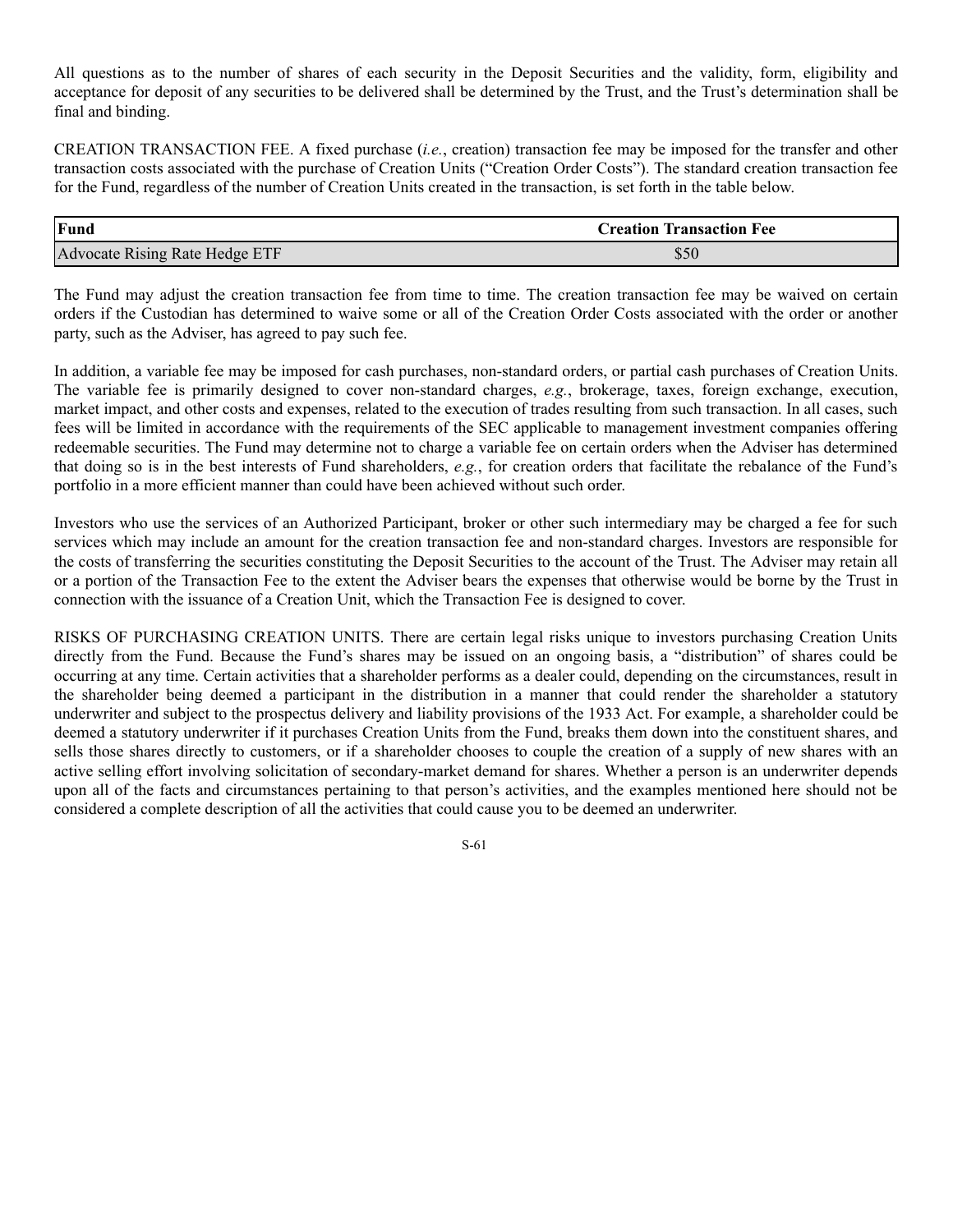Dealers who are not "underwriters" but are participating in a distribution (as opposed to engaging in ordinary secondary-market transactions), and thus dealing with the Fund's shares as part of an "unsold allotment" within the meaning of Section  $4(a)(3)(C)$ of the 1933 Act, will be unable to take advantage of the prospectus delivery exemption provided by Section  $4(a)(3)$  of the 1933 Act.

REDEMPTION. Shares of the Fund may be redeemed only in Creation Units at their NAV next determined after receipt of a redemption request in proper form by the Fund through the Transfer Agent and only on a business day. EXCEPT UPON LIQUIDATION OF THE FUND, THE TRUST WILL NOT REDEEM SHARES IN AMOUNTS LESS THAN CREATION UNITS. Investors must accumulate enough shares of the Fund in the secondary market to constitute a Creation Unit in order to have such shares redeemed by the Trust. There can be no assurance, however, that there will be sufficient liquidity in the public trading market at any time to permit assembly of a Creation Unit. Investors should expect to incur brokerage and other costs in connection with assembling a sufficient number of shares to constitute a redeemable Creation Unit.

With respect to the Fund, the Custodian, through the NSCC, makes available prior to the opening of business on the Exchange (currently 9:30 a.m. Eastern time) on each business day, the list of the names and share quantities of the Fund's portfolio securities that will be applicable (subject to possible amendment or correction) to redemption requests received in proper form (as defined below) on that day ("Fund Securities"). Fund Securities received on redemption may not be identical to Deposit Securities.

Redemption proceeds for a Creation Unit are paid either in-kind or in cash, or combination thereof, as determined by the Trust. With respect to in-kind redemptions of the Fund, redemption proceeds for a Creation Unit will consist of Fund Securities - as announced by the Custodian on the business day of the request for redemption received in proper form plus cash in an amount equal to the difference between the NAV of the shares of the Fund being redeemed, as next determined after a receipt of a request in proper form, and the value of Fund Securities (the "Cash Redemption Amount"), less any fixed redemption transaction fee as set forth below and any applicable additional variable charge as set forth below. In the event that the Fund's securities have a value greater than the NAV of the shares of the Fund, a compensating cash payment equal to the differential is required to be made by or through an Authorized Participant by the redeeming shareholder. Notwithstanding the foregoing, at the Trust's discretion, an Authorized Participant may receive the corresponding cash value of the securities in lieu of the in-kind securities value representing one or more Fund Securities.

CASH REDEMPTION METHOD. Although the Trust does not ordinarily permit full or partial cash redemptions of Creation Units of the Fund, when full or partial cash redemptions of Creation Units are available or specified for the Fund, they will be effected in essentially the same manner as in-kind redemptions thereof. In the case of full or partial cash redemptions, the Authorized Participant receives the cash equivalent of the Fund Securities it would otherwise receive through an in-kind redemption, plus the same Cash Redemption Amount to be paid to an in-kind redeemer.

REDEMPTION TRANSACTION FEE. A fixed redemption transaction fee may be imposed for the transfer and other transaction costs associated with the redemption of Creation Units ("Redemption Order Costs"). The standard redemption transaction fee for the Fund, regardless of the number of Creation Units redeemed in the transaction, is set forth in the table below.

| Fund                           | <b>Redemption Transaction Fee</b> |
|--------------------------------|-----------------------------------|
| Advocate Rising Rate Hedge ETF | \$50                              |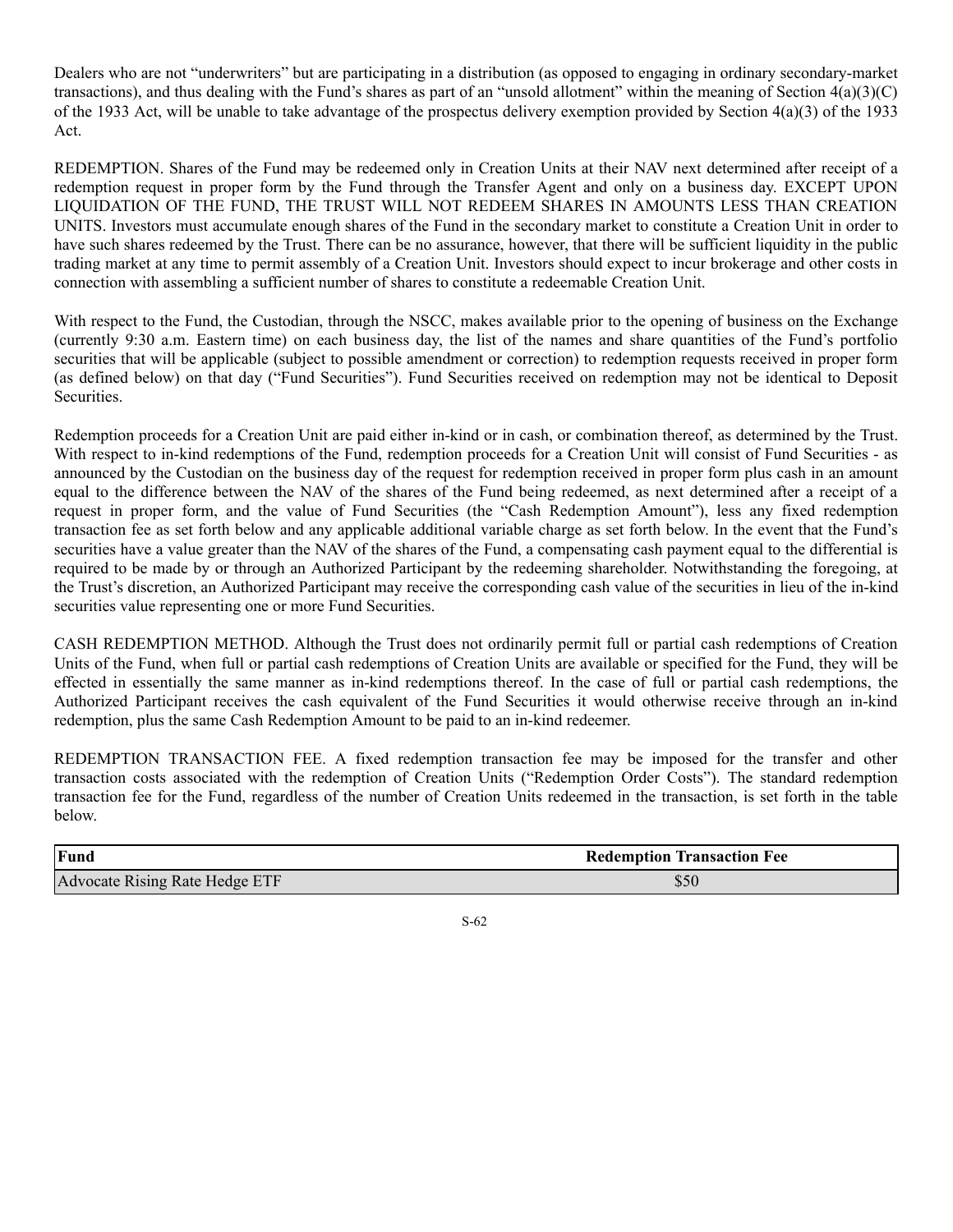The Fund may adjust the redemption transaction fee from time to time. The redemption transaction fee may be waived on certain orders if the Custodian has determined to waive some or all of the Redemption Order Costs associated with the order or another party, such as the Adviser, has agreed to pay such fee.

In addition, a variable fee, payable to the Fund, may be imposed for cash redemptions, non-standard orders, or partial cash redemptions for the Fund. The variable fee is primarily designed to cover non-standard charges, *e.g.*, brokerage, taxes, foreign exchange, execution, market impact, and other costs and expenses, related to the execution of trades resulting from such transaction. In all cases, such fees will be limited in accordance with the requirements of the SEC applicable to management investment companies offering redeemable securities. The Fund may determine not to charge a variable fee on certain orders when the Adviser has determined that doing so is in the best interests of Fund shareholders, *e.g.*, for redemption orders that facilitate the rebalance of the Fund's portfolio in a more tax efficient manner than could be achieved without such order.

Investors who use the services of an Authorized Participant, broker or other such intermediary may be charged a fee for such services, which may include an amount for the redemption transaction fees and non-standard charges. Investors are responsible for the costs of transferring the securities constituting the Fund Securities to the account of the Trust. The non-standard charges are payable to the Fund as it incurs costs in connection with the redemption of Creation Units, the receipt of Fund Securities and the Cash Redemption Amount and other transactions costs. The Adviser may retain all or a portion of the redemption transaction fee to the extent the Adviser bears the expenses that otherwise would be borne by the Trust in connection with the redemption of a Creation Unit, which the redemption transaction fee is designed to cover.

PROCEDURES FOR REDEMPTION OF CREATION UNITS. Orders to redeem Creation Units must be submitted in proper form to the Transfer Agent prior to the time as set forth in the Participant Agreement. A redemption request is considered to be in "proper form" if (i) an Authorized Participant has transferred or caused to be transferred to the Trust's Transfer Agent the Creation Unit(s) being redeemed through the book-entry system of DTC so as to be effective by the time as set forth in the Participant Agreement and (ii) a request in form satisfactory to the Trust is received by the Transfer Agent from the Authorized Participant on behalf of itself or another redeeming investor within the time periods specified in the Participant Agreement. If the Transfer Agent does not receive the investor's shares of the Fund through DTC's facilities by the times and pursuant to the other terms and conditions set forth in the Participant Agreement, the redemption request shall be rejected, unless, to the extent contemplated by the Participant Agreement, collateral is posted in an amount equal to a percentage of the value of the missing shares of that Fund as specified in the Participant Agreement (and marked to market daily).

The Authorized Participant must transmit the request for redemption, in the form required by the Trust, to the Transfer Agent in accordance with procedures set forth in the Participant Agreement. Investors should be aware that their particular broker may not have executed a Participant Agreement, and that, therefore, requests to redeem Creation Units may have to be placed by the investor's broker through an Authorized Participant who has executed a Participant Agreement. Investors making a redemption request should be aware that such request must be in the form specified by such Authorized Participant. Investors making a request to redeem Creation Units should allow sufficient time to permit proper submission of the request by an Authorized Participant and transfer of the shares of the Fund to the Trust's Transfer Agent; such investors should allow for the additional time that may be required to effect redemptions through their banks, brokers or other financial intermediaries if such intermediaries are not Authorized Participants.

ADDITIONAL REDEMPTION PROCEDURES. In connection with taking delivery of shares of Fund Securities upon redemption of Creation Units, a redeeming shareholder or Authorized Participant acting on behalf of such shareholder must maintain appropriate custody arrangements with a qualified broker-dealer, bank or other custody providers in each jurisdiction in which any of the Fund's securities are customarily traded, to which account such Fund Securities will be delivered. Deliveries of redemption proceeds generally will be made within two business days of the trade date. However, due to the schedule of holidays in certain countries, the different treatment among foreign and U.S. markets of dividend record dates and dividend exdates (that is the last date the holder of a security can sell the security and still receive dividends payable on the security sold), and in certain other circumstances, the delivery of in-kind redemption proceeds may take longer than two business days after the day on which the redemption request is received in proper form. If neither the redeeming shareholder nor the Authorized Participant acting on behalf of such redeeming shareholder has appropriate arrangements to take delivery of the Fund Securities in the applicable foreign jurisdiction and it is not possible to make other such arrangements, or if it is not possible to effect deliveries of the Fund Securities in such jurisdiction, the Trust may, in its discretion, exercise its option to redeem such shares in cash, and the redeeming shareholders will be required to receive redemption proceeds in cash.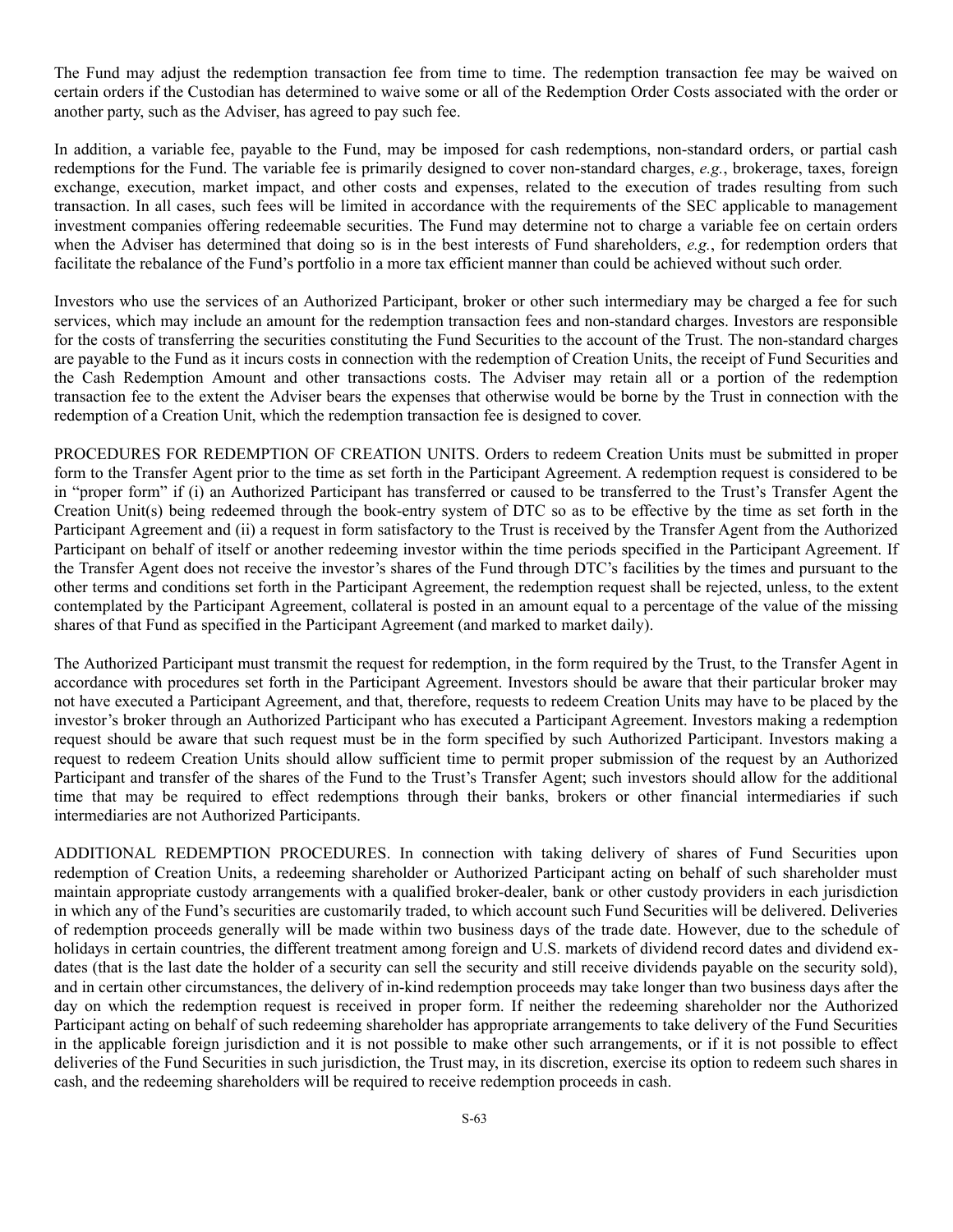If it is not possible to make other such arrangements, or it is not possible to effect deliveries of the Fund Securities, the Trust may in its discretion exercise its option to redeem such shares in cash, and the redeeming investor will be required to receive its redemption proceeds in cash. In addition, an investor may request a redemption in cash that the Fund may, in its sole discretion, permit. In either case, the investor will receive a cash payment equal to the NAV of its shares based on the NAV of shares of the Fund next determined after the redemption request is received in proper form (minus a redemption transaction fee and additional charge for requested cash redemptions specified above, to offset the Trust's brokerage and other transaction costs associated with the disposition of Fund Securities). The Fund also may, in its sole discretion, upon request of a shareholder, provide such redeemer a portfolio of securities that differs from the exact composition of the Fund Securities but does not differ in NAV.

Pursuant to the Participant Agreement, an Authorized Participant submitting a redemption request is deemed to make certain representations to the Trust regarding the Authorized Participant's ability to tender for redemption the requisite number of shares of the Fund. The Trust reserves the right to verify these representations at its discretion, but will typically require verification with respect to a redemption request from the Fund in connection with higher levels of redemption activity and/or short interest in the Fund. If the Authorized Participant, upon receipt of a verification request, does not provide sufficient verification of its representations as determined by the Trust, the redemption request will not be considered to have been received in proper form and may be rejected by the Trust.

Redemptions of shares for Fund Securities will be subject to compliance with applicable federal and state securities laws and the Fund (whether or not it otherwise permits cash redemptions) reserves the right to redeem Creation Units for cash to the extent that the Trust could not lawfully deliver specific Fund Securities upon redemptions or could not do so without first registering the Fund Securities under such laws. An Authorized Participant or an investor for which it is acting subject to a legal restriction with respect to a particular security included in the Fund Securities applicable to the redemption of Creation Units may be paid an equivalent amount of cash. The Authorized Participant may request the redeeming investor of the shares of the Fund to complete an order form or to enter into agreements with respect to such matters as compensating cash payment. Further, an Authorized Participant that is not a "qualified institutional buyer," ("QIB") as such term is defined under Rule 144A of the 1933 Act, will not be able to receive Fund Securities that are restricted securities eligible for resale under Rule 144A. An Authorized Participant may be required by the Trust to provide a written confirmation with respect to QIB status in order to receive Fund Securities.

Because the portfolio securities of the Fund may trade on the relevant exchange(s) on days that the Exchange is closed or are otherwise not business days for the Fund, shareholders may not be able to redeem their shares, or to purchase or sell shares on the Exchange, on days when the NAV of the Fund could be significantly affected by events in the relevant foreign markets.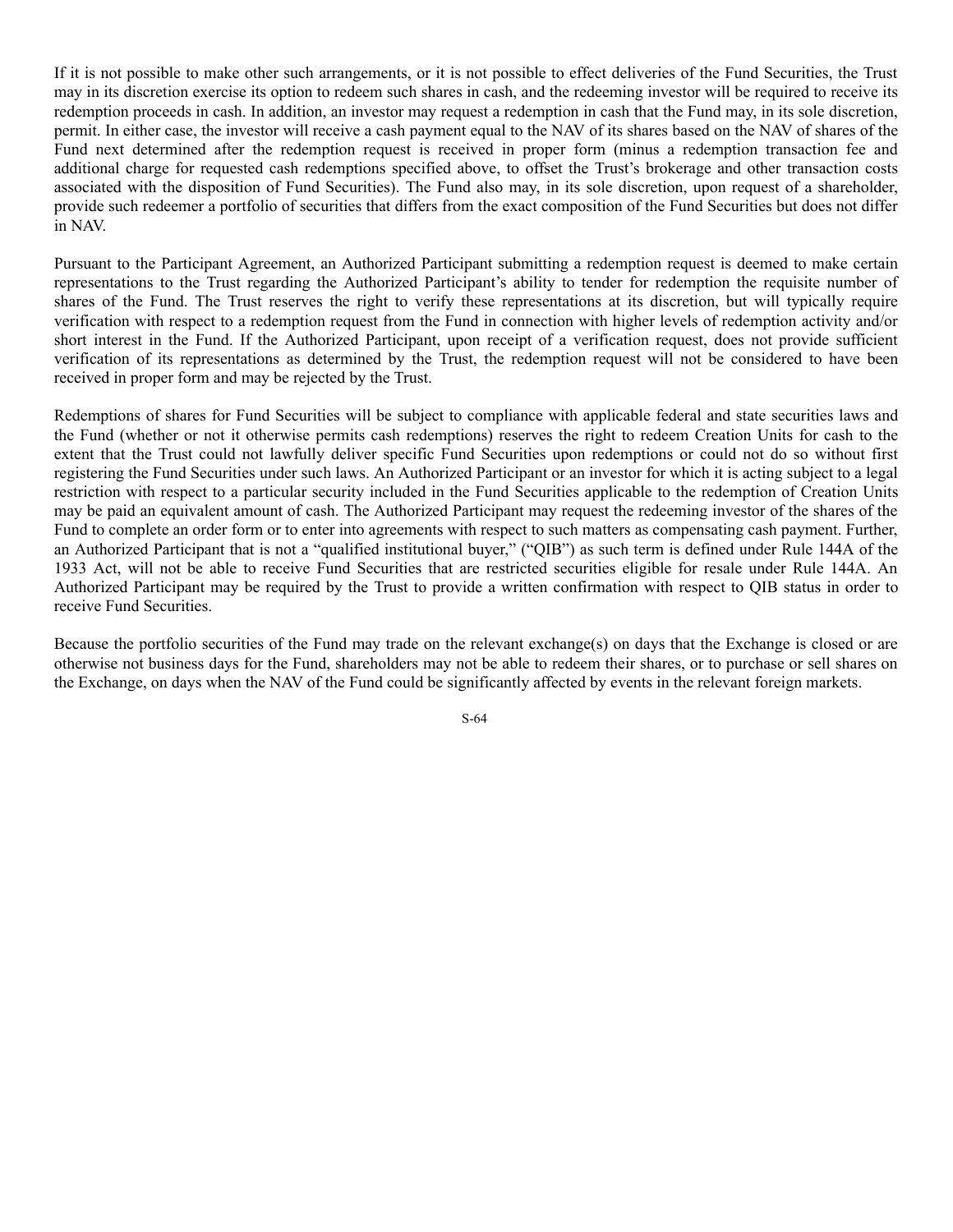The right of redemption may be suspended or the date of payment postponed with respect to the Fund (1) for any period during which the New York Stock Exchange is closed (other than customary weekend and holiday closings); (2) for any period during which trading on the New York Stock Exchange is suspended or restricted; (3) for any period during which an emergency exists as a result of which disposal of the securities owned by the Fund or determination of the NAV of the shares is not reasonably practicable; or (4) in such other circumstance as is permitted by the SEC.

## **DETERMINATION OF NET ASSET VALUE**

**General Policy.** The Fund adheres to Section 2(a)(41), and Rule 2a-4 thereunder, of the 1940 Act with respect to the valuation of portfolio securities. In general, securities for which market quotations are readily available are valued at current market value, and all other securities are valued at fair value in accordance with procedures adopted by the Board. In complying with the 1940 Act, the Trust relies on guidance provided by the SEC and by the SEC staff in various interpretive letters and other guidance.

**Equity Securities.** Securities listed on a securities exchange, market or automated quotation system for which quotations are readily available (except for securities traded on NASDAQ), including securities traded over the counter, are valued at the last quoted sale price on an exchange or market (foreign or domestic) on which they are traded on the valuation date (or at approximately 4:00 p.m. Eastern Time if such exchange is normally open at that time), or, if there is no such reported sale on the valuation date, at the most recent quoted bid price. For securities traded on NASDAQ, the NASDAQ Official Closing Price will be used. If such prices are not available or determined to not represent the fair value of the security as of the Fund's pricing time, the security will be valued at fair value as determined in good faith using methods approved by the Board.

**Money Market Securities and other Debt Securities.** If available, money market securities and other debt securities are priced based upon valuations provided by recognized independent, third-party pricing agents. Such values generally reflect the last reported sales price if the security is actively traded. The third-party pricing agents may also value debt securities by employing methodologies that utilize actual market transactions, broker-supplied valuations, or other methodologies designed to identify the market value for such securities. Such methodologies generally consider such factors as security prices, yields, maturities, call features, ratings and developments relating to specific securities in arriving at valuations. Money market securities and other debt securities with remaining maturities of sixty days or less may be valued at their amortized cost, which approximates market value. If such prices are not available or determined to not represent the fair value of the security as of the Fund's pricing time, the security will be valued at fair value as determined in good faith using methods approved by the Board.

**Foreign Securities.** The prices for foreign securities traded on foreign exchanges are reported in local currency and converted to U.S. dollars using currency exchange rates. Exchange rates are provided daily by recognized independent pricing agents.

**Derivatives and Other Complex Securities.** Although the Fund does not invest in derivatives as part of its investment strategy, it has adopted the following valuation policies for derivatives. Exchange traded options on securities and indices purchased by the Fund generally are valued at their last trade price or, if there is no last trade price, the last bid price. Exchange traded options on securities and indices written by the Fund generally are valued at their last trade price or, if there is no last trade price, the last asked price. In the case of options traded in the over-the-counter market, if the OTC option is also an exchange traded option, the Fund will follow the rules regarding the valuation of exchange traded options. If the OTC option is not also an exchange traded option, the Fund will value the option at fair value in accordance with procedures adopted by the Board.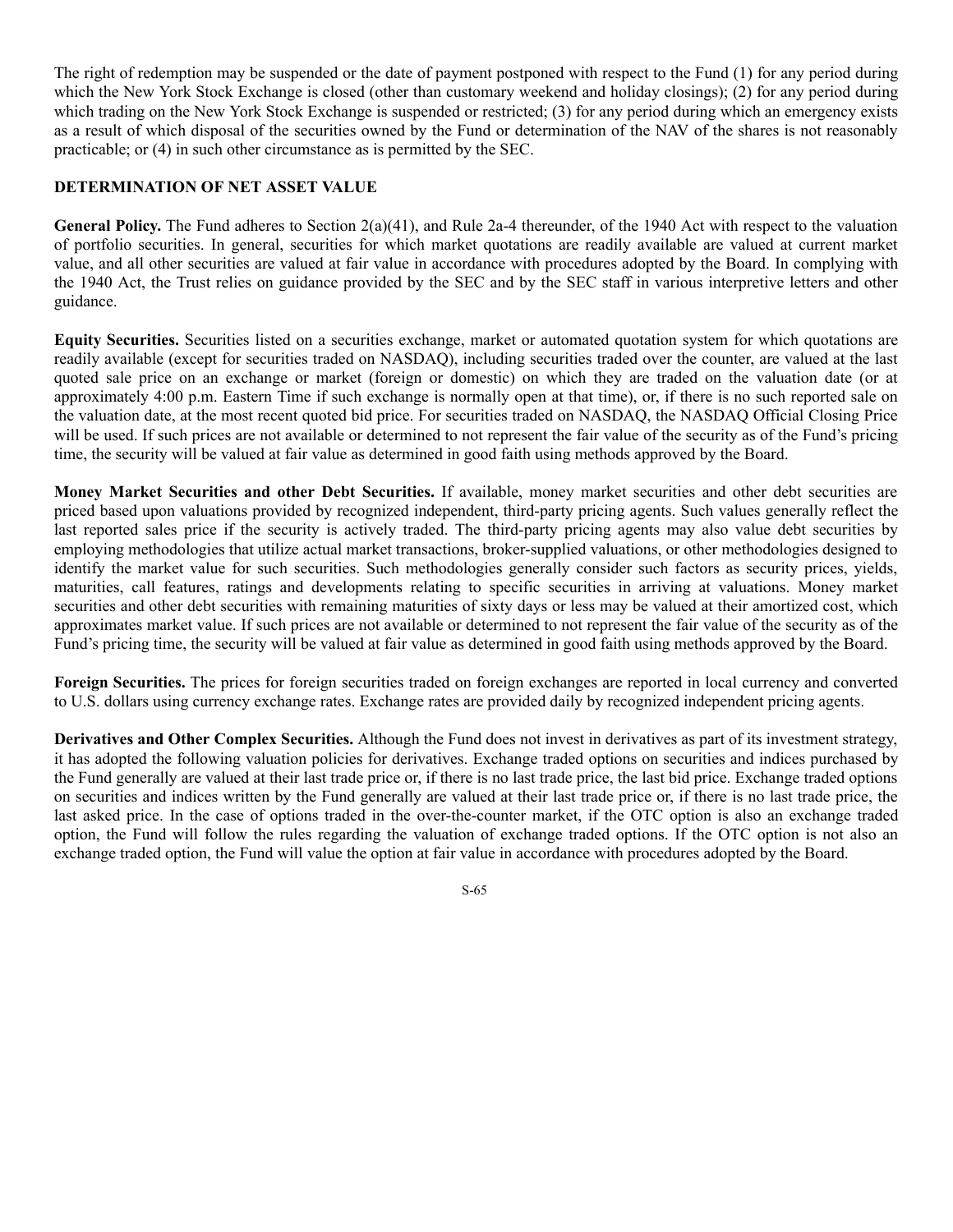Futures and swaps cleared through a central clearing house ("centrally cleared swaps") are valued at the settlement price established each day by the board of the exchange on which they are traded. The daily settlement prices for financial futures are provided by an independent source. On days when there is excessive volume or market volatility, or the future or centrally cleared swap does not end trading by the time the Fund calculates net asset value, the settlement price may not be available at the time at which the Fund calculates its net asset value. On such days, the best available price (which is typically the last sales price) may be used to value the Fund's futures or centrally cleared swaps position.

Foreign currency forward contracts are valued at the current day's interpolated foreign exchange rate, as calculated using the current day's spot rate, and the thirty, sixty, ninety and one-hundred eighty day forward rates provided by an independent source.

If available, non-centrally cleared swaps, collateralized debt obligations, collateralized loan obligations and bank loans are priced based on valuations provided by an independent third party pricing agent. If a price is not available from an independent third party pricing agent, the security will be valued at fair value as determined in good faith using methods approved by the Board.

**Use of Third-Party Independent Pricing Agents and Independent Brokers.** Pursuant to contracts with the Administrator, prices for most securities held by the Fund are provided daily by third-party independent pricing agents that are approved by the Board. The valuations provided by third-party independent pricing agents are reviewed daily by the Administrator.

If a security price cannot be obtained from an independent, third-party pricing agent, the Administrator shall seek to obtain a bid price from at least one independent broker.

**Fair Value Procedures.** Securities for which market prices are not "readily available" or which cannot be valued using the methodologies described above are valued in accordance with Fair Value Procedures established by the Board and implemented through the Fair Value Pricing Committee. The members of the Fair Value Pricing Committee report, as necessary, to the Board regarding portfolio valuation determinations. The Board, from time to time, will review these methods of valuation and will recommend changes which may be necessary to assure that the investments of the Fund are valued at fair value.

Some of the more common reasons that may necessitate a security being valued using Fair Value Procedures include: the security's trading has been halted or suspended; the security has been de-listed from a national exchange; the security's primary trading market is temporarily closed at a time when under normal conditions it would be open; the security has not been traded for an extended period of time; the security's primary pricing source is not able or willing to provide a price; trading of the security is subject to local government-imposed restrictions; or a significant event with respect to a security has occurred after the close of the market or exchange on which the security principally trades and before the time the Fund calculates net asset value. When a security is valued in accordance with the Fair Value Procedures, the Fair Value Pricing Committee will determine the value after taking into consideration relevant information reasonably available to the Fair Value Pricing Committee.

# **DIVIDENDS AND DISTRIBUTIONS**

The following information supplements and should be read in conjunction with the section in the Prospectus entitled "Dividends, Distributions and Taxes."

General Policies. Dividends from net investment income, if any, are declared and paid annually by the Fund. Distributions of net realized capital gains, if any, generally are declared and paid once a year, but the Fund may make distributions on a more frequent basis to improve index tracking, if applicable, or to comply with the distribution requirements of the Code, in all events in a manner consistent with the provisions of the 1940 Act.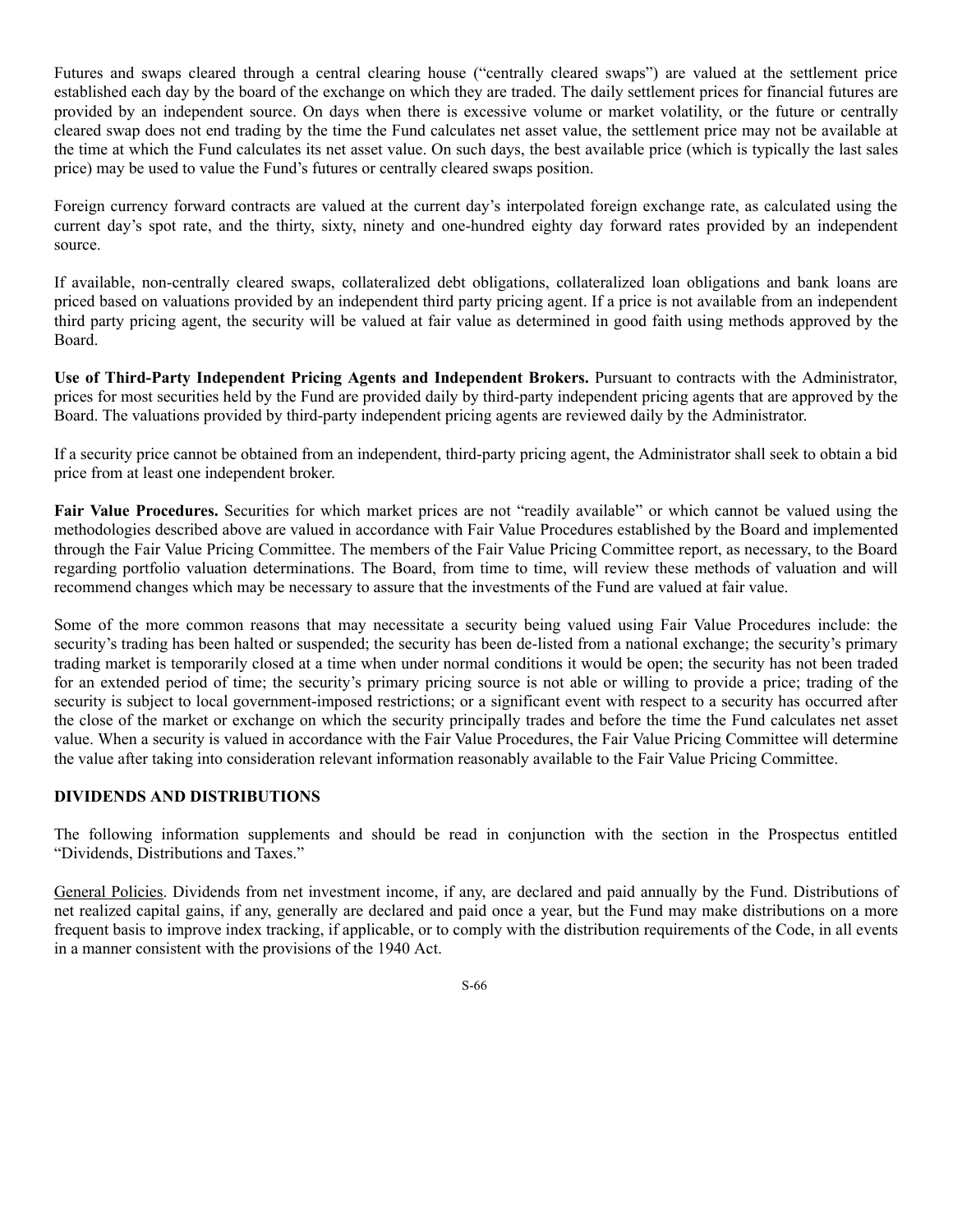Dividends and other distributions on shares of the Fund are distributed, as described below, on a pro rata basis to Beneficial Owners of such shares. Dividend payments are made through DTC Participants and Indirect Participants to Beneficial Owners then of record with proceeds received from the Fund.

The Fund makes additional distributions to the extent necessary (i) to distribute the entire annual taxable income of the Fund, plus any net capital gains and (ii) to avoid the imposition of the excise tax imposed by Section 4982 of the Code. Management of the Trust reserves the right to declare special dividends by the Fund if, in its reasonable discretion, such action is necessary or advisable to preserve the Fund's eligibility for treatment as a RIC or to avoid imposition of income or excise taxes on undistributed income.

Any dividend or distribution paid shortly after an investor's purchase of fund shares may have the effect of reducing the aggregate NAV of the shares below the cost of the investment ("buying a dividend"). Such a dividend or distribution would be a return of capital in an economic sense, although taxable as stated in the prospectus and this SAI. In addition, the Code provides that if a shareholder holds shares of a fund for six months or less and has (or is deemed to have) received a capital gain distribution with respect to such shares, any loss incurred on the sale of such shares will be treated as long-term capital loss to the extent of the capital gain distribution received or deemed to have been received.

Dividend Reinvestment Service. The Trust will not make the DTC book-entry dividend reinvestment service available for use by Beneficial Owners for reinvestment of their cash proceeds, but certain individual broker-dealers may make available a dividend reinvestment service for reinvestment of dividend distributions. Investors should contact their brokers to ascertain the availability and description of these services. Shareholders should be aware that each broker may require investors to adhere to specific procedures and timetables in order to participate in the dividend reinvestment service and investors should ascertain from their brokers such necessary details. If this service is available and used, dividend distributions of both income and realized gains will be automatically reinvested in additional whole shares purchased in the secondary market at current market prices. Distributions reinvested in additional shares of the Fund will nevertheless be taxable to shareholders acquiring such additional shares to the same extent as if such distributions had been received in cash.

# **FEDERAL INCOME TAXES**

The following is a summary of certain additional U.S. federal income tax considerations generally affecting the Fund and its shareholders that supplements the summary in the Prospectus. No attempt is made to present a comprehensive explanation of the federal, state, local or foreign tax treatment of the Fund or its shareholders, and the discussion here and in the Prospectus is not intended to be a substitute for careful tax planning. The summary is very general, and does not address investors subject to special rules, such as investors who hold shares through an individual retirement account ("IRA"), 401(k) or other taxadvantaged account.

The following general discussion of certain U.S. federal income tax consequences is based on provisions of the Code and the regulations issued thereunder as in effect on the date of this SAI. New legislation, as well as administrative changes or court decisions, may significantly change the conclusions expressed herein, and may have a retroactive effect with respect to the transactions contemplated herein.

Shareholders are urged to consult their own tax advisers regarding the application of the provisions of tax law described in this SAI in light of the particular tax situations of the shareholders and regarding specific questions as to federal, state, or local taxes.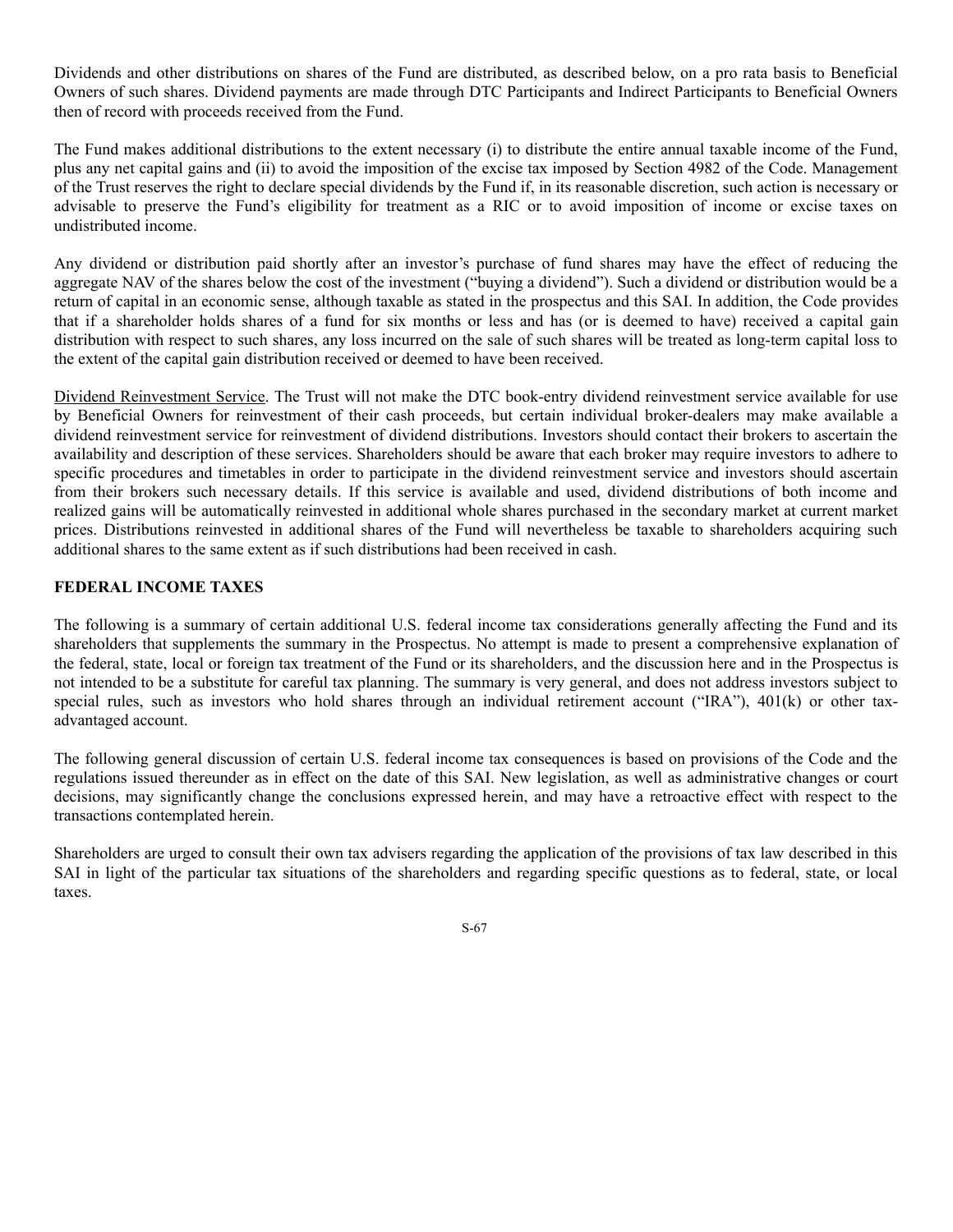Regulated Investment Company Status. The Fund intends to elect and to qualify each year to be treated as a RIC. By following such a policy, the Fund expects to eliminate or reduce to a nominal amount the federal taxes to which it may be subject. If the Fund qualifies as a RIC, it will generally not be subject to federal income taxes on the net investment income and net realized capital gains that it timely distributes to its shareholders. The Board reserves the right not to maintain the qualification of the Fund as a RIC if it determines such course of action to be beneficial to shareholders.

In order to qualify as a RIC under the Code, the Fund must distribute annually to its shareholders at least an amount equal to the sum of 90% of the Fund's net investment company taxable income for such year (including, for this purpose, dividends, taxable interest, and the excess of net short-term capital gains over net long-term capital losses, less operating expenses), computed without regard to the dividends paid deduction, and at least 90% of its net tax-exempt interest income for such year, if any (the "Distribution Requirement") and also must meet certain additional requirements. One of these additional requirements for RIC qualification is that the Fund must receive at least 90% of its gross income each taxable year from dividends, interest, payments with respect to certain securities loans, gains from the sale or other disposition of stock, securities or foreign currencies, or other income (including but not limited to gains from options, futures or forward contracts) derived with respect to the Fund's business of investing in stock, securities, foreign currencies and net income from interests in qualified publicly traded partnerships (the "90% Test"). A second requirement for qualification as a RIC is that the Fund must diversify its holdings so that, at the end of each quarter of the Fund's taxable year: (a) at least 50% of the market value of the Fund's total assets is represented by cash and cash items, U.S. government securities, securities of other RICs, and other securities, with these other securities limited, in respect to any one issuer, to an amount not greater than 5% of the value of the Fund's total assets or 10% of the outstanding voting securities of such issuer, including the equity securities of a qualified publicly traded partnership; and (b) not more than 25% of the value of its total assets is invested, including through corporations in which the Fund owns a 20% or more voting stock interest, in the securities (other than U.S. government securities or securities of other RICs) of any one issuer or the securities (other than the securities of another RIC) of two or more issuers that the Fund controls and which are engaged in the same or similar trades or businesses or related trades or businesses, or the securities of one or more qualified publicly traded partnerships (the "Asset Test").

If the Fund fails to satisfy the 90% Test or the Asset Test, the Fund may be eligible for relief provisions if the failures are due to reasonable cause and not willful neglect and if a penalty tax is paid with respect to each failure to satisfy the applicable requirements. Additionally, relief is provided for certain *de minimis* failures of the Asset Test where the Fund corrects the failure within a specified period of time. In order to be eligible for the relief provisions with respect to a failure to meet the Asset Test, the Fund may be required to dispose of certain assets. If these relief provisions are not available to the Fund and it fails to qualify for treatment as a RIC for a taxable year, all of its taxable income would be subject to tax at the regular corporate income tax rate (currently 21%) without any deduction for distributions to shareholders, and its distributions (including capital gains distributions) generally would be taxable as ordinary income dividends to its shareholders, subject to the dividends received deduction for corporate shareholders and the lower tax rates on qualified dividend income received by noncorporate shareholders. In addition, the Fund could be required to recognize unrealized gains, pay substantial taxes and interest, and make substantial distributions before requalifying as a RIC. If the Fund determines that it will not qualify for treatment as a RIC, the Fund will establish procedures to reflect the anticipated tax liability in the Fund's NAV.

Although the Fund intends to distribute substantially all of its net investment income and may distribute its capital gains for any taxable year, the Fund will be subject to federal income taxation to the extent any such income or gains are not distributed.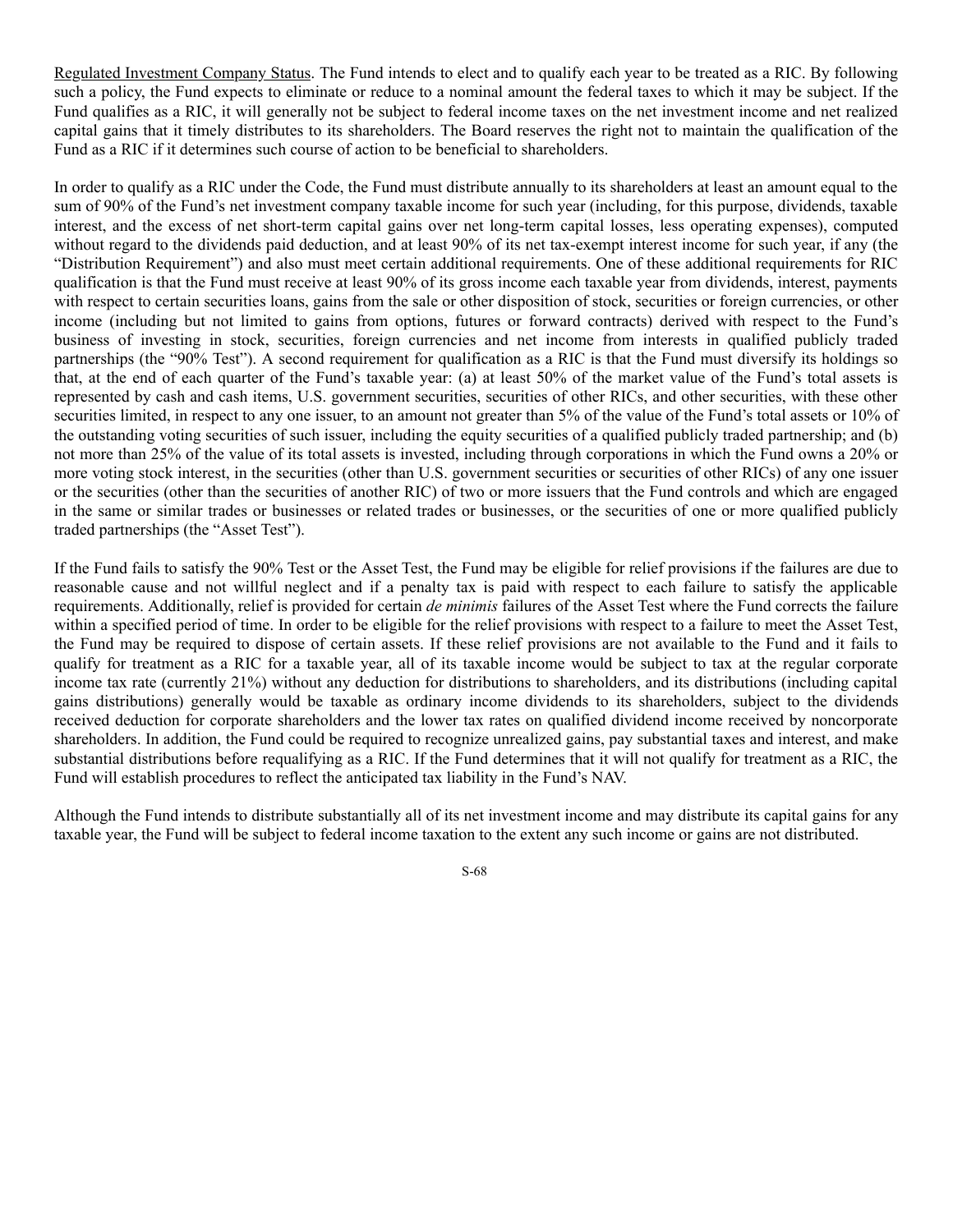Notwithstanding the Distribution Requirement described above, the Fund will be subject to a nondeductible 4% federal excise tax on undistributed income if it does not distribute to its shareholders in each calendar year an amount at least equal to 98% of its ordinary income for the calendar year and 98.2% of its capital gain net income for the twelve months ended October 31 of such year, subject to an increase for any shortfall in the prior year's distribution. For this purpose, any ordinary income or capital gain net income retained by the Fund and subject to corporate income tax will be considered to have been distributed. The Fund intends to declare and distribute dividends and distributions in the amounts and at the times necessary to avoid the application of this 4% excise tax, but can make no assurances that such tax will be completely eliminated. The Fund may in certain circumstances be required to liquidate Fund investments in order to make sufficient distributions to avoid federal excise tax liability at a time when the investment adviser might not otherwise have chosen to do so, and liquidation of investments in such circumstances may affect the ability of the Fund to satisfy the requirement for qualification as a RIC.

The Fund may elect to treat part or all of any "qualified late year loss" as if it had been incurred in the succeeding taxable year in determining the Fund's taxable income, net capital gain, net short-term capital gain, and earnings and profits. The effect of this election is to treat any such "qualified late year loss" as if it had been incurred in the succeeding taxable year in characterizing Fund distributions for any calendar year. A "qualified late year loss" generally includes net capital loss, net longterm capital loss, or net short-term capital loss incurred after October 31 of the current taxable year (commonly referred to as "post-October losses") and certain other late-year losses.

Capital losses in excess of capital gains ("net capital losses") are not permitted to be deducted against a RIC's net investment income. Instead, for U.S. federal income tax purposes, potentially subject to certain limitations, a RIC may carry net capital losses from any taxable year forward to offset capital gains in future years. The Fund is permitted to carry net capital losses forward indefinitely. To the extent subsequent capital gains are offset by such losses, they will not result in U.S. federal income tax liability to the Fund and may not be distributed as capital gains to shareholders. Generally, the Fund may not carry forward any losses other than net capital losses. The carryover of capital losses may be limited under the general loss limitation rules if the Fund experiences an ownership change as defined in the Code.

Taxation of Shareholders. The Fund receives income generally in the form of dividends and interest on investments. This income, plus net short-term capital gains, if any, less expenses incurred in the operation of the Fund, constitutes the Fund's net investment income from which dividends may be paid to you. Any distributions by the Fund from such income will be taxable to you as ordinary income or at the lower capital gains rates that apply to individuals receiving qualified dividend income, whether you take them in cash or in additional shares.

Subject to certain limitations and requirements, dividends reported by the Fund as qualified dividend income will be taxable to non-corporate shareholders at rates of up to 20%. In general, dividends may be reported by the Fund as qualified dividend income if they are paid from dividends received by the Fund on common and preferred stock of U.S. companies or on stock of certain eligible foreign corporations, provided that certain holding period and other requirements are met by the Fund with respect to the dividend-paying stocks in its portfolio. Subject to certain limitations, eligible foreign corporations include those incorporated in possessions of the United States or in certain countries with comprehensive tax treaties with the United States, and other foreign corporations if the stock with respect to which the dividends are paid is readily tradable on an established securities market in the United States. A dividend will not be treated as qualified dividend income to the extent that: (i) the shareholder has not held the shares on which the dividend was paid for more than 60 days during the 121-day period that begins on the date that is 60 days before the date on which the shares become "ex-dividend" (which is the day on which declared distributions (dividends or capital gains) are deducted from the Fund's assets before it calculates the net asset value) with respect to such dividend, (ii) the Fund has not satisfied similar holding period requirements with respect to the securities it holds that paid the dividends distributed to the shareholder), (iii) the shareholder is under an obligation (whether pursuant to a short sale or otherwise) to make related payments with respect to substantially similar or related property, or (iv) the shareholder elects to treat such dividend as investment income under section 163(d)(4)(B) of the Code. Therefore, if you lend your shares in the Fund, such as pursuant to a securities lending arrangement, you may lose the ability to treat dividends (paid while the shares are held by the borrower) as qualified dividend income. Distributions that the Fund receives from an underlying ETF or an underlying fund taxable as a RIC will be treated as qualified dividend income only to the extent so reported by such ETF or underlying fund. Certain of the Fund's investment strategies may significantly limit its ability to distribute dividends eligible to be treated as qualified dividend income.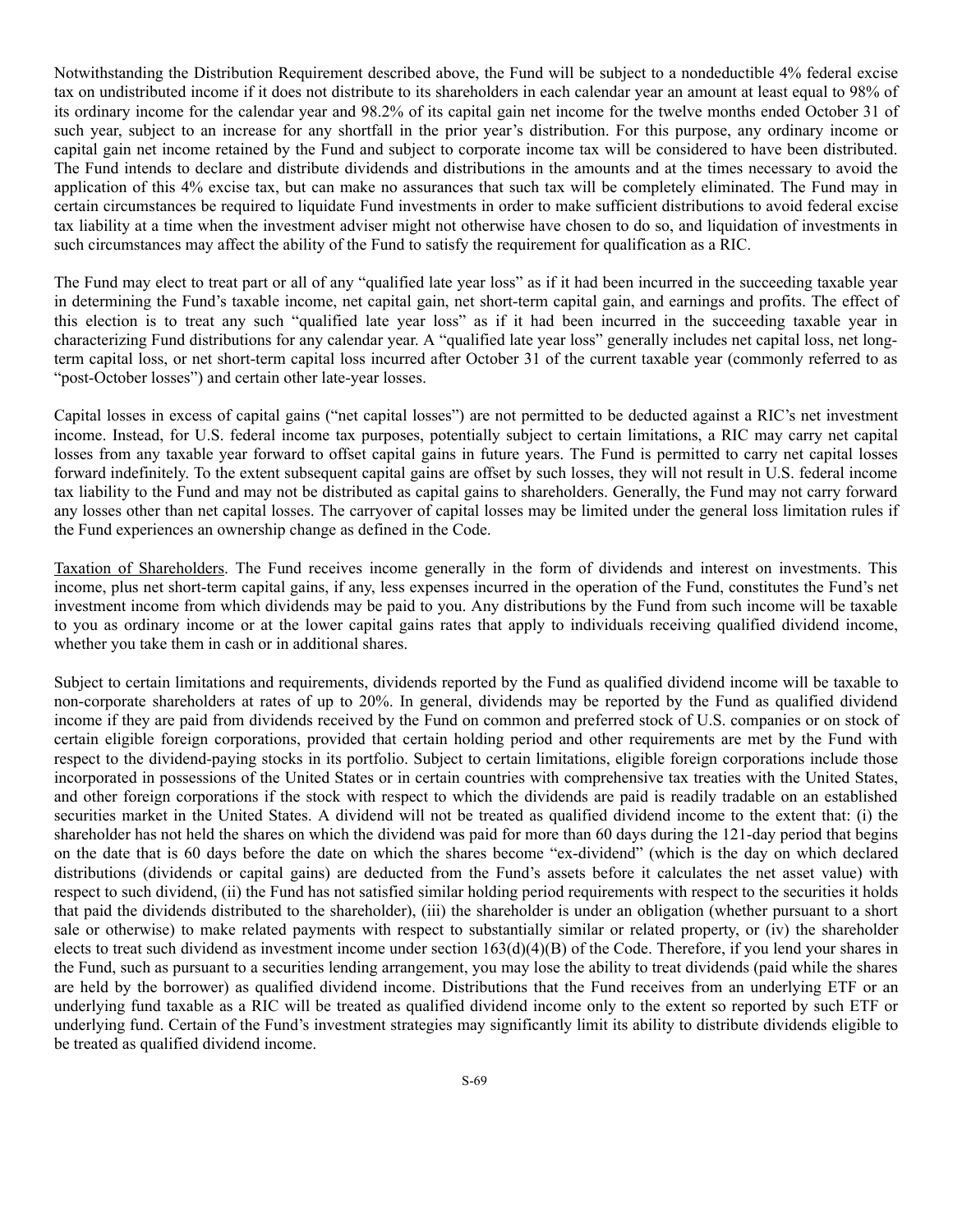Distributions by the Fund of its net short-term capital gains will be taxable as ordinary income. Capital gains distributions consisting of the Fund's net capital gains will be taxable as long-term capital gains for individual shareholders currently set at a maximum rate of 20% regardless of how long you have held your shares in the Fund. Distributions from capital gains are generally made after applying any available capital loss carryforwards.

In the case of corporate shareholders, the Fund's distributions (other than capital gain distributions) generally qualify for the dividends received deduction to the extent such distributions are so reported and do not exceed the gross amount of qualifying dividends received by the Fund for the year. Generally, and subject to certain limitations (including certain holding period limitations), a dividend will be treated as a qualifying dividend if it has been received from a domestic corporation. Certain of the Fund's investment strategies may significantly limit its ability to distribute dividends eligible to be treated as qualified dividend income.

The Fund's participation in loans of securities may affect the amount, timing, and character of distributions to Fund shareholders. If the Fund participates in a securities lending transaction and receives a payment in lieu of dividends (a "substitute payment") with respect to securities on loan in a securities lending transaction, such income generally will not constitute qualified dividend income and thus dividends attributable to such income will not be eligible for taxation at the rates applicable to qualified dividend income for individual shareholders and will not be eligible for the dividends received deduction for corporate shareholders.

Although dividends generally will be treated as distributed when paid, any dividend declared by the Fund in October, November or December and payable to shareholders of record in such a month that is paid during the following January will be treated for U.S. federal income tax purposes as received by shareholders on December 31 of the calendar year in which it was declared. A taxable shareholder may wish to avoid investing in the Fund shortly before a dividend or other distribution, because the distribution will generally be taxable even though it may economically represent a return of a portion of the shareholder's investment.

If the Fund's distributions exceed its earnings and profits, all or a portion of the distributions made in the taxable year may be treated as a return of capital to shareholders. A return of capital distribution generally will not be taxable but will reduce the shareholder's cost basis and result in a higher capital gain or lower capital loss when the shares on which the distribution was received are sold. After a shareholder's basis in the shares has been reduced to zero, distributions in excess of earnings and profits will be treated as gain from the sale of the shareholder's shares.

The Fund's shareholders will be notified annually by the Fund (or their broker) as to the federal tax status of all distributions made by the Fund. Distributions may be subject to state and local taxes. Shareholders who have not held Fund shares for a full year should be aware that the Fund may report and distribute to a shareholder, as ordinary dividends or capital gain dividends, a percentage of income that is not equal to the percentage of the Fund's ordinary income or net capital gain, respectively, actually earned during the shareholder's period of investment in the Fund.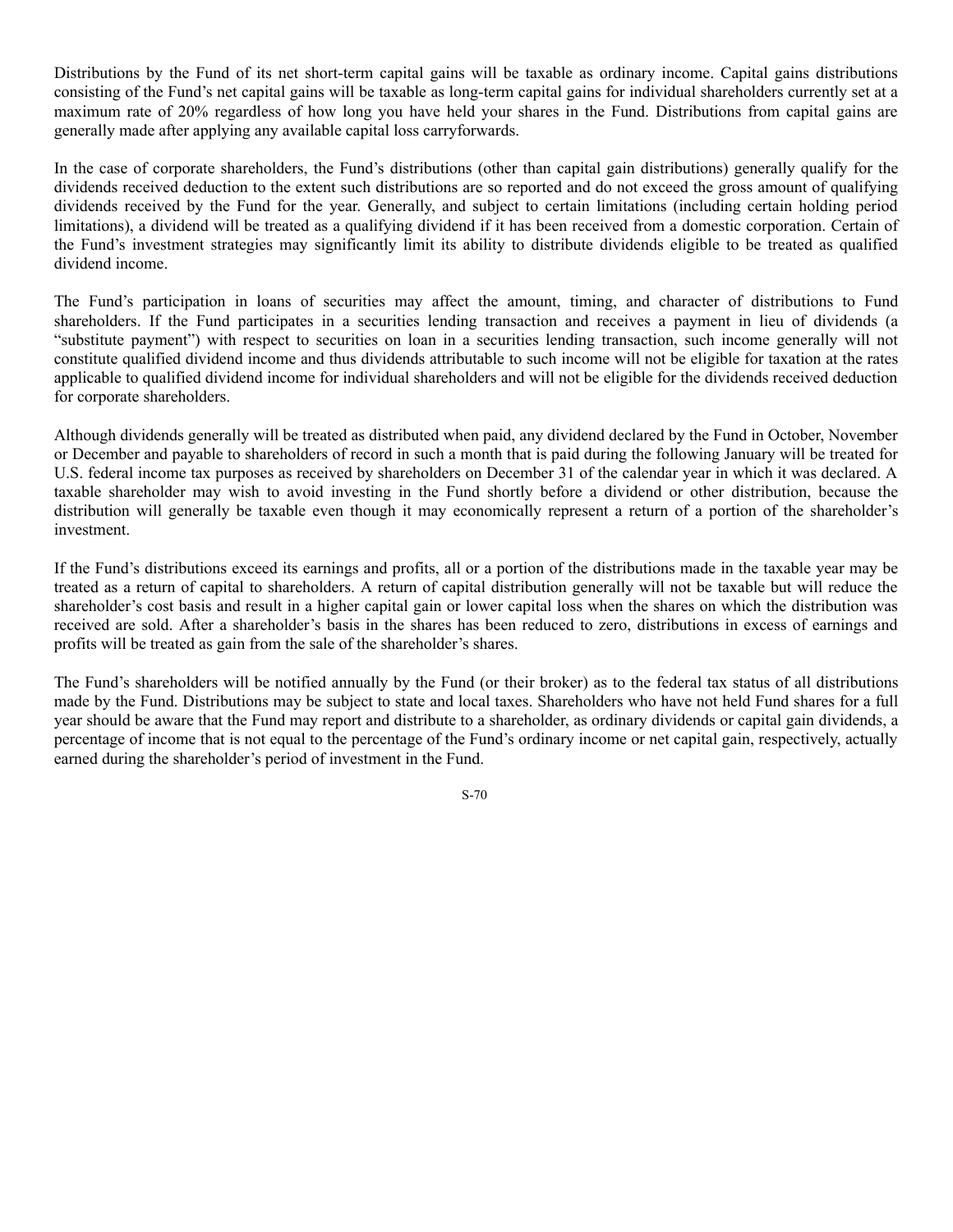Sales, Exchanges or Redemptions. A sale or exchange of shares or redemption of Creation Units in the Fund may give rise to a gain or loss. In general, any gain or loss realized upon a taxable disposition of shares by a shareholder who is not a dealer in securities will generally, for individual shareholders be treated as capital gain or loss if the shares are capital assets in the shareholder's hands, and will be long-term capital gain or loss if the shares have been held for more than 12 months, and shortterm capital gain or loss if the shares are held for 12 months or less. However, if shares on which a shareholder has received a long-term capital gain distribution are subsequently sold, exchanged, or redeemed and such shares have been held for six months or less, any loss recognized will be treated as a long-term capital loss to the extent of the long-term capital gain distribution. In addition, the loss realized on a sale or other disposition of shares will be disallowed to the extent a shareholder repurchases (or enters into a contract or option to repurchase) shares within a period of 61 days (beginning 30 days before and ending 30 days after the disposition of the shares). This loss disallowance rule will apply to shares received through the reinvestment of dividends during the 61-day period. In such a case, the basis of the newly purchased shares will be adjusted to reflect the disallowed loss.

An Authorized Participant who exchanges securities for Creation Units generally will recognize gain or loss from the exchange. The gain or loss will be equal to the difference between the market value of the Creation Units at the time of the exchange and the sum of the exchanger's aggregate basis in the securities surrendered plus the amount of cash paid for such Creation Units. The ability of Authorized Participants to receive a full or partial cash redemption of Creation Units of the Fund may limit the tax efficiency of the Fund. A person who redeems Creation Units will generally recognize a gain or loss equal to the difference between the sum of the aggregate market value of any securities received plus the amount of any cash received for such Creation Units and the exchanger's basis in the Creation Units. The Internal Revenue Service (the "IRS"), however, may assert that an Authorized Participant may not be permitted to currently deduct losses realized upon an exchange of securities for Creation Units under the rules governing "wash sales" (for an Authorized Participant which does not mark-to-market its holdings) or on the basis that there has been no significant change in economic position.

The Trust, on behalf of the Fund, has the right to reject an order for a purchase of shares of the Fund if the purchaser (or group of purchasers) would, upon obtaining the shares so ordered, own 80% or more of the outstanding shares of the Fund and if, pursuant to Section 351 of the Code, the Fund would have a basis in the securities different from the market value of such securities on the date of deposit. The Trust also has the right to require information necessary to determine beneficial share ownership for purposes of the 80% determination. If the Fund does issue Creation Units to a purchaser (or group of purchasers) that would, upon obtaining the shares so ordered, own 80% or more of the outstanding shares of the Fund, the purchaser (or group of purchasers) may not recognize gain or loss upon the exchange of securities for Creation Units.

Authorized Participants purchasing or redeeming Creation Units should consult their own tax advisors with respect to the tax treatment of any creation or redemption transaction and whether the wash sales rules apply and when a loss might be deductible.

Cost Basis Reporting. The cost basis of shares acquired by purchase will generally be based on the amount paid for the shares and then may be subsequently adjusted for other applicable transactions as required by the Code. The difference between the selling price and the cost basis of shares generally determines the amount of the capital gain or loss realized on the sale or exchange of shares. Contact the broker through whom you purchased your shares to obtain information with respect to the available cost basis reporting methods and elections for your account.

Net Investment Income Tax. U.S. individuals with adjusted gross income (subject to certain adjustments) exceeding certain threshold amounts (\$250,000 if married and filing jointly or if considered a "surviving spouse" for federal income tax purposes, \$125,000 if married filing separately, and \$200,000 in other cases) are subject to a 3.8% tax on all or a portion of their "net investment income." This 3.8% tax also applies to all or a portion of the undistributed net investment income of certain shareholders that are estates and trusts. For these purposes, interest, dividends and certain capital gains (including capital gain distributions and capital gains realized on the sale of shares of the Fund or the redemption of Creation Units), among other categories of income, are generally taken into account in computing a shareholder's net investment income.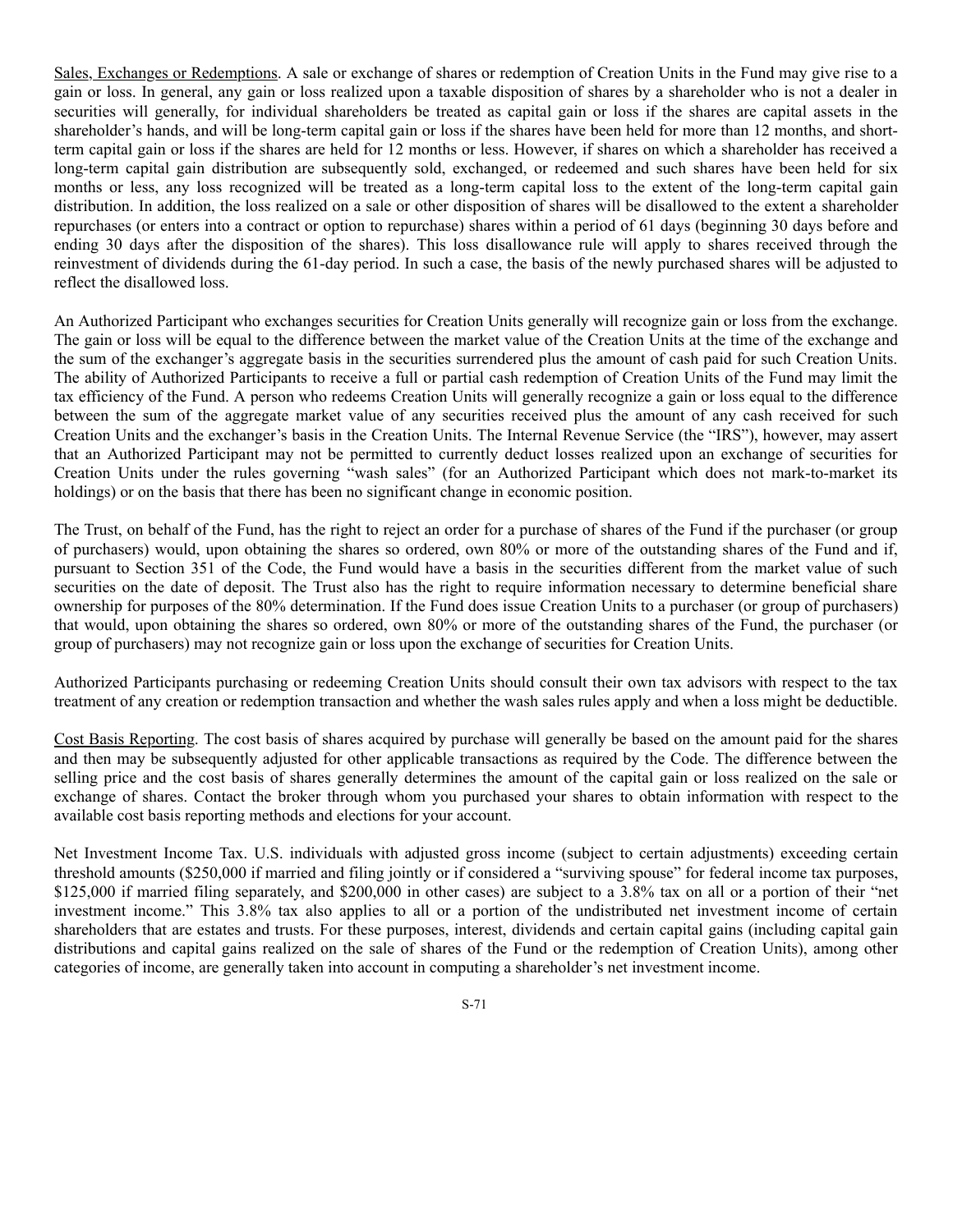Taxation of Complex Securities. The Fund may hold certain investments in the future subject to complex provisions of the Code that, among other things, may affect the Fund's ability to qualify as a RIC, affect the character of gains and losses realized by the Fund (*i.e.*, may affect whether gains or losses are ordinary or capital), accelerate recognition of income to the Fund and defer losses and, in limited cases, subject the Fund to U.S. federal income tax on income from certain of its foreign securities. These rules could therefore affect the character, amount and timing of distributions to shareholders and may require the Fund to sell securities to mitigate the effect of these rules and prevent disqualification of the Fund as a RIC at a time when the Adviser might not otherwise have chosen to do so. The Fund intends to monitor its transactions, intends to make appropriate tax elections, and intends to make appropriate entries in its books and records in order to mitigate the effect of these rules and preserve its qualification for treatment as a RIC. To the extent the Fund invests in an underlying fund that is taxable as a RIC, the rules applicable to the tax treatment of complex securities will also apply to the underlying funds that also invest in such complex securities and investments.

Certain derivative investment by the Fund, such as exchange-traded products and OTC derivatives may not produce qualifying income for purposes of the 90% Test described above, which must be met in order for the Fund to maintain its status as a RIC under the Code. In addition, the determination of the value and the identity of the issuer of such derivative investments are often unclear for purposes of the "Asset Test" described above. The Fund intends to carefully monitor such investments to ensure that any non-qualifying income does not exceed permissible limits and to ensure that they are adequately diversified under the Asset Test. The Fund, however, may not be able to accurately predict the non-qualifying income from these investments and there are no assurances that the IRS will agree with the Fund's determination of the "Asset Test" with respect to such derivatives.

The Fund is required for federal income tax purposes to mark-to-market and recognize as income for each taxable year its net unrealized gains and losses on certain futures and options contracts that are subject to section 1256 of the Code ("Section 1256 Contracts") as of the end of the year as well as those actually realized during the year. Gain or loss from Section 1256 Contracts on broad-based indexes required to be marked to market will be 60% long-term and 40% short-term capital gain or loss. Application of this rule may alter the timing and character of distributions to shareholders. The Fund may be required to defer the recognition of losses on Section 1256 Contracts to the extent of any unrecognized gains on offsetting positions held by the Fund. These provisions may also require the Fund to mark-to-market certain types of positions in its portfolio (*i.e.*, treat them as if they were closed out), which may cause the Fund to recognize income without receiving cash with which to make distributions in amounts necessary to satisfy the distribution requirement and for avoiding the excise tax discussed above. Accordingly, to avoid certain income and excise taxes, the Fund may be required to liquidate its investments at a time when the investment adviser might not otherwise have chosen to do so.

With respect to investments in STRIPS and other zero coupon securities which are sold at original issue discount and thus do not make periodic cash interest payments, the Fund will be required to include as part of its current income the imputed interest on such obligations even though the Fund has not received any interest payments on such obligations during that period. Because the Fund intends to distribute all of its net investment income to its shareholders, the Fund may have to sell Fund securities to distribute such imputed income which may occur at a time when the Adviser would not have chosen to sell such securities and which may result in taxable gain or loss.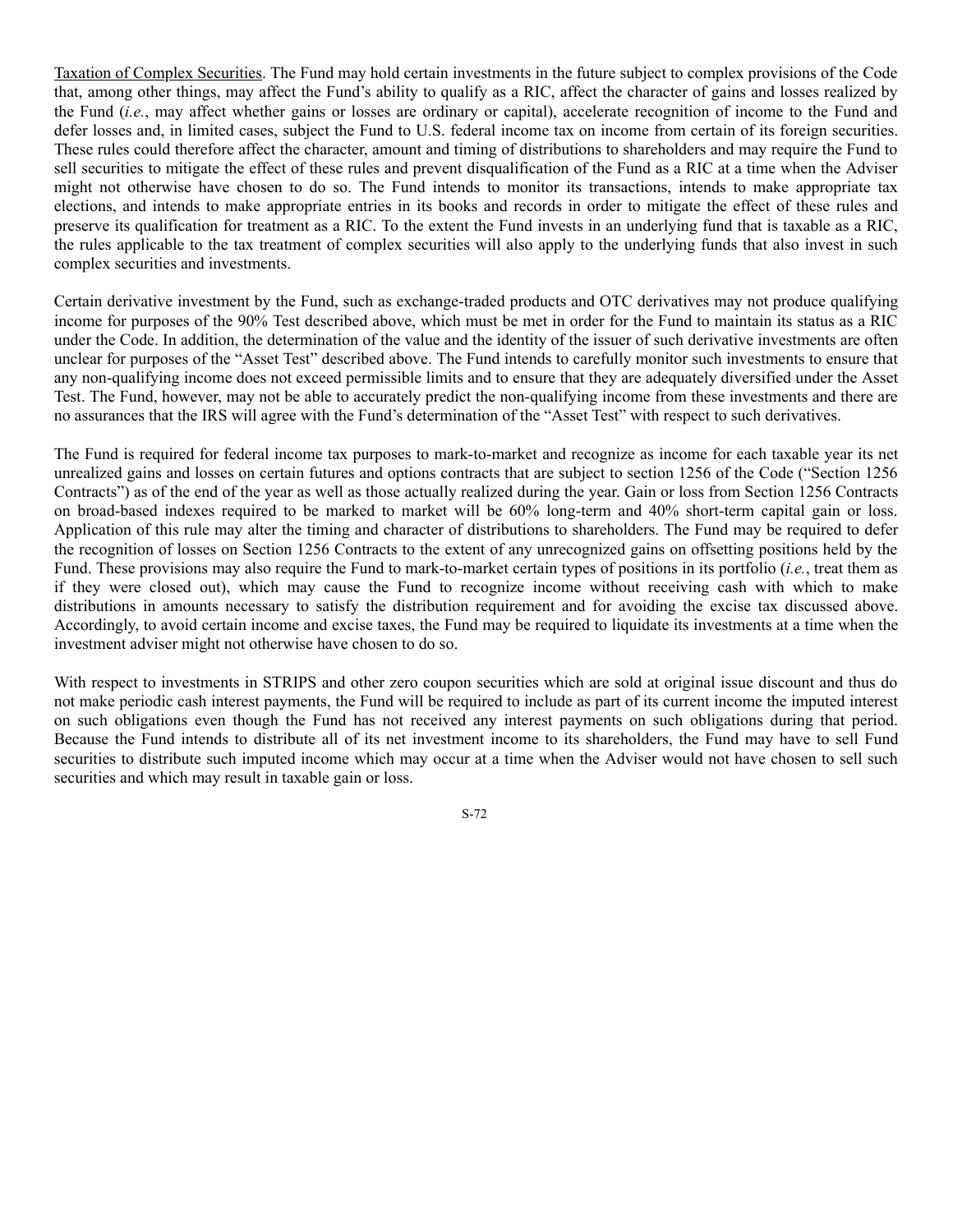Any market discount recognized on a bond is taxable as ordinary income. A market discount bond is a bond acquired in the secondary market at a price below redemption value or adjusted issue price if issued with original issue discount. Absent an election by the Fund to include the market discount in income as it accrues, gain on the Fund's disposition of such an obligation will be treated as ordinary income rather than capital gain to the extent of the accrued market discount.

The Fund's transactions in foreign currencies will generally be subject to special provisions of the Code that, among other things, may affect the character of gains and losses realized by the Fund (i.e., may affect whether gains or losses are ordinary or capital), accelerate recognition of income to the Fund and defer losses. These rules could therefore affect the character, amount and timing of distributions to shareholders. These provisions also may require the Fund to mark-to-market certain types of positions in its portfolio (i.e., treat them as if they were closed out) which may cause the Fund to recognize income without receiving cash with which to make distributions in amounts necessary to satisfy the Distribution Requirements and for avoiding the excise tax described above. The Fund intends to monitor its transactions, intends to make the appropriate tax elections, and intends to make the appropriate entries in its books and records when it acquires any foreign currency in order to mitigate the effect of these rules so as to prevent disqualification of the Fund as a RIC and minimize the imposition of income and excise taxes.

The U.S. Treasury Department has authority to issue regulations that would exclude foreign currency gains from being treated as qualifying income for purposes of the 90% Test described above if such gains are not directly related to the Fund's business of investing in stock or securities (or options and futures with respect to stock or securities). Accordingly, regulations may be issued in the future that could treat some or all of the Fund's non-U.S. currency gains as non-qualifying income, thereby potentially jeopardizing the Fund's status as a RIC for all years to which the regulations are applicable.

Under the Code, gains or losses attributable to fluctuations in exchange rates which occur between the time the Fund accrues income or other receivables or accrues expenses or other liabilities denominated in a foreign currency and the time the Fund actually collects such income or receivables or pays such expenses or liabilities generally are treated as ordinary income or loss. Similarly, on dispositions of debt securities denominated in a foreign currency and on disposition of certain other instruments, gains or losses attributable to fluctuations in the value of the foreign currency between the date of acquisition of the security or contract and the date of disposition are also treated as ordinary gain or loss. The gains and losses may increase or decrease the amount of the Fund's income to be distributed to its shareholders as ordinary income.

Certain of the Fund's commodity-related investments will not generate income that is "qualifying income" under the 90% Test (as described above). The Fund will seek to restrict its income from such investments that do not generate qualifying income to a maximum of 10% of its gross income (when combined with its other investments that produce non-qualifying income) to comply with the 90% Test. However, the Fund might generate more non-qualifying income than anticipated, might not be able to generate qualifying income in a particular taxable year at levels sufficient to meet the 90% Test, or might not be able to determine the percentage of qualifying income it derives for a taxable year until after year-end. Accordingly, the extent to which the Fund invests in commodities or commodity-linked derivatives directly may be limited by the 90% Test, which the Fund must continue to satisfy to maintain its status as a RIC. As such, the Fund could be required to reduce its exposure to such investments, which may result in difficulty in implementing the Fund's investment strategy. Please see the discussion above in the section titled "Regulated Investment Company Status" for a discussion of the impact of the Fund failing to meet the 90% Test. To the extent the Fund invests in an underlying fund that is taxable as a RIC and that directly makes certain commodityrelated investments, the tax rules related to such investments and associated risks described above with respect to such Fund will also apply to the underlying fund that makes such commodity-related investments.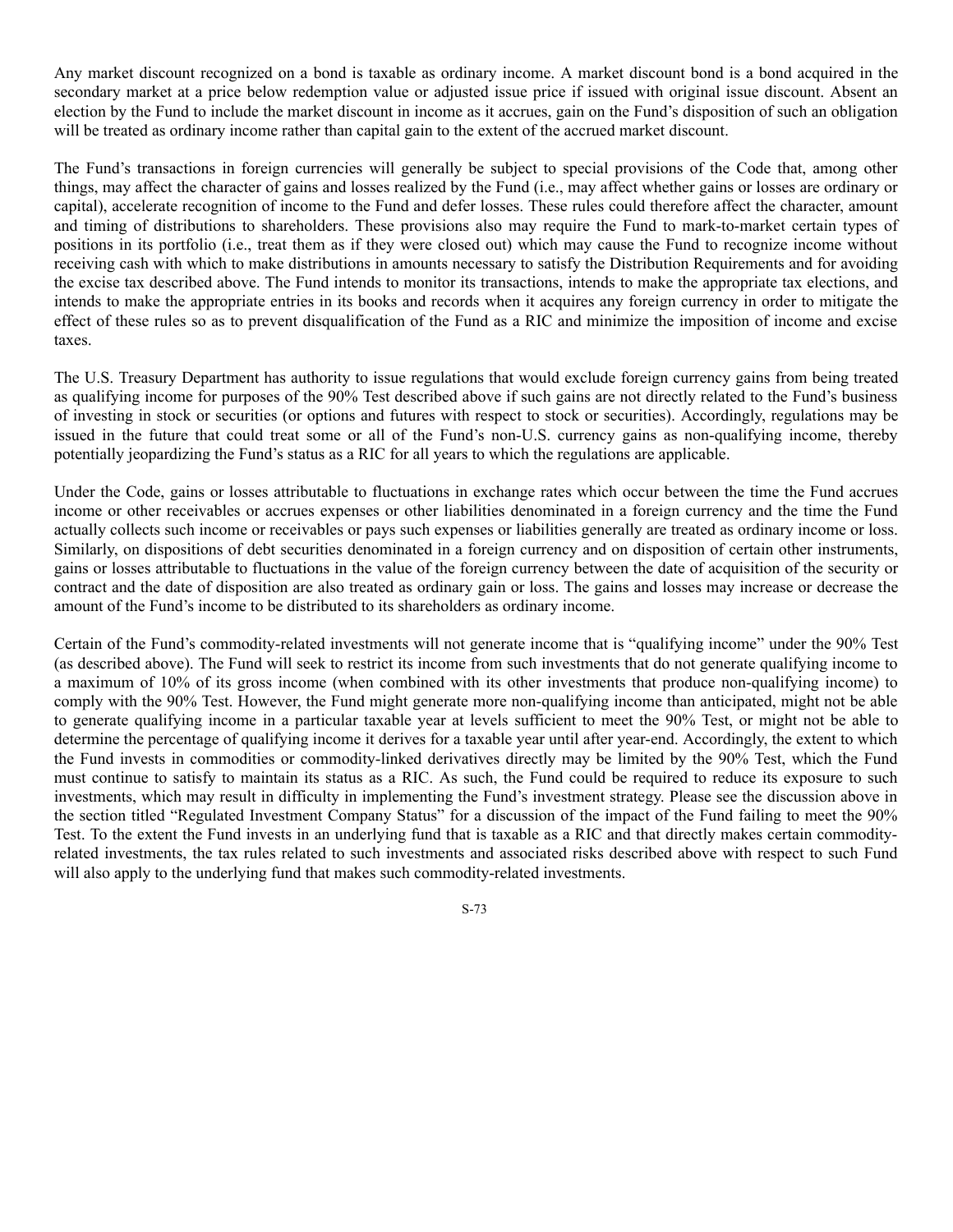Foreign Taxes. The Fund may be subject to withholding and other taxes imposed by foreign countries, including taxes on interest, dividends and capital gains with respect to any investments in those countries. Any such taxes would, if imposed, reduce the yield on or return from those investments. Tax conventions between certain countries and the U.S. may reduce or eliminate such taxes in some cases.

Backup Withholding. The Fund or financial intermediaries, such as brokers, through which a shareholder holds shares) will be required in certain cases to withhold (as "backup withholding") at a 24% withholding rate and remit to the U.S. Treasury such withheld amounts on any distributions paid to any shareholder who: (1) fails to provide a correct taxpayer identification number certified under penalty of perjury; (2) is subject to backup withholding by the IRS for failure to properly report all payments of interest or dividends; (3) fails to provide a certified statement that the shareholder is not subject to backup withholding; or (4) fails to provide a certified statement that the shareholder is a U.S. person (including a U.S. resident alien). Backup withholding is not an additional tax. Any amounts withheld may be credited against the shareholder's U.S. federal income tax liability, provided the appropriate information is furnished to the IRS.

Foreign Shareholders. Any foreign shareholders in the Fund may be subject to U.S. withholding and estate tax and are encouraged to consult their tax advisors prior to investing in the Fund. Foreign shareholders (*i.e.*, nonresident alien individuals and foreign corporations, partnerships, trusts and estates) are generally subject to U.S. withholding tax at the rate of 30% (or a lower tax treaty rate) on distributions derived from taxable ordinary income. The Fund may, under certain circumstances, report all or a portion of a dividend as an "interest-related dividend" or a "short-term capital gain dividend," which would generally be exempt from this 30% U.S. withholding tax, provided certain other requirements are met. Short-term capital gain dividends received by a nonresident alien individual who is present in the U.S. for a period or periods aggregating 183 days or more during the taxable year are not exempt from this 30% withholding tax. Gains realized by foreign shareholders from the sale or other disposition of shares of the Fund generally are not subject to U.S. taxation, unless the recipient is an individual who is physically present in the U.S. for 183 days or more per year. Foreign shareholders who fail to provide an applicable IRS form may be subject to backup withholding on certain payments from the Fund. Backup withholding will not be applied to payments that are subject to the 30% (or lower applicable treaty rate) withholding tax described in this paragraph. Different tax consequences may result if the foreign shareholder is engaged in a trade or business within the United States. In addition, the tax consequences to a foreign shareholder entitled to claim the benefits of a tax treaty may be different than those described above.

Under legislation generally known as "FATCA" (the Foreign Account Tax Compliance Act), a U.S. withholding tax at a 30% rate is imposed on dividends for shareholders who own their shares through foreign accounts or foreign intermediaries if certain disclosure requirements related to U.S. accounts or ownership are not satisfied. In general, no such withholding will be required with respect to a U.S. person or non-U.S. person that timely provides the certifications required by the Fund or its agent on a valid IRS Form W-9 or applicable series of IRS Form W-8, respectively. Shareholders potentially subject to withholding include foreign financial institutions ("FFIs"), such as non-U.S. investment funds, and non-financial foreign entities ("NFFEs"). To avoid withholding under FATCA, an FFI generally must enter into an information sharing agreement with the IRS in which it agrees to report certain identifying information (including name, address, and taxpayer identification number) with respect to its U.S. account holders (which, in the case of an entity shareholder, may include its direct and indirect U.S. owners), and an NFFE generally must identify and provide other required information to the Fund or other withholding agent regarding its U.S. owners, if any. Such non-U.S. shareholders also may fall into certain exempt, excepted or deemed compliant categories as established by regulations and other guidance. A non-U.S. shareholder resident or doing business in a country that has entered into an intergovernmental agreement with the U.S. to implement FATCA will be exempt from FATCA withholding provided that the shareholder and the applicable foreign government comply with the terms of the agreement. The Fund will not pay any additional amounts in respect to any amounts withheld.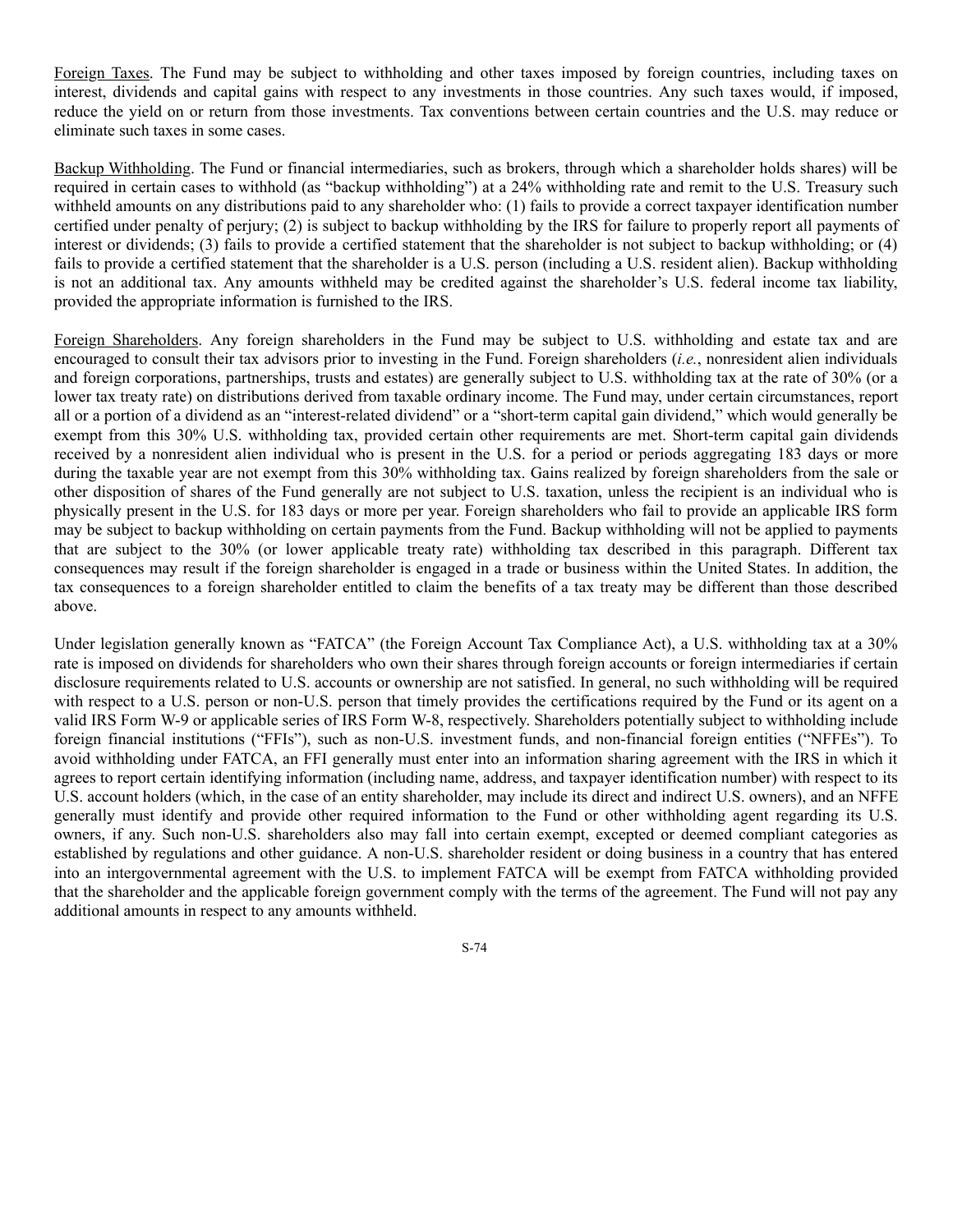A beneficial holder of shares who is a foreign person may be subject to foreign, state and local income tax and to the U.S. federal estate tax in addition to the U.S. federal income tax consequences referred to above. If a shareholder is eligible for the benefits of a tax treaty, any effectively connected income or gain will generally be subject to U.S. federal income tax on a net basis only if it is also attributable to a permanent establishment or fixed base maintained by the shareholder in the United States.

Tax-Exempt Shareholders. Certain tax-exempt shareholders, including qualified pension plans, IRAs, salary deferral arrangements, 401(k)s, and other tax-exempt entities, generally are exempt from federal income taxation except with respect to their unrelated business taxable income ("UBTI"). Tax-exempt entities are not permitted to offset losses from one trade or business against the income or gain of another trade or business. Certain net losses incurred prior to January 1, 2018 are permitted to offset gain and income created by an unrelated trade or business, if otherwise available. Under current law, the Fund generally serves to block UBTI from being realized by its tax-exempt shareholders. However, notwithstanding the foregoing, a tax-exempt shareholder could realize UBTI by virtue of an investment in the Fund where, although currently not part of the Fund's investment strategy, for example: (i) the Fund invests in residual interests of Real Estate Mortgage Investment Conduits ("REMICs"), (ii) the Fund invests in a REIT that is a taxable mortgage pool ("TMP") or that has a subsidiary that is a TMP or that invests in the residual interest of a REMIC, or (iii) shares in the Fund constitute debt-financed property in the hands of the tax-exempt shareholder within the meaning of section 514(b) of the Code. Charitable remainder trusts are subject to special rules and should consult their tax advisor. The IRS has issued guidance with respect to these issues and prospective shareholders, especially charitable remainder trusts, are strongly encouraged to consult their tax advisors regarding these issues.

The Fund's shares held in a tax-qualified retirement account will generally not be subject to federal taxation on income and capital gains distributions from the Fund until a shareholder begins receiving payments from their retirement account.

Certain Potential Tax Reporting Requirements. Under U.S. Treasury regulations, if a shareholder recognizes a loss of \$2 million or more for an individual shareholder or \$10 million or more for a corporate shareholder (or certain greater amounts over a combination of years), the shareholder must file with the IRS a disclosure statement on IRS Form 8886. Direct shareholders of portfolio securities are in many cases excepted from this reporting requirement, but under current guidance shareholders of a RIC are not excepted. A shareholder who fails to make the required disclosure to the IRS may be subject to substantial penalties. The fact that a loss is reportable under these regulations does not affect the legal determination of whether the taxpayer's treatment of the loss is proper. Shareholders should consult their tax advisors to determine the applicability of these regulations in light of their individual circumstances.

State Taxes. Depending upon state and local law, distributions by the Fund to its shareholders and the ownership of such shares may be subject to state and local taxes. Rules of state and local taxation of dividend and capital gains distributions from RICs often differ from the rules for federal income taxation described above. It is expected that the Fund will not be liable for any corporate excise, income or franchise tax in Delaware if it qualifies as a RIC for federal income tax purposes.

The foregoing discussion is based on U.S. federal tax laws and regulations which are in effect on the date of this SAI. Such laws and regulations may be changed by legislative or administrative action. Shareholders are advised to consult their tax advisors concerning their specific situations and the application of federal, state, local and foreign taxes.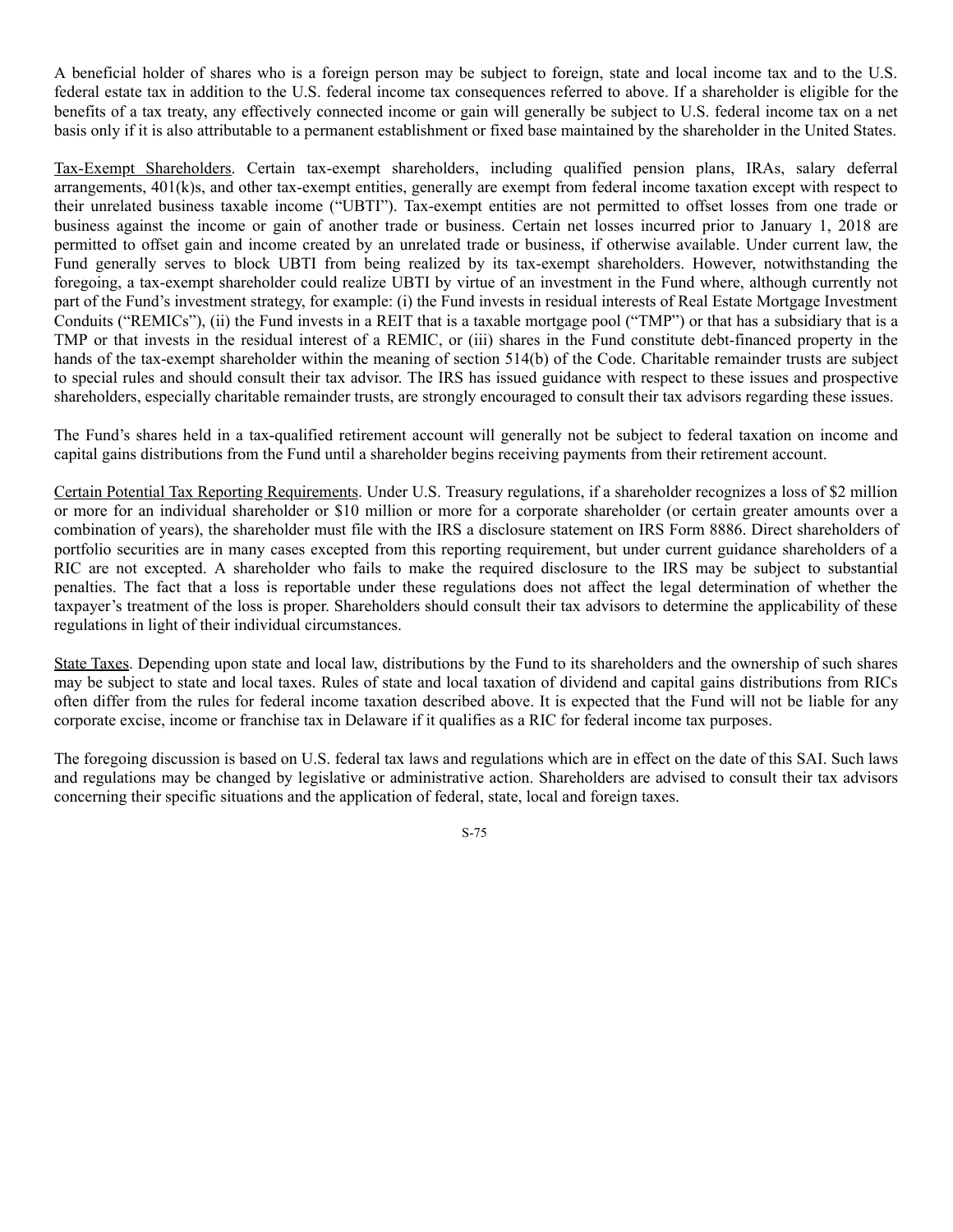#### **FUND TRANSACTIONS**

**Brokerage Transactions.** Generally, equity securities, both listed and over-the-counter, are bought and sold through brokerage transactions for which commissions are payable. Purchases from underwriters will include the underwriting commission or concession, and purchases from dealers serving as market makers will include a dealer's mark-up or reflect a dealer's markdown. Money market securities and other debt securities are usually bought and sold directly from the issuer or an underwriter or market maker for the securities. Generally, the Fund will not pay brokerage commissions for such purchases. When a debt security is bought from an underwriter, the purchase price will usually include an underwriting commission or concession. The purchase price for securities bought from dealers serving as market makers will similarly include the dealer's mark up or reflect a dealer's mark down. When the Fund executes transactions in the over-the-counter market, it will generally deal with primary market makers unless prices that are more favorable are otherwise obtainable.

In addition, the Adviser may place a combined order for two or more accounts it manages, including the Fund, engaged in the purchase or sale of the same security if, in its judgment, joint execution is in the best interest of each participant and will result in best price and execution. Transactions involving commingled orders are allocated in a manner deemed equitable to each account or fund. Although it is recognized that, in some cases, the joint execution of orders could adversely affect the price or volume of the security that a particular account or the Fund may obtain, it is the opinion of the Adviser that the advantages of combined orders outweigh the possible disadvantages of combined orders.

**Brokerage Selection.** The Trust does not expect to use one particular broker or dealer, and when one or more brokers is believed capable of providing the best combination of price and execution, the Adviser may select a broker based upon brokerage or research services provided to the Adviser. The Adviser may pay a higher commission than otherwise obtainable from other brokers in return for such services only if a good faith determination is made that the commission is reasonable in relation to the services provided.

Section 28(e) of the 1934 Act permits the Adviser, under certain circumstances, to cause the Fund to pay a broker or dealer a commission for effecting a transaction in excess of the amount of commission another broker or dealer would have charged for effecting the transaction in recognition of the value of brokerage and research services provided by the broker or dealer. In addition to agency transactions, the Adviser may receive brokerage and research services in connection with certain riskless principal transactions, in accordance with applicable SEC guidance. Brokerage and research services include: (1) furnishing advice as to the value of securities, the advisability of investing in, purchasing or selling securities, and the availability of securities or purchasers or sellers of securities; (2) furnishing analyses and reports concerning issuers, industries, securities, economic factors and trends, portfolio strategy, and the performance of accounts; and (3) effecting securities transactions and performing functions incidental thereto (such as clearance, settlement, and custody). In the case of research services, the Adviser believes that access to independent investment research is beneficial to its investment decision-making processes and, therefore, to the Fund.

To the extent that research services may be a factor in selecting brokers, such services may be in written form or through direct contact with individuals and may include information as to particular companies and securities as well as market, economic, or institutional areas and information which assists in the valuation and pricing of investments. Examples of research-oriented services for which the Adviser might utilize Fund commissions include research reports and other information on the economy, industries, sectors, groups of securities, individual companies, statistical information, political developments, technical market action, pricing and appraisal services, credit analysis, risk measurement analysis, performance and other analysis. The Adviser may use research services furnished by brokers in servicing all client accounts and not all services may necessarily be used by the Adviser in connection with the Fund or any other specific client account that paid commissions to the broker providing such services. Information so received by the Adviser will be in addition to and not in lieu of the services required to be performed by the Adviser under the Advisory Agreement. Any advisory or other fees paid to the Adviser are not reduced as a result of the receipt of research services.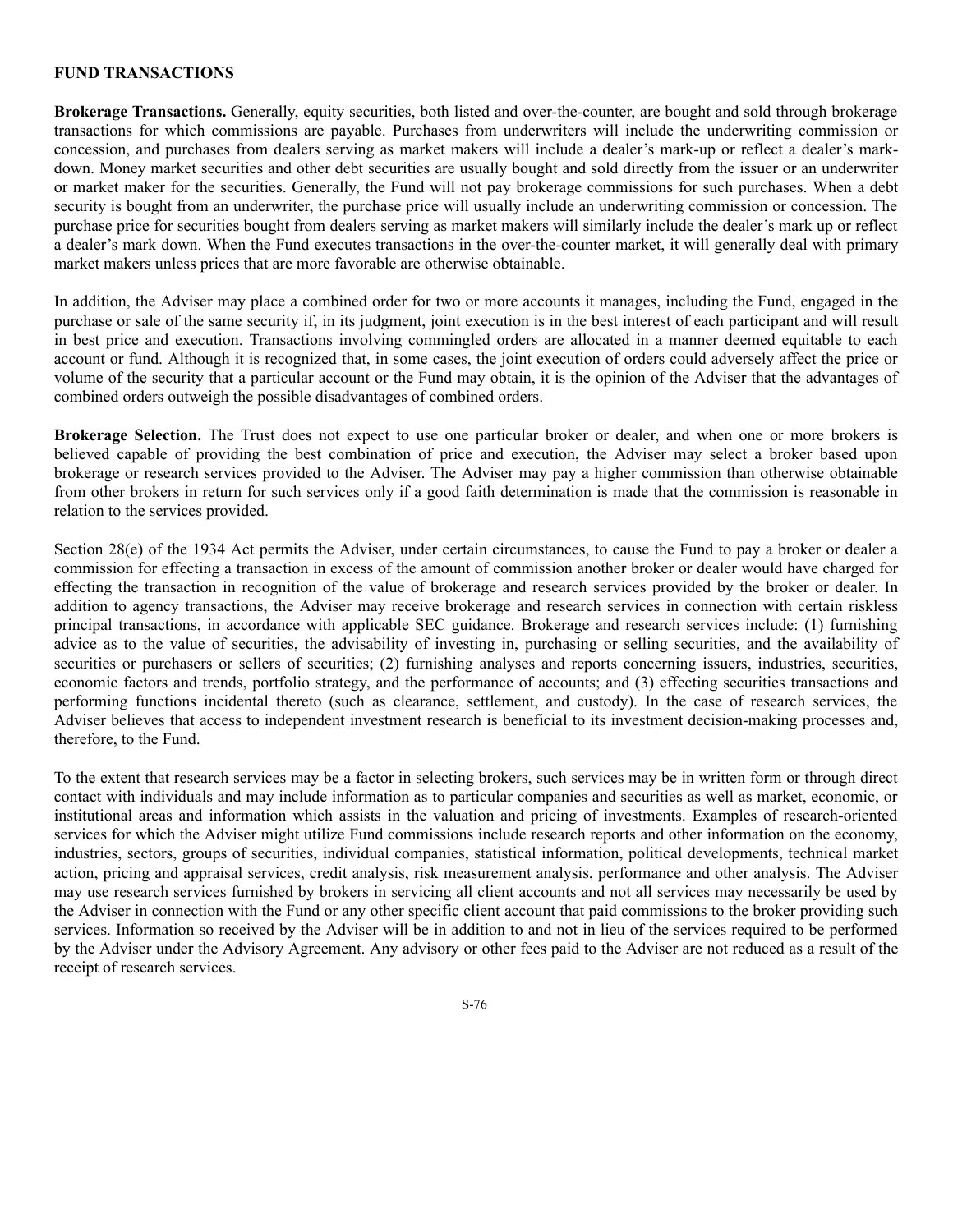In some cases the Adviser may receive a service from a broker that has both a "research" and a "non-research" use. When this occurs, the Adviser makes a good faith allocation, under all the circumstances, between the research and non-research uses of the service. The percentage of the service that is used for research purposes may be paid for with client commissions, while the Adviser will use its own funds to pay for the percentage of the service that is used for non-research purposes. In making this good faith allocation, the Adviser faces a potential conflict of interest, but the Adviser believes that its allocation procedures are reasonably designed to ensure that it appropriately allocates the anticipated use of such services to their research and nonresearch uses.

From time to time, the Adviser may purchase new issues of securities for clients, including the Fund, in a fixed price offering. In these situations, the seller may be a member of the selling group that will, in addition to selling securities, provide the Adviser with research services. FINRA has adopted rules expressly permitting these types of arrangements under certain circumstances. Generally, the seller will provide research "credits" in these situations at a rate that is higher than that which is available for typical secondary market transactions. These arrangements may not fall within the safe harbor of Section 28(e).

**Brokerage with Fund Affiliates.** The Fund may execute brokerage or other agency transactions through registered brokerdealer affiliates of either the Fund or the Adviser for a commission in conformity with the 1940 Act and rules promulgated by the SEC. The 1940 Act requires that commissions paid to the affiliate by the Fund for exchange transactions not exceed "usual and customary" brokerage commissions. The rules define "usual and customary" commissions to include amounts which are "reasonable and fair compared to the commission, fee or other remuneration received or to be received by other brokers in connection with comparable transactions involving similar securities being purchased or sold on a securities exchange during a comparable period of time." The Trustees, including those who are not "interested persons" of the Fund, have adopted procedures for evaluating the reasonableness of commissions paid to affiliates and review these procedures periodically.

**Securities of "Regular Broker-Dealers."** The Fund is required to identify any securities of its "regular brokers and dealers" (as such term is defined in the 1940 Act) that the Fund held during its most recent fiscal year. Because the Fund is new, as of the date of this SAI, the Fund did not hold any securities of its "regular brokers or dealers."

**Portfolio Turnover Rate.** Portfolio turnover is calculated by dividing the lesser of total purchases or sales of portfolio securities for the fiscal year by the monthly average value of portfolio securities owned during the fiscal year. Excluded from both the numerator and denominator are amounts relating to securities whose maturities at the time of acquisition were one year or less. Instruments excluded from the calculation of portfolio turnover generally would include the futures contracts in which the Fund may invest since such contracts generally have remaining maturities of less than one year. The Fund may at times hold investments in other short-term instruments, such as repurchase agreements, which are excluded for purposes of computing portfolio turnover.

# **PORTFOLIO HOLDINGS DISCLOSURE POLICIES AND PROCEDURES**

The Board has adopted a policy regarding the disclosure of information about the Fund's security holdings. The Fund's entire portfolio holdings are publicly disseminated each day the Fund is open for business through financial reporting and news services including publicly available internet websites, as well as through the following website: www.advocatecapmgt.com. In addition, the composition of the in-kind creation basket and the in-kind redemption basket is publicly disseminated daily prior to the opening of the Exchange via the NSCC.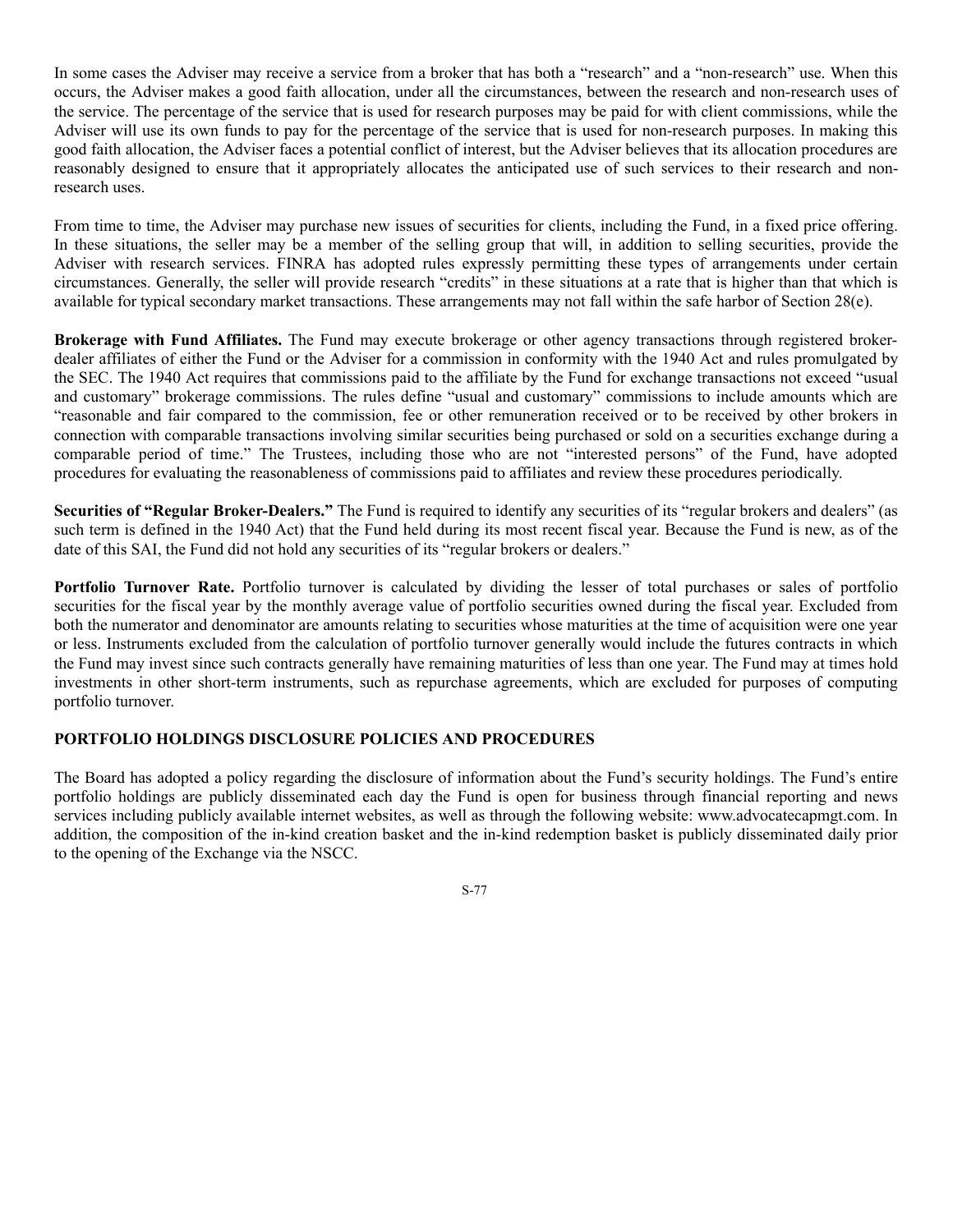Greater than daily access to information concerning the Fund's portfolio holdings will be permitted (i) to certain personnel of service providers to the Fund involved in portfolio management and providing administrative, operational, risk management, or other support to portfolio management, and (ii) to other personnel of the Fund's service providers who deal directly with, or assist in, functions related to investment management, administration, custody and fund accounting, as may be necessary to conduct business in the ordinary course in a manner consistent with agreements with the Fund, and the terms of the Trust's current registration statement. From time to time, and in the ordinary course of business, such information may also be disclosed (i) to other entities that provide services to the Fund, including pricing information vendors, and third parties that deliver analytical, statistical or consulting services to the Fund and (ii) generally after it has been disseminated to the NSCC.

No person is authorized to disclose any of the Fund's portfolio holdings or other investment positions (whether in writing, by fax, by e-mail, orally, or by other means) except in accordance with this policy. The Trust's Chief Compliance Officer may authorize disclosure of portfolio holdings. The Board reviews the implementation of this policy on a periodic basis.

#### **DESCRIPTION OF SHARES**

The Declaration of Trust authorizes the issuance of an unlimited number of funds and shares of each fund, each of which represents an equal proportionate interest in that fund with each other share. Shares are entitled upon liquidation to a pro rata share in the net assets of the fund. Shareholders have no preemptive rights. The Declaration of Trust provides that the Trustees may create additional series or classes of shares. All consideration received by the Trust for shares of any additional fund and all assets in which such consideration is invested would belong to that fund and would be subject to the liabilities related thereto. Share certificates representing shares will not be issued. The Fund's shares, when issued, are fully paid and non-assessable.

# **LIMITATION OF TRUSTEES' LIABILITY**

The Declaration of Trust provides that a Trustee shall be liable only for his or her own willful misfeasance, bad faith, gross negligence or reckless disregard of the duties involved in the conduct of the office of Trustee, and shall not be liable for errors of judgment or mistakes of fact or law. The Trustees shall not be responsible or liable in any event for any neglect or wrongdoing of any officer, agent, employee, investment adviser or principal underwriter of the Trust, nor shall any Trustee be responsible for the act or omission of any other Trustee. The Declaration of Trust also provides that the Trust shall indemnify each person who is, or has been, a Trustee, officer, employee or agent of the Trust, and any person who is serving or has served at the Trust's request as a Trustee, officer, employee or agent of another organization in which the Trust has any interest as a shareholder, creditor or otherwise to the extent and in the manner provided in the By-Laws. However, nothing in the Declaration of Trust shall protect or indemnify a Trustee against any liability for his or her willful misfeasance, bad faith, gross negligence or reckless disregard of the duties involved in the conduct of the office of Trustee. Nothing contained in this section attempts to disclaim a Trustee's individual liability in any manner inconsistent with the federal securities laws.

# **PROXY VOTING**

The Board has delegated the responsibility for decisions regarding proxy voting for securities held by the Fund to the Adviser. The Adviser will vote such proxies in accordance with its proxy voting policies and procedures, which are included in Appendix B to this SAI.